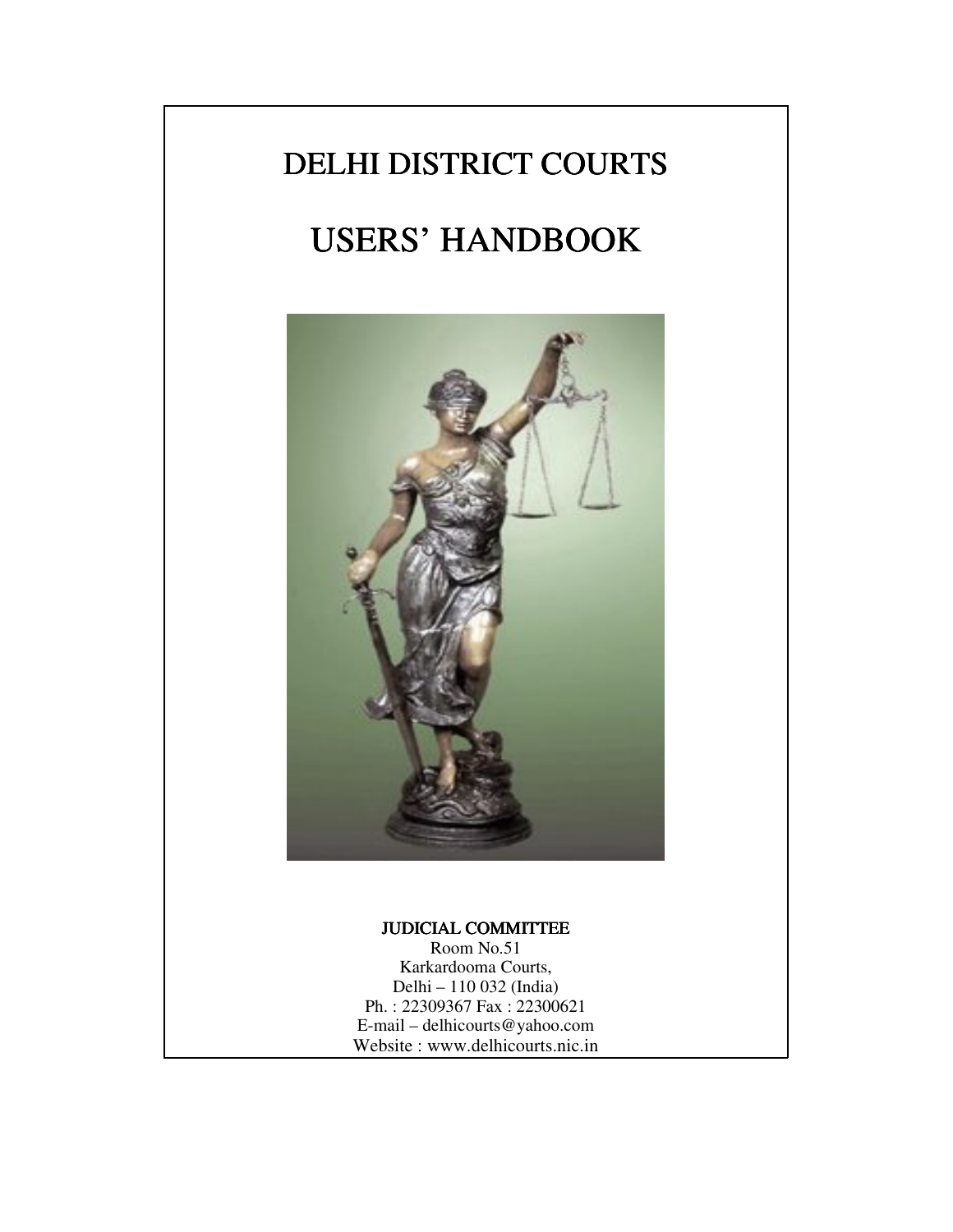## **Preface**

We are happy to present the first edition of Delhi District Courts Users' Handbook. For the first time in India a Users' Manual is being prepared and published by the District Judiciary, so that litigants and the common people may get information about Courts in simple and plain language.This helps them to approach the courts for redressal of their grievances and to get timely and efficient services from the justice delivery system.

Delhi District Judiciary is the most modern judicial organization of India. It has achieved 100% computerization of its operations in 2005. Delhi Judiciary is also equipped with Video Conference Courts to try undertrials lodged in various Jails all over India. Our Cause Lists, Daily Orders and Judgments are available on the internet. We are the first District Court in India to have its own website at www.delhicourts@nic.in

In December 2005, Hon'ble Chief Justice of India released the 'Case Management Manual' and 'Annual Report 2004' of Delhi District Judiciary. Again, Delhi Judiciary is the only District Judiciary in India to publish its own Annual Report and Case Management Manual. Online versions of all publications of Delhi District Courts are available at www.delhicourts.nic.in

The Users' Manual is divided in 21 chapters. We have tried to cover all types of cases and other related services available at the District Courts. Guidelines have been provided to avail Legal Aid and mediation in deserving cases. We hope that the public will be benefited from this venture of Delhi District Judiciary. All these steps have been taken to make judiciary more accessible to the common man. If you have any suggestions, please contact us at delhicourts@yahoo.com.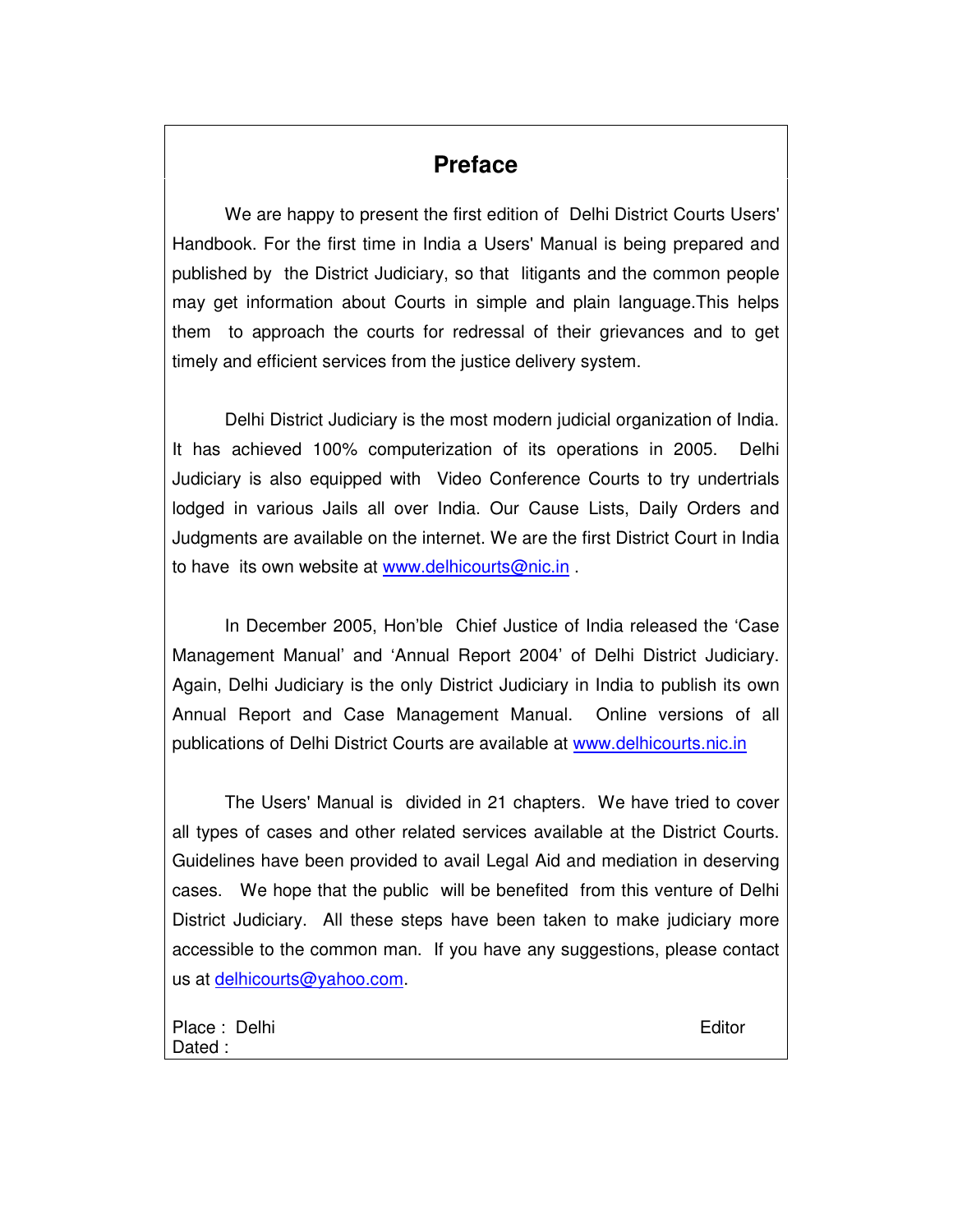# DELHI DISTRICT COURTS USERS' HANDBOOK

UNDER THE GUIDANCE OF

HON'BLE MR. JUSTICE MADAN B. LOKUR JUDGE:DELHI HIGH COURT

## USERS' HANDBOOK

PREPARED BY

TALWANT SINGH ADDL. DISTRICT & SESSIONS JUDGE, DELHI.

#### PUBLISHED BY : JUDICIAL COMMITTEE

Room No.51 Karkardooma Courts, Delhi – 110 032 (India) Ph. : 22309367 Fax : 22300621 E-mail : delhicourts@yahoo.com Website : www.delhicourts.nic.in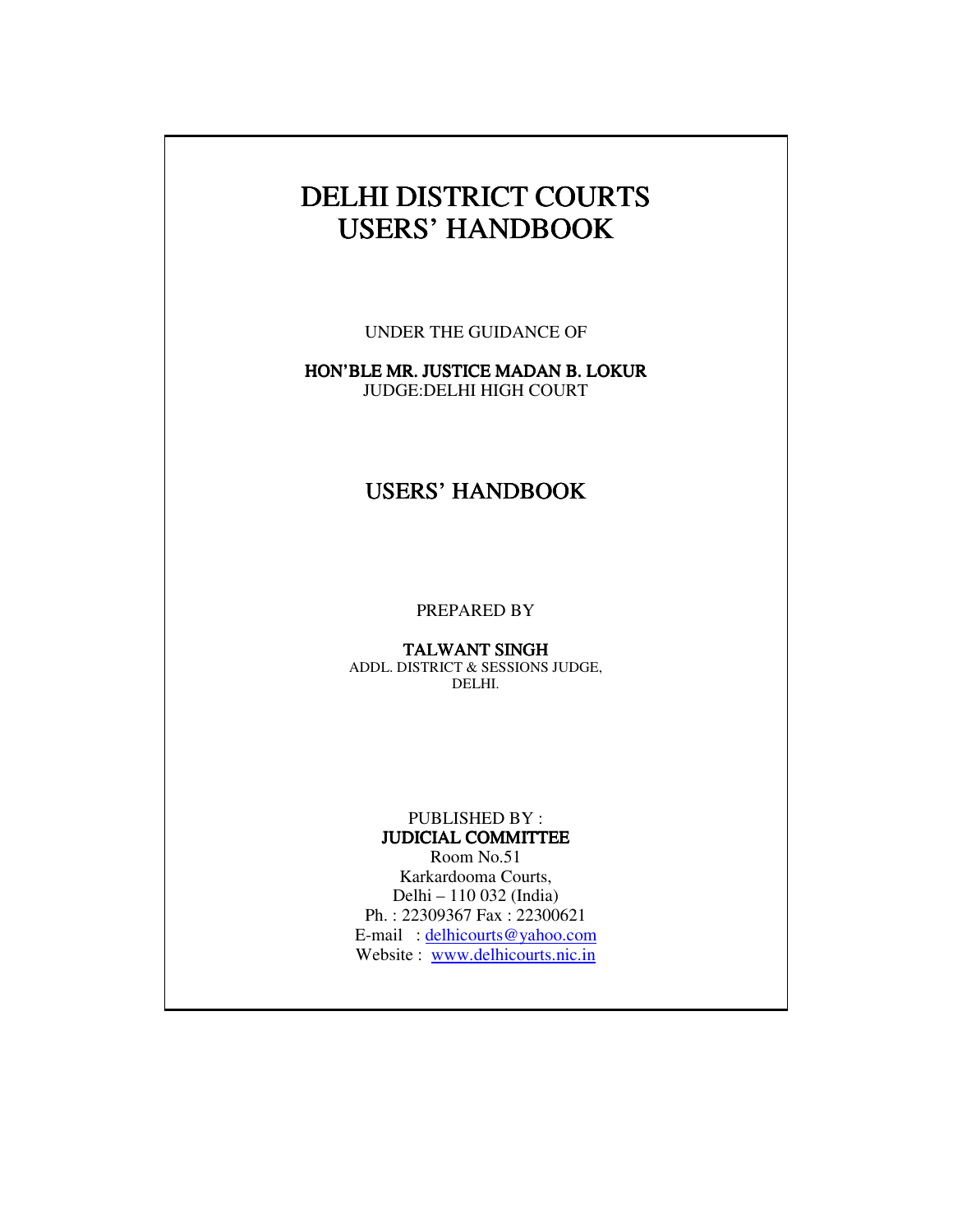# **DISCLAIMER**

This is only an information guide. The contents do not create a right in any one to seek a particular mode of disposal of his/her disputes.

The Judges discharge their duties in accordance with law exercising the judicious discretion depending on the factual situation of each case.

# JUDICIAL COMMITTEE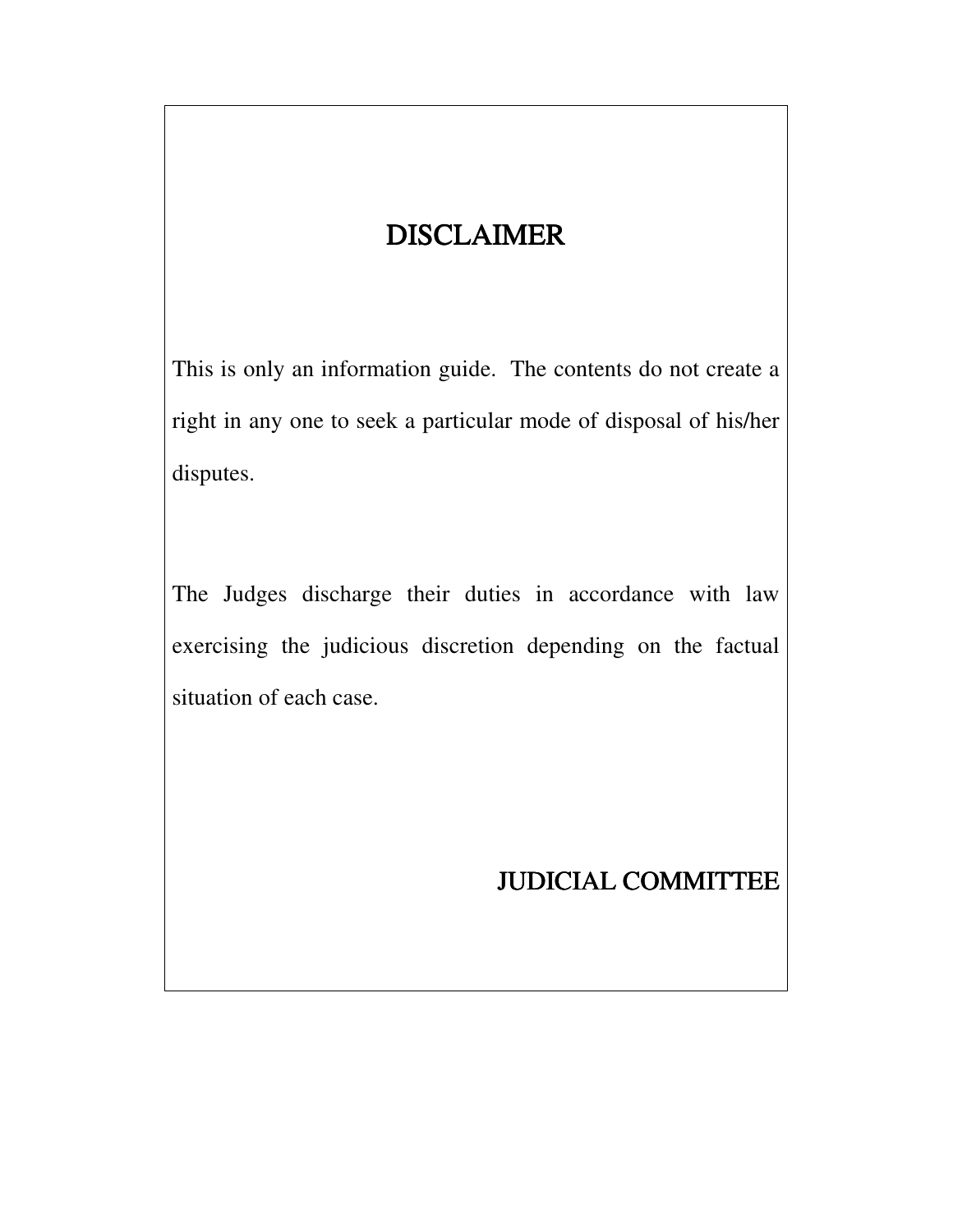# **TABLE OF CONTENTS**

| SI. No. | <b>TOPIC</b>                                       |  |
|---------|----------------------------------------------------|--|
| A       | <b>PREFACE</b>                                     |  |
| 1.      | <b>MISSION STATEMENT</b>                           |  |
| 2.      | <b>CITIZENS' CHARTER</b>                           |  |
| 2.1     | Introduction                                       |  |
| 2.2     | If you are coming to Court                         |  |
| 2.3     | At Court                                           |  |
| 2.4     | <b>Answering your Questions</b>                    |  |
| 2.5     | If you write to the Court                          |  |
| 2.6     | If you come to a Facilitation Centre               |  |
| 2.7     | If you ring up                                     |  |
| 2.8     | Victims and witnesses                              |  |
| 2.9     | If you are present                                 |  |
| 2.10    | Our expectations from litigants visting the Courts |  |
| 3       | <b>LOCATION OF COURTS</b>                          |  |
| 3.1     | <b>Tis Hazari Courts Complex</b>                   |  |
| 3.2     | Karkardooma Courts Complex                         |  |
| 3.3     | Patiala House Courts Complex                       |  |
| 3.4     | Rohini Courts Complex                              |  |
| 3.5     | <b>Dwarka Courts Complex</b>                       |  |
| 3.6     | <b>Saket Courts Complex</b>                        |  |
| 4       | <b>HISTORY</b>                                     |  |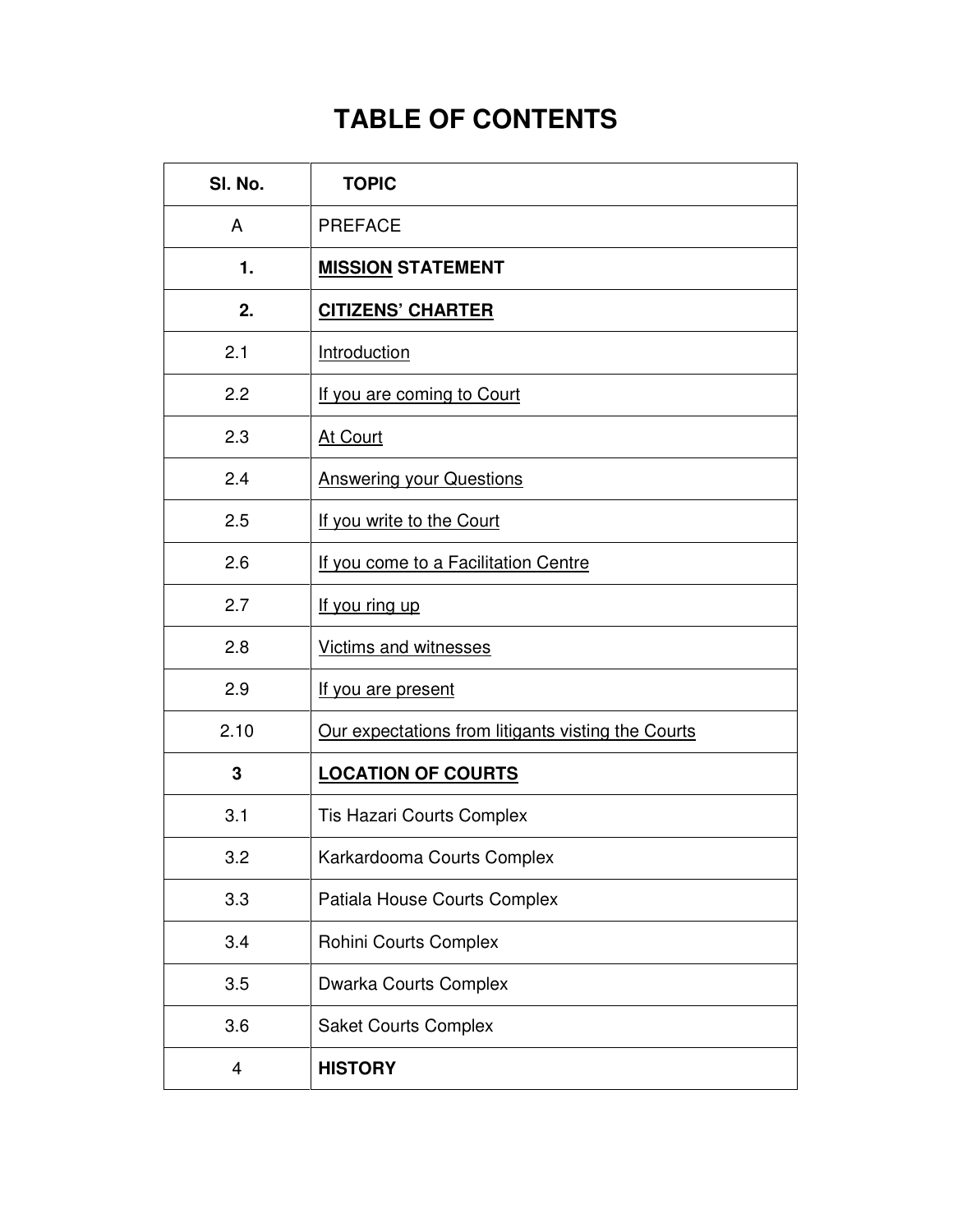| 4.1 | Delhi as a Distinct Entity                       |  |
|-----|--------------------------------------------------|--|
| 4.2 | <b>Civil Courts</b>                              |  |
| 4.3 | <b>Criminal Courts</b>                           |  |
| 4.4 | Separation of Executive and Judiciary            |  |
| 4.5 | <b>Separate Judicial Services</b>                |  |
| 5   | <b>JURISDICTION</b>                              |  |
| 5.1 | Designation-wise Jurisdiction in District Courts |  |
| 5.2 | Functional Courts as on 1.8.2006                 |  |
| 6   | <b>COURT TIMINGS</b>                             |  |
| 6.1 | <b>Court Timing</b>                              |  |
| 6.2 | <b>Office Timing</b>                             |  |
| 6.3 | <b>Certified Copy Branch</b>                     |  |
| 6.4 | <b>Filing Counters</b>                           |  |
| 6.5 | Diet Money Deposit (Witness Expenses)            |  |
| 6.6 | Inspection of Records                            |  |
| 6.7 | <b>Treasury Timing</b>                           |  |
| 7   | <b>COURT CALENDER &amp; HOLIDAYS</b>             |  |
| 8   | <b>CIVIL SUITS</b>                               |  |
| 8.1 | <b>Recovery Cases</b>                            |  |
| 8.2 | <b>Injunction Matters</b>                        |  |
| 8.3 | <b>Title Disputes</b>                            |  |
| 8.4 | <b>Declaration Suits</b>                         |  |
| 8.5 | Trade Marks, Patent and Copyright Cases          |  |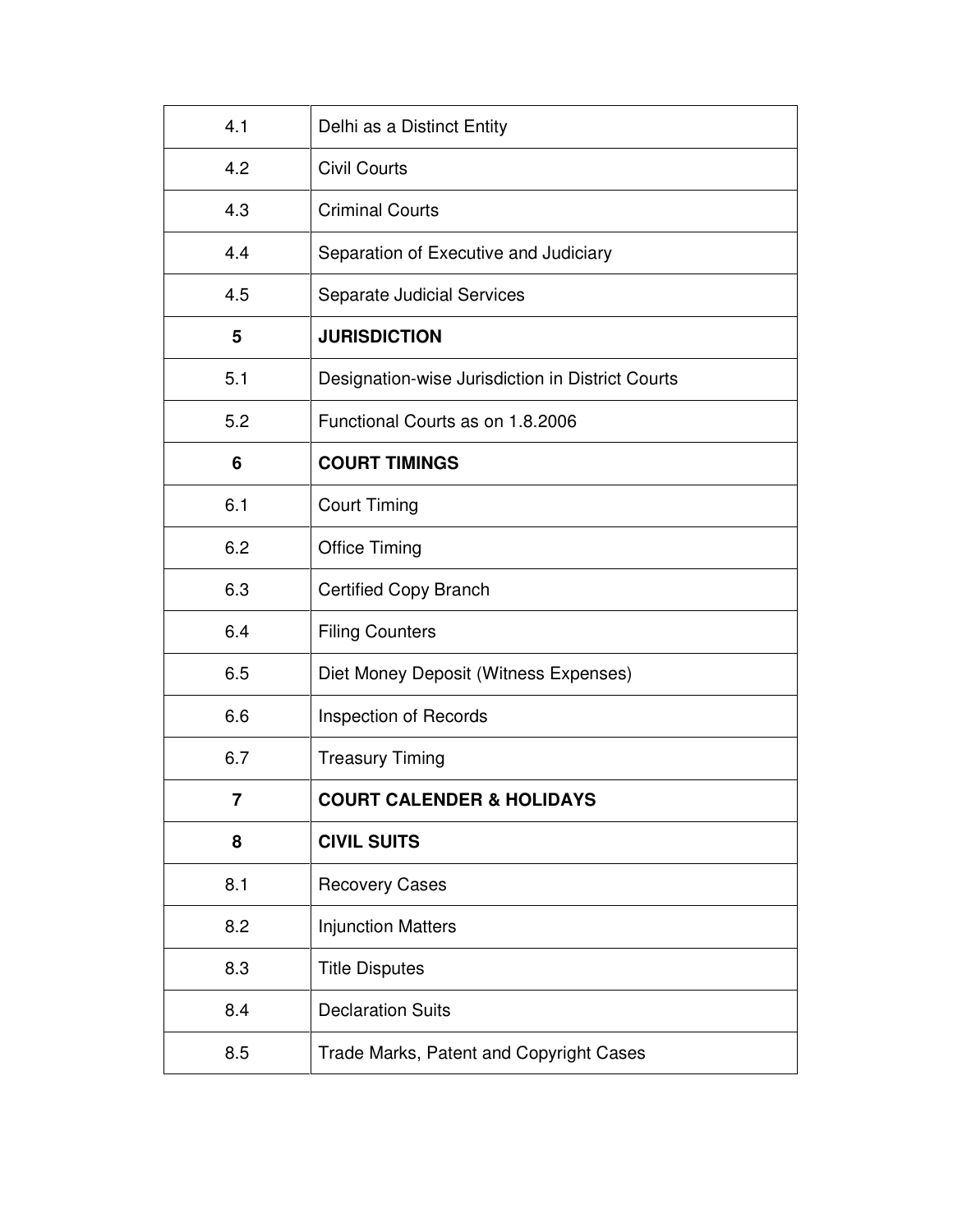| 8.6  | Appeals                          |  |
|------|----------------------------------|--|
| 8.7  | Revisions                        |  |
| 8.8  | <b>Execution Petitions</b>       |  |
| 9    | <b>FAMILY MATTERS</b>            |  |
| 9.1  | Maintenance of Wife and Children |  |
| 9.2  | Maintenance of parents           |  |
| 9.3  | <b>Custody of Children</b>       |  |
| 9.4  | <b>Divorce Matters</b>           |  |
| 10   | <b>MOTOR ACCIDENT CLAIMS</b>     |  |
| 10.1 | Who can File                     |  |
| 10.2 | Where to File                    |  |
| 10.3 | <b>Format of Petition</b>        |  |
| 10.4 | <b>Court Fee</b>                 |  |
| 10.5 | Documents to be attached         |  |
| 10.6 | Procedure                        |  |
| 10.7 | Interim Award in Death Cases     |  |
| 10.8 | <b>Final Award</b>               |  |
| 10.9 | Lok Adalat                       |  |
| 11   | <b>CRIMINAL CASES</b>            |  |
| 11.1 | Jurisdiciton                     |  |
| 11.2 | Legal Aid                        |  |
| 11.3 | <b>Police Cases</b>              |  |
| 11.4 | <b>Complaint Cases</b>           |  |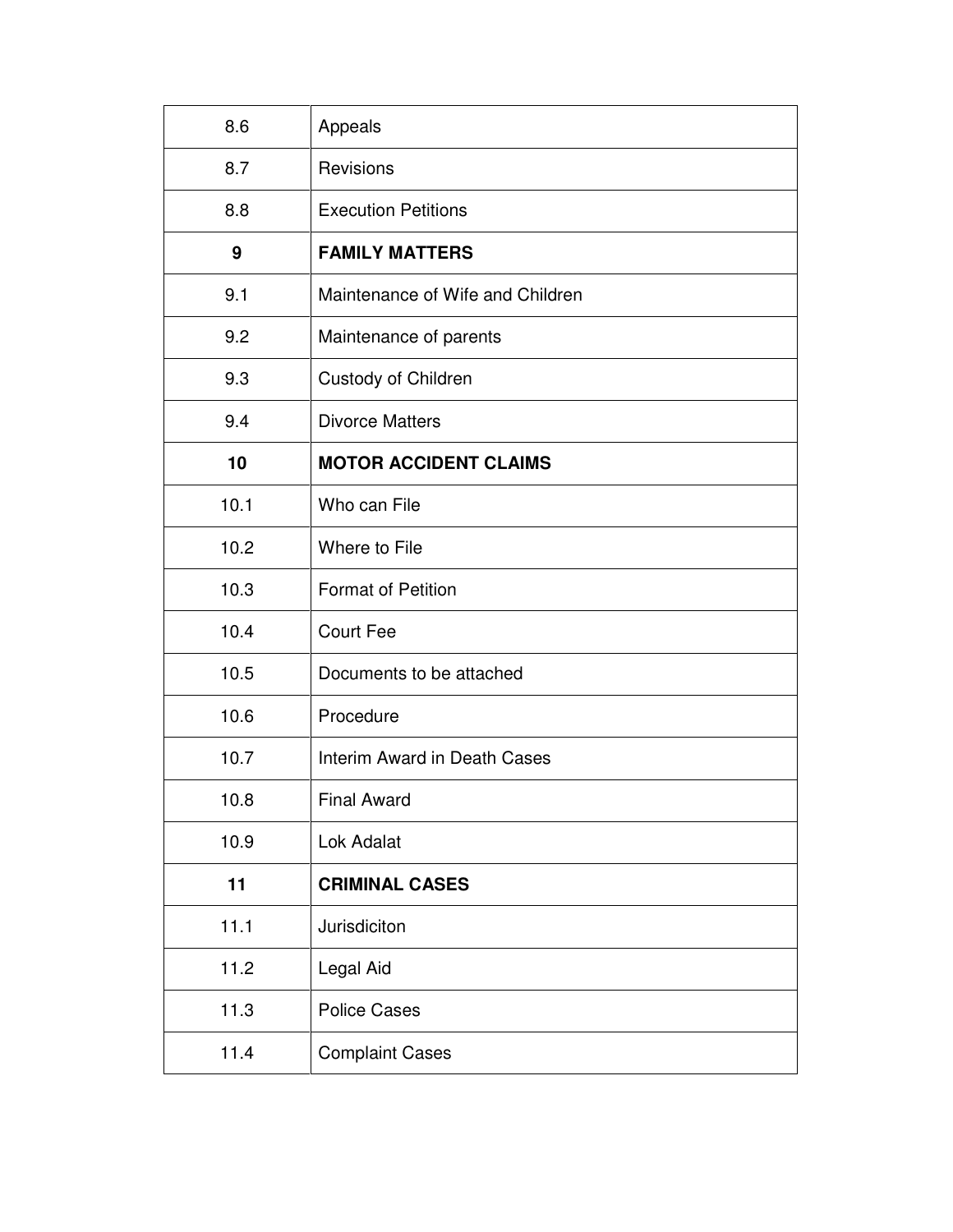| 11.5 | <b>Cases of Juveniles</b>                              |  |
|------|--------------------------------------------------------|--|
| 11.6 | <b>Court Fee</b>                                       |  |
| 11.7 | <b>Stages of Trial</b>                                 |  |
| 11.8 | Diet Money to witnesses                                |  |
| 11.9 | Appeals & Revisions                                    |  |
| 12   | <b>LABOUR &amp; INDUSTRIAL DISPUTES</b>                |  |
| 12.1 | Where to file                                          |  |
| 12.2 | Court Fee, whether payable?                            |  |
| 12.3 | Jurisdiction of Industrial Tribunals and Labour Courts |  |
| 12.4 | <b>Stages of Labour Cases</b>                          |  |
| 12.5 | Awards                                                 |  |
| 12.6 | <b>Execution of Awards</b>                             |  |
| 12.7 | Mediation in Labour Disputes                           |  |
| 13   | <b>PROBATE &amp; SUCCESSION CERTIFICATES</b>           |  |
| 13.1 | Who can apply                                          |  |
| 13.2 | Where to apply                                         |  |
| 13.3 | How to apply                                           |  |
| 13.4 | Procedure followed                                     |  |
| 13.5 | <b>Grant of Probate/Succession Certificate</b>         |  |
|      |                                                        |  |
| 14   | <b>CERTIFIED COPIES</b>                                |  |
| 14.1 | Who can apply                                          |  |
| 14.2 | How to apply                                           |  |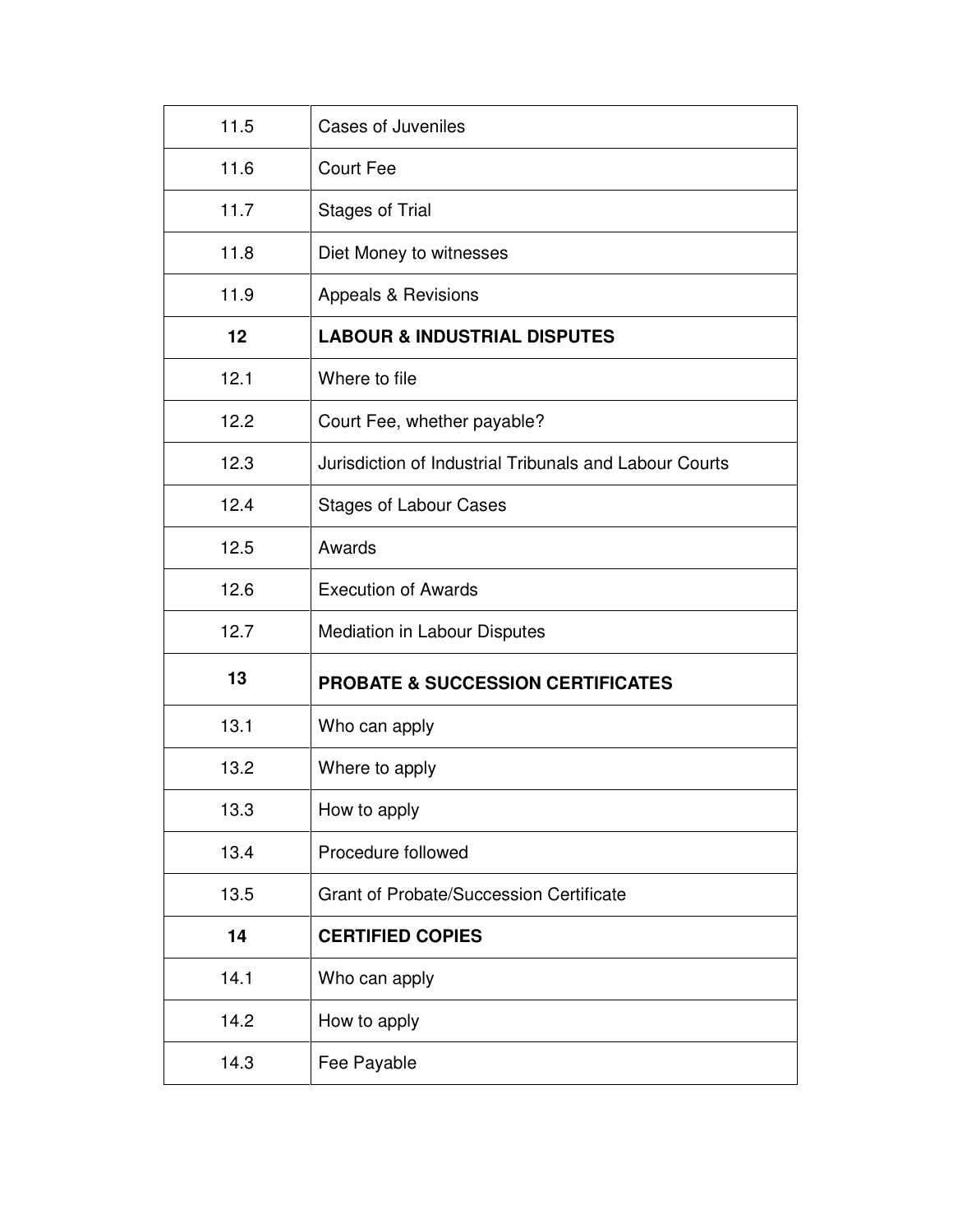| 14.4 | Normal Time taken to prepare a copy            |  |
|------|------------------------------------------------|--|
| 14.5 | Status of copy applied on Internet             |  |
| 14.6 | Delivery of certified copy                     |  |
| 14.7 | Copies of orders and judgments on the Internet |  |
| 15   | <b>COURT FEES</b>                              |  |
| 15.1 | In Civil Cases                                 |  |
| 15.2 | Process Fee (Talbana)                          |  |
| 15.3 | In Criminal Cases                              |  |
| 15.4 | In Matrimonial Cases                           |  |
| 15.5 | In Labour Cases                                |  |
| 15.6 | In Accident Cases                              |  |
| 15.7 | <b>Certified Copies</b>                        |  |
| 15.8 | Inspection of Files                            |  |
| 15.9 | Vakalatnama                                    |  |
| 15.7 | <b>Detailed Court Fee Chart</b>                |  |
| 16   | <b>REDRESSAL OF GRIEVANCES</b>                 |  |
| 16.1 | <b>Types of Complaints</b>                     |  |
| 16.2 | Where to lodge the Complaints                  |  |
| 16.3 | Grievances Redressal Procedure                 |  |
| 16.4 | Information under Right to Information Act     |  |
| 17   | <b>LEGAL AID</b>                               |  |
| 17.1 | <b>Entitlement for Legal Aid</b>               |  |
| 17.2 | Addresses of Legal Aid Officials               |  |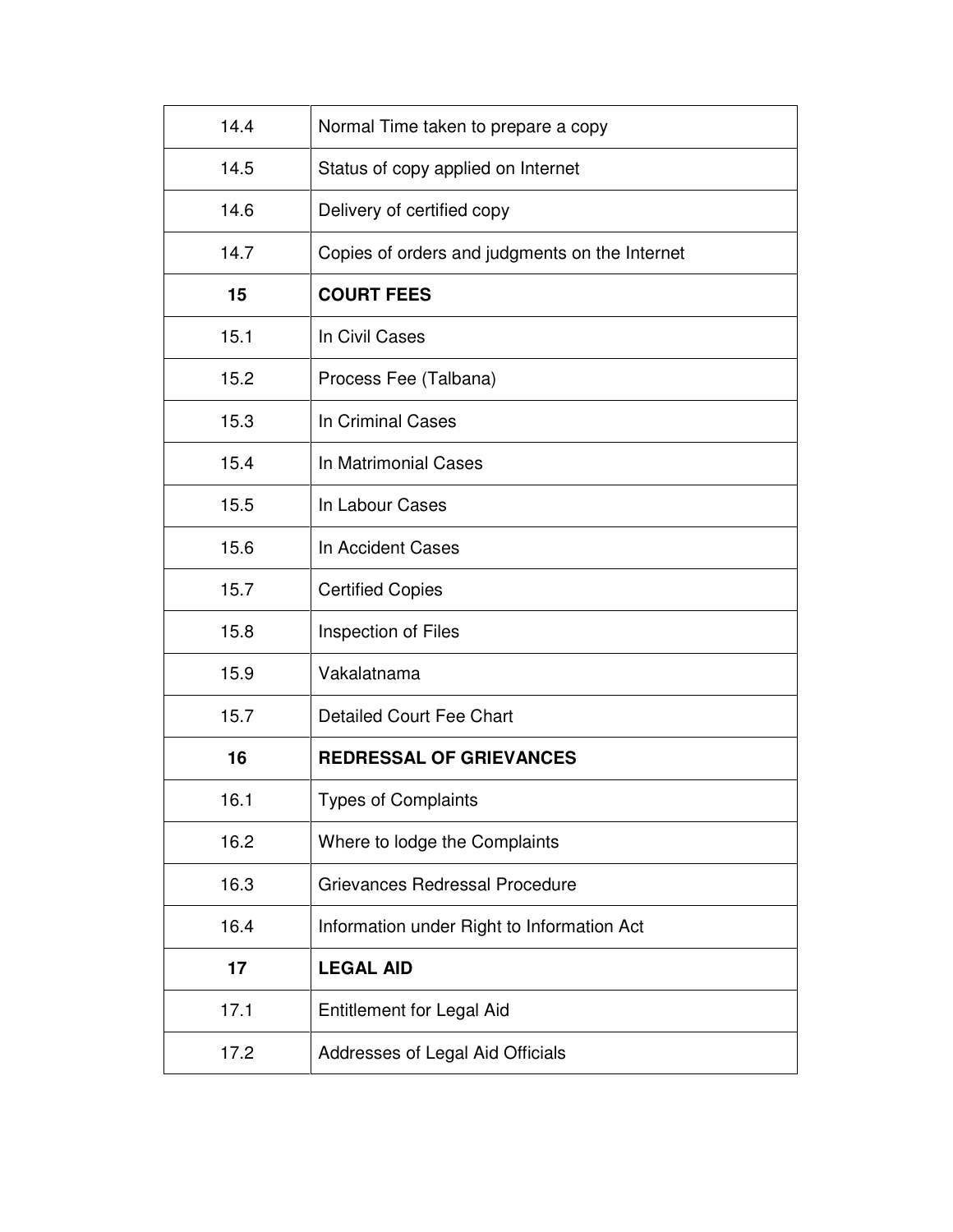| 17.3 | Lok Adalats                                              |  |
|------|----------------------------------------------------------|--|
| 17.4 | <b>Criminal Cases</b>                                    |  |
| 17.5 | <b>Legal Aid Centres</b>                                 |  |
| 18   | <b>DISTRICT COURTS WEBSITE</b>                           |  |
| 19.  | <b>MEDIATION</b>                                         |  |
| 19.1 | What is Mediation                                        |  |
| 19.2 | What does a Mediator do                                  |  |
| 19.3 | What happens in a Mediation Session                      |  |
| 19.4 | <b>Mediation Procedure</b>                               |  |
| 19.5 | How is the Mediator assigned to a case.                  |  |
| 19.6 | Who protects the integrity of the Mediation system       |  |
| 19.7 | What are the benefits of Mediation for Litigants         |  |
| 19.8 | How to initiate Mediation.                               |  |
| 20   | <b>IMPORTANT TELEPHONE NUMBERS.</b>                      |  |
| 20.1 | List of Important Telephone Nos. of Tis Hazari Courts    |  |
| 20.2 | List of Important Telephone Nos. of Karkardooma Courts   |  |
| 20.3 | List of Important Telephone Nos. of Patiala House Courts |  |
| 20.4 | List of Important Telephone Nos. of Rohini Courts        |  |
| 21   | <b>ANNEXURES</b>                                         |  |
| 21.1 | Annexure A - Court Fee Chart                             |  |
| 21.2 | Annexure B - Specimen of Summary Suit                    |  |
| 21.3 | Annexure C - List of Documents                           |  |
| 21.4 | Annexure D - Vakalatnama                                 |  |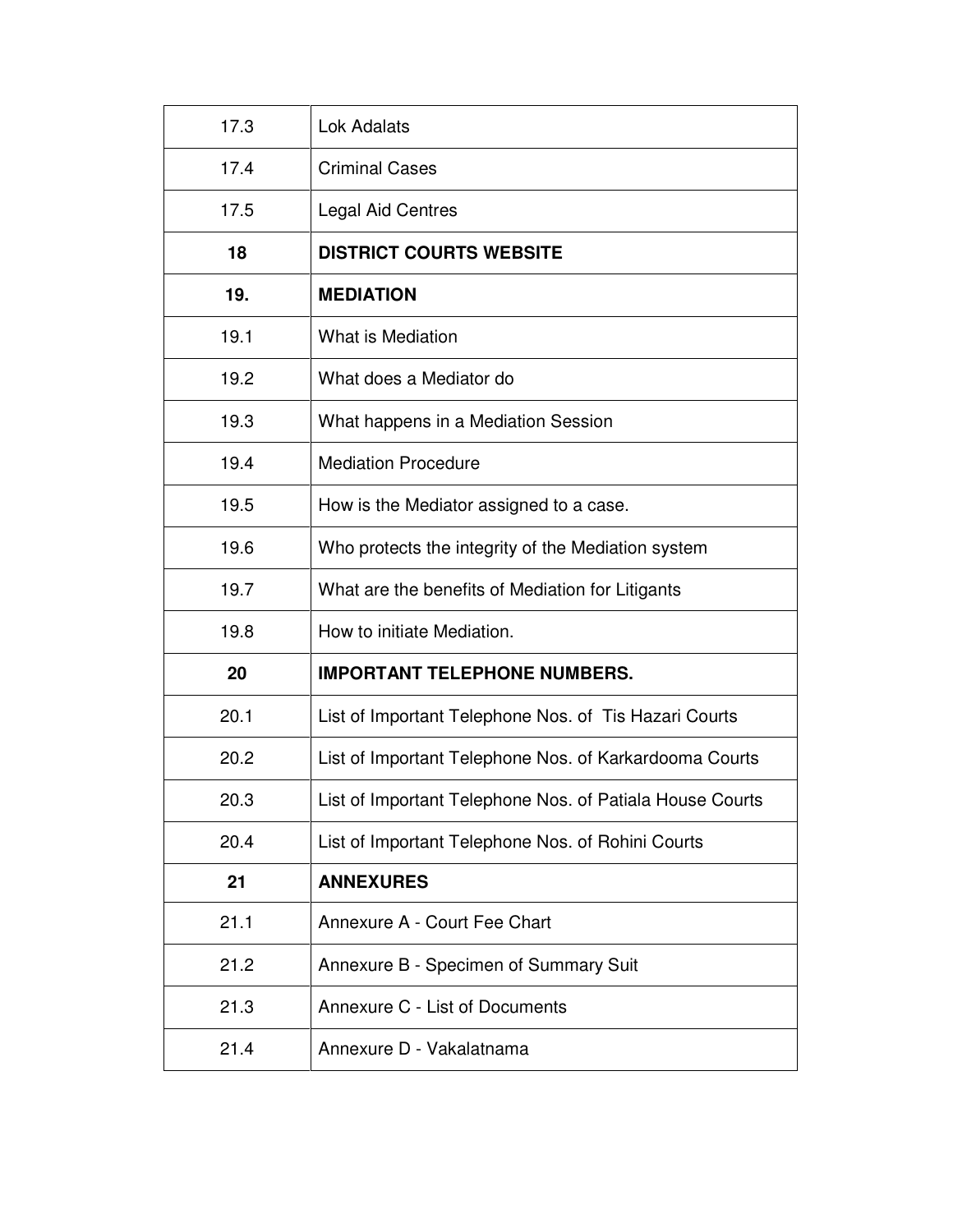| 21.5  | Annexure E - Appeal Format                                                               |  |
|-------|------------------------------------------------------------------------------------------|--|
| 21.6  | Annexure F - Execution Petition                                                          |  |
| 21.7  | Annexure G - Specimen Petition U/s 24 Hindu Marriage Act                                 |  |
| 21.8  | Annexure H - Specimen Petition U/s 125 Cr.PC                                             |  |
| 21.9  | Annexure I - Specimen Petition for Divorce                                               |  |
| 21.10 | Annexure J - Specimen Petition for Divorce by Mutual<br>Consent                          |  |
| 21.11 | Annexure K - Motor Accident Claim Petition                                               |  |
| 21.12 | Annexure L - Specimen of Criminal Complaint                                              |  |
| 21.13 | Annexure M - Specimen of Evidence Affidavit                                              |  |
| 21.14 | Annexure N - Petition for Succession Certificate                                         |  |
| 21.15 | Annexure O - Application for certified copy in Trials<br>before Metropolitan Magistrates |  |
| 21.16 | Annexure P - Application for certified copy of Civil and<br><b>Sessoins Cases</b>        |  |
| 21.17 | Annexure Q - Process Fee Form                                                            |  |
| 21.18 | Annexure R - Application Form for supply of<br>Information under RTI Act                 |  |
| 21.19 | Annexure S - Application Form for Legal Aid                                              |  |
| 21.20 | <b>Suggestions Form</b>                                                                  |  |
| 21.21 | Acknowledgements                                                                         |  |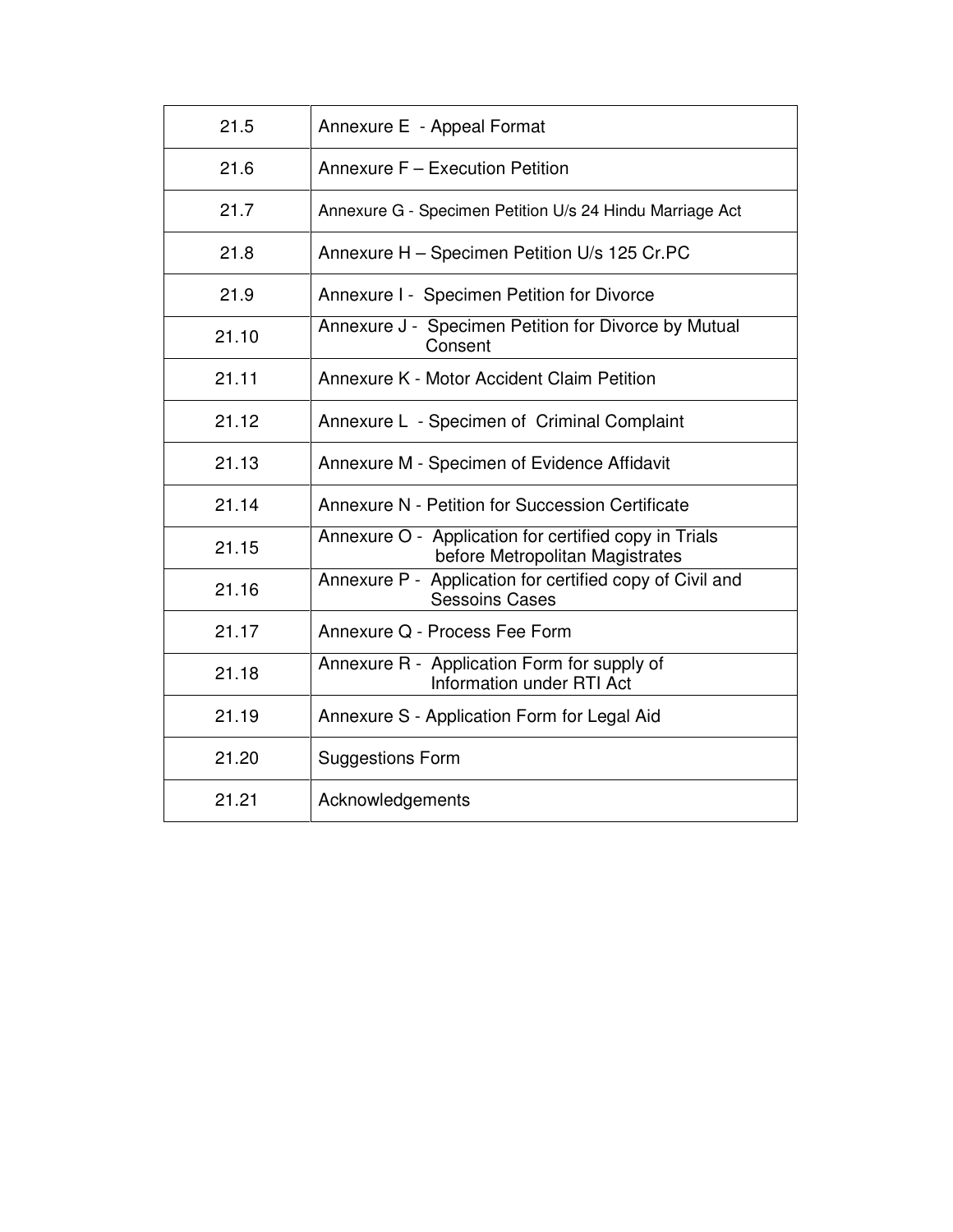# **1. MISSION STATEMENT**

**The Delhi District Courts strive to provide access and services to all Court Users in a Fair, Consistent and Timely Manner.** 

In fulfillment of the mission, we are committed to:

- Resolving civil, family, criminal and other matters fairly and efficiently, in accordance with law.
- Providing a dignified, safe and courteous environment for all people who work in the courts and those seeking Justice from them.
- Effectively allocating resources to implement the mandates of the Legislature, Supreme Court of India and Delhi High Court.
- Seeking cooperation of all court personnel to further the goal of total accountability to the Public.
- Actively integrating the Court's resources with those of the community, while protecting the rights of all persons regardless of race, gender, religion, caste or creed.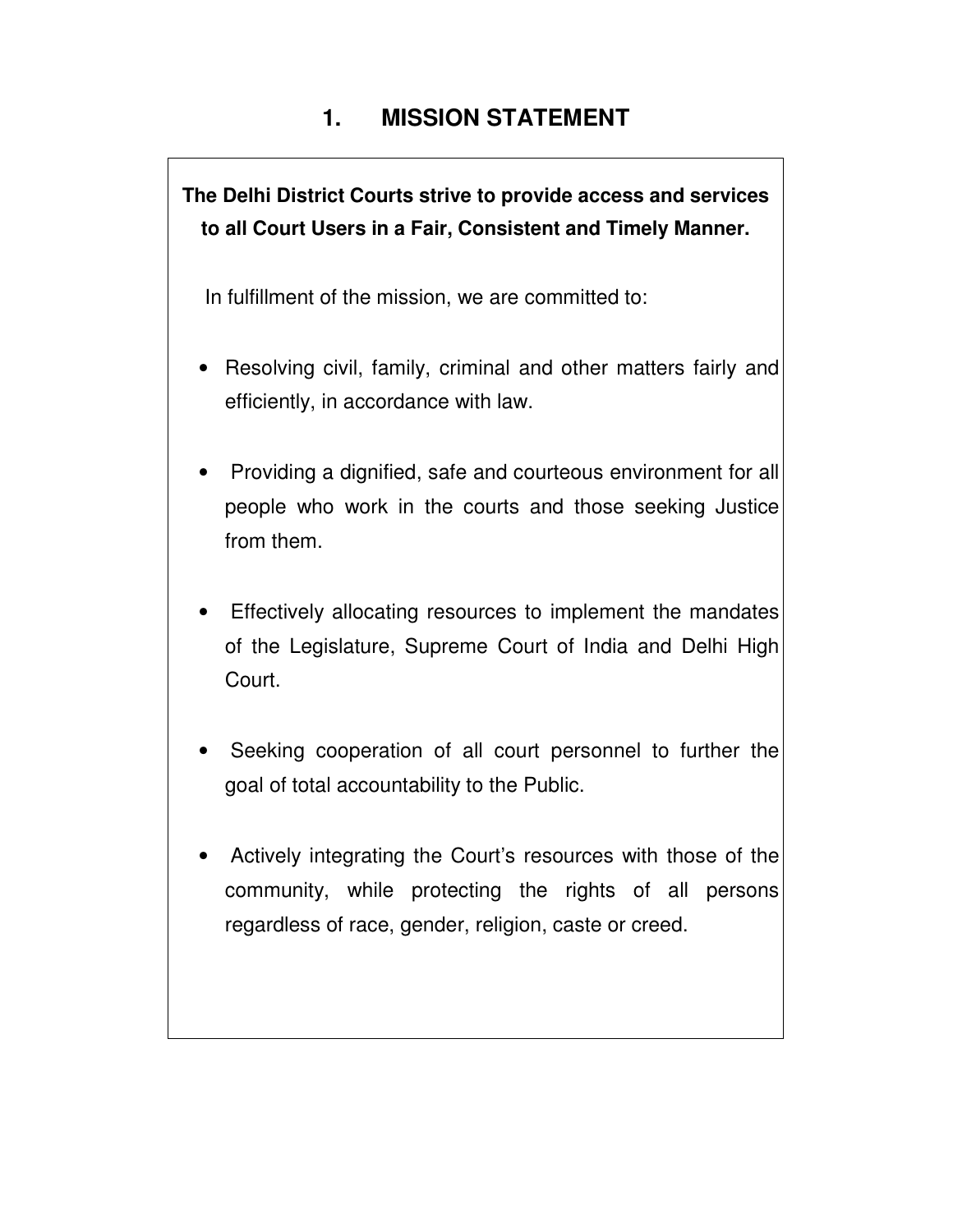## **2. CITIZENS' CHARTER**

#### **2.1 INTRODUCTION**

This charter sets out the quality of service that you can expect from District Courts of Delhi. We set the standards keeping in view the aspirations of the people who visit the Courts. The charter also tells you what to do if things go wrong and ways in which we can help you. The charter is intended for all court users whatever be their vocation. For example you might be:

- a lawyer
- a victim of crime
- a witness giving evidence
- an accused in a criminal case
- making or receiving payments
- a party in a family or civil case
- a relative or friend of a person involved in a case
- a member of the public or a student eager to observe proceedings

The District Courts of Delhi and their staff are committed to achieve the standards set out in this charter. Wherever possible, we want to raise them through regular reviews, consulting those who use the courts, and by working in partnership with other agencies in the justice delivery system. The charter is about the **administration of the court and not the decisions of the judges**. They are independent and we cannot look into claims that the judges' decisions were wrong or unfair or that they did not handle your case properly. You may be able to appeal to a higher court if you are unhappy with the outcome of your case. If you want to do so you should first obtain legal advice.

#### **2.2 IF YOU ARE COMING TO COURT**

Contact the PRO/APRO of the concerned Court to get the requisite information:

- details of facilities at court including places of food and drink, telephones and wash room facilities
- details about waiting areas and arrangements for people with disabilities
- map showing location of court, availability of public transport & parking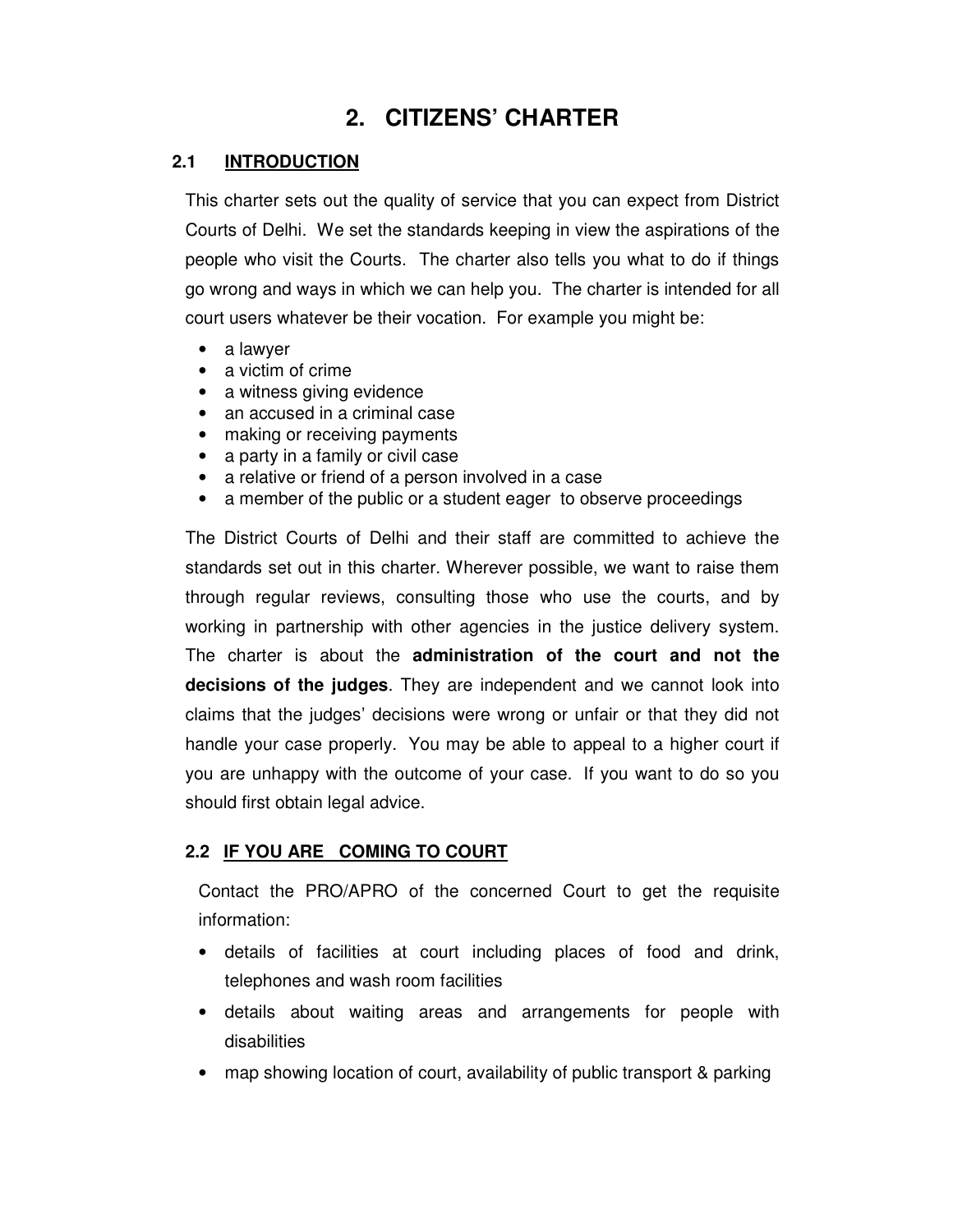## **2.3 AT COURT**

When you come to court, you will find:

- clear signs to help you find your way around
- polite and helpful staff wearing identity cards
- the court buildings will be clean and comfortable
- waiting areas for visitors with proper sitting arrangement
- public relation officers are available at all court complexes to help & guide you.
- lists of cases to be heard are displayed clearly outside the court rooms
- personal information not mentioned in open court, will be kept confidential

#### **2.4 ANSWERING YOUR QUESTIONS**

Court users have the right to be given clear information about where to go,

whom to see and what to expect, and to have their questions answered.

Facilitation Centres have been opened at all Court Complexes to help you in getting the required information.

## **2.5 IF YOU WRITE TO THE COURT**

When you write to us, we will endeavour to:

- reply you within 4 working days
- explain things in plain English/Hindi
- avoid using technical and legal language
- tell you who is writing and how to contact that person
- you may write to us at :

#### **Office of District & Sessions Judge**

Tis Hazari Courts,

Delhi-110054.

#### **2.6 IF YOU COME TO A FACILITATION CENTRE**

When you come to a Facilitation Centre, we will:

- ensure that a trained member of the staff assists you
- attend you within 5 minutes of your arrival there
- respect your privacy, and if you prefer, talk to you in confidence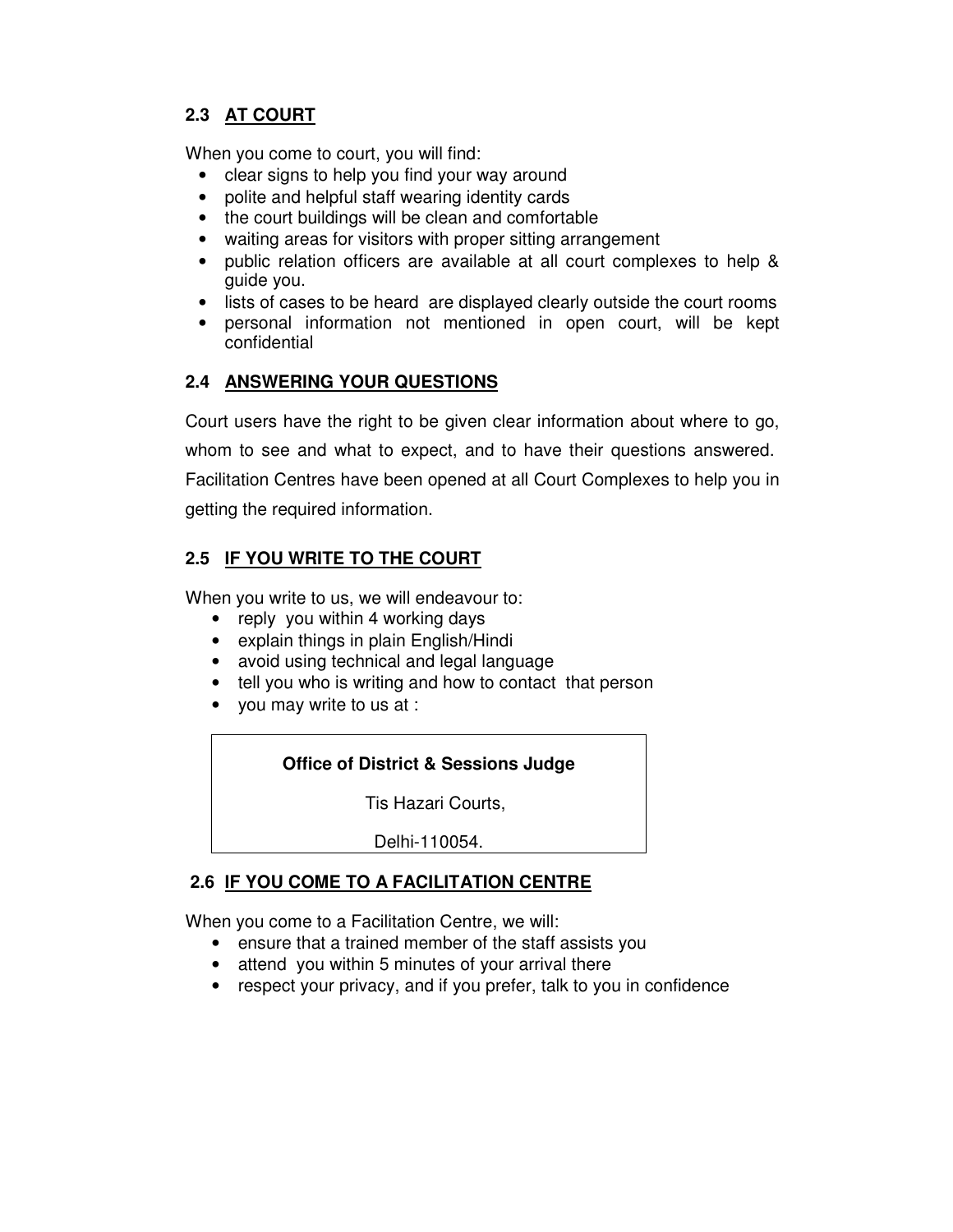## **2.7 IF YOU RING UP**

You may call the PRO/APRO of the concerned Court Complex between

10.00 a.m. and 4.30 p.m.

When you phone we aim to:

- attend the call within 60 seconds
- tell you with whom you are speaking to
- give you a clear and helpful answer
- if necessary a contact name will be given
- if the person is not available, give you a time to contact him

#### **PUBLIC RELATION OFFICERS / ASSTT. PUBLIC RELATION OFFICERS**

| S.No | <b>Name of Official</b> | <b>Designation</b> | Court                    | <b>Phone Nos.</b>  |
|------|-------------------------|--------------------|--------------------------|--------------------|
|      | Mr. Hamilton            | <b>PRO</b>         | <b>Tis Hazari Courts</b> | 23911611 Ext. 435  |
| 2.   | Ms. Sarika              | APRO               | <b>Tis Hazari Courts</b> | 23911611 Ext. 321  |
| 3    | Mr. Ujjagar Singh       | APRO               | Karkardooma              | 22301945 Ext. 3031 |
| 4.   | Mr. Jeet Kumar Vaid     | <b>PRO</b>         | Patiala House            | 23384209 Ext. 320  |
| 5.   | Ms. Abha Rani           | <b>APRO</b>        | Rohini Courts            | 27554404 Ext. 138  |

PRO/APRO staff will give you information about procedures and general matters but they cannot give you legal advice. You may find it helpful to contact your Advocate. If you are financially unable to engage a Counsel, you may contact Delhi Legal Services Authority at the following address:-

| Ms. Sangita Dhingra Sehgal<br>Member Secretary,<br>Delhi Legal Services Authority,<br>Room No. 1, Patiala House Courts,<br>New Delhi-110001.<br>Ph: 55393662, 55396474 | Mr. Brijesh Kumar Garg, MM<br>Secretary, District Legal Aid Authority,<br>Room No. 36 Tis Hazari, Delhi -54<br>Phone No. 23911611 Ext. 552 |
|------------------------------------------------------------------------------------------------------------------------------------------------------------------------|--------------------------------------------------------------------------------------------------------------------------------------------|
| Ms. Savita Rao, MM, Secretary,                                                                                                                                         | Mr. Mukesh Vats MM, Secretary,                                                                                                             |
| District Legal Aid Committee,                                                                                                                                          | District Legal Aid Committee,                                                                                                              |
| Room No. 150, Tis Hazari Courts,                                                                                                                                       | Room No. 02 Annexe Building                                                                                                                |
| Delhi - 110054                                                                                                                                                         | Patiala House, New Delhi-110001                                                                                                            |
| Phone No. 23911611 Ext. 468                                                                                                                                            | Phone No. 23387590 Extn. 341                                                                                                               |
| Ms. Anuradha Shukla, Secretary                                                                                                                                         | Mr. Deepak Garg, Secretary,                                                                                                                |
| District Legal Aid Committee,                                                                                                                                          | District Legal Aid Committee,                                                                                                              |
| Room No. 34,                                                                                                                                                           | Room No. 104,                                                                                                                              |
| Ground Floor Karkardooma Courts                                                                                                                                        | Rohini Courts, Delhi.                                                                                                                      |
| Phone No. 22301970 Extn. 1034                                                                                                                                          | Phone No. 27554410                                                                                                                         |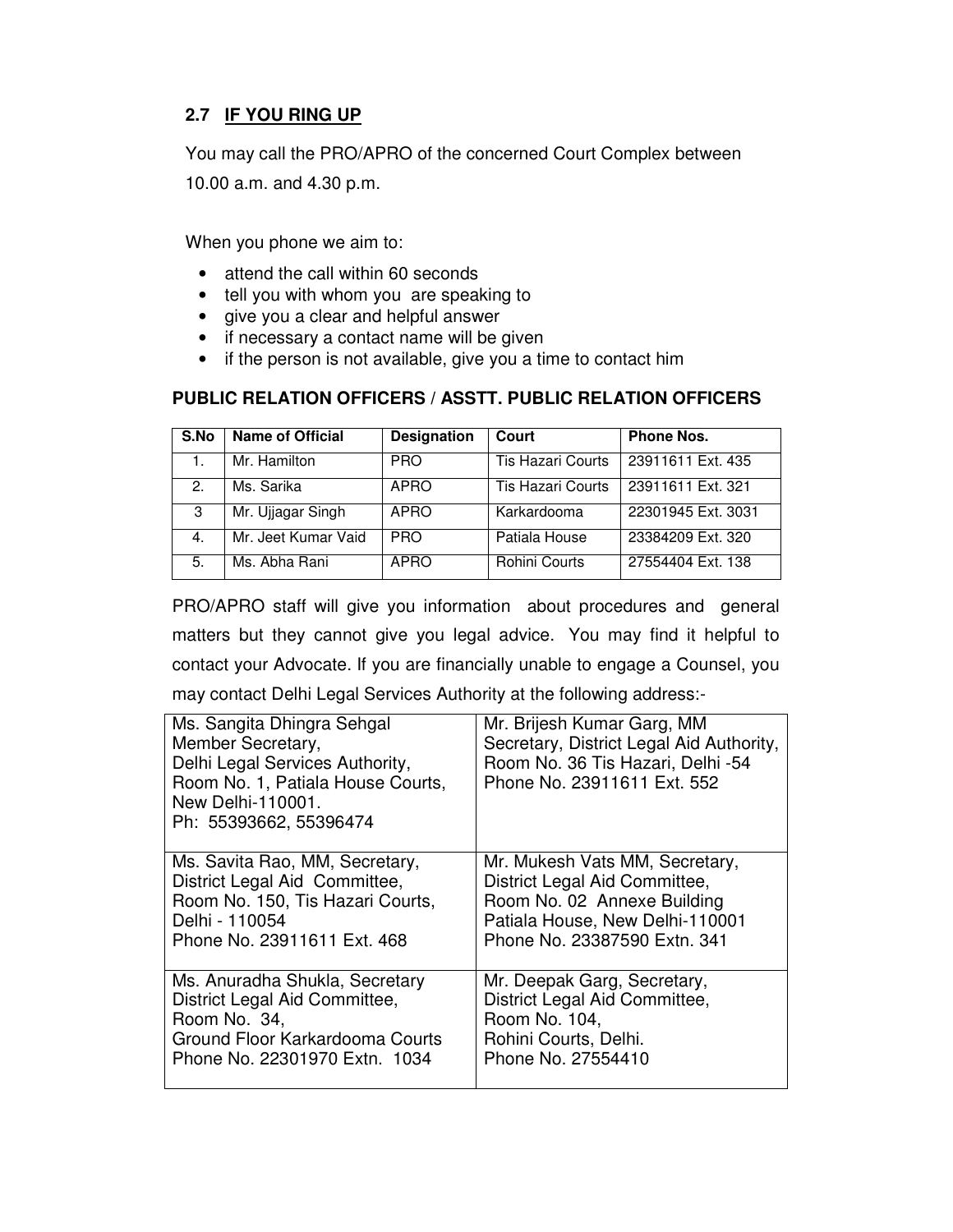#### **2.8 VICTIMS AND WITNESS**

We understand that coming to court to give evidence can be worrying. We aim to reduce those worries by providing friendly service and support when you need it.

#### **2.9 IF YOU ARE PRESENT**

Before the hearing you can:

- ask to visit the court and see a court room
- seek guidance to help you prepare for your day in court
- ask us to arrange a wheel chair, if you are physically disabled, ill or infirm

# **2.10 OUR EXPECTATIONS FROM LITIGANTS VISITING THE COURTS**

## **LAW RESPECTS THOSE WHO RESPECT IT.**

Litigants to take care of the following while appearing in Courts:

- Do not interfere in the proceedings while the learned Judge is busy in other matters.
- Wait for your turn till your case is called out.
- Do not come near the dais and stand; except to appear in your own case.
- Do not discuss the merits of your case with the staff; contact your lawyer and discuss your matter with him only.
- Do not bribe the staff; if a bribe is demanded by the staff, please bring it to the notice of Ld. Judge.
- Be courteous to the staff in court and in turn, they will be courteous to you.
- Wait for your turn when the staff members are otherwise busy in attending to similar requests.
- Do not bring any arms, mobiles, cameras etc. into the court premises.
- Switch off your mobile phone before entering the court room.
- Do not litter, spit or spoil the court building and furniture.
- Do not talk loudly or assemble in the corridors and in the court room.
- Do not bring other people with you if they are not parties/witnesses in the case.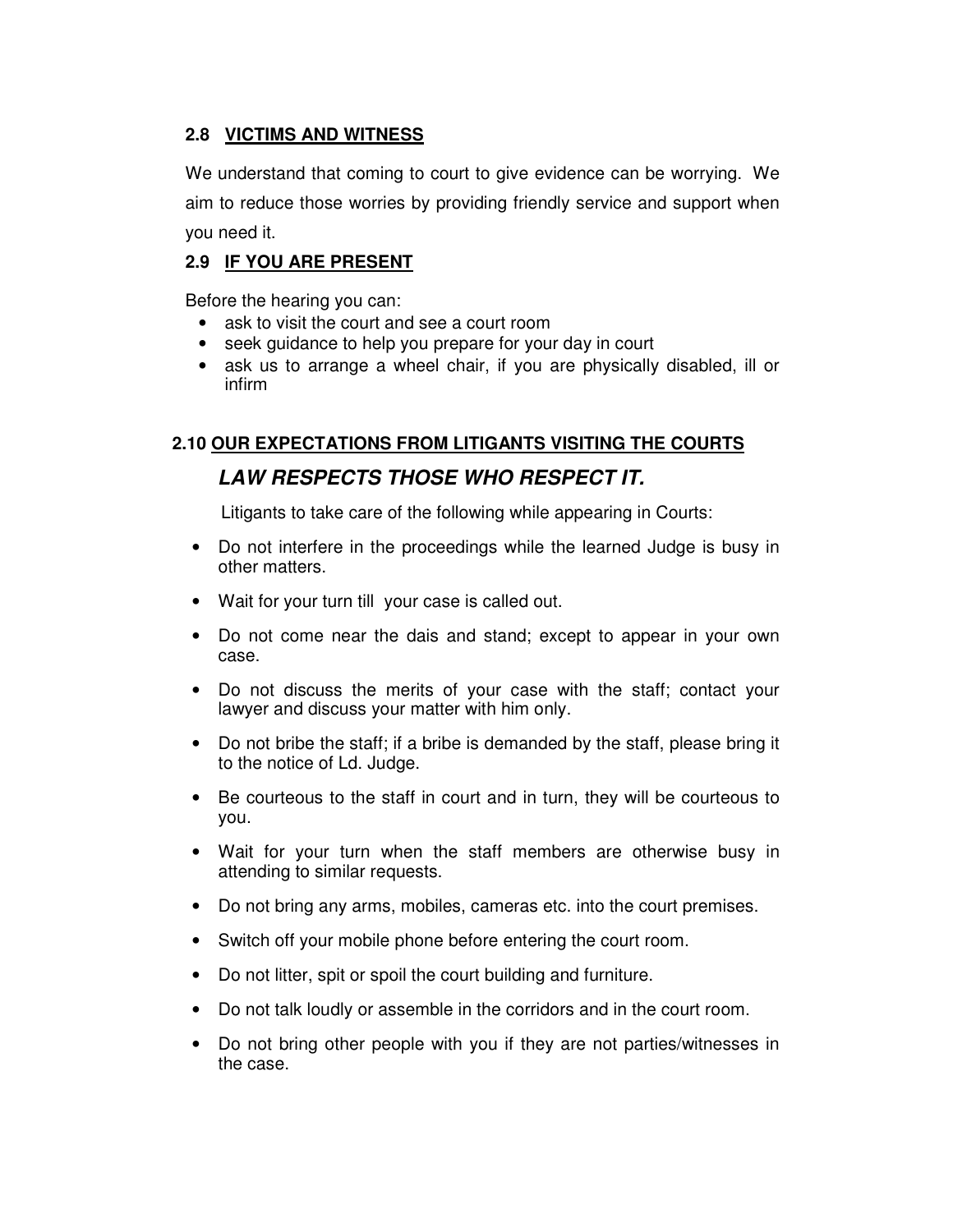- It is advisable not to bring children to Court unless their presence is necessary.
- Do not smoke in the court premises as it is a 'No Smoking Zone'.
- Do not violate the court etiquette or write letters directly to the Judge or to superior courts. Instead file review/revision or an appeal as per law.
- Do not try to approach or influence the judge in any manner.
- Park your vehicle at proper parking place and do not leave the same on the road.
- Try to use Metro Train or public transport to reach the Court Complexes as there is limited parking space available for litigants.
- Please mention your age with your name and also try to mention age of other parties in pleadings so that cases of senior citizens may be taken up on priority.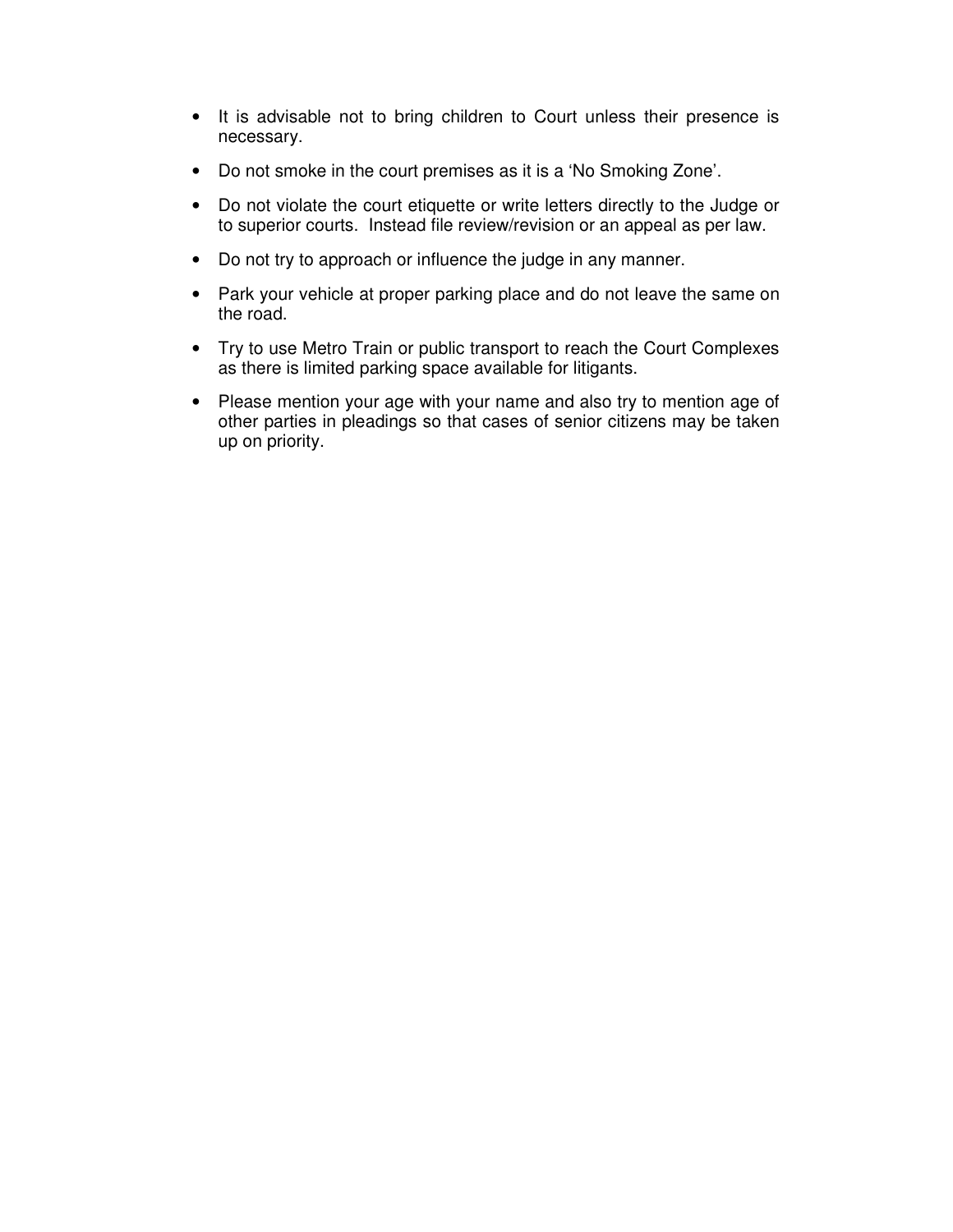# **3. LOCATION OF COURTS**

## **3.1 TIS HAZARI COURT COMPLEX :**



Tis Hazari Courts Complex is situated between Mori Gate and St. Stephen's Hospital (Near ISBT, Kashmere Gate) in Old Delhi. Construction of Tis Hazari Court Building started in 1953 and it was inaugurated on 19-03-1958 by Chief Justice Mr. A. N. Bhandari of the then Punjab High Court. Most of the civil courts and criminal courts of the Central and North district are housed in this building. Tis Hazari continues to be the principal District Court building in Delhi. The Ld. District & Sessions Judge of Delhi sits here.

The filing counters for all civil and bail matters are situated on the Eastern side of the court facing Civil Side Bar Canteen. Criminal Complaints are to be filed at Facilitation Centre Counters in Central Hall.

One can reach Tis Hazari by Delhi Metro and alight at Tis Hazari Station. Buses No. 131, 721, 194, 109, 939, 236, 209, 847, 182A, 142, 937, 218A, 817, 219, 923, 231, 106, 115, 113 and 127 are suitable for reaching Tis Hazari Court. Even by train it is easily approachable as old Delhi Railway Station is nearby.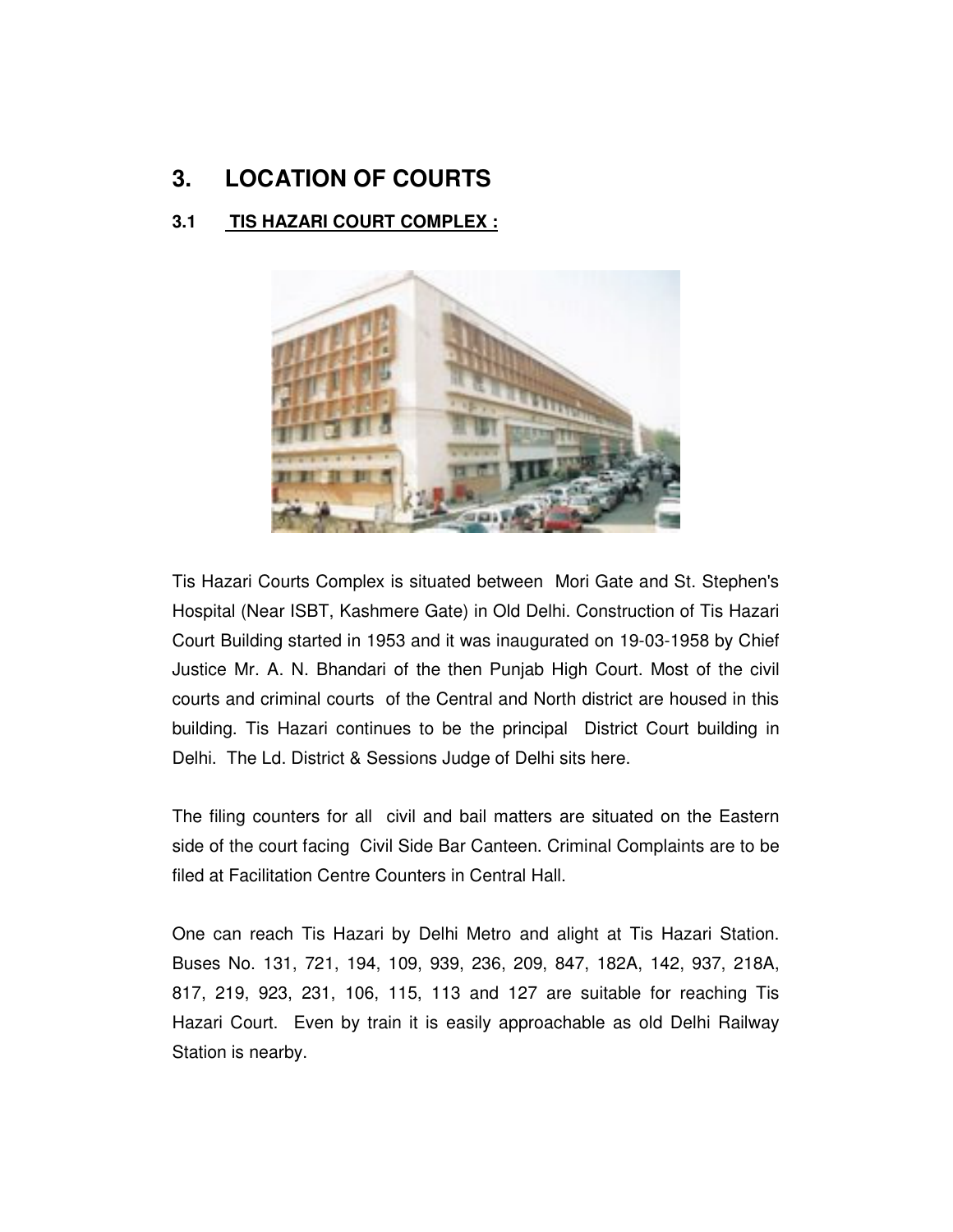#### **3.2 KARKARDOOMA COURT COMPLEX:**



Karkardooma Courts Complex is in East Delhi near Anand Vihar & Suraj Mal Vihar. It was inaugurated on 15-05-1993 and these courts were earlier functioning at Shahdra Railway Station. The Criminal Courts for East and North-East Districts are functioning from Karkardooma Court Complex. Four courts of civil judges, one Matrimonial court, two Motor Accident Claims Tribunals and all the Labour Courts/Industrial Tribunals are situated here.

The filing centre is operational in the basement adjoining the Dispensary and facing the Police Check Post. Facilitation Centre is coming up near main public entrance on the ground floor.

Buses No. 357, 374, 381, 443, 320, 330, 331, 335, 720, 336, 353, 354, 143, 623, 265, 267, 280, 312, 202, 211, GL-23 LTD are suitable for reaching Karkardooma Court. Nearest Metro Station is Welcome on Shahdra-Rithala Line.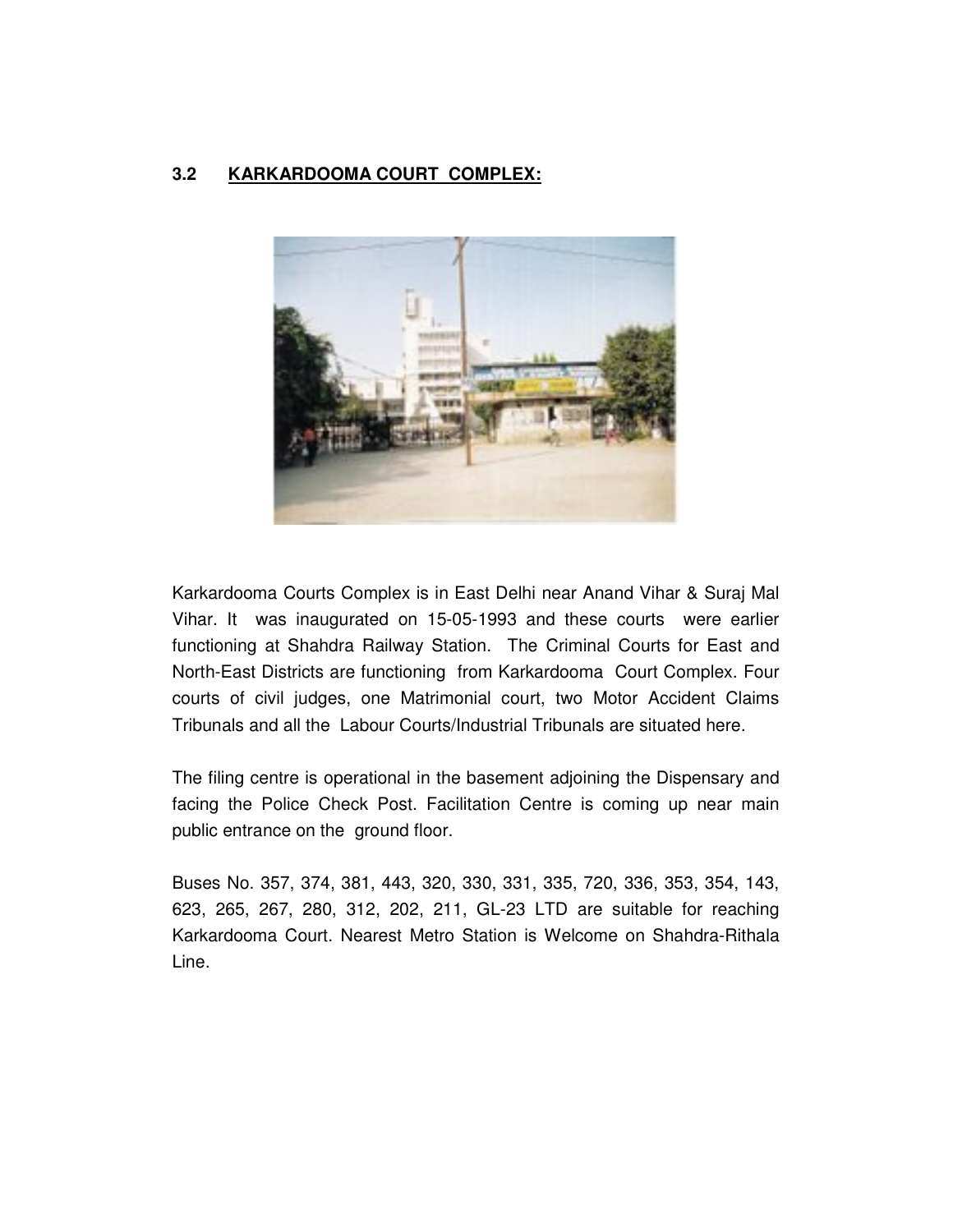#### **3.3 PATIALA HOUSE COURT COMPLEX**:



Patiala House Courts Complex is also known as New Delhi Courts Complex. It is housed in the erstwhile palace of Maharaja of Patiala near India Gate and National Stadium. A small number of criminal courts were earlier functioning at Parliament Street and they were shifted to Patiala House in March 1977. Now-a-days Criminal Courts of New Delhi, South and South-West district are housed in Patiala House. Motor Accident Claims Tribunals for these districts are also situated here apart from two special CBI Courts.

Filing counter is situated near MEA Building. New Facilitation Centre will come up in Publication Building.

Buses No. 21, 26, 53, 326, 335, 336, 345, 372, 375, 501, 502, 503, 533, 561, 605, 621 and 623 are suitable for reaching Patiala House Court. Nearest Meto Station is Tilak Marg.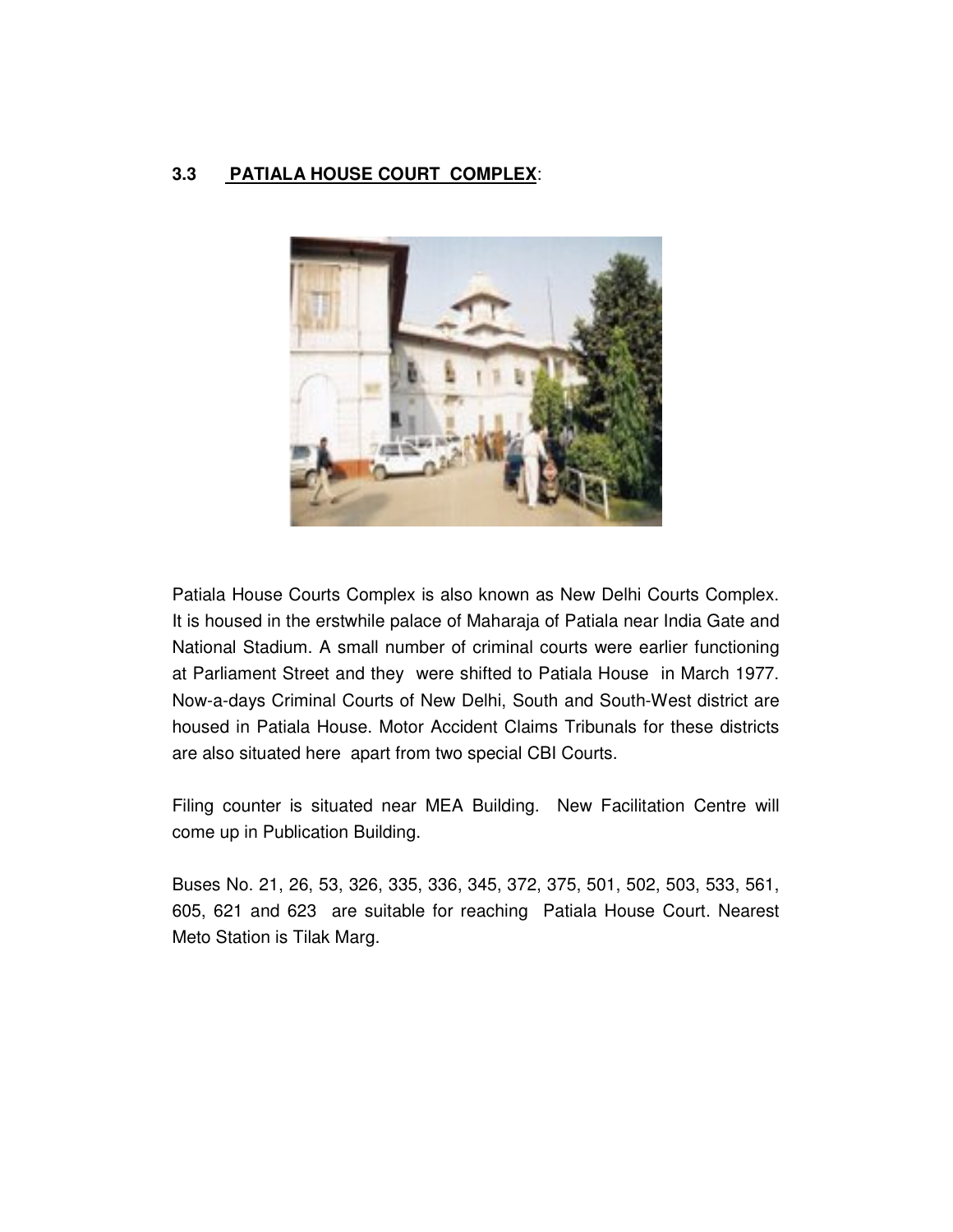#### **3.4 ROHINI COURT COMPLEX:**



This Courts Complex is situated near Madhuban Chowk on Outer Ring Road in Rohini Area. The Rohini Courts Complex was inagurated on 06.01.2006 and is now fully functional. Presently 33 Courts are operational in Rohini Courts Complex dealing with Civil, Criminal, Matrimonial, Rent and Motor Accident Claims cases pertaining to West and North-West Districts.

A Facilitation Centre has been opened at the entry gate on the Outer Ring Road.

Buses No. 102, 114, 141, 164, 169, 170, 174, 187, 196, 198, 249, 254, 601, 761, 879, 881, 882, 883, 891, 901, 907, 969, 970, 971, 975, 982, 985, 986, 988 and 990 are suitable for reaching Rohini Court Complex. Nearest Metro Station is Pitam Pura on Shahdara-Rithala Line.

**3.5 DWARKA COURTS COMPLEX (UNDER CONSTRUCTION):** It is being constructed at Sector 10, Dwarka, New Delhi (Near IGI Airport). Structural Work is complete.

#### **3.6 SAKET COURTS COMPLEX (CONSTRUCTION TO START**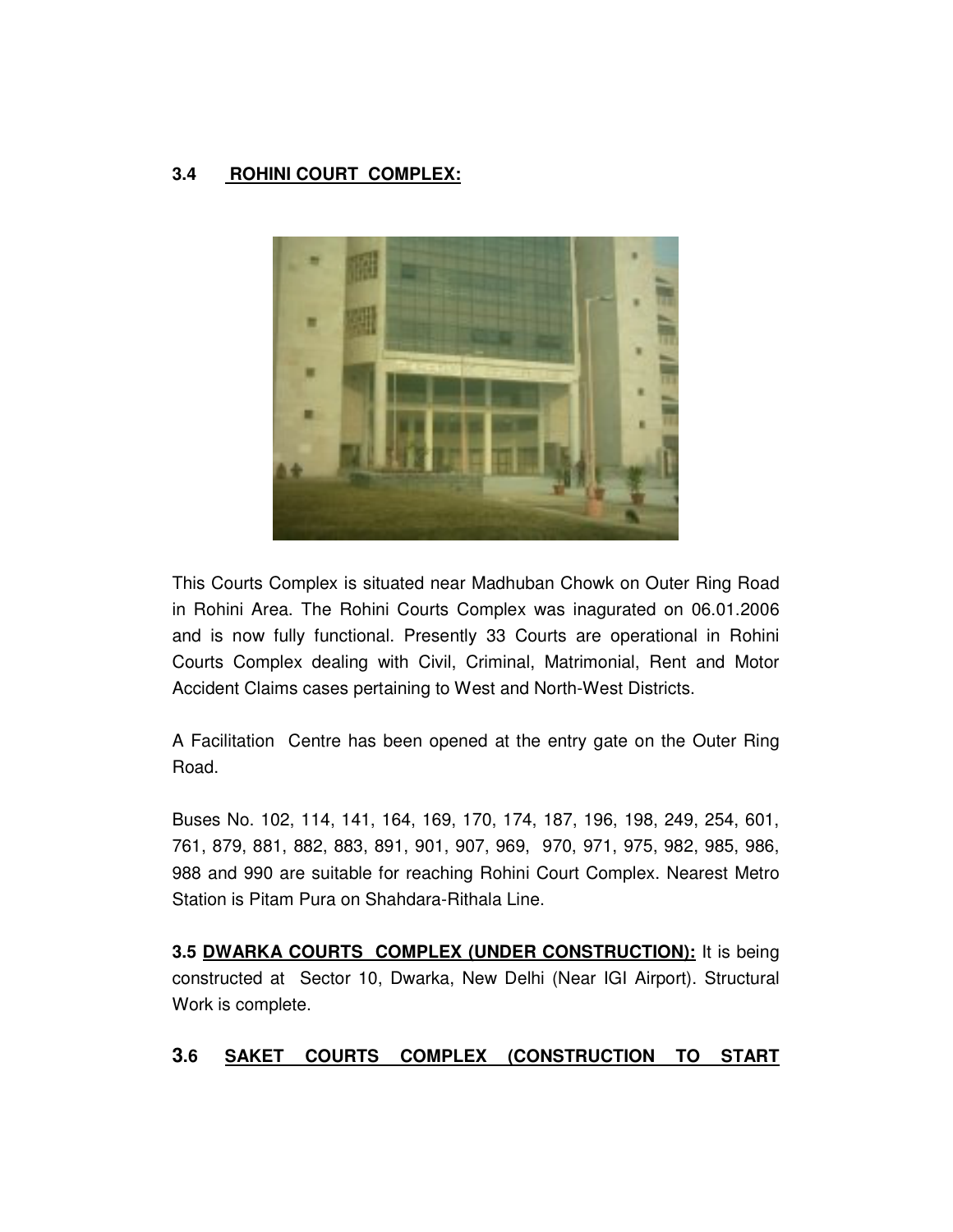**SHORTLY):** It will come up on a plot earmarked for this purpose in Saket near District Centre. Foundation stone of this complex was laid on 7.7.2006.

## **4. HISTORY**

### **4.1 DELHI AS A DISTINCT ENTITY**

Delhi as a distinct legal entity was recognised by the Proclamation Notification No.911 dated 17.09.1912 issued by the then Governor General of India in Council. By this Notification, Delhi came under the immediate authority and management of the Governor General of India in Council and Mr. William Malcolm Hailey, C.I.E., I.C.S. was appointed the first Chief Commissioner of Delhi. Simultaneously the Delhi Laws Act, 1912 was enacted for enforcing the existing laws in Delhi.

On 22.02.1915 the area falling on the other side of the river Yamuna (now known as Trans-Yamuna) was also included in the newly created province of Delhi.

#### **4.2 CIVIL COURTS**

During the year 1913, the Delhi Judiciary consisted of:

- 1 District & Sessions Judge.
- 1 Senior Sub-Judge.
- 1 Judge, Small Causes Court.
- 1 Registrar, Small Causes Court.
- 3 Sub-Judges.

#### **4.3 CRIMINAL COURTS**

According to Delhi District Gazetteer (1912), the District Magistrate was responsible for the administration of criminal justice, being Chief Magistrate and Supervisor of the police.

During 1926, there were two First-Class and one Second-Class Honorary Magistrates at Delhi. The institution of Honorary Magistrates was abolished in Delhi in October 1969. The magisterial strength in 1972 consisted of one District Magistrate, three Additional District Magistrates and twelve Sub-Divisional Magistrates.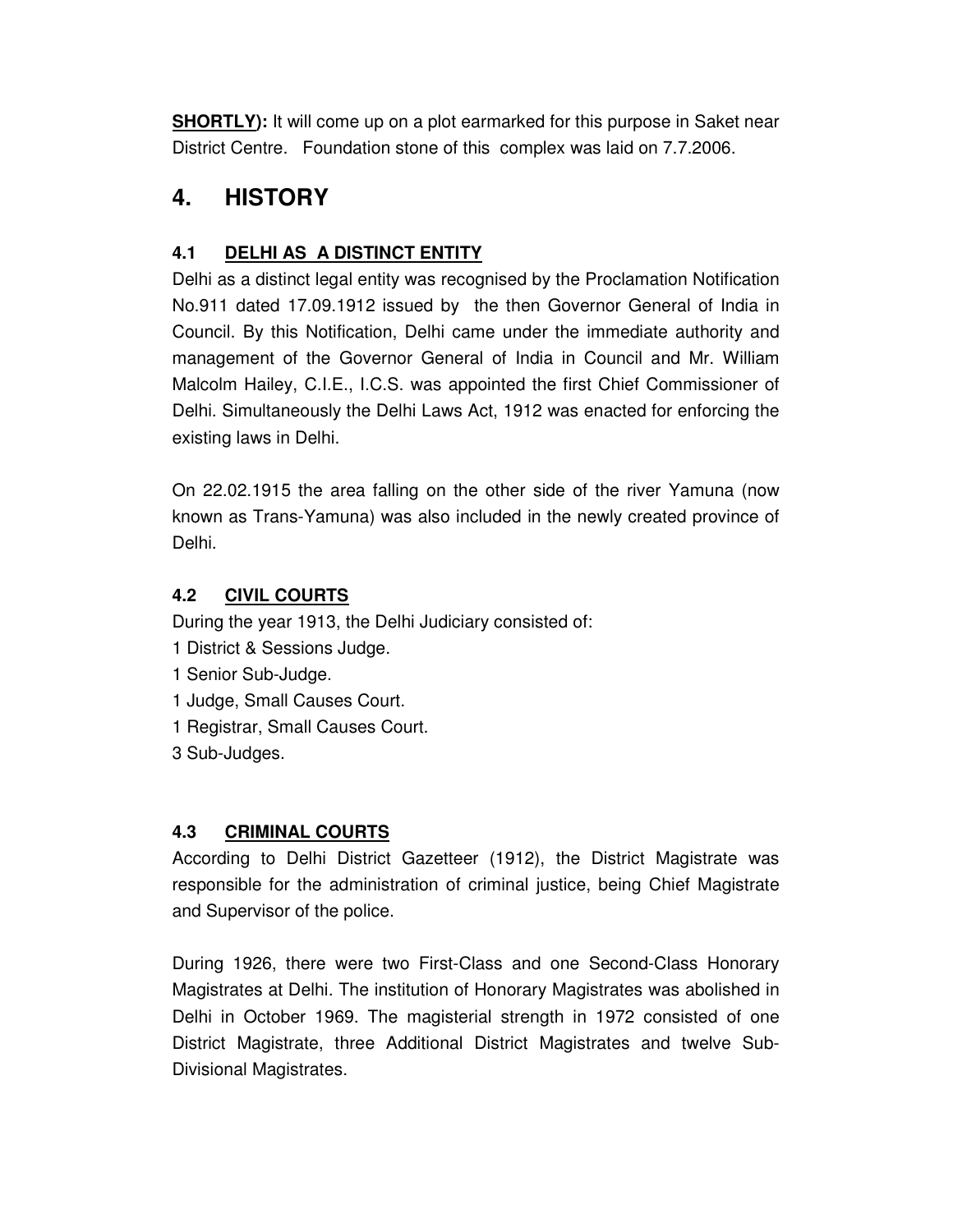#### **4.4 SEPARATION OF EXECUTIVE AND JUDICIARY**

The Judiciary of the Union Territory of Delhi was separated from the Executive in October 1969 under the Union Territories (Separation of Judicial and Executive Functions) Act, 1969. The Act provides for two classes of criminal courts, namely the Courts of Sessions and the Courts of Magistrates. With effect from 1st April 1974 Delhi was declared a Metropolitan Area by a notification under Section 8 (1) of Criminal Procedure Code, 1973. The Judicial Magistrates functioning in Delhi were all conferred with the powers of Metropolitan Magistrates.

Now, Delhi has three tier criminal courts, namely:

- 1. Metropolitan Magistrates
- 2. Chief Metropolitan Magistrate /Additional Chief Metropolitan Magistrates
- 3. The Sessions Judge / Additional Sessions Judges

The entire judicial district of Delhi, which is now National Capital Territory of Delhi, is comprised in one Sessions Division. It is headed by the Sessions Judge. Delhi has one Chief Metropolitan Magistrate and five Additional Chief Metropolitan Magistrates. The number of Sessions Courts and Metropolitan Magistrates Courts varies from time to time depending upon the quantity of work and the number of officers available for presiding over these courts.

#### **4.5 SEPARATE JUDICIAL SERVICES**

On 27th August 1970 two separate judicial services were created for Delhi, namely Delhi Higher Judicial Service (DHJS) and Delhi Judicial Service (DJS). Members of DJS are looking after the work of Civil Judges, Metropolitan Magistrates, Rent Controllers, Addl. Senior Civil Judge and Sr. Civil Judge. Members of DHJS are the District & Sessions Judge, Addl. Sessions Judges, Addl. District Judges, C.M.M., A.C.M.M. Presiding Officers of Motor Accident Tribunals, Labour Courts and Industrial Tribunals etc. DHJS Officers are also designated as Special Judges to entertain certain classes of suits/trials.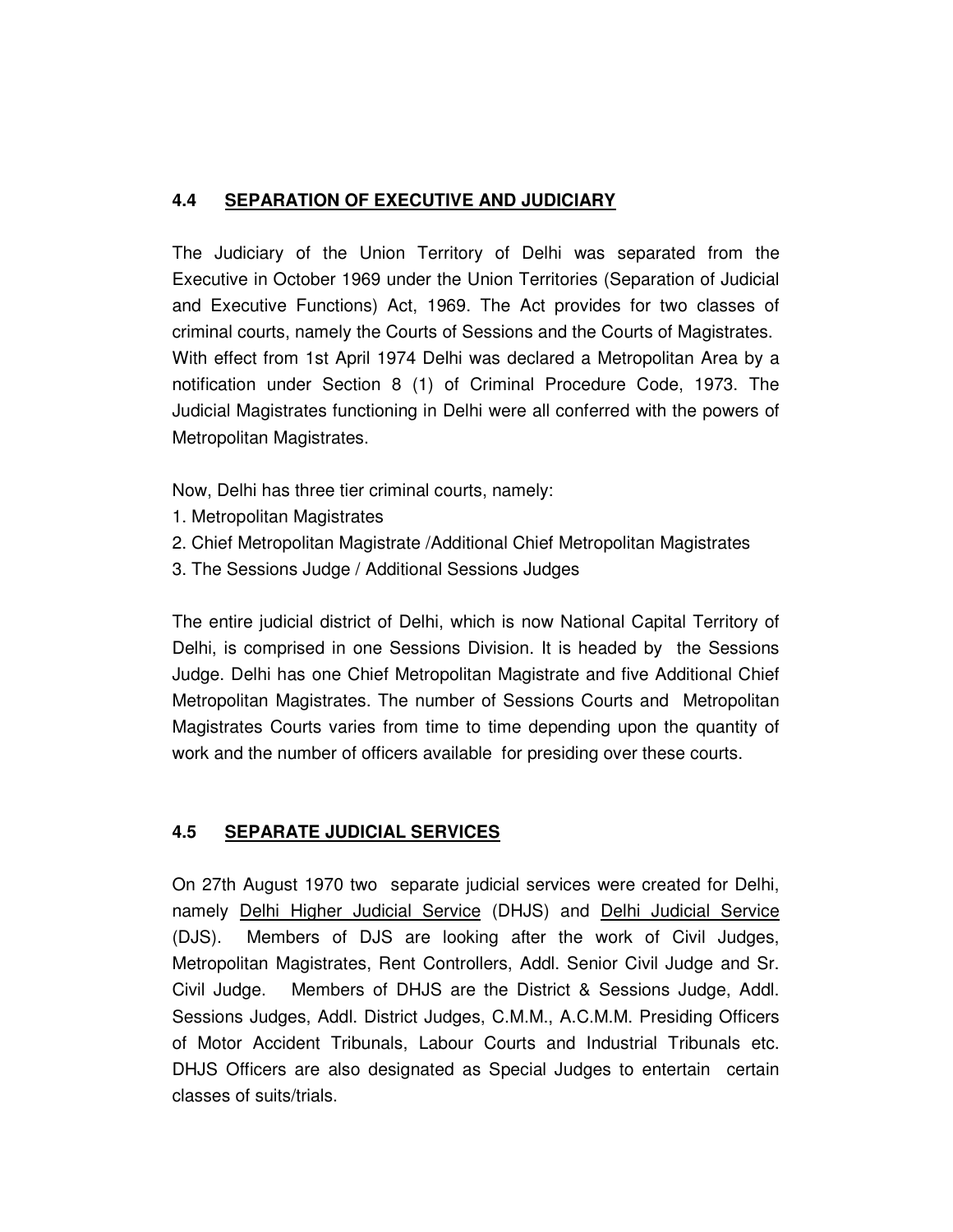# **5. JURISDICTION**

## **5.1 Designation-wise Jurisdiction in District Courts is as under :-**

| $\mathbf{1}$   | <b>District &amp; Sessions Judge</b> | Head of the Department;                                                                                                                                                                                                       |
|----------------|--------------------------------------|-------------------------------------------------------------------------------------------------------------------------------------------------------------------------------------------------------------------------------|
|                |                                      | Takes decision in all the Administrative and financial matters;                                                                                                                                                               |
|                |                                      | Deals<br>with<br>probate cases with unlimited jurisdiction;<br>Guardianship cases;                                                                                                                                            |
|                |                                      | Marking of the Civil cases valued between Rs. 3 Lacs to Rs. 20<br>Lacs to ADJs;                                                                                                                                               |
|                |                                      | Marking of the Sessions cases to the ASJs;                                                                                                                                                                                    |
|                |                                      | Transfer of cases;                                                                                                                                                                                                            |
|                |                                      | All other powers as provided in Code of Civil Procedure; Code<br>of Criminal Procedure and other Acts and all other matters                                                                                                   |
| $\overline{2}$ | <b>Additional District Judges</b>    | Civil cases of the value of Rs. 3 Lac and upto 20 Lac and<br>Appellate Jurisdiction over the orders passed by Civil Judges<br>where Senior Civil Judge has no jurisdiction                                                    |
| 3              | <b>Additional Sessions Judges</b>    | Sessions triable cases under IPC where sentence is awarded<br>upto Life Imprisonment and Death Sentence with the approval<br>of Hon'ble High Court, appeals and revisions from the orders of<br>Magistrates, C.M.M., A.C.M.M. |
| 4              | <b>Special Court of ASJ</b>          |                                                                                                                                                                                                                               |
|                | i) NDPS Court                        | Dealing with offences under NDPS Act.                                                                                                                                                                                         |
|                | ii) TADA Court                       | Dealing with offences under TADA                                                                                                                                                                                              |
|                | iii) POTA Court                      | Dealing with offences under POTA                                                                                                                                                                                              |
| 5              | <b>Additional Sessions Judge,</b>    | Cases under Untouchablity Act                                                                                                                                                                                                 |
|                | (Designated Court)                   |                                                                                                                                                                                                                               |
| 6              | Special Judges (ASJ) (CBI)           | Cases under Prevention of Corruption Act investigated by Anti<br>Corruption Branch and CBI                                                                                                                                    |
| $\overline{7}$ | <b>Rent Control Tribunal (ADJ)</b>   | Appellate Authority of the orders passed by the Additional Rent<br>Controller and Rent Controller                                                                                                                             |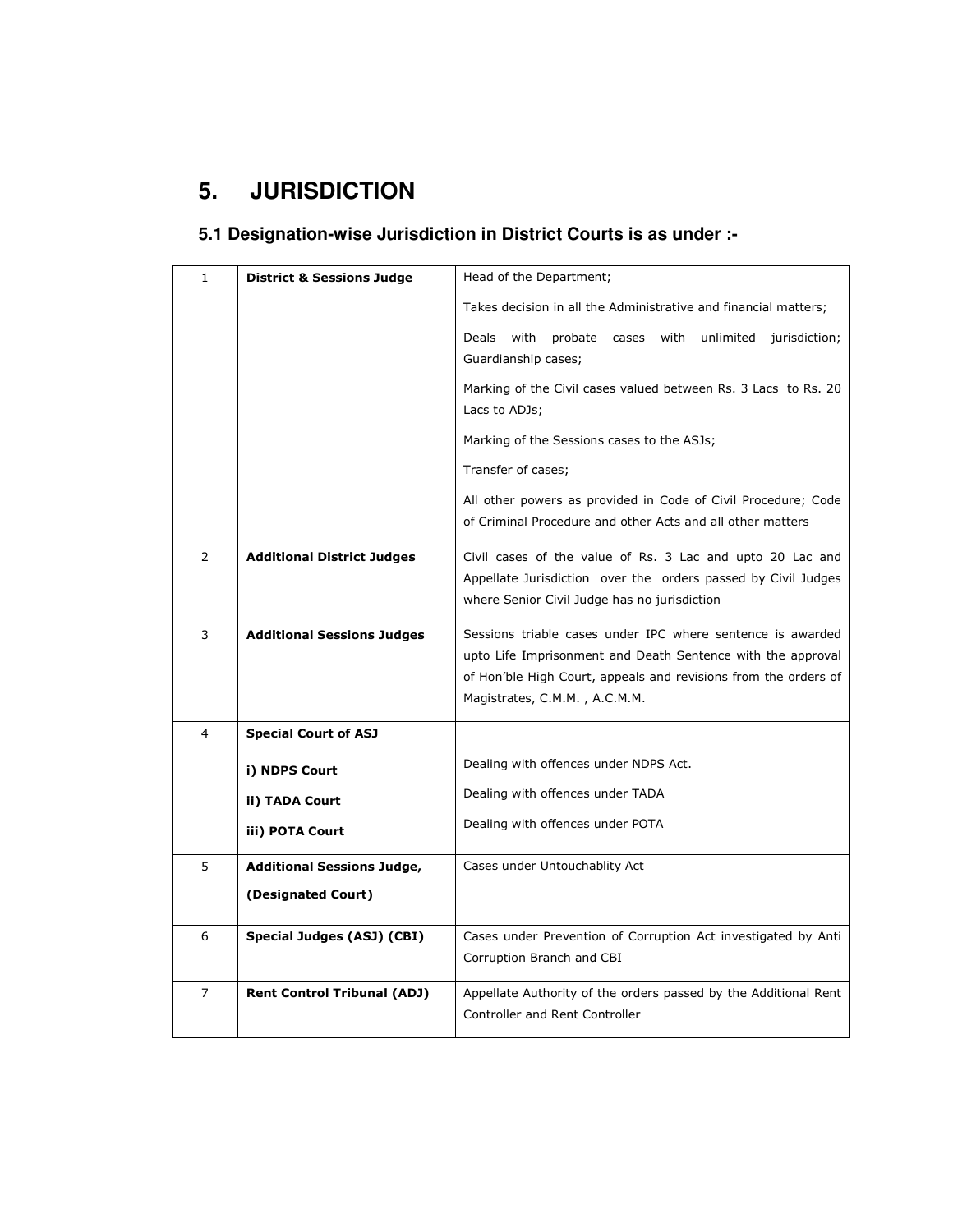| 8  | <b>Motor Accident Claim Tribunal</b> | Compensation claim cases under the Motor Vehicles Act, 1988.                                                                                                                                                                          |
|----|--------------------------------------|---------------------------------------------------------------------------------------------------------------------------------------------------------------------------------------------------------------------------------------|
|    | (ADJs)                               |                                                                                                                                                                                                                                       |
| 9  | Labour Court (ADJs)                  | 1) Cases under Industrial Disputes Act, 1947 filed by workmen<br>against management:-                                                                                                                                                 |
|    |                                      | 2) Cases under Workmen Compensation Act.                                                                                                                                                                                              |
|    |                                      | 3) Payment of Wages Act                                                                                                                                                                                                               |
|    |                                      | 4) Bonus Act                                                                                                                                                                                                                          |
|    |                                      | 5) The Contract Labour (Regulation & Abolition) Act, 1970                                                                                                                                                                             |
|    |                                      | 6) Cases under Industrial Employment (Standing Order) Act,<br>1946.                                                                                                                                                                   |
| 10 | <b>Industrial Tribunal (ADJs)</b>    | 1) Cases under Industrial Disputes Act, 1947 filed by<br>management against workmen.                                                                                                                                                  |
|    |                                      | 2) Cases under Industrial Employment (Standing Order) Act,<br>1946.                                                                                                                                                                   |
|    |                                      | 3) Complaints in respect of Industrial Dispute between<br>management and workmen referred by the Labour Department                                                                                                                    |
| 11 | <b>Matrimonial Courts (ADJs)</b>     | Cases of matrimonial disputes like Divorce, restitution of<br>conjugal rights and Judicial separation, custody and children                                                                                                           |
| 12 | <b>Land Acquisition Courts of</b>    | Dealing with cases under Land Acquisition Act                                                                                                                                                                                         |
|    | <b>ADJs</b>                          |                                                                                                                                                                                                                                       |
| 13 | <b>Chief Metropolitan Magistrate</b> | Trial of offences under Indian Penal Code and other Penal<br>Offences wherein the sentence is awarded upto 7 years,<br>The<br>Securitisation and Reconstruction of Financial Assets and<br>Enforcement of Security Interest Act, 2002 |
|    |                                      | Collecting Monthly Statements from all the MMs with regard to<br>their work and disposal of cases;                                                                                                                                    |
|    |                                      | Cases received from other States;                                                                                                                                                                                                     |
|    |                                      | Transfer & Posting of Spl MMs and Municipal MMs and<br>surveillance of Traffic Courts;                                                                                                                                                |
|    |                                      | Distribution of TIP proceedings, deputing Duty Magistrates and<br>Correspondence with the different authorities                                                                                                                       |
| 14 | <b>Additional Chief Metropolitan</b> | Trial of Criminal cases investigated by Crime Branch and CBI;                                                                                                                                                                         |
|    | <b>Magistrates</b>                   | Trial of cases relating to Income Tax Act, Wealth Tax and<br>Companies Act etc.                                                                                                                                                       |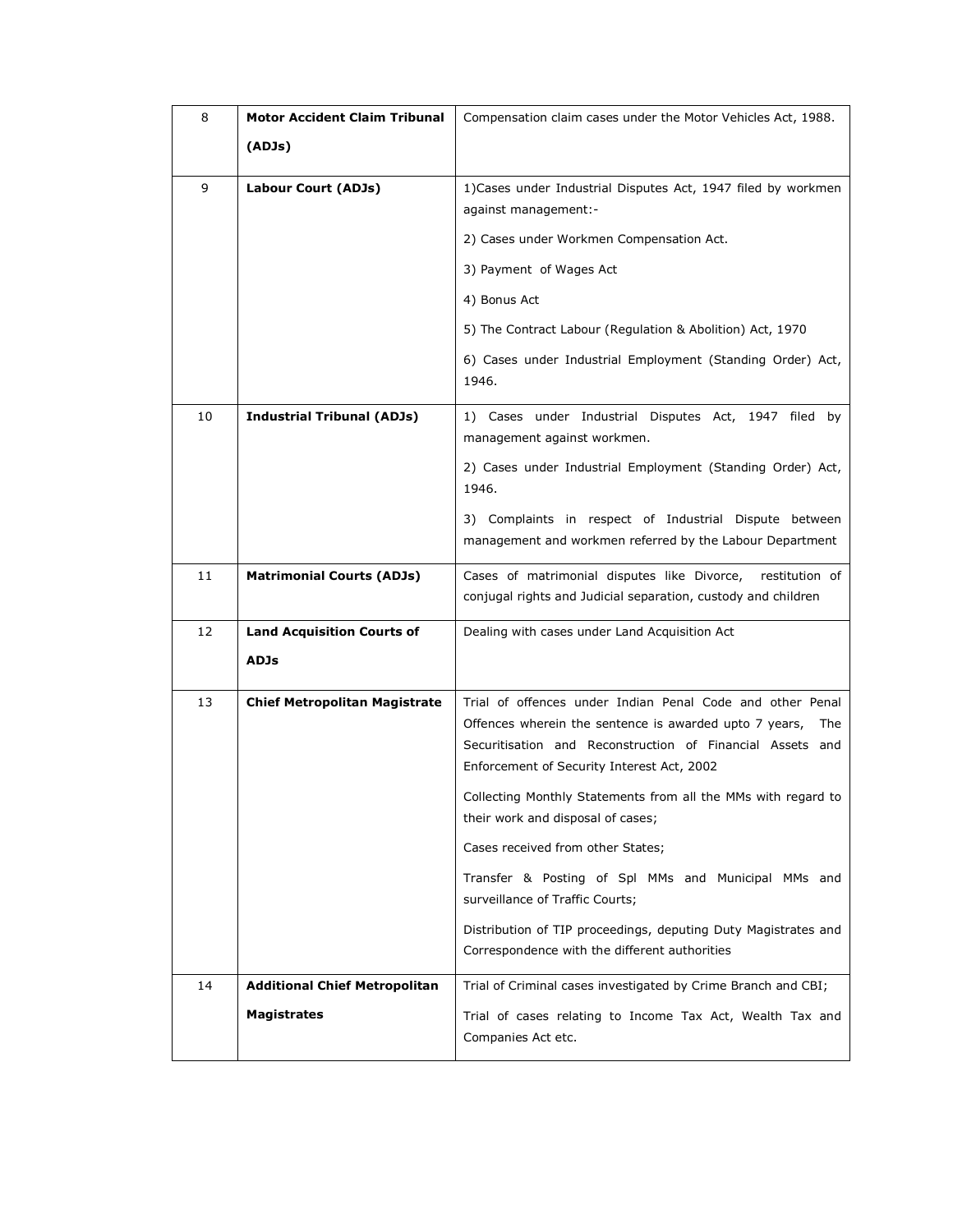| 15 | <b>Metropolitan Magistrates</b>      | Dealing with cases under IPC, Punjab Excise Act and Arms Act<br>where sentence is provided upto 3 years;                                                          |
|----|--------------------------------------|-------------------------------------------------------------------------------------------------------------------------------------------------------------------|
|    |                                      | Cases under section 138 of the Negotiable Instrument Act;<br>Cases of Suppression of Immoral Traffic in Women and Girls<br>Act, 1956                              |
|    |                                      | Delhi Police Act;                                                                                                                                                 |
|    |                                      | Bail, Remand and Misc. work                                                                                                                                       |
| 16 | <b>Metropolitan Magistrates</b>      | Dealing with the cases relating to old Electricity Act                                                                                                            |
|    | <b>Designated Courts</b>             |                                                                                                                                                                   |
| 17 | <b>Court of Railway MM</b>           | Offences under the Railway Act                                                                                                                                    |
| 18 | <b>Spl Metropolitan Magistrates</b>  | Dealing with the cases relating to Traffic Challans / Municipal<br>Challans                                                                                       |
|    | (Traffice / Municipal                |                                                                                                                                                                   |
|    | Magistrates)                         |                                                                                                                                                                   |
|    |                                      |                                                                                                                                                                   |
| 19 | <b>Senior Civil Judge</b>            | Original civil cases and the Appellate Jurisdiction of the orders<br>passed by Civil Judges of following values;                                                  |
|    |                                      | 1) Money suit of the value not exceeding Rs. 1000;                                                                                                                |
|    |                                      | 2) Land Suit of value not exceeding Rs. 250/-                                                                                                                     |
|    |                                      | 3) Unclassed suit of value not exceeding Rs. 500/-;<br>and                                                                                                        |
|    |                                      | appeals against interim orders                                                                                                                                    |
|    |                                      | 4) ESIC Cases with regard to employees insurance.                                                                                                                 |
|    |                                      |                                                                                                                                                                   |
| 20 | <b>Judge Small Cause Court-</b>      | Civil cases of value upto Rs. 5000/-;                                                                                                                             |
|    | <b>Additional Senior Civil Judge</b> | Insolvency cases;                                                                                                                                                 |
|    |                                      | Guardianship cases in regard to child custody;                                                                                                                    |
|    |                                      | Appellate authority of the orders passed by the Civil Judges in<br>regard to recovery of money, property dispute and injunctions<br>etc. of the following value:- |
|    |                                      | 1) Money suit of the value not exceeding Rs. 1000;                                                                                                                |
|    |                                      | 2) Land Suit of value not exceeding Rs. 250/-                                                                                                                     |
|    |                                      | 3) Unclassed suit of value not exceeding Rs. 500/-;<br>and                                                                                                        |
|    |                                      | appeals against interim orders                                                                                                                                    |
|    |                                      |                                                                                                                                                                   |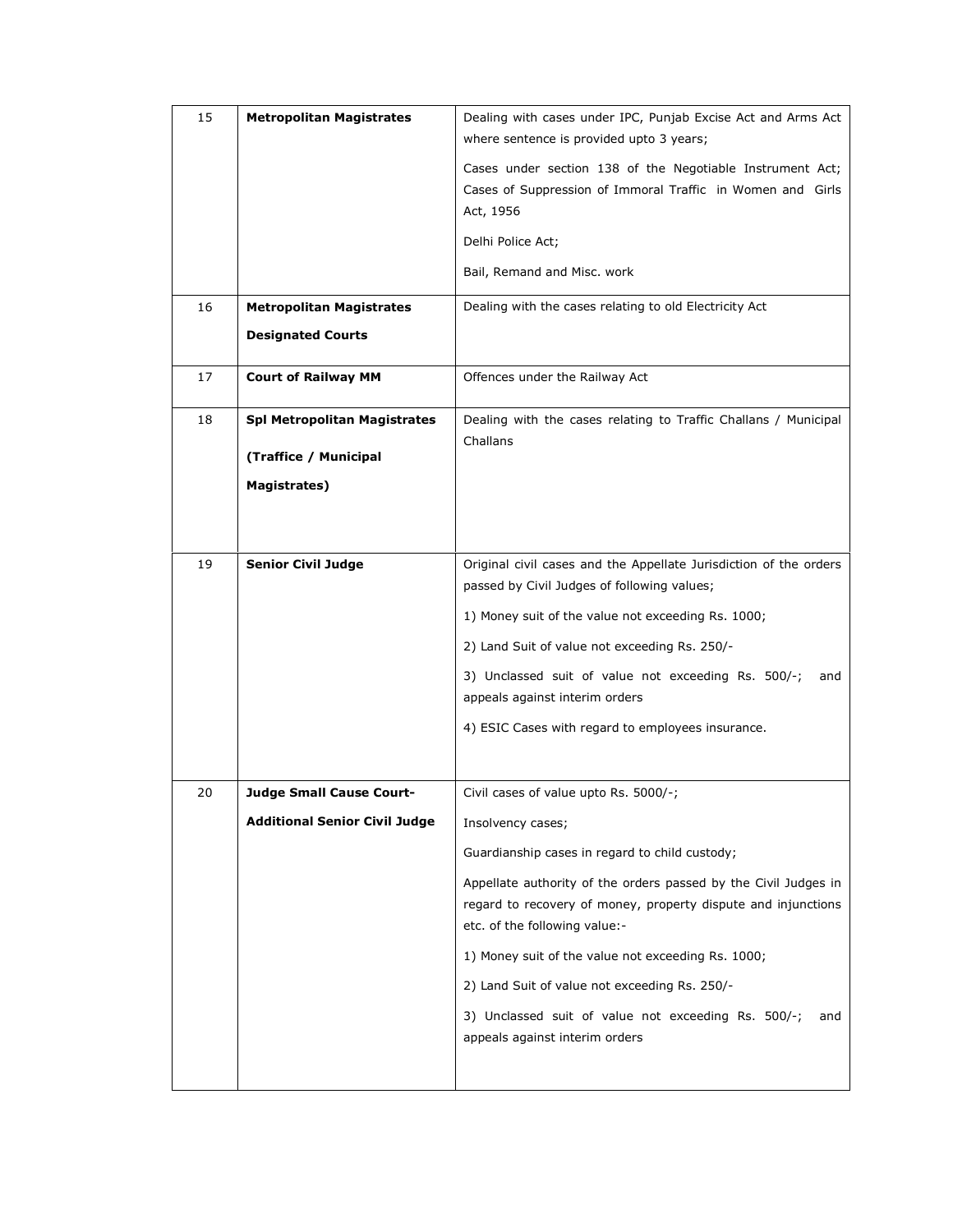| 21 | <b>Civil Judges</b>               | Civil cases of all nature of value of Rs. 5001 to Rs. 3 Lacs.                                                                                                                                                                                                                                                                                                                                                        |
|----|-----------------------------------|----------------------------------------------------------------------------------------------------------------------------------------------------------------------------------------------------------------------------------------------------------------------------------------------------------------------------------------------------------------------------------------------------------------------|
| 22 | <b>Commercial Civil Judge</b>     | Cases of commercial nature with regard to recovery of money<br>upto Rs. 3 Lacs                                                                                                                                                                                                                                                                                                                                       |
| 23 | <b>Administrative Civil Judge</b> | Cases relating to succession certificates and Administration of<br>ACJ's Office, Nazarat and Process Serving Agency, Appointment<br>of Peons and Process Servers and their Posting & Transfer                                                                                                                                                                                                                        |
| 24 | <b>Rent Controller</b>            | Marking of Rent Cases under Delhi Rent Control Act 1958 to the<br>Additional Rent Controllers and dealing with the cases of :-<br>Eviction cases;<br>Non Payment of Rent;<br>Sub letting, misuser, nonuser;<br>Bonafide requirement;<br>Unsafe or unfit for human habitation;<br>Building and rebuilding;<br>Premises used contrary to terms of Govt. / DDA / MCD;<br>Deposit of rent and fixation of standard rent. |
| 25 | <b>Additional Rent Controller</b> | Rent Cases under Delhi Rent Control Act 1958 with regard to :-<br>Eviction cases<br>Non Payment of Rent;<br>Sub letting, misuser, nonuser;<br>Bonafide requirement;<br>Unsafe or unfit for human habitation;<br>Premises used contrary to terms of Govt. / DDA / MCD;<br>Deposit of rent and fixation of standard rent.                                                                                              |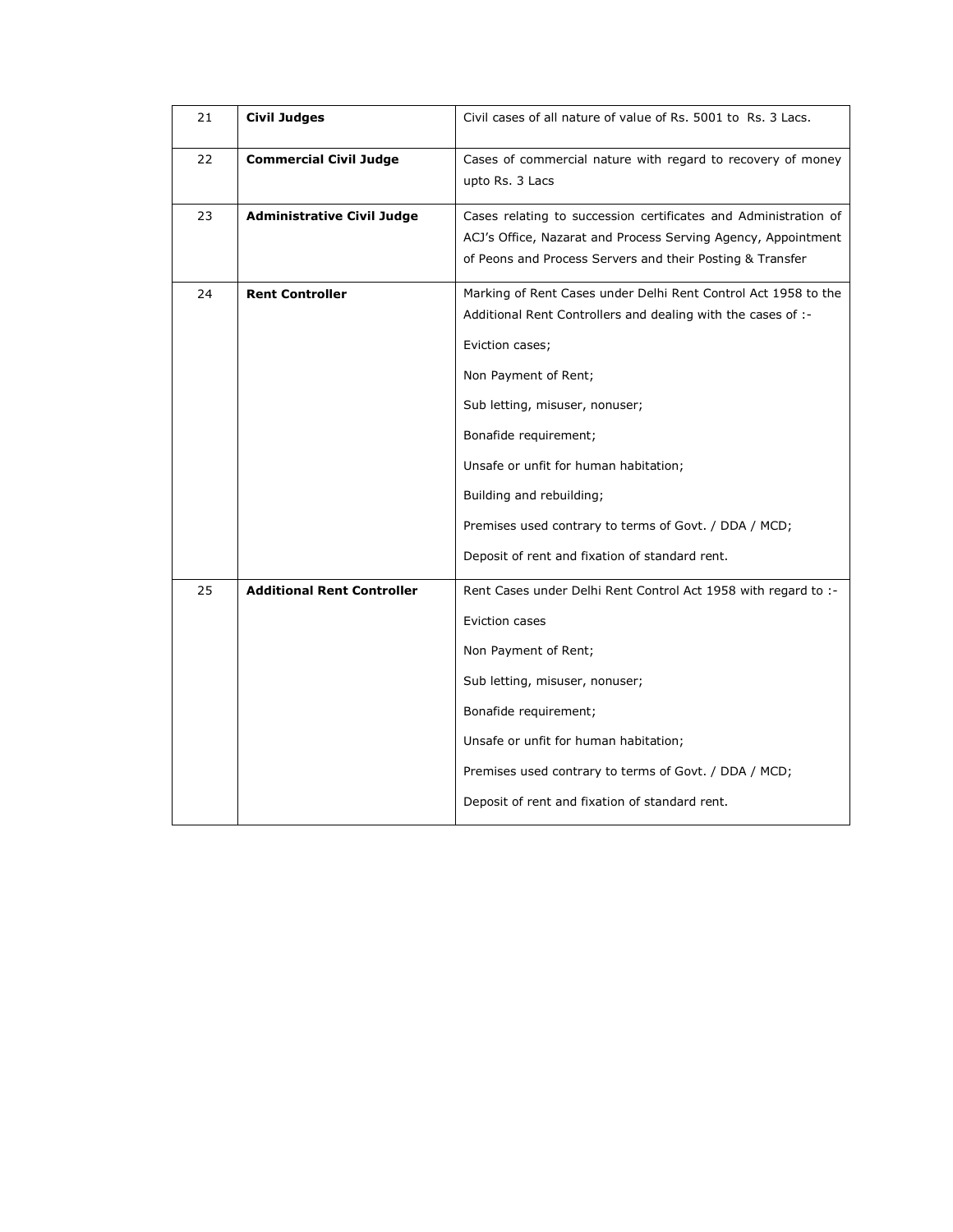## **5.2 The Functional Courts as on 1.8.06 are as under** :-

### 5.2.1 TIS HAZARI COURTS

#### **DISTRICT/ADDL. DISTRICT JUDGE(S) AT TIS HAZARI COURTS**

| S.NO. | <b>NAME</b>             | <b>JURISDICTION</b>                                                                                                                                                 | ROOM NO.         |
|-------|-------------------------|---------------------------------------------------------------------------------------------------------------------------------------------------------------------|------------------|
| 1.    | MR. V. B. GUPTA         | DISTT. JUDGE, PROBATE,<br>GUARDIANSHIP,<br>TRANSFER PETITION.<br>TRUST ACT, CIVIL SUIT,<br>APPEAL, WAKF ACT,<br><b>MENTAL HEALTH RENT</b><br><b>CONROL TRIBUNAL</b> | 301 THIRD FLOOR  |
| 2.    | <b>VACANT</b>           | LAC & UPHAR CASE                                                                                                                                                    | 308 THIRD FLOOR  |
| 3.    | MR. S.M. GUPTA          | <b>METROMONIAL CASES</b>                                                                                                                                            | 201 SECOND FLOOR |
| 4.    | MR. B.B. CHOUDHARY      | ADJ /ADDL. RENT<br><b>CONTROL TRIBUNAL</b>                                                                                                                          | 209 SECOND FLOOR |
| 5.    | MR. P.S. TEJI           | <b>SUITS &amp; APPEALS</b>                                                                                                                                          | 01 GROUND FLOOR  |
| 6.    | <b>MR.LAL SINGH</b>     | <b>SUITS &amp; APPEALS</b>                                                                                                                                          | 323 THIRD FLOOR  |
| 7.    | <b>MR.RAKESH KAPOOR</b> | SUITS & APPEALS, MISC.<br>APPLICATION, HINDU<br>ADOPTION, COPY<br>RIGHT, TRADE MARK                                                                                 | 8 GROUND FLOOR   |
| 8.    | MR.D.K. SAINI           | <b>EXECUTION</b>                                                                                                                                                    | 307 THIRD FLOOR  |
| 9.    | <b>MS. BIMALA MAKIN</b> | PROBATE COURT, DEPTT.<br><b>ENQUIRIES</b>                                                                                                                           | 210 SECOND FLOOR |
| 10.   | MR. MAHAVIR SINGHAL     | <b>HOUSE TAX APPEALS,</b><br>SUITS, REGULAR & MISC.<br>APPEALS, MISC.<br><b>APPLICATION</b>                                                                         | 230 SECOND FLOOR |
| 11.   | MR. BABU LAL            | <b>SUITS &amp; APPEALS</b>                                                                                                                                          | 2 GROUND FLOOR   |
| 12.   | MR. D.C.ANAND           | <b>SUITS &amp; APPEALS</b>                                                                                                                                          | 229 SECOND FLOOR |
| 13.   | MR.H.S.SHARMA           | SUITS & APPEALS, MISC.<br>CIVIL APPEALS, MISC<br>APPLICATIONS, DEPT.<br><b>ENQUIRIES</b>                                                                            | 337 THIRD FLOOR  |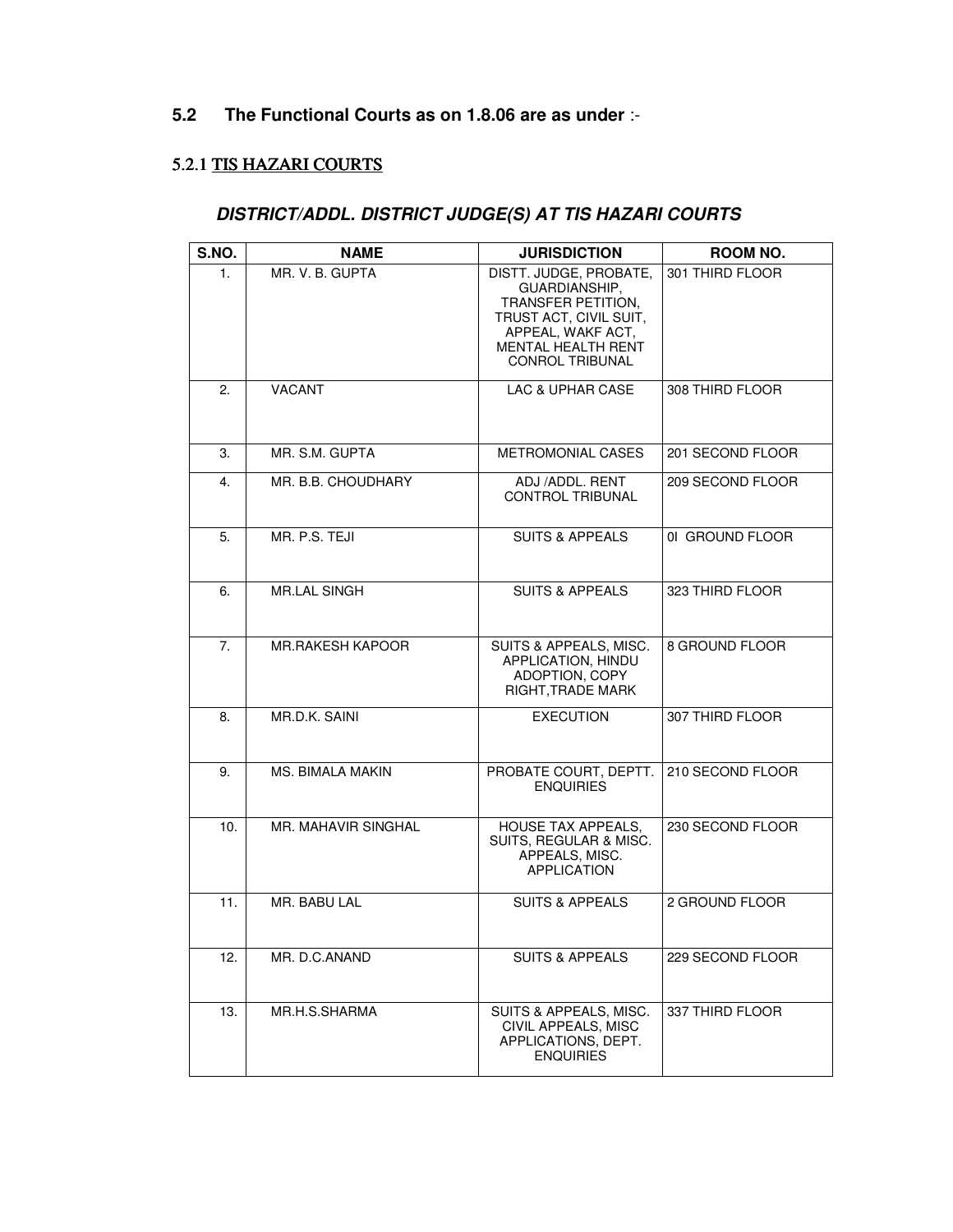| 14. | MR. K.S. PAL                | <b>MATRIMONIAL PETITIONS</b>                                                                                | 115 FIRST FLOOR  |
|-----|-----------------------------|-------------------------------------------------------------------------------------------------------------|------------------|
| 15. | MR. M.K. GUPTA              | <b>SUITS &amp; APPEALS</b>                                                                                  | 21 GROUND FLOOR  |
| 16. | MR. RAJNISH BHATNAGAR       | <b>MATRIMONIAL CASES</b>                                                                                    | 138 FIRST FLOOR  |
| 17. | MR. RAKESH SIDDHARTHA       | <b>EXECUTION</b>                                                                                            | 160 FIRST FLOOR  |
| 18. | MS. ANU MALHOTRA            | <b>MATRIMONIAL CASES</b>                                                                                    | 215 SECOND FLOOR |
| 19. | <b>MS. R. KIRAN NATH</b>    | SUITS & APPEALS, CIVIL<br>APPEALS, MISC<br>APPLICATIONS, DEPT.<br><b>ENQUIRIES</b>                          | 358 THIRD FLOOR  |
| 20. | MR. SUKHDEV SINGH           | MCD, DDA, DVB                                                                                               | 116 FIRST FLOOR  |
| 21. | MR. T.R. NAVAL              | MCD, DDA, DVB, LAND<br>ACQUISITION, CIVIL SUITS,<br>RCA, MCA, MISC CASES,                                   | 24 GROUND FLOOR  |
| 22. | MR. P.K. SAXENA             | <b>SUITS &amp; APPEALS,</b><br>APPEALS, MISC<br>APPLICATIONS, DEPT.<br><b>ENQUIRIES</b>                     | 336 THIRD FLOOR  |
| 23. | MR. K.S. MOHI               | <b>SUITS &amp; APPEALS</b>                                                                                  | 139 FIRST FLOOR  |
| 24. | MR.T.S. KASHYAP             | <b>MATROMONIAL CASES</b>                                                                                    | 132 FIRST FLOOR  |
| 25. | <b>MR. GIRISH KATHPALIA</b> | <b>SUITS &amp; APPEALS, DEPTT</b><br><b>ENQUIRIES</b>                                                       | 137 FIRST FLOOR  |
| 26. | MS. POONAM A. BAMBA         | LAND ACQUISITION,<br><b>PUBLIC</b><br>PROPERTY (EVICTION OF<br><b>UNAUTHORISED</b><br><b>OCCUPANTS ACT)</b> | 19 GROUND FLOOR  |
| 27. | MR. YASHWANT KUMAR          | <b>LAND ACQUISITION</b><br><b>CASES</b>                                                                     | 14 GROUND FLOOR  |
| 28. | MR. A.K. MENDIRATTA         | MCD, DDA, DVB, LAND<br>ACQUISITION, NDMC, DJB                                                               | 345 THIRD FLOOR  |
| 29. | DR. SUDHIR KUMAR JAIN       | ADJ/ ADDL RENT CONTROL<br><b>TRIBUNAL</b>                                                                   | 25 GROUND FLOOR  |
| 30. | MR. VIMAL KUMAR YADAV       | <b>SUITS &amp; APPEALS</b>                                                                                  | 222 SECOND FLOOR |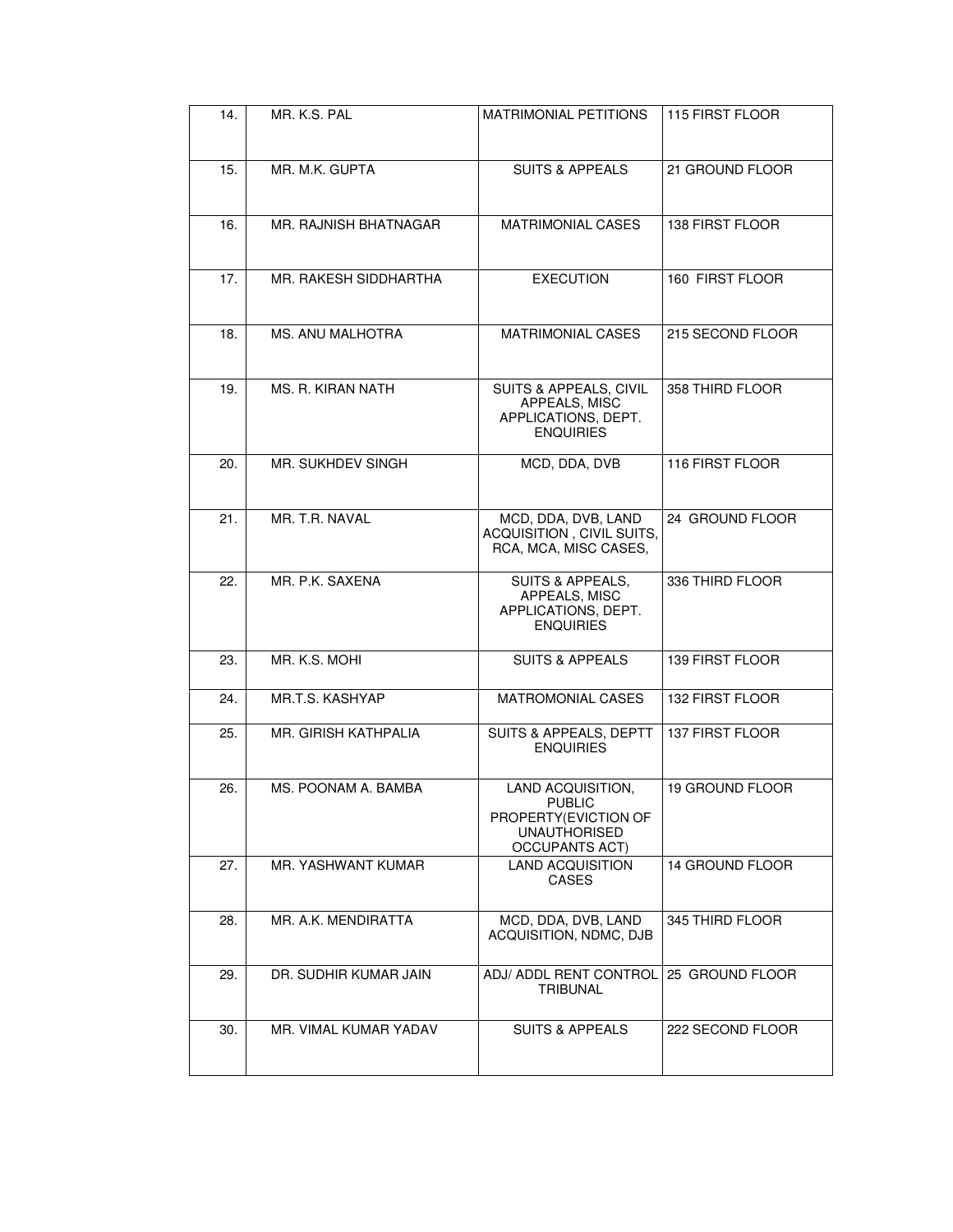| 31. | MR. MANOJ JAIN            | SUITS & APPEALS, CIVIL<br><b>SUIT, CIVIL APPEALS</b><br><b>ARBITRATION</b>           | 26 GROUND FLOOR        |
|-----|---------------------------|--------------------------------------------------------------------------------------|------------------------|
| 32. | MR. VINAY KUMAR GUPTA     | PROBATE COURT                                                                        | 126 FIRST FLOOR        |
| 33. | MS. SHAILENDER KAUR       | SUITS & APPEALS, CIVIL<br>APPEALS, DEPTT.<br>ENQUIRIES, ARBITRATION                  | 27 GROUND FLOOR        |
| 34. | MR. PARVEEN KUMAR         | <b>SUITS &amp; APPEALS</b>                                                           | 143 FIRST FLOOR        |
| 35. | MR. RAVINDER DUDEJA       | PROBATE COURT, CIVIL<br><b>CASES</b>                                                 | 145 FIRST FLOOR        |
| 36. | MR. DAYA PARKASH          | SUITS & APPEALS, DEPTT.<br><b>ENQUIRIES</b>                                          | 272 SECOND FLOOR       |
| 37. | MR. RAJ KUMAR CHAUHAN     | <b>SUITS &amp; APPEALS</b>                                                           | 317 THIRD FLOOR        |
| 38. | <b>MS. SARITA BIRBAL</b>  | SUITS & APPEALS, CIVIL<br>SUITS, CIVIL APPEALS,<br>MCA, ARBITRATIONS,<br><b>BSES</b> | 31 GROUND FLOOR        |
| 39. | <b>MR. PARAMJIT SINGH</b> | <b>SUITS &amp; APPEALS</b>                                                           | <b>158 FIRST FLOOR</b> |
| 40. | MR. VINAY KUMAR KHANNA    | <b>MATRIMONIAL CASES</b>                                                             | 146 FIRST FLOOR        |
| 41. | MS. PINKI                 | MCD, DDA, NDPL, BSES                                                                 | 154 FIRST FLOOR        |
| 42. | MR. A.K. KUHAR            | <b>EXECUTION</b>                                                                     | <b>127 FIRST FLOOR</b> |
| 43. | <b>MS. MAMTA TAYAL</b>    | <b>MATRIMONIAL CASES</b>                                                             | ON LEAVE               |
| 44. | MR. SUNIL KUMAR AGGARWAL  | EXECUTION                                                                            | 353 THIRD FLOOR        |
| 45. | MS. NIVEDITA ANIL SHARMA  | <b>HMA</b>                                                                           | 136 FIRST FLOOR        |
| 46. | MR. A.K. SARPAL           | FAST TRACK, CIVIL SUIT,<br>RCA. CIVIL APPEALS.<br>MISC. APPLICATION                  | 324 THIRD FLOOR        |
| 47. | MR. INDERJEET SINGH       | <b>FAST TRACK (CIVIL)</b>                                                            | 138 FIRST FLOOR        |
| 48. | MR. S.S. MANN             | <b>FAST TRACK(CIVIL)</b>                                                             | 120 FIRST FLOOR        |
| 49. | <b>MR. RAKESH KUMAR</b>   | <b>FAST TRACK</b>                                                                    | 131 FIRST FLOOR        |
| 50. | MR. G.P. MITTAL           | <b>MEDIATOR</b>                                                                      | 329 THIRD FLOOR        |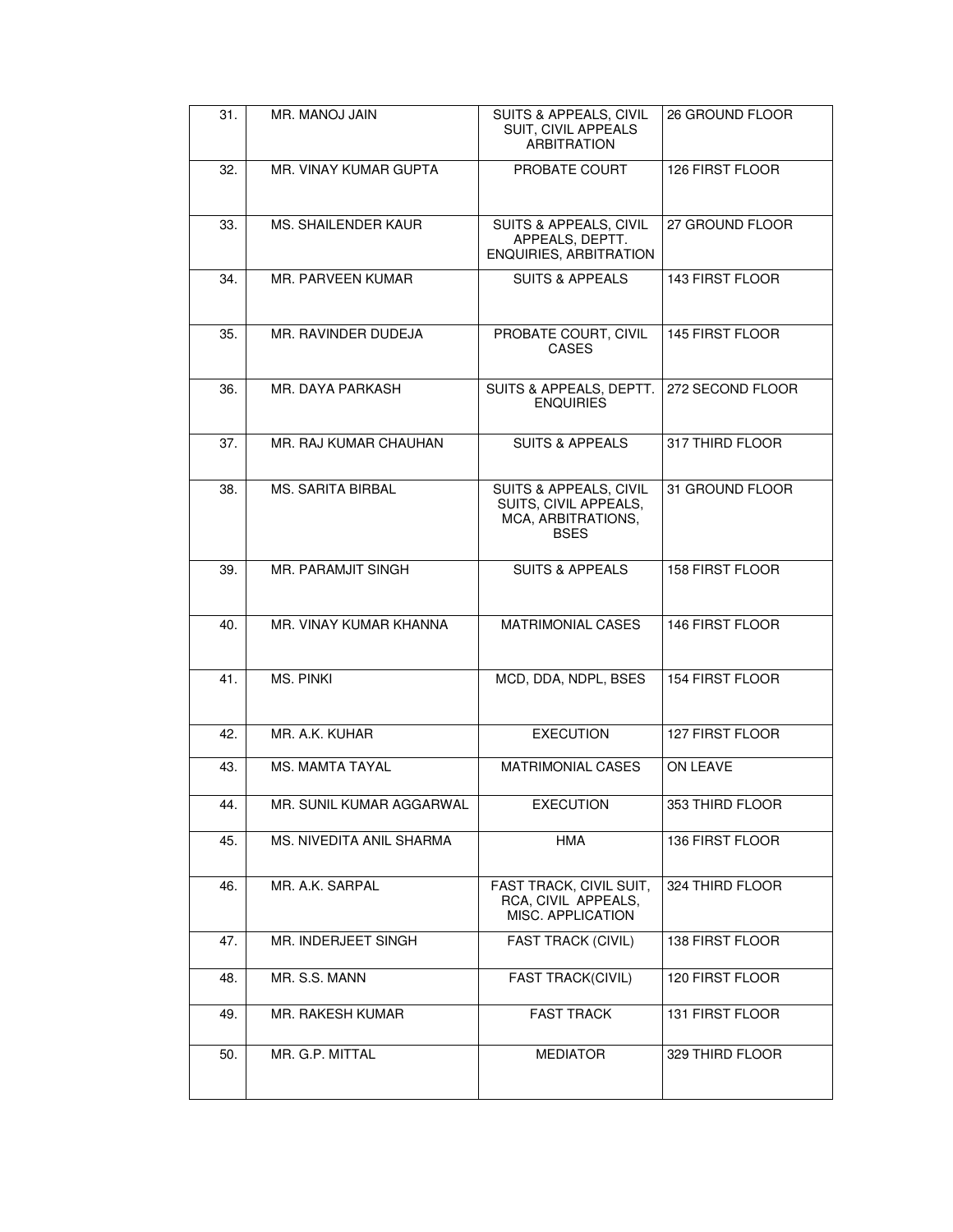#### **ADDITIONAL SESSIONS JUDGES AT TIS HAZARI COURTS**

| S.NO. | <b>NAME</b>                  | <b>JURISDICTION</b>                                                                               | ROOM NO.          |
|-------|------------------------------|---------------------------------------------------------------------------------------------------|-------------------|
| 1.    | MR. SUNIL GAUR               | CBI, A.C.B.R, E.C ACT                                                                             | 202, SECOND FLOOR |
| 2.    | MR. N.K. GUPTA               | <b>NDPS</b>                                                                                       | 102, FIRST FLOOR  |
| 3.    | MR. B.S. MATHUR              | <b>SPL JUDGE CBI</b>                                                                              | 110, FIRST FLOOR  |
| 4.    | MR. VINOD GOEL               | <b>SPL JUDGE CBI</b>                                                                              | 109, FIRST FLOOR  |
| 5.    | MR. R.P.S. TEJI              | SESSIONS CASES, APPEALS,<br>CRIMINAL REVISION, DEPT.<br><b>ENQUIRYS</b>                           | 216, SECOND FLOOR |
| 6.    | MR. S.C. RAJAN               | SESSIONS CASES, APPEALS,<br>CRIMINAL REVISION,<br>DEPARTMENT ENQUIRY, MISC.<br><b>APPLICATION</b> | 17, GROUND FLOOR  |
| 7.    | SH N.P. KAUSHIK              | SESSIONS CASES, APPEALS,<br><b>REVISIONS</b>                                                      | 119, FIRST FLOOR  |
| 8.    | <b>MS.ASHA MENON</b>         | SEBI, SESSION CASES,<br><b>REVISION APPEALS</b>                                                   | 221, SECOND FLOOR |
| 9.    | MR. N.K. SHARMA              | <b>NDPS &amp; SESSIONS CASES</b>                                                                  | 156, FIRST FLOOR  |
| 10.   | <b>MS.SUJATA KOHLI</b>       | NDPS, SESSION CASES<br><b>CRIMINAL REVISION &amp;</b><br>APPEALS, DEPTT. ENQUIRES                 | 152, FIRST FLOOR  |
| 11.   | MR. B.R. KEDIA               | SESSIONS CASES, APPEALS,<br>REVISIONS, SPECIAL COURT:<br>TADA, POTA, MACOCA CASES                 | 123, FIRST FLOOR  |
| 12.   | MR. RAJIV MEHRA              | SESSIONS CASES, APPEALS,<br><b>REVISIONS</b>                                                      | 271, SECOND FLOOR |
| 13.   | MR. RAMESH KUMAR             | SESSIONS CASES, APPEALS,<br><b>REVISIONS</b>                                                      | 349, THIRD FLOOR  |
| 14.   | MR. M.R. SETHI               | <b>NDPS &amp; SESSIONS CASES</b>                                                                  | 266, SECOND FLOOR |
| 15.   | MR. VIRENDER KUMAR GOEL      | SESSIONS CASES, APPEALS,<br><b>REVISIONS</b>                                                      | 113, FIRST FLOOR  |
|       | 16. IMR. RAJNISH KUMAR GUPTA | ATROCITIES ON SC/ST ACT                                                                           | 30, GROUND FLOOR  |

#### **RENT CONTROLLER/ADDL. RENT CONTROLLER AT TIS HAZARI COURTS**

| S.NO. | <b>NAME</b>                                       | <b>JURISDICTION</b>                                                                                                          | ROOM NO.         |
|-------|---------------------------------------------------|------------------------------------------------------------------------------------------------------------------------------|------------------|
|       | MR. SANJEEV AGGARWAL,<br><b>RENT CONTROLLER</b>   | <b>RENT CASES, EVICTION</b><br>MISCL., DEPOSIT OF RENT<br><b>APPLICATIONS</b>                                                | 314, THIRD FLOOR |
| 2.    | MR. B.S. CHUMBAK, ADDL.<br><b>RENT CONTROLLER</b> | <b>EVICTION, MISCL. PETITIONS</b><br><b>EXECUTION, DEPOSIT OF</b><br><b>RENT, ESSENTIAL REPAIR &amp;</b><br><b>AMENITIES</b> | 347, THIRD FLOOR |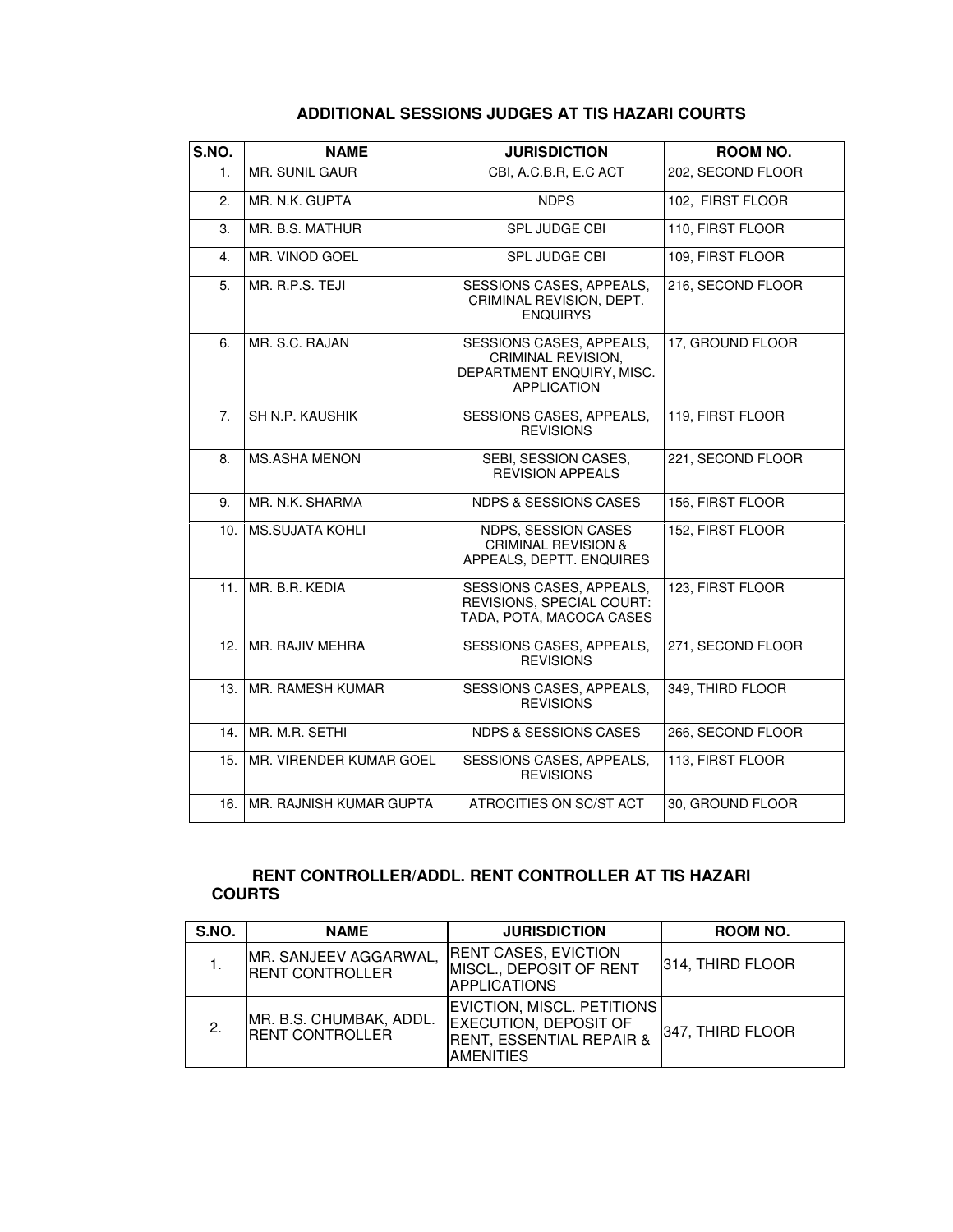#### **S.NO. NAME JURISDICTION ROOM NO.**  1 MR. SANATAN PRASAD, SR. CJ | CIVIL SUITS, REGULAR & MISC. APPEALS, ESIC, MISC. EXECUTION 9, GROUND FLOOR 2 MR. RAKESH KR. SHARMA, JSCC | APPEALS(MCA/RCA), GUARDIANS HIP CASES, REGULAR SUITS, INSOLVENCY PETITITONS 12, GROUND FLOOR 3 MR. BRIJESH KR. GARG, COM. CJ | CIVIL SUITS, INJUNCTION, POSSESSION, EXECUTION 36, GROUND FLOOR 4 | MR. VINOD YADAV, ACJ | SUCCESSION CASES | 122, FIRST FLOOR 5 MR. J.P. NARAIN CIVIL SUITS, ESIC, MISC. EXECUTION 11, GROUND FLOOR 6 MR. SANJAY JINDAL CIVIL SUITS 211, SECOND FLOOR 7 MR. VINAY SINGHAL CIVIL SUITS ,NDPL, EXECUTION 346, THIRD FLOOR 8 | MS. KIRAN BANSAL | CIVIL SUITS AND EXECUTION | 361, THIRD FLOOR 9 | MR. NAVEEN ARORA | CIVIL SUITS AND EXECUTION | 361-A, THIRD FLOOR 10 | MR. RAKESH PANDIT | CIVIL SUITS AND EXECUTION | 354-B, THIRD FLOOR 11 MS. SUNENA SHARMA CIVIL SUITS 277, SECOND FLOOR 12 | MR. SANJEEV KR. SINGH | CIVIL SUITS | 291, SECOND FLOOR 13 MR. NARESH KUMAR CIVIL SUITS CIVIL SUITS 15, GROUND FLOOR 14 MR. VIPIN KR. RAI CIVIL SUITS 240, SECOND FLOOR 15 | MR. ANIL KUMAR | CIVIL SUITS | 292, SECOND FLOOR 16 MR.RAJ KUMAR CIVIL SUITS AND DEPTT. ENQUIRIES 125, FIRST FLOOR 17 MR. JITENDER MISHRA RECOVERY INJUNCTION. POSSESSION, DAMAGES 6, GROUND FLOOR 18 | MR. SHAILENDER MALIK | CIVIL SUITS | 181, FIRST FLOOR  $19$  MR. RAGUBIR SINGH CIVIL SUITS AND DEPTT. **ENQUIRIES** 218, SECOND FLOOR  $20$  MS. SMITA GARG CIVIL SUITS AND DEPTT. ENQUIRIES 268, SECOND FLOOR 21 MR. MANISH GUPTA CIVIL SUITS AND DEPTT. ENQUIRIES 252, SECOND FLOOR 22 | MR.PRAVEEN SINGH | CIVIL SUITS | 178, FIRST FLOOR  $23$  MR.DEVENDER KR. SHARMA CIVIL SUITS AND DEPTT. ENQUIRIES 294, SECOND FLOOR  $24$  MR. RAM LAL MEENA CIVIL SUITS AND DEPTT. ENQUIRIES, EXECUTION 295, SECOND FLOOR

#### **CIVIL JUDGES AT TIS HAZARI**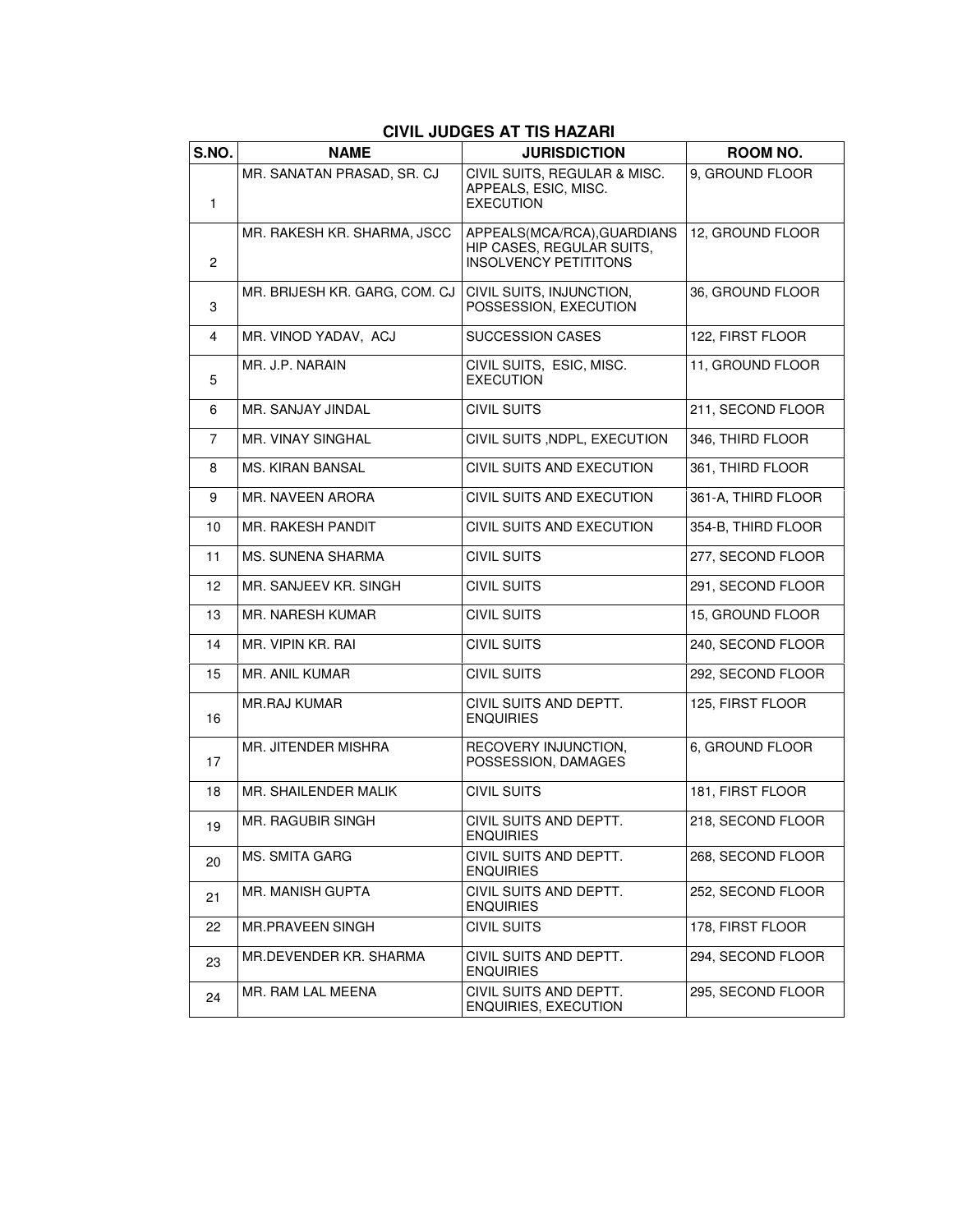| S.NO.          | <b>NAME</b>                               | <b>JURISDICTION</b>                                                                                                            | ROOM NO.               |
|----------------|-------------------------------------------|--------------------------------------------------------------------------------------------------------------------------------|------------------------|
| $\mathbf{1}$   | MS. SEEMA MAINI, CMM                      | DBG ROAD, CBI, SPL CELL, COURT<br>COMPLAINTS, OFFICIAL SECRETS ACT,<br><b>BANK SECURITISATION ACT</b>                          | 39, GROUND FLOOR       |
| $\overline{c}$ | MR. KANWALJEET ARORA, ACMM                | CBI, CRIME BRANCH (NORTH), INCOME<br>TAX, WEALTH TAX, SEBI, COMPANIES<br><b>ACT. COURT COMPLAINTS</b>                          | 37, GROUND FLOOR       |
| 3              | MR. SANJEEV JAIN, ACMM                    | NABI KARIM, JAMA MASJID, CRIME<br>BRANCH (CENTRAL), WILD LIFE ACT                                                              | 42, GROUND FLOOR       |
| 4              | MR. SURESH KR. GUPTA                      | <b>BEGGARS COURT</b>                                                                                                           | SEWA KUTIR, K.<br>CAMP |
| 5              | MS. RAJ RANI MITRA                        | PRASAD NAGAR, RAJINDER NAGAR                                                                                                   | 28, GROUND FLOOR       |
| 6              | MR. S.K. GAUTAM                           | RLY MAIN DELHI, NEW DELHI STATION<br>RPF, SARAI ROHILLA (RLY)& HAZRAT<br>NIZAMMUDDIN (RLY), RPF ALL12 PARTS                    | 148, FIRST FLOOR       |
| $\overline{7}$ | MR. P.S. MALIK                            | 138, N.I. ACT CASES, DEPARTMENTAL<br><b>ENQUIRY</b>                                                                            | 41, GROUND FLOOR       |
| 8              | MS. PREETI AGGARWAL GUPTA                 | <b>MAHILA COURT (CENTRAL &amp; NORTH</b><br>DISTRICT), 138 N.I. ACT                                                            | 336-A THIRD FLOOR      |
| 9              | MS. NEERJA BHATIA                         | TIMAR PUR, 138 N.I. ACT                                                                                                        | 367, THIRD FLOOR       |
| 10             | MS. SAVITA RAO                            | DARYA GANJ, PAHAR GANJ                                                                                                         | 150, FIRST FLOOR       |
| 11             | MR. MUKESH KUMAR GUPTA                    | SADAR BAZAR, 138 N.I. ACT                                                                                                      | 341, THIRD FLOOR       |
| 12             | MR. SANDEEP YADAV                         | SABZI MANDI, CHALLANS OF SPCA                                                                                                  | 182, FIRST FLOOR       |
| 13             | MR. AJAY GOEL                             | KOTWALI, CHANDNI CHOWK, LAHORI<br><b>GATE</b>                                                                                  | 279, SECOND FLOOR      |
| 14             | MR. A.K. SISODIA                          | HAUZ QAZI, KAMLA MARKET                                                                                                        | 142, FIRST FLOOR       |
| 15             | MR. A.S. AGGARWAL                         | PRATAP NAGAR (GULABI BAGH), ROOP<br>NAGAR                                                                                      | 137-A FIRST FLOOR      |
| 16             | MR. SIDHARTH SHARMA                       | CIVIL LINES, MAURICE NAGAR                                                                                                     | 149, FIRST FLOOR       |
| 17             | MR. ASHUTOSH KUMAR                        | KAROL BAGH, CHANDNI MAHAL                                                                                                      | 247, SECOND FLOOR      |
| 18             | MR. AJAY PANDEY                           | <b>KASHMERE GATE</b>                                                                                                           | 286, SECOND FLOOR      |
| 19             | MR. VIDYA PRAKASH                         | SARAI ROHILLA                                                                                                                  | 332, SECOND FLOOR      |
| 20             | MR. LOKESH KUMAR SHARMA                   | 138-N.I. ACT                                                                                                                   | 245, SECOND FLOOR      |
| 21             | MR. PULASTYA PRAMACHALA                   | I.P. ESTATE, TRAFFIC CHALLANS<br>(CONTESTED), 138 N.I. ACT                                                                     | 280, SECOND FLOOR      |
| 22             | MR. BALWANT RAI BANSAL                    | 138-N.I. ACT                                                                                                                   | 355, THIRD FLOOR       |
| 23             | MR.DEVENDER KUMAR                         | 138-N.I. ACT                                                                                                                   | 40, GROUND FLOOR       |
| 24             | MR. RAKESH KUMAR-II<br>RAILWAY MAGISTRATE | <b>METRO STATIONS (KASHMERE GATE,</b><br>SHASTRI PARK, RITHALA), MOBILE<br>COURT, MISC WORK AT OLD DELHI RLY<br><b>STATION</b> | 180, FIRST FLOOR       |
| 25             | MS. VEENA RANI                            | BARA HINDU RAO, 138-N.I. ACT                                                                                                   | 264, SECOND FLOOR      |
| 26             | MS. ILLA RAWAT                            | JUVENILE JUSTICE BOARD                                                                                                         | SEWA KUTIR, K.<br>CAMP |

#### **CMM, ACMMs & MMs AT TIS HAZARI**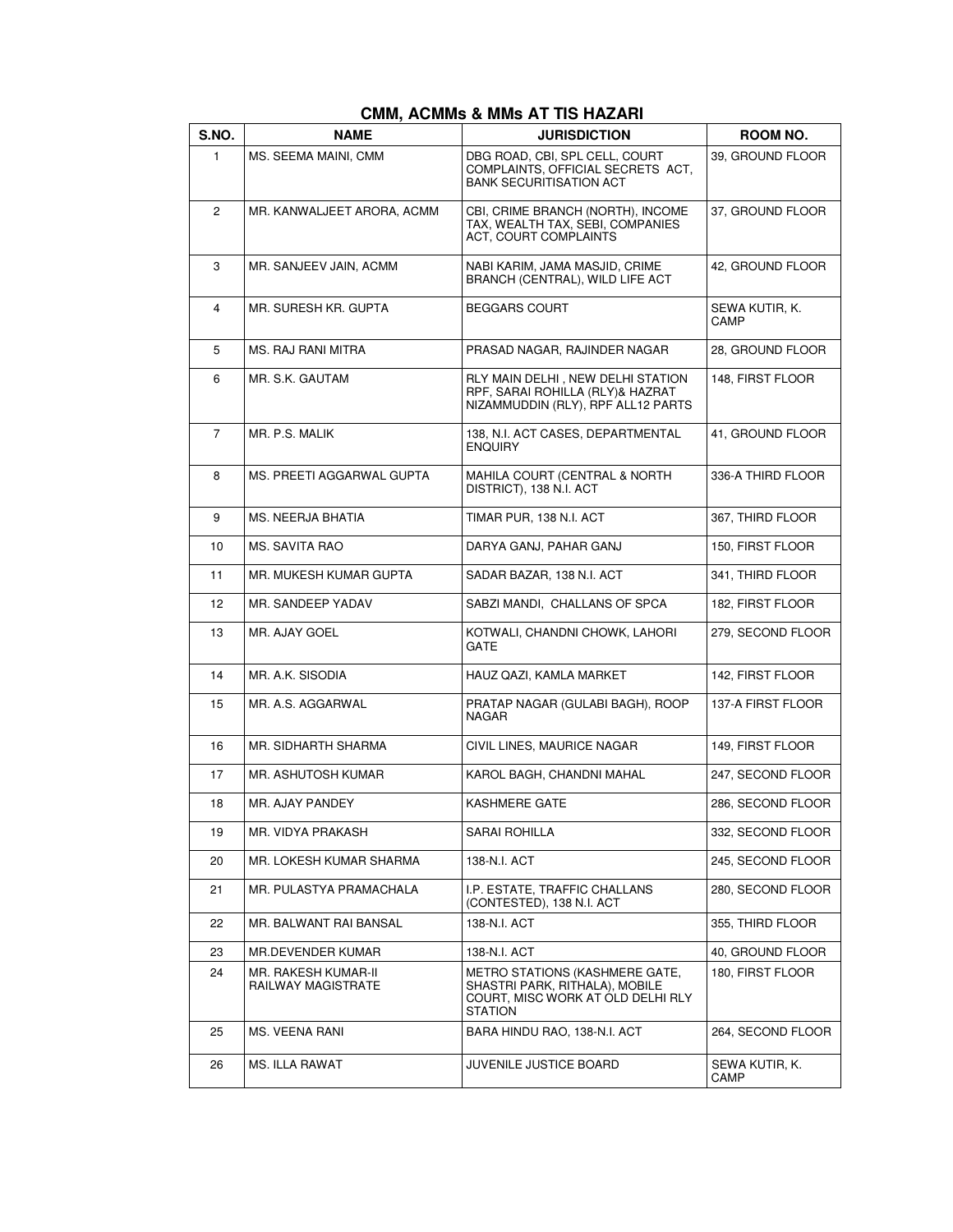| S.NO.          | <b>NAME</b>                | JURISDICTION/P.S/DISTT                                                                                                                                                                                                                                                                                                                                                                                                                               | ROOM NO.         |
|----------------|----------------------------|------------------------------------------------------------------------------------------------------------------------------------------------------------------------------------------------------------------------------------------------------------------------------------------------------------------------------------------------------------------------------------------------------------------------------------------------------|------------------|
| 1.             | MS. PRATIBHA RANI          | LAHORI GATE, PAHARGANJ                                                                                                                                                                                                                                                                                                                                                                                                                               | 101, FIRST FLOOR |
| $\overline{2}$ | MR. A.K. CHAWLA            | CHANDNI MAHAL, KAROL BAGH<br>(CENTRAL), NABI KARIM, PRASHAD<br>NAGAR, RAJENDER NAGAR, OUT<br>OF ACCIDENT CLAIMS, DELHI                                                                                                                                                                                                                                                                                                                               | 18, GROUND FLOOR |
| 3              | MR. CHANDER SHEKHAR        | <b>SARAI ROHILA</b>                                                                                                                                                                                                                                                                                                                                                                                                                                  | 33, GROUND FLOOR |
| 4              | MS. INA MALHOTRA           | INDRAPRASTHA ESTATE, HAUZ<br>QUZI.                                                                                                                                                                                                                                                                                                                                                                                                                   | 350, THIRD FLOOR |
| 5              | MR. R. P. PANDEY           | <b>MAURICE NAGAR</b>                                                                                                                                                                                                                                                                                                                                                                                                                                 | 22, GROUND FLOOR |
| 6              | MR. A. K. ARYA             | KASHMIRI GATE, JAMA<br>MASJID, CHANDNI CHOWK, KAMLA<br><b>NAGAR</b>                                                                                                                                                                                                                                                                                                                                                                                  | 13, GROUND FLOOR |
| 7              | MR. DHARMESH KR.<br>SHARMA | OUT OF DELHI ACCIDENT CLAIMS,<br>PRATAP NAGAR KAROL BAGH.<br>SABZI MANDI, ROOP NAGAR,<br>ANAND PARABAT, SADAR BAZAR,<br>ADARSH NAGAR, LODI<br>COLONY, PASHIM VIHAR.                                                                                                                                                                                                                                                                                  | 112, FIRST FLOOR |
| 8              | MS. SHAIL JAIN             | PUNJABI BAGH, PATEL NAGAR,<br>MOTI NAGAR, KIRTI NAGAR.<br>RAJOURI GARDEN, BAWANA,<br>ASHOK VIHAR, SHALIMAR BAGH,<br>KOTWALI, BARA HINDU RAO,<br>DARYAGANJ, PASCHIM VIHAR,<br>MAURICE NAGAR, PAHARGANJ,<br>DESH BANDHU GUPTA ROAD,<br><b>HAUZ QAZI</b>                                                                                                                                                                                                | 356. THIRD FLOOR |
| 9              | MR. M.C. GUPTA             | CIVIL LINES, TIMARPUR, KOTWALI<br><b>BARA HINDU RAO</b>                                                                                                                                                                                                                                                                                                                                                                                              | 32, THIRD FLOOR  |
| 10             | MR. G.S.SAINI              | MAURICE NAGAR, ADARSH<br>NAGAR, DARYA GANJ, D G B<br>ROAD, IP ESTATE, NANGLOI, CIVIL<br>LINES, MODEL TOWN, TIMARPUR,<br>MUKHERJI NAGAR, NARELA.<br>PAHARGANJ, SARASWATI VIHAR,<br>SARAI ROHILLA, SHALIMAR BAGH,<br>PUNJABI BAGH, KAMLA MARKET,<br>ASHOK VIHAR, MANGOL PURI.<br>NAVI KARIM, LAHORI GATE,<br>PRATAP NAGAR, ROOP NAGAR<br>JAHANGIR PURI, SUBZI MANDI,<br>KANJHAWLA, ROHINI, BHR,<br>SULTAN PURI, OUT OF DELHI<br><b>ACCIDENT CLAIMS</b> | 35, GROUND FLOOR |

## **MOTOR ACCIDENT CLAIMS TRIBUNALS AT TIS HAZARI**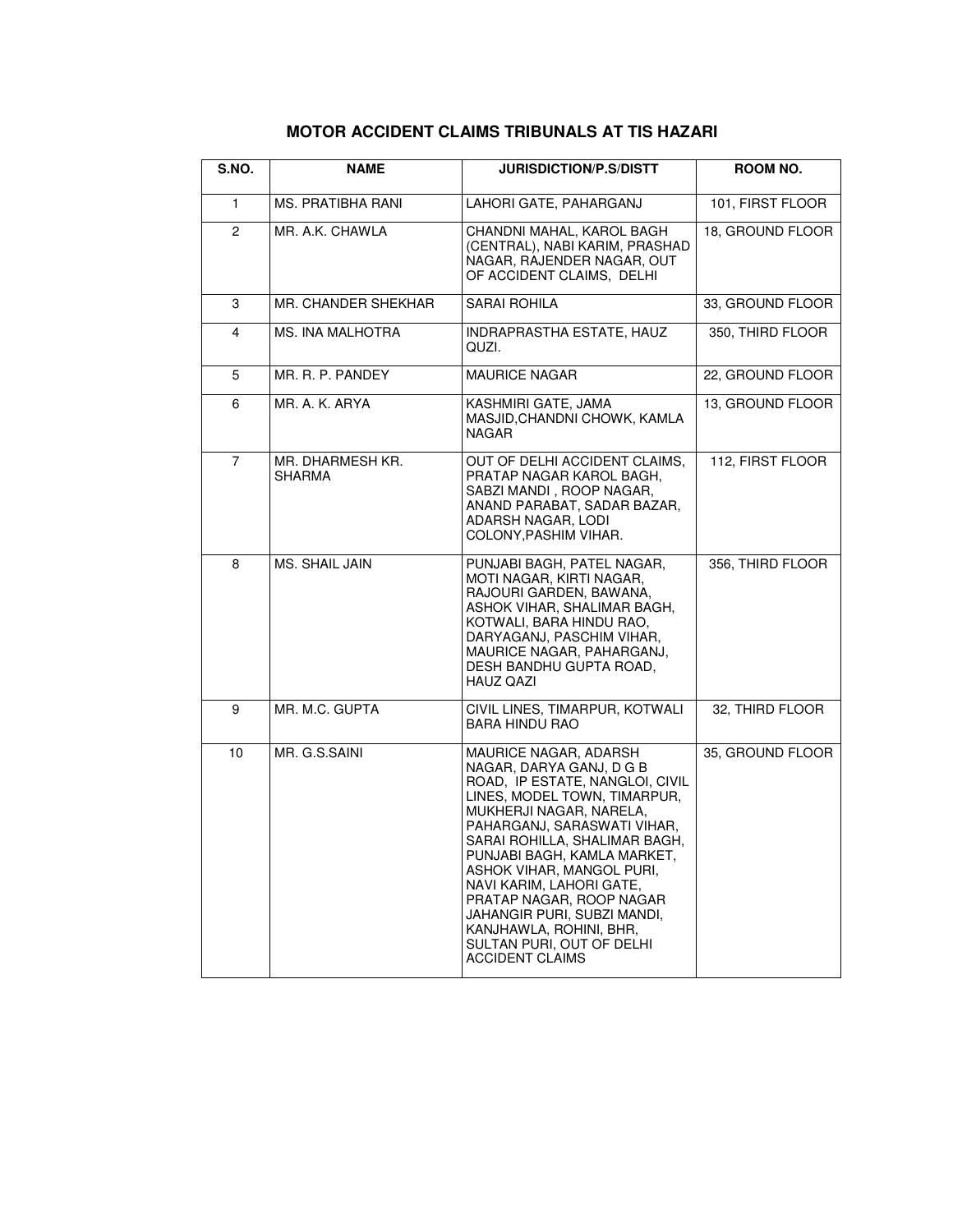#### 5.2.2 KARKARDOOMA COURTS COMPLEX

| S.NO.            | <b>NAME</b>              | <b>JURISDICTION</b>                                             | ROOM NO.                   |
|------------------|--------------------------|-----------------------------------------------------------------|----------------------------|
| $\mathbf{1}$ .   | MS. MAMTA SEHGAL         | JUDGE IN-CHARGE/SESSIONS<br>CASES, REVISIONS & APPEALS.         | 1, THIRD FLOOR             |
| 2.               | MS. REENA SINGH NAG      | SESSIONS CASES, APPEALS,<br>REVISIONS & DEPTT, ENQUIRIES.       | 8, SECOND FLOOR            |
| 3.               | MR. R. K. YADAV          | SESSIONS CASES, APPEALS,<br>REVISIONS & DEPTT. ENQUIRIES.       | 7, SECOND FLOOR            |
| $\overline{4}$ . | MR. RAKESH TEWARI        | ELECTRICITY, CRL.<br>APPEAL/REVISION/SESSION CASES              | 10, SECOND<br><b>FLOOR</b> |
| 5.               | MR. CHANDRA GUPTA        | ELECTRICITY, CRL.<br>APPEAL/REVISION                            | 22, FIRST FLOOR            |
| 6.               | MR. S. C. MALIK          | NDPS, SESSIONS CASES, CRL.<br>APPEAL/REVISION                   | 29, GROUND<br><b>FLOOR</b> |
| $\overline{7}$ . | <b>MR. TALWANT SINGH</b> | <b>SESSIONS CASES, APPEALS &amp;</b><br><b>REVISIONS</b>        | 51, SECOND<br><b>FLOOR</b> |
| 8.               | MR. SANJAY SHARMA        | FAST TRACK COURT, SESSIONS<br>CASES, CRL. APPEAL/REVISION       | 12, SECOND<br><b>FLOOR</b> |
| 9.               | MR. RAJENDER KUMAR       | <b>FAST TRACK COURT, SESSIONS</b><br>CASES CRL. APPEAL/REVISION | 19, FIRST FLOOR            |

#### **ADDITIONAL SESSIONS JUDGES AT KARKARDOOMA COURTS**

#### **ADDITIONAL DISTRICT JUDGES AT KARKARDOOMA COURTS**

| S.NO. | <b>NAME</b>             | <b>JURISDICTION</b>                                        | ROOM NO.        |
|-------|-------------------------|------------------------------------------------------------|-----------------|
|       | IMR. DEEPAK JAGOTRA     | <b>MATRIMONIAL CASES &amp; HOUSE</b><br><b>TAX APPEALS</b> | 26, FIRST FLOOR |
| 2.    | IMR. ATUL KUMAR<br>GARG | <b>FAST TRACK COURT/CIVIL/HMA</b>                          | 73, FIFTH FLOOR |

#### **MOTOR ACCIDENT CLAIMS TRIBUNAL AT KARKARDOOMA COURTS**

| S.NO. | <b>NAME</b>                     | <b>JURISDICTION</b>                            | ROOM NO.         |
|-------|---------------------------------|------------------------------------------------|------------------|
|       | MR. SANJAY GARG                 | I NORTH-EAST DISTT.  & CIVIL<br><b>APPEALS</b> | 4, SECOND FLOOR  |
| 2.    | MR. A. S.<br><b>JAYACHANDRA</b> | <b>EAST DISTRICT &amp; CIVIL APPEALS</b>       | 14, SECOND FLOOR |

#### **INDUSTRIAL TRIBUNALS AT KARKARDOOMA COURTS**

| S.NO. | <b>NAME</b>      | <b>JURISDICTION</b>                                                     | ROOM NO.        |
|-------|------------------|-------------------------------------------------------------------------|-----------------|
|       |                  |                                                                         |                 |
|       | MR. DINESH DAYAL | SCHEDULE II INDUSTRIAL<br><b>DISPUTE</b>                                | 2, SECOND FLOOR |
| 2     | MR. M. C. GARG   | SCHEDULE II INDUSTRIAL<br><b>DISPUTE /ARCT/CIVIL</b><br>APPELLATE COURT | 50, FIRST FLOOR |
| З.    | MR. I. S. MEHTA  | SCHEDULE II INDUSTRIAL<br><b>DISPUTE</b>                                | 44, FIRST FLOOR |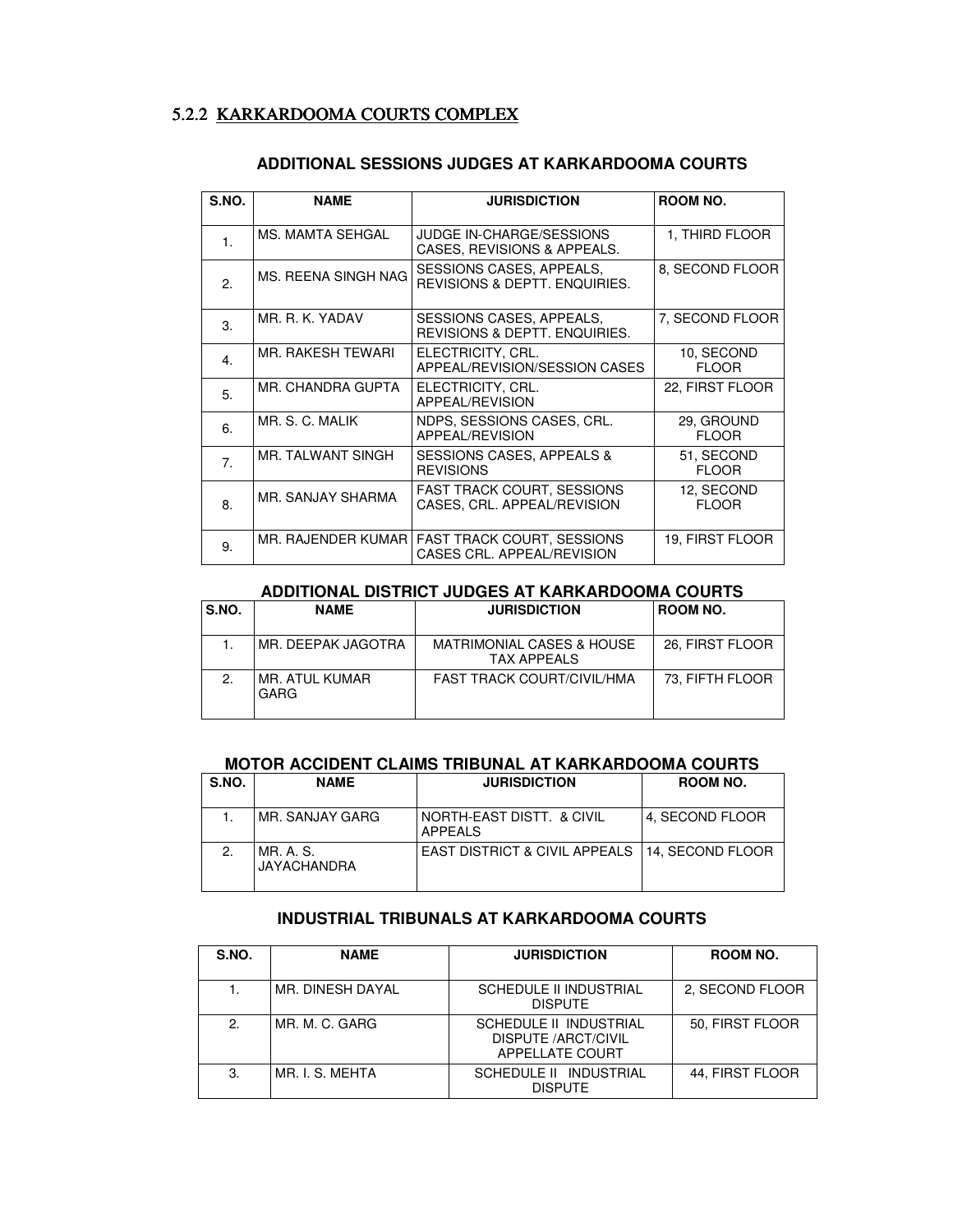| S.NO.          | <b>NAME</b>              | <b>JURISDICTION</b>                                                  | <b>ROOM NO.</b>  |
|----------------|--------------------------|----------------------------------------------------------------------|------------------|
| $\mathbf{1}$ . | MR. O. P. SAINI          | <b>SCHEDULE III INDUSTRIAL</b><br><b>DISPUTE</b>                     | 5, SECOND FLOOR  |
| 2.             | MR. R. K. JAIN           | SCHEDULE III INDUSTRIAL<br><b>DISPUTE</b>                            | 56, SECOND FLOOR |
| 3.             | MS. DEEPA SHARMA         | <b>SCHEDULE III INDUSTRIAL</b><br><b>DISPUTE</b>                     | 45. FIRST FLOOR  |
| 4.             | MS. M.L MEHTA            | <b>SCHEDULE III INDUSTRIAL</b><br><b>DISPUTE /MEDIATION INCHARGE</b> | 47, FIRST FLOOR  |
| 5.             | MR. SANJAY KUMAR         | <b>SCHEDULE III INDUSTRIAL</b><br><b>DISPUTE</b>                     | 48, FIRST FLOOR  |
| 6.             | MR. GURDEEP KUMAR        | SCHEDULE III INDUSTRIAL<br><b>DISPUTE</b>                            | 52, SECOND FLOOR |
| 7 <sub>1</sub> | MR. S.S. HANDA           | SCHEDULE III INDUSTRIAL<br><b>DISPUTE</b>                            | 53, SECOND FLOOR |
| 8              | MR. S.K. SARVARIA        | <b>SCHEDULE III INDUSTRIAL</b><br><b>DISPUTE</b>                     | 55, SECOND FLOOR |
| 9.             | <b>MS. REKHA RANI</b>    | <b>SCHEDULE III INDUSTRIAL</b><br><b>DISPUTE</b>                     | 57, THIRD FLOOR  |
| 10.            | MR. ALOK AGGARWAL        | SCHEDULE III INDUSTRIAL<br><b>DISPUTE</b>                            | 62, THIRD FLOOR  |
| 11.            | <b>MR. CHANDRA BOSE</b>  | <b>SCHEDULE III INDUSTRIAL</b><br><b>DISPUTE</b>                     | 60, THIRD FLOOR  |
| 12.            | <b>MR. HARISH DUDANI</b> | <b>SCHEDULE III INDUSTRIAL</b><br><b>DISPUTE</b>                     | 59, THIRD FLOOR  |
| 13.            | MR. N.K. KAUSHIK         | <b>SCHEDULE III INDUSTRIAL</b><br><b>DISPUTE</b>                     | 65, FOURTH FLOOR |
| 14.            | MR. LAXMI KANT GAUR      | SCHEDULE III INDUSTRIAL<br><b>DISPUTE</b>                            | 68, FOURTH FLOOR |
| 15.            | <b>MS. NISHA SAXENA</b>  | <b>SCHEDULE III INDUSTRIAL</b><br><b>DISPUTE</b>                     | 69, FIFTH FLOOR  |
| 16.            | <b>MR. SUDESH KUMAR</b>  | <b>SCHEDULE III INDUSTRIAL</b><br><b>DISPUTE</b>                     | 70, FIFTH FLOOR  |
| 17.            | MR. SURINDER SHARMA      | <b>SCHEDULE III INDUSTRIAL</b><br><b>DISPUTE</b>                     | 74, FIFTH FLOOR  |

#### **LABOUR COURTS AT KARKARDOOMA COURTS**

#### **ADDITIONAL RENT CONTROLLER AT KARKARDOOMA COURTS**

| S.NO. | <b>NAME</b>                   | <b>JURISDICTION</b> | ROOM NO.        |
|-------|-------------------------------|---------------------|-----------------|
|       | MR. SUKHVIR SINGH<br>MALHOTRA | <b>RENT CASES</b>   | 20. FIRST FLOOR |

#### **CIVIL JUDGES AT KARKARDOOMA COURTS**

| S.NO. | <b>NAME</b>                  | <b>JURISDICTION</b>      | ROOM NO.         |
|-------|------------------------------|--------------------------|------------------|
| 1.    | MR. RAKESH KUMAR             | <b>CIVIL CASES</b>       | 63. FOURTH FLOOR |
| 2.    | MR. MUKESH KUMAR             | MCD/DDA/BSES/CIVIL CASES | 66. FOURTH FLOOR |
| 3.    | MR. MOHINDER<br><b>BIRAT</b> | CIVIL CASES              | 67. FOURTH FLOOR |
| 4.    | MR. SUDESH KUMAR             | CIVIL CASES              | 72, FIFTH FLOOR  |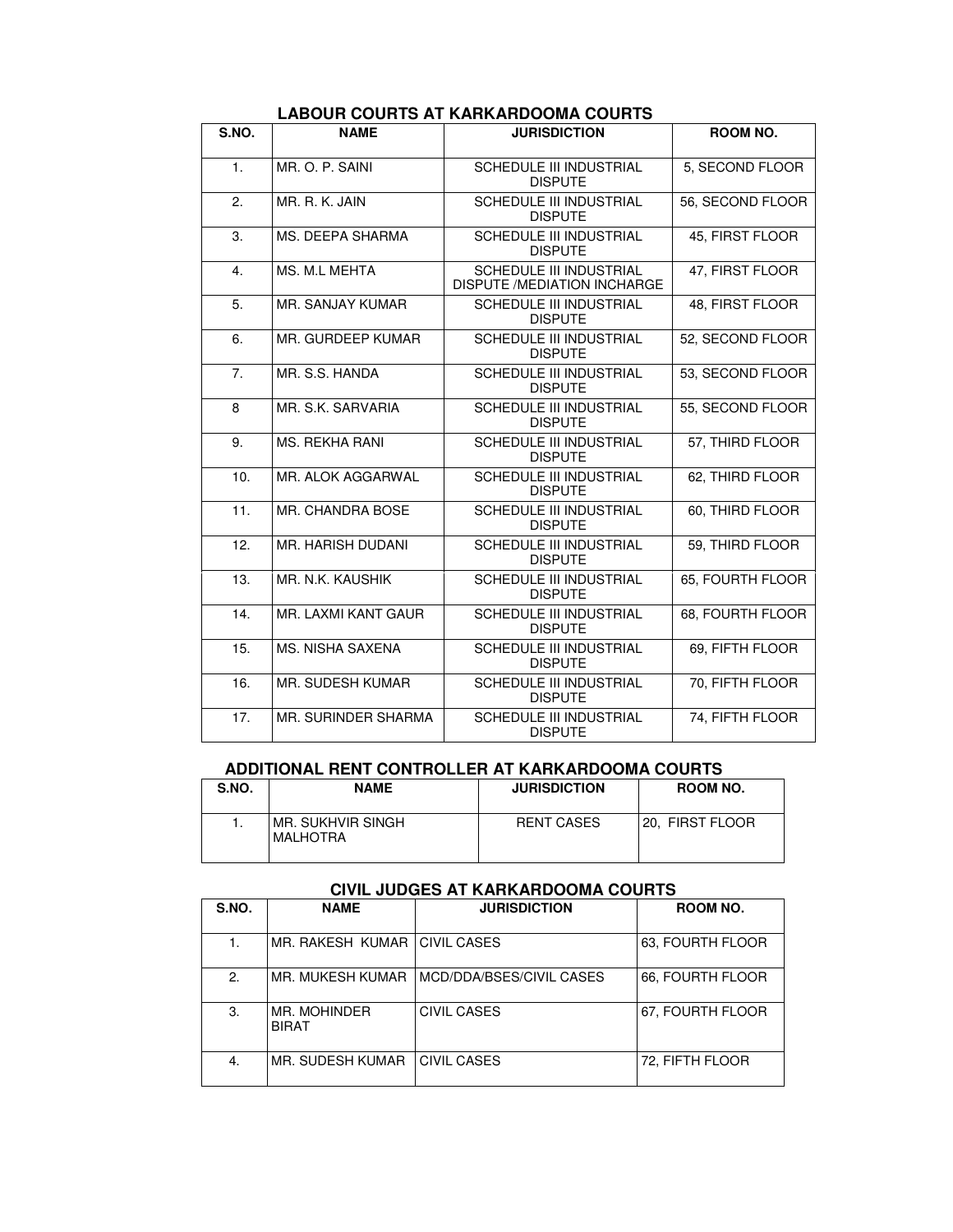| S.NO.          | NAME.                              | <b>JURISDICTION</b>                                                                                                                                    | ROOM NO.                    |
|----------------|------------------------------------|--------------------------------------------------------------------------------------------------------------------------------------------------------|-----------------------------|
| $\mathbf{1}$   | MR. SANJIV JAIN, ACMM              | GEETA COLONY, VIVEK VIHAR, ANAND<br>VIHAR, FRESH FILING OF CRIME EAST,<br>CBI CASES & 138 N.I. ACT                                                     | 3. SECOND<br><b>FLOOR</b>   |
| $\overline{2}$ | MR. AJAY GUPTA                     | SEELAMPUR, NEW USMAN PUR, PFEI,<br><b>ESI CASES &amp; TRAFFIC CHALLAN</b>                                                                              | 15, FIRST FLOOR             |
| 3              | <b>MR. RAVINDER SINGH</b>          | KALYAN PURI, SHAKAR PUR, OLD<br>TRAFFIC CHALLANS                                                                                                       | 16. FIRST FLOOR             |
| 4.             | MR. AMIT KUMAR                     | NAND NAGRI, FISH POLUTARY, MOTOR<br><b>VEHICLES ACT</b>                                                                                                | 17, FIRST FLOOR             |
| 5.             | MR. SAMEER BAJPAI                  | SEEMA PURI, WELCOME COLONY, FISH<br>CASES/POULTRY AND TELGI CASES                                                                                      | 18, FIRST FLOOR             |
| 6.             | <b>MS. ARCHANA SINHA</b>           | KRISHNA NAGAR, GANDHI NAGAR,<br>FARSH BAZAR, TRAFIC CHALLANS                                                                                           | 23, FIRST FLOOR             |
| 7.             | MS. POONAM<br><b>CHAUDHARY</b>     | MAHILA COURT CASES U/S 125 CR.P.C.<br><b>EXECUTION, COMPROMISE CASES</b>                                                                               | 24, FIRST FLOOR             |
| 8.             | MR. SHAHABUDDIN                    | KHAZURI KHAS, DILSHAD GARDEN,<br>CRIME, CBI, PENDING & FRESH FILING<br>OF CASES OF CRIME (EAST & NORTH<br>EAST), CASES OF CRIME (EAST &<br>NORTH-EAST) | 27, GROUND<br><b>FLOOR</b>  |
| 9.             | MS. ANURADHA SHUKLA                | MAHILA COURT CASE U/S 125 CR.P.C.<br>EXECUTION.<br>406/498/354/509/363/138<br>IPC CASES.                                                               | 34, GROUND<br><b>FLOOR</b>  |
| 10.            | MR. GORAKH NATH<br><b>PANDEY</b>   | PANDAV NAGAR, PREET VIHAR                                                                                                                              | 30, GROOUND<br><b>FLOOR</b> |
| 11.            | MR. RAJ KAPOOR                     | M.S.PARK, WEIGHT<br>SHAHDARA,<br>&<br>MEASUREMENT ACT, 138 N.I. ACT, MCD<br>CASES, FRESH FILING OF CRIME<br>(NORTH EAST)                               | 35. GROUND<br><b>FLOOR</b>  |
| 12.            | MR. SANJEEV KR.<br><b>MALHOTRA</b> | GOKUL PURI, BHAJAN PURA, 138 N.I.<br><b>ACT</b>                                                                                                        | 36. GROUND<br><b>FLOOR</b>  |
| 13.            | MR. SANJAY SHARMA                  | DVB & 138 N.I. ACT                                                                                                                                     | LAL BLD. BSES               |
| 14.            | MR. RAJ KUMAR<br>TRIPATHI          | MANDAWALI,<br>MAYUR VIHAR.<br><b>NEW</b><br><b>ASHOK NAGAR</b>                                                                                         | 9, SECOND<br><b>FLOOR</b>   |

#### **METROPOLITAN MAGISTRATES AT KARKARDOOMA COURT**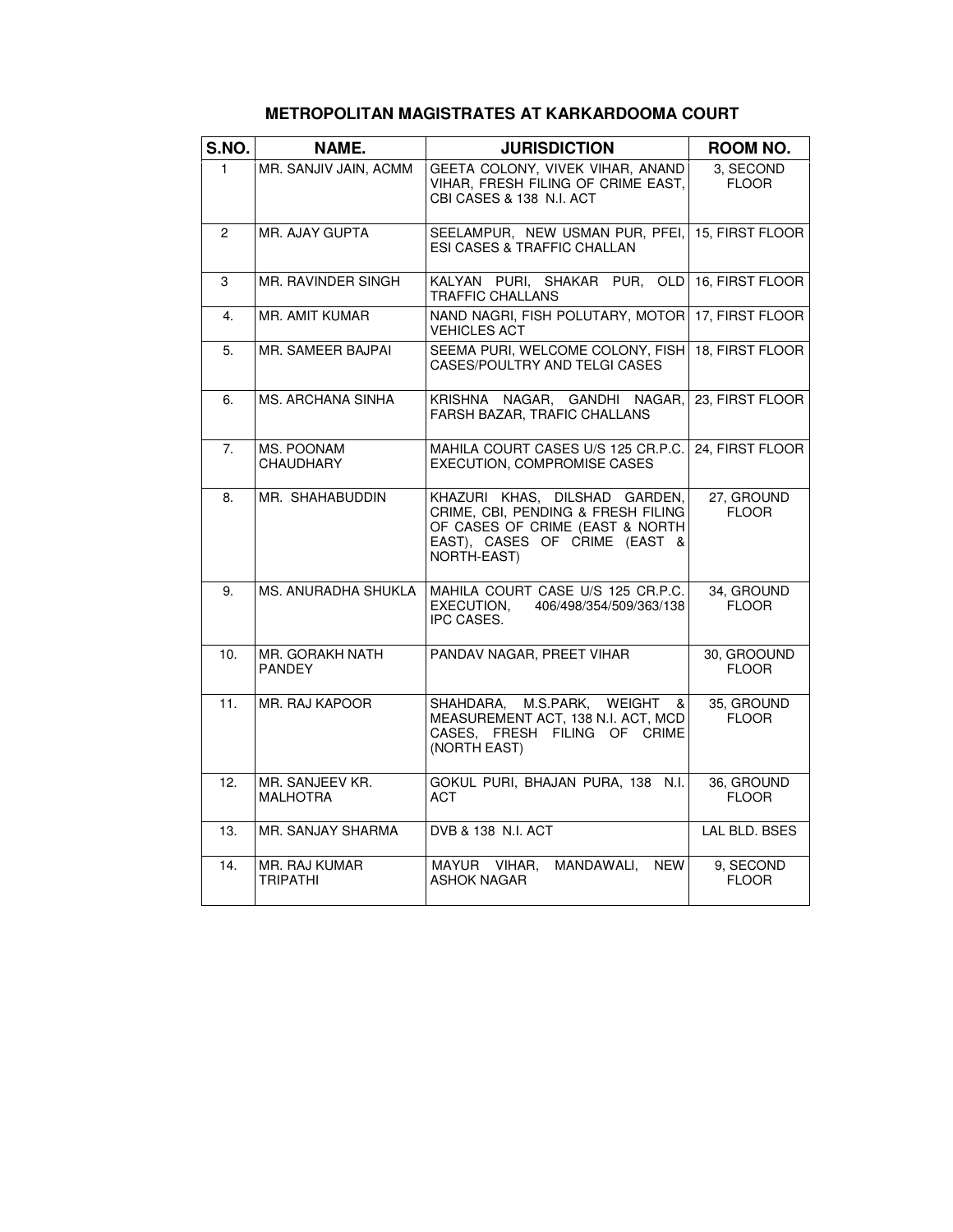## 5.2.3 PATIALA HOUSE

| S.NO.          | <b>NAME</b>                               | <b>JURISDICTION</b>                             | ROOM NO.         |  |
|----------------|-------------------------------------------|-------------------------------------------------|------------------|--|
| $\mathbf{1}$   | MR. K. C. LOHIA, JUDGE<br><b>INCHARGE</b> | <b>NDPS</b>                                     | 10, GROUND FLOOR |  |
| $\overline{2}$ | MS. I. K. KOCHAR                          | <b>CBI</b>                                      | P-4 PUB. BLD.    |  |
| 3              | MR. S. K. KAUSHIK                         | CBI                                             | P-3 PUB. BLD.    |  |
| 4              | MR. SATPAL GARG                           | <b>SESSIONS CASES &amp;</b><br><b>APPEALS</b>   | M-2 MEA BLD.     |  |
| 5              | MR. S. N. GUPTA                           | <b>NDPS</b>                                     | 06 GROUND FLOOR  |  |
| 6              | MR. VINOD KUMAR                           | <b>SESSIONS CASES &amp;</b><br><b>APPEALS</b>   | 12 GROND FLOOR   |  |
| $\overline{7}$ | MS. RAVINDER KAUR                         | SESSIONS CASES, APPEALS   M-4 MEA BLD<br>& POTA |                  |  |
| 8              | SH VIRENDER KR. BANSAL                    | <b>SESSIONS CASES &amp;</b><br><b>APPEALS</b>   | 35 FIRST FLOOR   |  |
| 9              | <b>MS. SWARN KANTA</b>                    | <b>SESSIONS CASES &amp;</b><br>APPEALS, NDPS    | M-1 MFA BID      |  |

### **ADDITIONAL SESSIONS JUDGES AT PATIALA HOUSE**

#### **MOTOR ACCIDENT CLAIMS TRIBUNALS AT PATIALA HOUSE**

| <b>S. NO.</b> | <b>NAME</b>          | <b>JURISDICTION/P.S/DISTT</b>                                                                        | ROOM NO.        |
|---------------|----------------------|------------------------------------------------------------------------------------------------------|-----------------|
|               | MR. A. S. YADAV      | NEW DELHI DISTRICT,<br>HAUZ KHAS, HAZRAT<br>NIZAMUDDIN, LODHI ROAD,<br>MEHROLI AND MALVIYA<br>NAGAR. | M-3 MEA BLD.    |
| 2.            | MR. V. K. MEHESHWARI | <b>SOUTH-WEST DISTRICT &amp;</b><br>DEFENCE COLONY.                                                  | P-1 PUB, BLD.   |
| 3.            | MS. SUKHVINDER KAUR  | SOUTH DISTRICT.                                                                                      | 3. GROUND FLOOR |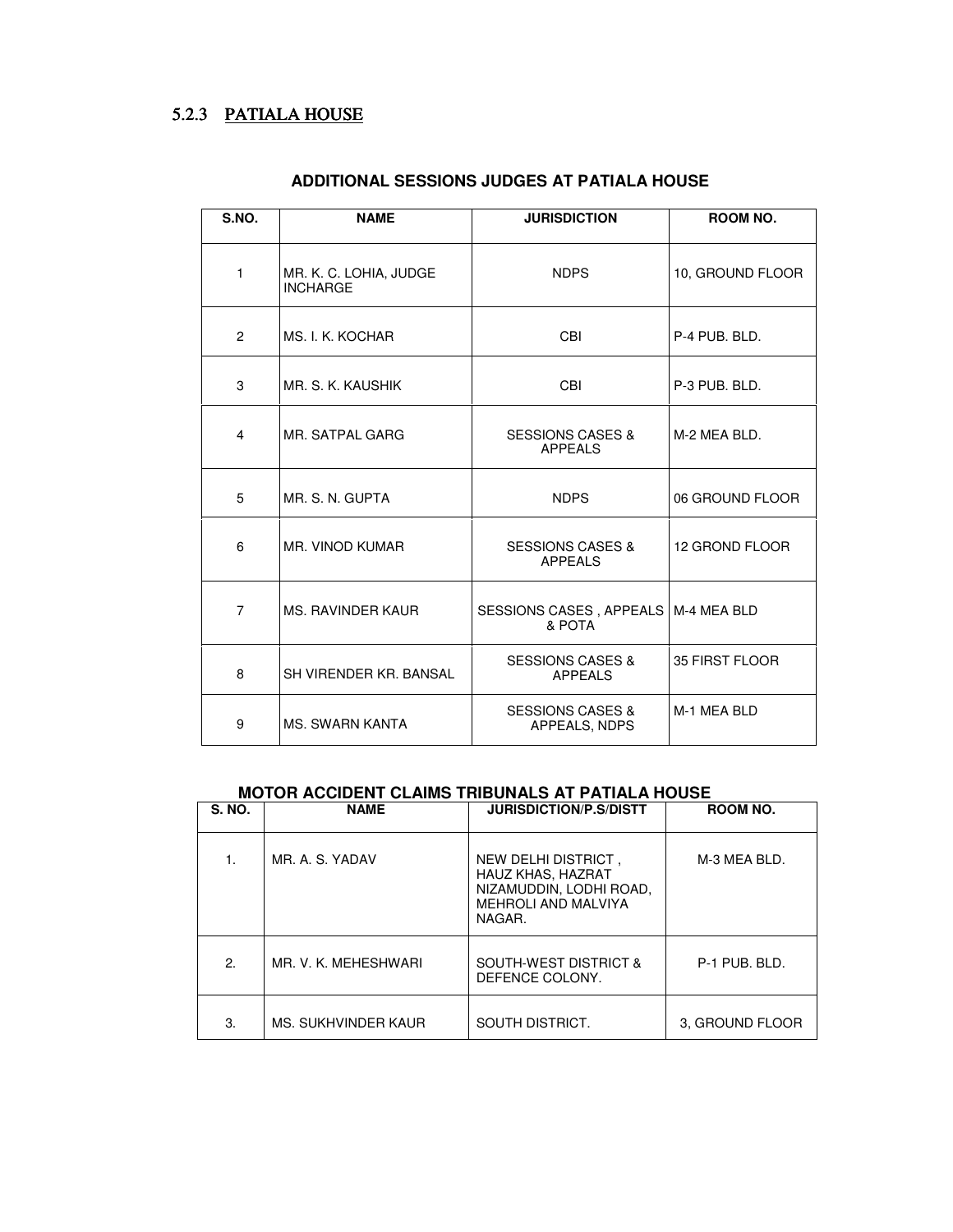#### **ACMM & MMs AT PATIALA HOUSE**

| S.NO.          | <b>NAME</b>            | <b>JURISDICTION</b>                                                                                                          | ROOM NO.                    |
|----------------|------------------------|------------------------------------------------------------------------------------------------------------------------------|-----------------------------|
| $\mathbf{1}$   | DR. KAMINI LAU, ACMM   | IGI, MAHIPALPUR, PALAM AIRPORT,<br>CUSTOM, FERA, DRI ACT, PARLIAMENT<br>STREET, FRESH FILING OF CASES &<br>CRIME (NEW DELHI) | 4 ANN. BLD.                 |
| $\overline{2}$ | MR. A.K. CHATURVEDI    | TUGLAQ ROAD, DDA CASES, DELHI<br>CANTONMENT BOARD, 138 N.I. ACT                                                              | 01 ANN, BLD.                |
| 3              | MS. GEETANJALI GOEL    | AMBEDKAR NAGAR                                                                                                               | 30 FF                       |
| 4              | MR. CHANDER SHEKAR     | DEFENCE COLONY, CBI (SOUTH,<br>SOUTH-WEST & OLD CASES OF NEW<br>DELHI DISTRICT)                                              | 31 FF                       |
| 5              | MR. MANISH YADUVANSHI  | KOTLA MUBARAQPUR, NEW FRIENDS<br><b>COLONY</b>                                                                               | 24 FF                       |
| 6              | MS. RUBY ALKA GUPTA    | MAHILA COURT (SOUTH)                                                                                                         | 20 FF                       |
| 7              | MR. KULDEEP NARAYAN    | OLD ELECTRICITY ACT CASES                                                                                                    | <b>SHAKTI</b><br>SADAN, ITO |
| 8              | MR. VINOD KUMAR GAUTAM | MEHRAULI, AATS, FACTORY ACT                                                                                                  | 32 FF                       |
| 9              | MR. SATISH KUMAR       | LODHI COLONY, OKHLA INDS. AREA                                                                                               | 04 A GF                     |
| 10             | MR. PRITAM SINGH       | SARITA VIHAR, KALKAJI, PF ACT<br>(SOUTH WEST, SOUTH & NEW DELHI)                                                             | 14 GF                       |
| 11             | MR. LALIT KUMAR        | R.K. PURAM, VASANT VIHAR, SAROJINI<br><b>NAGAR</b>                                                                           | 8 PUB BLD                   |
| 12             | MR. JAGDISH KUMAR      | LAJPAT NAGAR, SANGAM VIHAR                                                                                                   | 21 FF                       |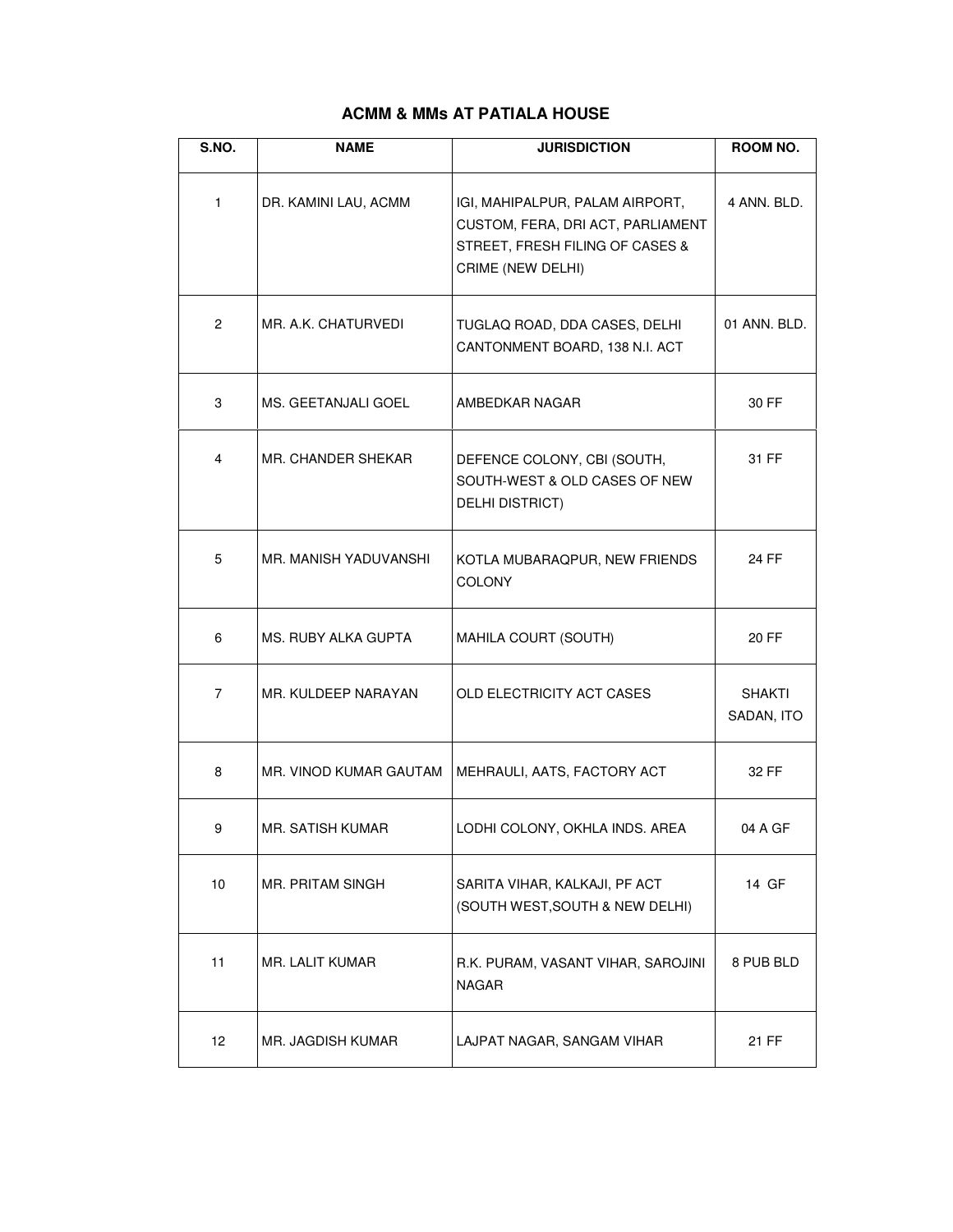| 13 | MR. SANJEEV KUMAR      | NAJAFGARH                                                                   | 25 FF        |
|----|------------------------|-----------------------------------------------------------------------------|--------------|
| 14 | MS. NAVITA KUMARI      | MAHILA COURT (SOUTH WEST & NEW<br>DELHI)                                    | 26 FF        |
| 15 | MR. TARUN KR. SEHRAWAT | HAZRATNIZAMMUDDIN, C.R. PARK                                                | 29 FF        |
| 16 | MR. RAJESH KR. SINGH   | MALVIYA NAGAR, CRIME (SOUTH)                                                | 03 ANN BLD   |
| 17 | MS. RAVINDER BEDI      | SRINIWAS PURI, HAUZ KHAS                                                    | 16 GF        |
| 18 | MR. JOGINDER P. NAHAR  | BADARPUR, GREATER KAILASH                                                   | 07 P FEB B   |
| 19 | MR. SUNIL CHOUDHARY    | DWARKA, J.P. KALAN, CRIME BRANCH<br>(SOUTH WEST) & NEW DELHI (OLD<br>CASES) | 06 ANN, BLD. |
| 20 | MR. VIKAS DHULL        | CONN. PLACE, MANDIR MARG, COMP.<br>CASES U/S 138 N.I. ACT                   | 23 FF        |
| 21 | MS. ANU GROVER BALIGA  | DABRI                                                                       | 09 P FEB B   |
| 22 | MR. SANJAY BANSAL      | TILAK MARG, CHANAKYA PURI                                                   | 15 GF        |
| 23 | MR. GAUTAM MANAN       | KAPASHERA, NARAINA, MAYAPURI                                                | 05 ANN. BLD. |
| 24 | MR. MUKESH VATS        | DELHI CANTT, INDERPURI                                                      | 02 ANN. BLD. |
| 25 | MS. VRINDA KUMARI      | VASANT KUNJ, NDMC/MCD CASES                                                 | 34 FF        |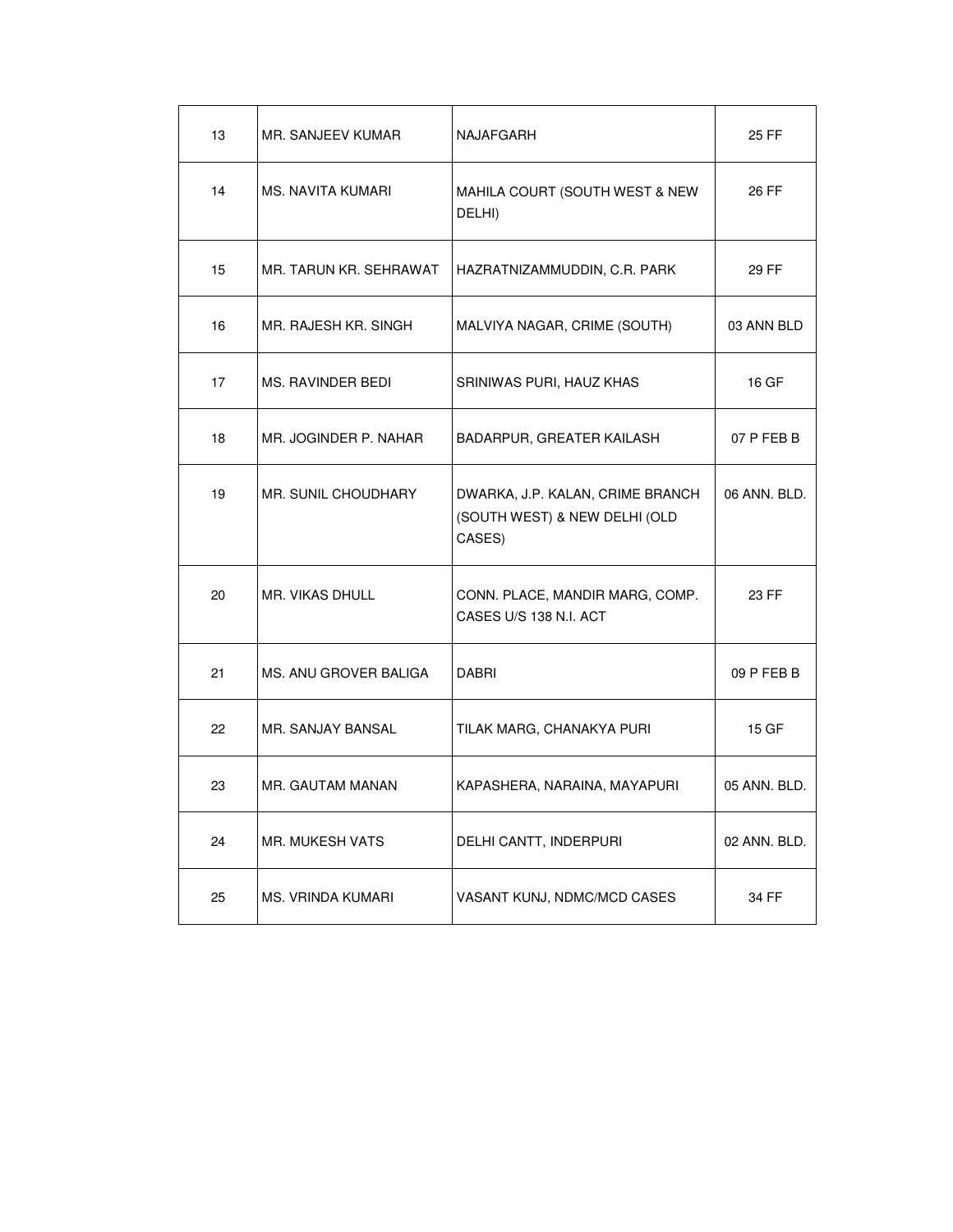## 5.2.4 ROHINI COURTS

#### **ADDITIONAL SESSIONS JUDGES AT ROHINI COURTS**

| S.NO. | <b>NAME</b>                           | <b>JURISDICTION</b>                                                                                                           | <b>ROOM</b><br>NO. |
|-------|---------------------------------------|-------------------------------------------------------------------------------------------------------------------------------|--------------------|
| 1.    | <b>MR. SATNAM SINGH</b>               | JUDGE INCHARGE, SESSION<br>CASES, CRL. APPEALS,<br><b>CRL.REVISIONS, RENT</b><br>CNTRL.APPEALS, MISCL.<br><b>APPLICATIONS</b> | 404                |
| 2.    | <b>MR. NAROTTAM</b><br><b>KAUSHAL</b> | <b>SESSIONS CASES &amp; APPEALS,</b><br>REVISIONS, DEPTT. ENQUIRY                                                             | 307                |
| 3.    | <b>MR. YOGESH KHANNA</b>              | SESSIONS CASES, APPEALS,<br>REVISIONS,                                                                                        | 401                |
| 4.    | MR. NARENDER KUMAR                    | <b>FAST TRACK COURT</b><br>(SESSIONS CASES)                                                                                   | 201                |
| 5.    | <b>MR. BHARAT PRASHAR</b>             | <b>FAST TRACK</b><br><b>COURT(SESSIONS CASES)</b>                                                                             | 204                |
| 6.    | MR. O.P. GUPTA                        | NDPS, SESSIONS CASES,<br><b>REVISIONS &amp; APPEALS</b>                                                                       | 305                |
| 7.    | MR. SANJAY<br><b>AGGARWAL</b>         | <b>SESSIONS CASES, APPEALS</b><br>& REVISIONS                                                                                 | 308                |
| 8.    | MR. N.K. GOEL                         | ELECT. COURT & SESSIONS<br><b>CASES</b>                                                                                       | 302                |
| 9.    | MR. D.K. MALHOTRA                     | ELECT. COURT & SESSIONS<br>TRIALS, REVISIONS, &<br><b>APPEALS</b>                                                             | 311                |
| 10.   | MS. ANJU B.<br><b>CHANDANA</b>        | ELECT. COURT (NDPL)<br><b>SESSIONS CASES, APPEALS,</b><br><b>REVISIONS</b>                                                    | 409                |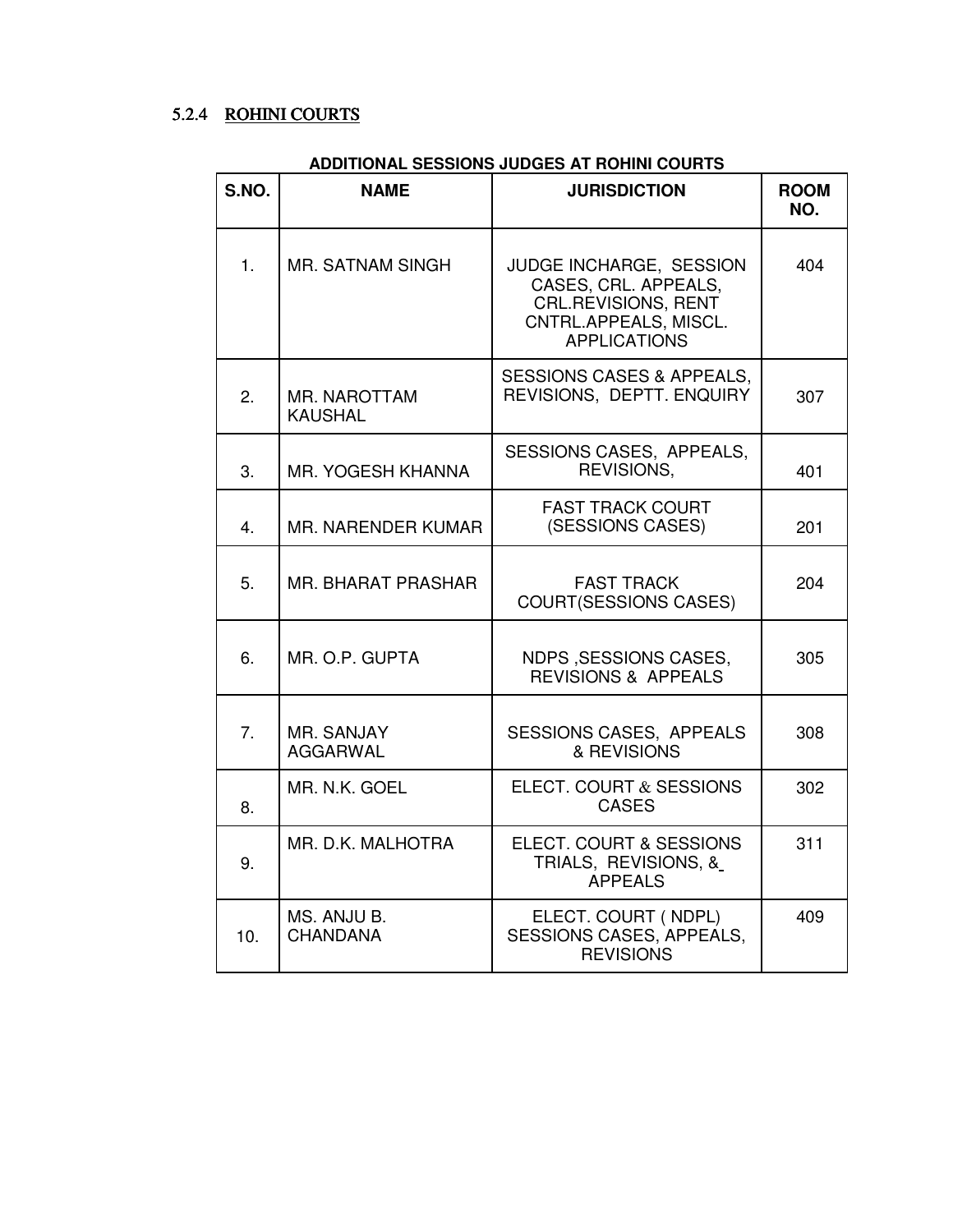### **ADDITIONAL DISTRICT JUDGES AT ROHINI COURTS**

| S.NO. | <b>NAME</b>       | <b>JURISDICTION</b>                                | <b>ROOM</b><br>NO. |
|-------|-------------------|----------------------------------------------------|--------------------|
| 1.    | MS. MADHU JAIN    | <b>MATRIMONIAL &amp; EXECUTION</b>                 | 304                |
| 2.    | MR. P.K. JAIN     | <b>FAST TRACK COURT(CIVIL)</b>                     | 203                |
| 3.    | MR. R.B. SINGH    | <b>FAST TRACK COURT(CIVIL)</b>                     | 205                |
| 4.    | MR. GULSHAN KUMAR | MATRIMONIAL, FAST TRACK<br><b>COURT &amp; MACT</b> | 202                |

#### **ADDITIONAL MOTOR ACCIDENT CLAIMS TRIBUNALS AT ROHINI COURTS**

| S.NO. | <b>NAME</b>              | <b>JURISDICTION</b> | <b>ROOM</b><br>NO. |
|-------|--------------------------|---------------------|--------------------|
|       | MR. PRADEEP CHADDHA      | <b>NORTH WEST</b>   | 406                |
| 2     | <b>MR. BRIJESH SETHI</b> | <b>WEST</b>         | 301                |

#### **ADDITIONAL RENT CONTROLLER AT ROHINI COURTS**

| S.NO. | <b>NAME</b>       | <b>JURISDICTION</b> | <b>ROOM</b><br>NO. |  |
|-------|-------------------|---------------------|--------------------|--|
|       | MS. KAVERI BAWEJA | <b>RENT MATTERS</b> | 207                |  |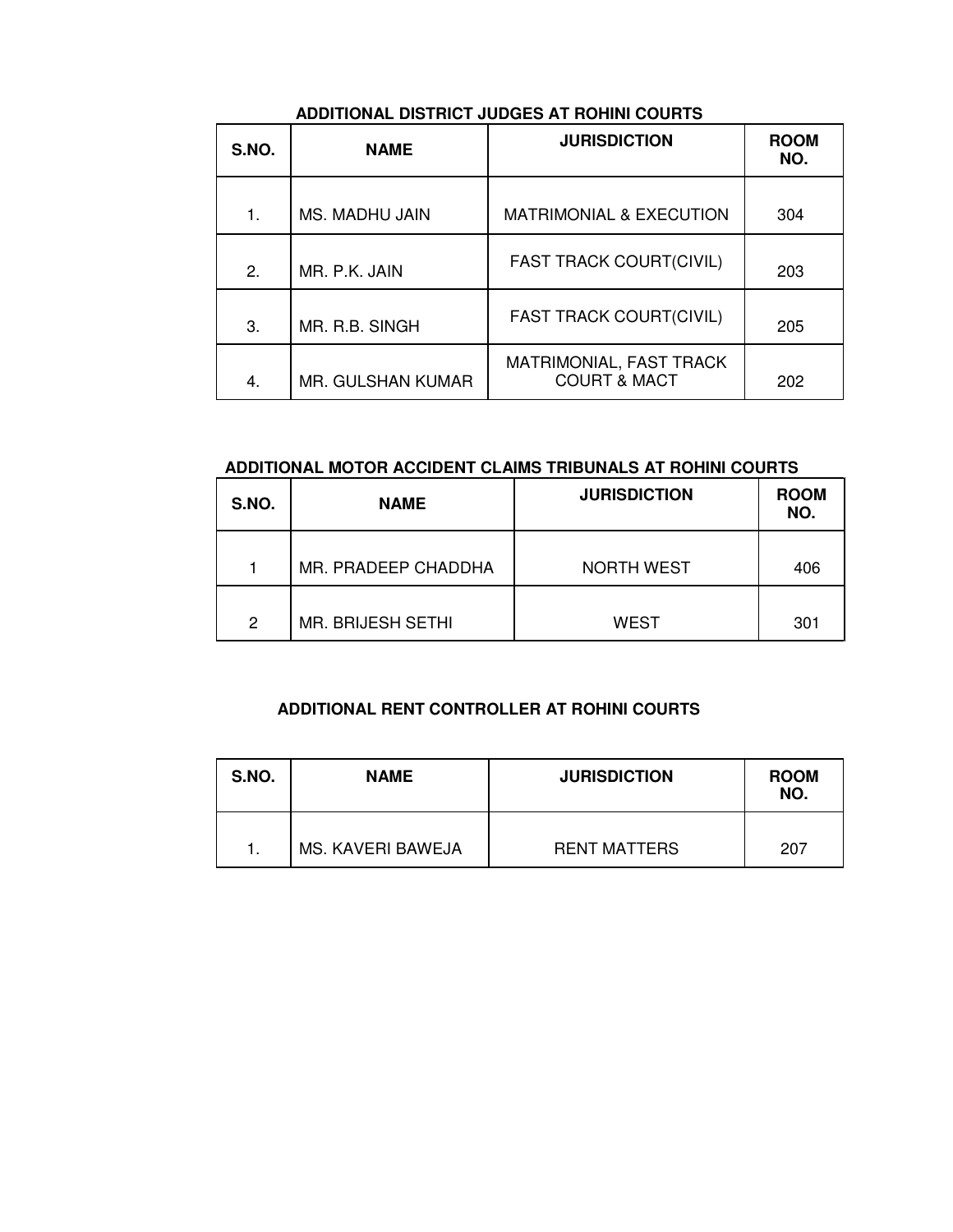#### **COURTS OF ACMM AND MMs AT ROHINI COURTS COMPLEX**

| <b>S. NO.</b> | <b>NAME</b>               | <b>JURISDICTION</b>                                                                   | ROOM NO. |
|---------------|---------------------------|---------------------------------------------------------------------------------------|----------|
| 1.            | MR. G.P. SINGH, ACMM      | CRIME (WEST & NORTH WEST)<br>JANAKPURI, DRUGS ETC.                                    | 206      |
| 2.            | MR. DEEPAK GARG           | MANGOL PURI, PRASHANT VIHAR,<br>COMPLT CASES & MISCL. CASES                           | 104      |
| 3.            | MR. MANOJ KUMAR           | MOTI NAGAR, HARI NAGAR, 138<br>COMPLT.CASES. JANAKPURI                                | 108      |
| 4.            | MR. S.S. RATHI            | SULTANPURI, COMPLAINT CASES OF<br>ANY POLICE STATION                                  | 105      |
| 5.            | MR. RAJESH KUMAR GOEL     | JAHANGIR PURI, SHALIMAR BAGH                                                          | 02       |
| 6.            | MR. PRASHANT KUMAR        | ADARSH NAGAR, MODEL TOWN,<br>AZADPUR MANDI, MUKERJEE NAGAR,<br><b>WATER POLLUTION</b> | 03       |
| 7.            | MR. VIJAY SHANKAR         | ROHINI, SAMAYPUR BADLI, KANJHAWALA                                                    | 06       |
| 8.            | MR. DEVENDER KR. JANGALA  | NANGLOI, ANAND PARVAT                                                                 | 04       |
| 9.            | MR. BHUPESH KUMAR         | BAWANA, NARELA, ALIPUR, 138 N.I. ACT<br>& MISCL, CASES                                | 106      |
| 10.           | <b>MR. DIGVINAY SINGH</b> | UTTAM NAGAR, PUNJABI BAGH, 138 N.I.<br><b>ACT &amp; MISCL, CASES</b>                  | 107      |
| 11.           | MS. REKHA                 | PASCHIM VIHAR, KIRTI NAGAR, 138 N.I.<br><b>ACT &amp; MISCL.CASES</b>                  | 07       |
| 12.           | MR. AMIT BANSAL           | KESHAV PURAM, ASHOK VIHAR,<br>SARASWATI VIHAR, 138 N.I. ACT &<br>MISCL. CASES         | 09       |
| 13.           | MS. BARKHA GUPTA          | MAHILA COURT, WEST & NORTH WEST<br>DISTRICT, 138 MISCL. CASES                         | 208      |
| 14.           | MR. RAKESH KUMAR          | PATEL NAGAR, 138 N.I. ACT & MISCL.<br><b>CASES</b>                                    | 101      |
| 15.           | MR. SANJAY KHANAGWAL      | RAJOURI GARDEN, PUNJABI BAGH,<br>(WEST) COMPLAINT CASES                               | 102      |
| 16.           | MR. POORAN CHAND          | TILAK NAGAR, VIKAS PURI                                                               | 103      |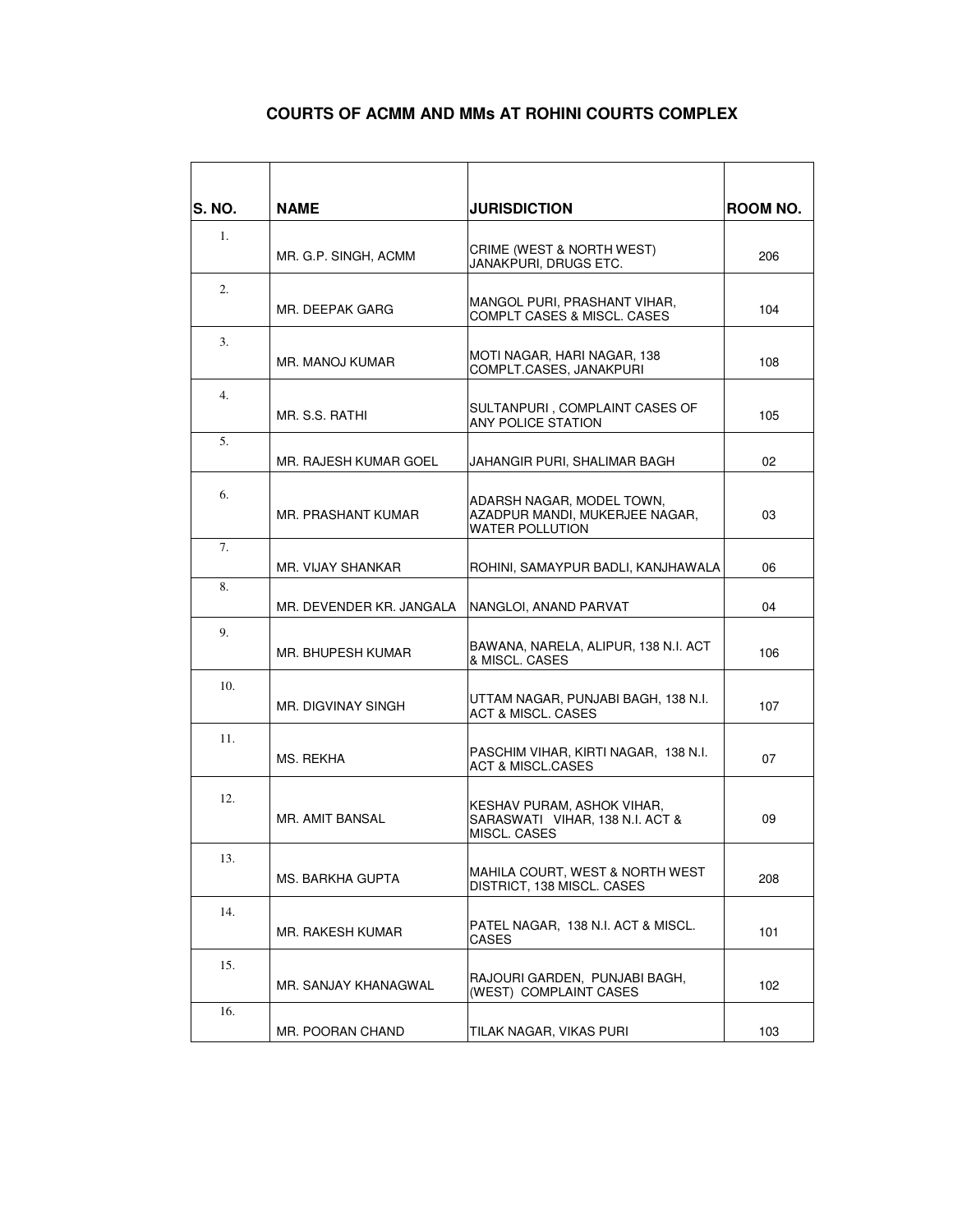# **6. COURT TIMINGS**

### **6.1 COURT TIMING**

District Courts in Delhi function on 6 days a week between 10.00 am to 4.00 pm with a lunch break from 1.30 pm to 2.00 pm. All Saturdays (except second Saturday) are full working days.

#### **6.2 OFFICE TIMING**

The offices /branches of District Court are open from 10.00 a.m. to 5.00 p.m. on all working days.

### **6.3 CERTIFIED COPY BRANCH**

This branch supplies certified copies from 10.30 a.m. to 1.00 p.m. and 2.00 p.m. to 3.00 p.m.

#### **6.4 FILING COUNTERS**

The office timings of filing counters are 10 a.m. to 1.30 p.m. and 2.00 p.m. to 2.30 p.m.

## **6.5 DIET MONEY DEPOSIT (WITNESS EXPENSES) IN NAZARAT BRANCH**

The office timings to deposit diet money in Nazarat are from 10 a.m. to 5 p.m. (lunch time is from 1.30 p.m. to 2 p.m.)

#### **6.6 INSPECTION OF RECORDS**

The office timings of inspection of records are from 10 a.m. to 1.30 p.m. and from 2 p.m. to 4 p.m. Inspection of records in Courts can be done upto 3.00 p.m.

#### **6.7 TREASURY TIMING**

The office timings of treasury are 9.30 a.m. to 6 p.m. (Five days a week) The deposits can be made between 10.00 a.m. to 1.00 p.m.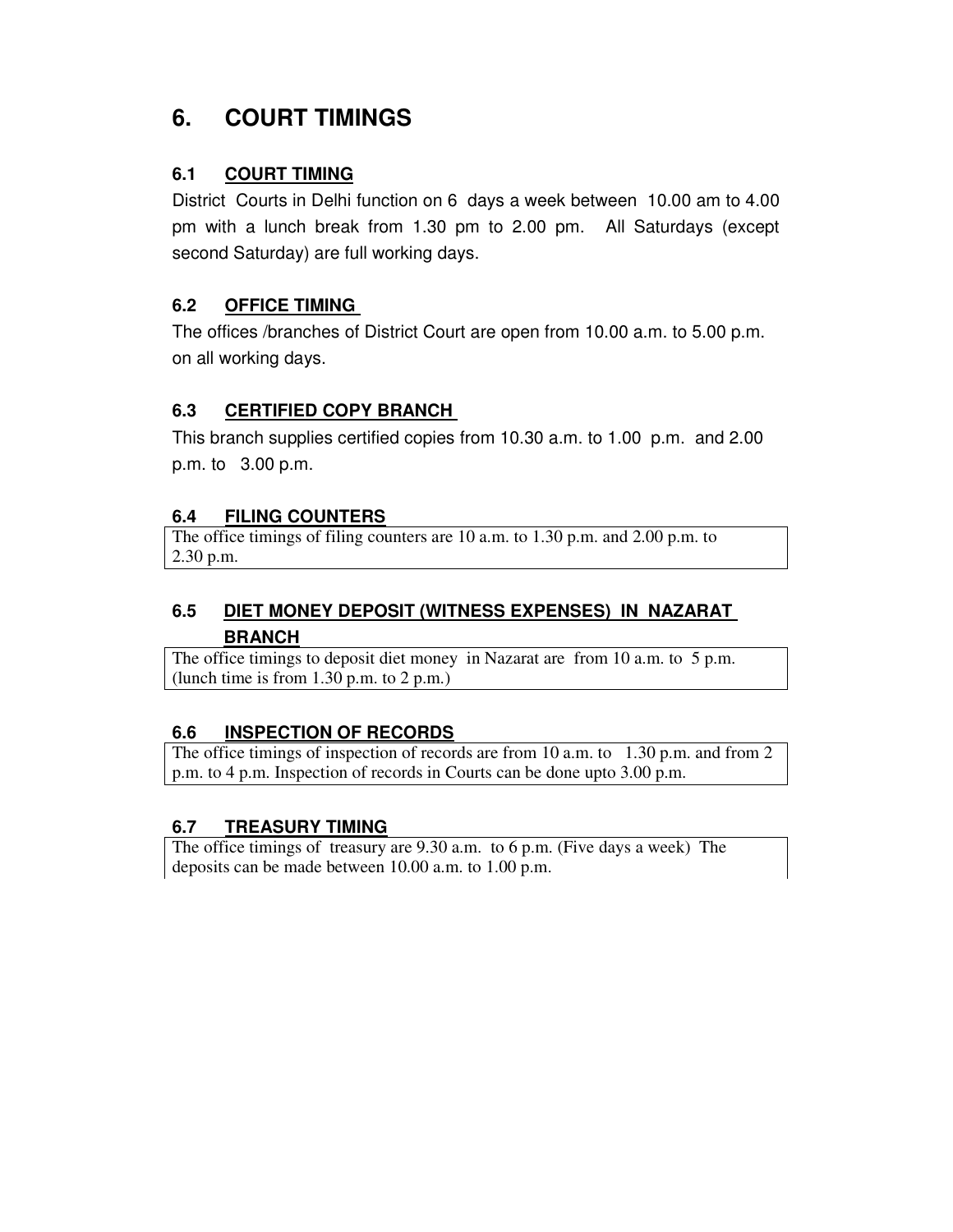# **7. COURT CALENDER & HOLIDAYS 2006**

| <b>DAYS</b>                                                  |                        |                     | <b>JANUARY</b>         |                         |          |                |                              | <b>FEBRUARY</b>        |                 |                       |                | <b>MARCH</b>            |                       |                       |                 |                     | <b>APRIL</b>   |                       |                       |                 |
|--------------------------------------------------------------|------------------------|---------------------|------------------------|-------------------------|----------|----------------|------------------------------|------------------------|-----------------|-----------------------|----------------|-------------------------|-----------------------|-----------------------|-----------------|---------------------|----------------|-----------------------|-----------------------|-----------------|
| <b>SUN</b>                                                   | 1                      | 8                   | 15                     | 22                      | 29       |                | 5                            | 12                     | 19              | 26                    |                | 5                       | 12                    | 19                    | 26              | 30                  | $\overline{2}$ | 9                     | 16                    | 23              |
| <b>MON</b><br>TUE                                            | 2<br>3                 | 9<br>10             | 16<br>17               | 23<br>$\overline{24}$   | 30<br>31 |                | 6<br>7                       | 13<br>14               | 20<br>21        | 27<br>$\overline{28}$ |                | $\overline{6}$<br>7     | 13<br>14              | 20<br>21              | 27<br>28        |                     | 3<br>4         | 10<br>11              | 17<br>$\overline{18}$ | 24<br>25        |
| <b>WED</b>                                                   | 4                      | 11                  | 18                     | 25                      |          | 1              | 8                            | $\overline{15}$        | $\overline{22}$ |                       | 1              | 8                       | 15                    | $\overline{22}$       | 29              |                     | 5              | $\overline{12}$       | 19                    | $\overline{26}$ |
| THU                                                          | 5                      | $\overline{12}$     | 19                     | 26                      |          | $\overline{2}$ | $\overline{9}$               | 16                     | 23              |                       | $\overline{2}$ | g                       | $\overline{16}$       | 23                    | 30              |                     | $\overline{6}$ | $\overline{13}$       | $\overline{20}$       | 27              |
| <b>FRI</b>                                                   | $\overline{6}$         | 13                  | $\overline{20}$        | 27                      |          | 3              | $\overline{10}$              | $\overline{17}$        | $\overline{24}$ |                       | 3              | $\overline{10}$         | $\overline{17}$       | 24                    | $\overline{31}$ |                     | 7              | 14                    | $\overline{21}$       | 28              |
| <b>SAY</b>                                                   | 7                      | 14                  | $\overline{21}$        | $\overline{28}$         |          | 4              | 11                           | $\overline{18}$        | $\overline{25}$ |                       | 4              |                         | $\overline{18}$       | $\overline{25}$       |                 | 1                   | 8              | $\overline{15}$       | $\overline{22}$       | $\overline{29}$ |
|                                                              |                        |                     | <b>MAY</b>             |                         |          |                |                              | <b>JUNE</b>            |                 |                       |                |                         | <b>JULY</b>           |                       |                 |                     |                | <b>AUGUST</b>         |                       |                 |
| <b>SUN</b><br><b>MON</b>                                     | 1                      | 7<br>8              | 14<br>15               | 21<br>$\overline{22}$   | 28<br>29 |                | $\overline{\mathbf{4}}$<br>5 | 11<br>12               | 18<br>19        | 25<br>26              | 30<br>31       | $\overline{2}$<br>3     | 9<br>10               | 16<br>$\overline{17}$ | 23<br>24        |                     | 6<br>7         | 13<br>$\overline{14}$ | 20<br>21              | 27<br>28        |
| TUE                                                          | $\overline{2}$         | 9                   | 16                     | 23                      | 30       |                | $\overline{6}$               | 13                     | $\overline{20}$ | $\overline{27}$       |                | 4                       | $\overline{11}$       | $\overline{18}$       | $\overline{25}$ | 1                   | 8              | 15                    | $\overline{22}$       | 29              |
| <b>WED</b>                                                   | 3                      | 10                  | 17                     | 24                      | 31       |                |                              | 14                     | $\overline{21}$ | 28                    |                | 5                       | 12                    | 19                    | 26              | $\overline{2}$      | $\overline{9}$ | $\overline{16}$       | 23                    | 30              |
| <b>THU</b>                                                   | 4                      | 11                  | 18                     | 25                      |          | 1              | $\overline{\mathbf{8}}$      | 15                     | 22              | $\overline{29}$       |                | 6                       | 13                    | 20                    | 27              | 3                   | 10             | 17                    | 24                    | 31              |
| FRI                                                          | 5                      | $\overline{12}$     | 19                     | 26                      |          | $\overline{2}$ | 9                            | 16                     | 23              | $\frac{1}{30}$        |                | 7                       | 14                    | 21                    | 28              | 4                   | 11             | 18                    | 25                    |                 |
| <b>SAY</b>                                                   | 6                      | 13                  | 20<br><b>SEPTEMBER</b> | 27                      |          | 3              | $\overline{10}$              | 17<br><b>OCTOBER</b>   | 24              |                       | 1              | 8                       | 15<br><b>NOVEMBER</b> | 22                    | 29              | 5                   | 12             | 19<br><b>DECEMBER</b> | 26                    |                 |
| <b>SUN</b>                                                   |                        | 3                   | 10                     | 17                      | 24       | 1              | 8                            | 15                     | 22              | 29                    |                | 5                       | 12                    | 19                    | 26              | 31                  | 3              | 10                    | 17                    | 24              |
| <b>MON</b>                                                   |                        | 4                   | $\overline{11}$        | 18                      | 25       | $\overline{2}$ | 9                            | 16                     | 23              | 30                    |                | $\overline{\mathbf{6}}$ | $\overline{13}$       | 20                    | 27              |                     | 4              | $\overline{11}$       | 18                    | 25              |
| TUE                                                          |                        | 5                   | 12                     | 19                      | 26       | 3              | 10                           | $\overline{17}$        | 24              | 31                    |                | 7                       | 14                    | 21                    | 28              |                     | 5              | 12                    | 19                    | 26              |
| <b>WED</b>                                                   |                        | 6                   | 13                     | 20                      | 27       | 4              | 11                           | 18                     | 25              |                       | 1              | 8                       | 15                    | 22                    | 29              |                     | 6              | 13                    | 20                    | 27              |
| THU                                                          |                        | 7                   | 14                     | $\overline{21}$         | 28       | 5              | $\overline{12}$              | 19                     | $\overline{26}$ |                       | $\overline{2}$ | 9                       | 16                    | $\overline{23}$       | 30              |                     | 7              | 14                    | $\overline{21}$       | 28<br>29        |
| FRI<br><b>SAY</b>                                            | 1<br>$\overline{2}$    | 8<br>$\overline{9}$ | 15<br>16               | 22<br>23                | 29<br>30 | 6              | 13<br>14                     | 20<br>21               | 27<br>28        |                       | 3<br>4         | 10<br>11                | $\overline{17}$<br>18 | 24<br>25              |                 | 1<br>$\overline{2}$ | 8              | 15                    | 22<br>23              | 30              |
| 16<br><b>LIST OF HOLIDAYS</b>                                |                        |                     |                        |                         |          |                |                              |                        |                 |                       |                |                         |                       |                       |                 |                     |                |                       |                       |                 |
|                                                              |                        |                     |                        |                         |          |                |                              |                        |                 |                       |                |                         |                       |                       |                 |                     |                |                       |                       |                 |
|                                                              | <b>NAME OF HOLIDAY</b> |                     |                        | <b>MONTH &amp; DATE</b> |          |                |                              | <b>DAY OF THE WEEK</b> |                 |                       |                |                         | <b>NO. OF DAYS</b>    |                       |                 |                     |                |                       |                       |                 |
| New Year's Day                                               |                        |                     |                        |                         |          |                |                              | January                |                 | 1                     |                |                         |                       | Sunday                |                 |                     |                |                       |                       |                 |
| Guru Govind Singh's Birthday                                 |                        |                     |                        | January                 |          | 6              |                              |                        |                 | Thursday              |                |                         |                       |                       | 1               |                     |                |                       |                       |                 |
| Idu'l Zuha (Baqried)                                         |                        |                     |                        |                         |          |                |                              | January                |                 | 11                    |                | Wednesday               |                       |                       |                 |                     |                |                       | 1                     |                 |
| Republic Day                                                 |                        |                     |                        |                         |          |                |                              | January                |                 | 26                    |                |                         |                       | Thursday              |                 |                     |                |                       | 1                     |                 |
| Muharram                                                     |                        |                     |                        |                         |          |                |                              | February               |                 | 9                     |                |                         |                       | Thursday              |                 |                     |                |                       | 1                     |                 |
| Maha Shivaratri                                              |                        |                     |                        |                         |          |                |                              | February               |                 | 26                    |                | Sunday                  |                       |                       |                 |                     |                |                       |                       |                 |
| Holi                                                         |                        |                     |                        |                         |          |                |                              | March                  |                 | 15                    |                | Wednesday               |                       |                       |                 |                     | 1              |                       |                       |                 |
| Ram Navami                                                   |                        |                     |                        |                         |          |                |                              | April                  |                 | 6                     |                | Thursday                |                       |                       |                 |                     | 1              |                       |                       |                 |
|                                                              |                        |                     |                        |                         |          |                |                              |                        |                 |                       |                |                         |                       |                       |                 |                     |                |                       |                       |                 |
| Mahavir jayanti / Milad-Un<br>Nabi (Birthday of Prophet Md.) |                        |                     |                        |                         |          |                |                              | April                  |                 | 11                    |                | Thursday                |                       |                       | 1               |                     |                |                       |                       |                 |
| Good Friday                                                  |                        |                     |                        |                         |          |                |                              | April                  |                 | 14                    |                |                         |                       | Friday                |                 |                     |                |                       | 1                     |                 |
| Raksha Bandhan                                               |                        |                     |                        |                         |          |                |                              | August                 |                 | 9                     |                | Wednesday               |                       |                       |                 |                     |                | 1                     |                       |                 |
| Independence Day                                             |                        |                     |                        |                         |          |                |                              | August                 |                 | 15                    |                | Tuesday                 |                       |                       |                 | 1                   |                |                       |                       |                 |
| Janmashtami                                                  |                        |                     |                        |                         |          |                |                              | August                 |                 | 16                    |                |                         | Wednesday             |                       |                 |                     | 1              |                       |                       |                 |
| Maha Astami                                                  |                        |                     |                        |                         |          |                |                              | September              |                 | 30                    |                |                         |                       | Saturday              |                 |                     |                |                       | 1                     |                 |
|                                                              |                        |                     |                        |                         |          |                |                              |                        |                 |                       |                |                         |                       |                       |                 |                     |                |                       |                       |                 |
| Mahatma Gandhi's Birthday/<br>Dussehra (Vijay Dashmi)        |                        |                     |                        | October                 |          | 2              |                              |                        |                 | Monday                |                |                         |                       |                       | 1               |                     |                |                       |                       |                 |
| Maharishi Balmiki's Birthday                                 |                        |                     |                        | October                 |          | 7              |                              |                        |                 | Saturday              |                |                         |                       |                       | 1               |                     |                |                       |                       |                 |
| Diwali (Deepavali)                                           |                        |                     |                        |                         | October  |                | 21                           |                        |                 |                       | Saturday       |                         |                       |                       |                 | 1                   |                |                       |                       |                 |
|                                                              | Goverdhan Puja         |                     |                        |                         | October  |                | 22                           |                        |                 |                       | Sunday         |                         |                       |                       |                 |                     |                |                       |                       |                 |
| <b>Bhai Duj</b>                                              |                        |                     |                        | October                 |          | 24             |                              |                        |                 | Tuesday               |                |                         |                       |                       | 1               |                     |                |                       |                       |                 |
| Idu'l Fitr                                                   |                        |                     |                        |                         |          |                |                              | October                |                 | 25                    |                |                         | Wednesday             |                       |                 |                     |                |                       | 1                     |                 |
|                                                              |                        |                     |                        |                         |          |                |                              |                        |                 |                       |                |                         |                       |                       |                 |                     |                |                       |                       |                 |
| Guru Nanak's birthday                                        |                        |                     |                        |                         |          |                |                              | November               |                 | 5                     |                |                         |                       | Sunday                |                 |                     |                |                       |                       |                 |
| Christmas Day                                                |                        |                     |                        |                         |          |                |                              | December               |                 | 25                    |                |                         |                       | Monday                |                 |                     |                |                       | 1                     |                 |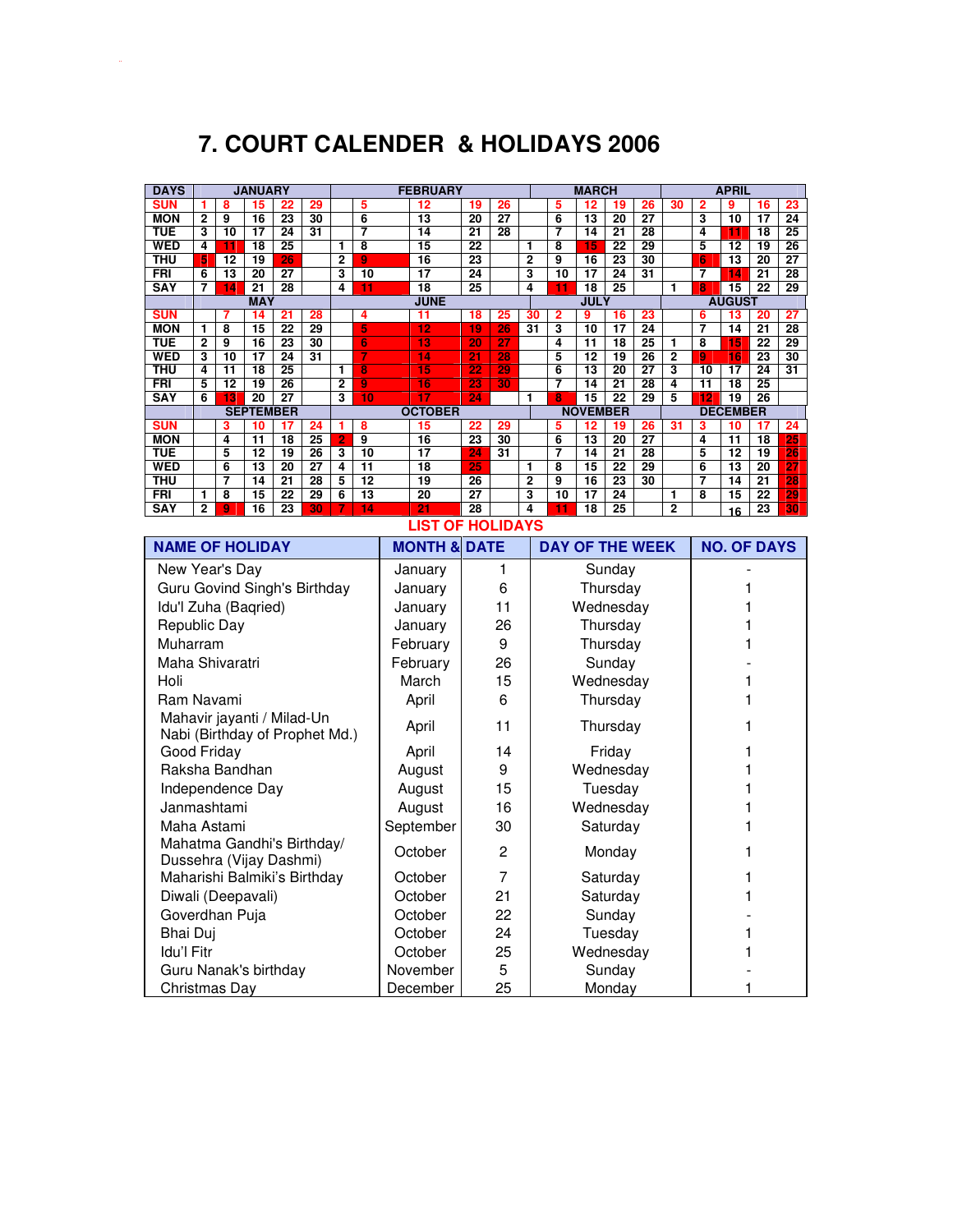## **8. CIVIL SUITS**

### **8.1 RECOVERY CASES**

Recovery cases upto Rs. 3 lakhs are to be filed before Senior Civil Judge. Appropriate court fees as per Chart Annexure 'A' (page No. 62) is to be paid. Summary suits based upon promissory notes and cheques can also be filed. Specimen Summary Suit is Annexure 'B' (page No.64). Suits above Rs. 3 lakhs and upto Rs. 20 lakhs are to be filed beore Ld. District & Sessions Judge. Filing is to be done at Filing Centre, Civil Side, Tis Hazari Court. Documents can be filed with a suit in a list as per Annexure 'C' (page No.67) A lititgant can authorise a lawyer by signing Power of Attorney (Vakalatnama) as per Annexure 'D' (page No.68) to apear in a case on his behalf.

### **8.2 INJUNCTION MATTERS**

Suits for permanent injunction and mandatory injuction can be filed before Senior Civil Judge/District Judge as per the monetary jurisdiction. The applications for interim injunction can also be moved praying for relief during the pendency of the suit. Appropriate Court fee is payable. Minimum court fee is Rs.13/- for each prayer of injunction in main suit. For interim injunctions Court fee of Rs.1.25 is payable.

## **8.3 TITLE DISPUTES**

The disputes regarding ownership/share in properties can be filed before appropriate Court as per the value of the property in dispute and court fee on the basis of share claimed in the said property is to be paid. For the purpose of jurisdiction, entire value of property is to be taken into consideration.

## **8.4 DECLARATION SUITS**

Suits seeking declaration regarding documents etc. can also be filed as per the jurisdiction based upon the value mentioned in the said document.

## **8.5 TRADE MARKS, PATENT & COPYRIGHT CASES**

Suits against passing of, violation and other disputes regarding trade marks as well as the cases of infringment of copy right can be filed in the District Courts. Proper valuation is to be made and jurisdiction will be decided accordingly.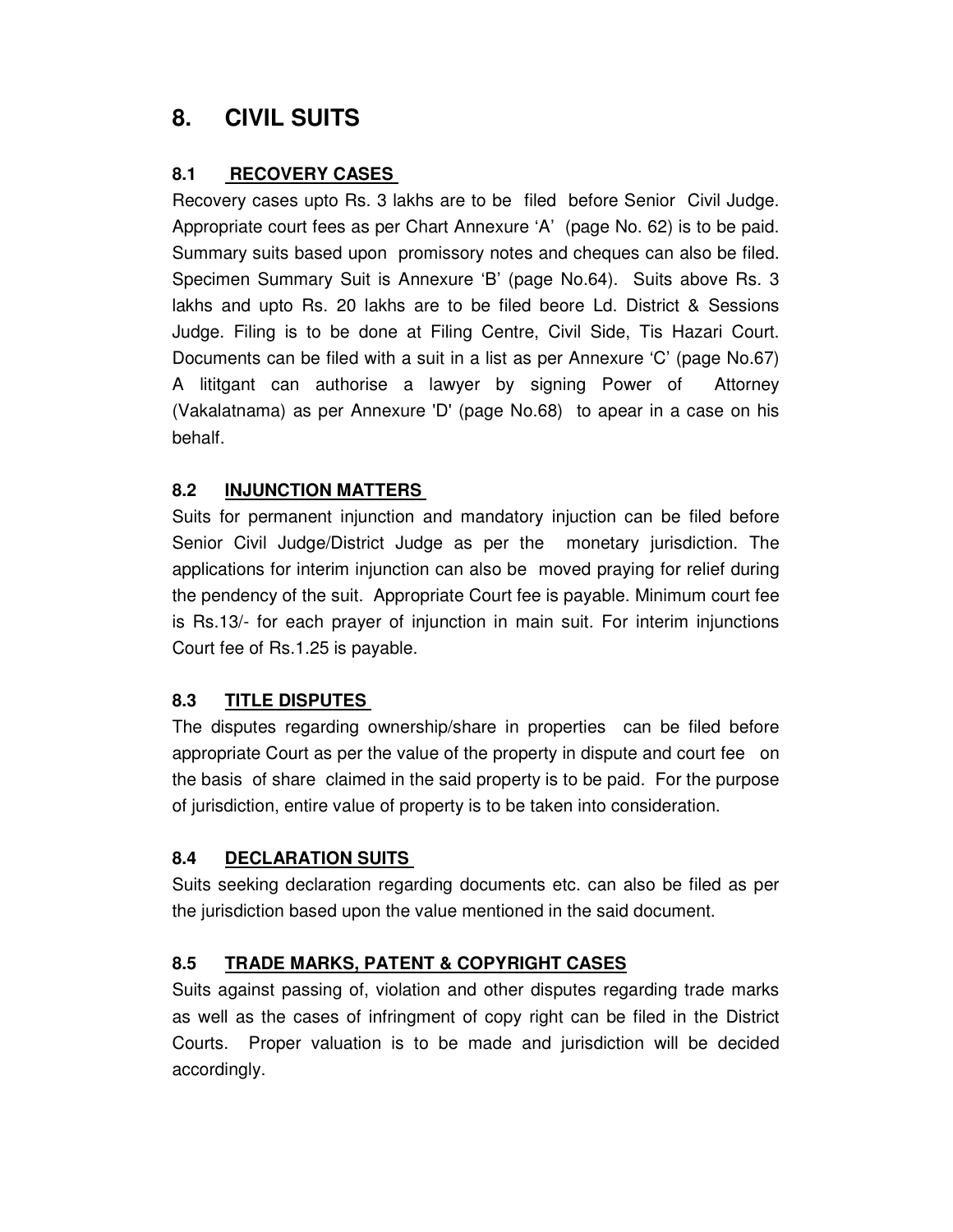### **8.6 APPEALS**

If a case has been decided by a Civil Judge, its appeal can be filed before the District Judge, who may hear it or assign the same to an Addl. District Judge. Same court fee is to be paid on the appeals, as was paid at the time of filing of the suit. Misc. appeal against interim injunctions are heard by the Senior Civil Judge/ Addl. Senior Civil Judge. Specimen Appeal format is enclosed as Annexure E (page No.69).

### **8.7 REVISIONS**

Against certain orders passed during the trial of a civil case, parties are entitled to file revision petitions. Revision can be filed only in the High Court of Delhi irrespective of the Court which passed the order.

### **8.8 EXECUTION PETITIONS**

All the Judgments passed by the Civil Judges/District Judges can be executed by filing execution petitons in the format enclosed herewith as Annexure 'F'(page No.70). The Court fee of Rs.1.25 is to be paid while filing the execution petition. Execution of Judgment can be claimed by attachment of the properties of the other party or in money decree, by way of arrest. Certified copy of the decree/Judgment/order is to be annexed with the petiton.

## **8.9 CAVEAT PETITIONS**

Your opponent may take you by surprise to produce some Court order against you, where the Court passed such order without hearing your say. To be careful- one may file a caveat requesting the Court to hear you also before passing an order. For that you may file caveat at the respective filing counter, where regular suit filing is made.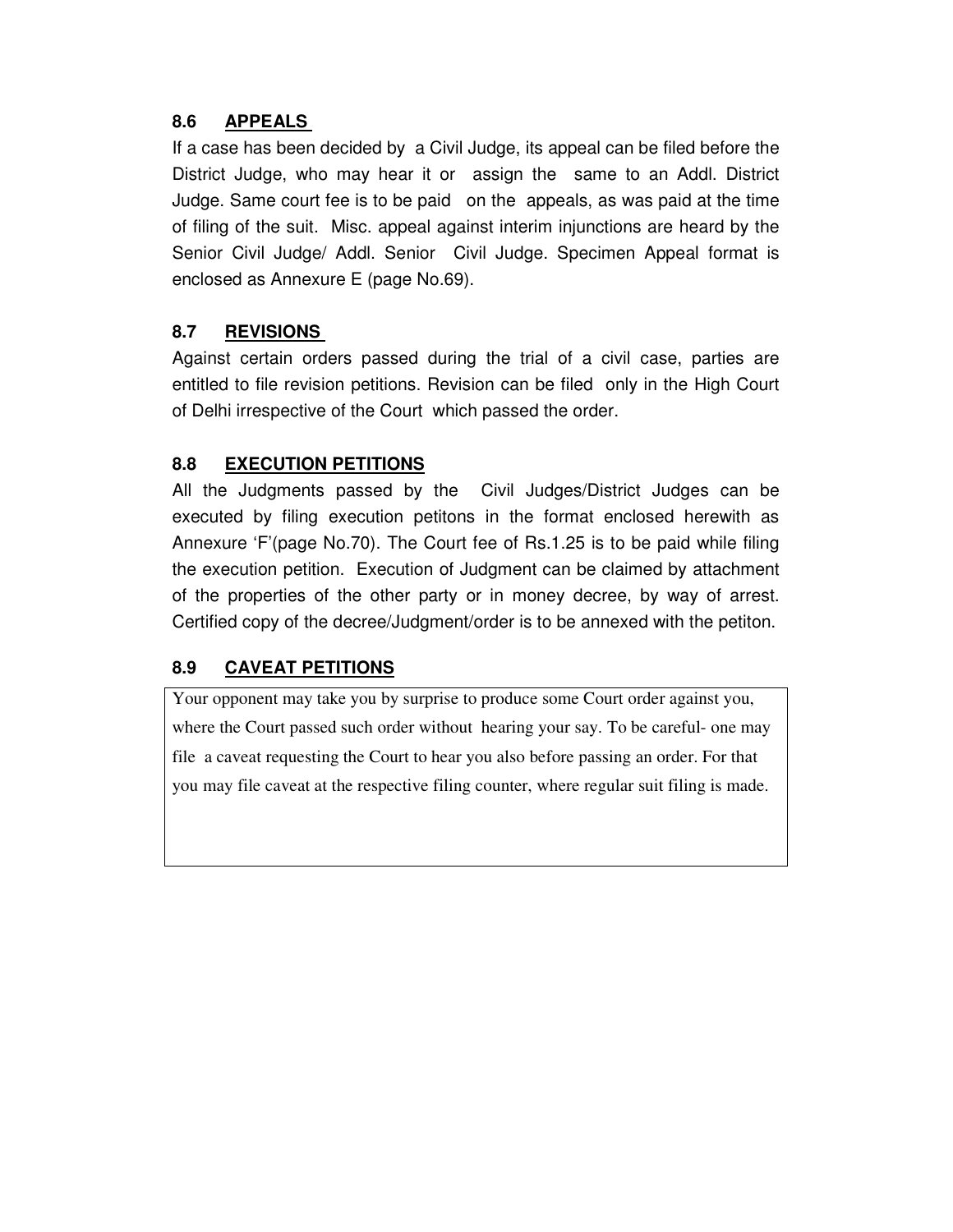## **9. FAMILY MATTERS**

#### **9.1 MAINTENANCE OF WIFE & CHILDREN**

The neglected wife or children can claim maintenance in Civil Courts as well as in Criminal Courts. The procedure to be followed is as under:-

- (a) Neglected wife is entitled to claim maintenance under section 18 of the Hindu Adoption and Maintenance Act and a minor child is entitled under section 20 of the same Act. Unmarried daughters are entitled to claim maintenance even after attaining the majority till their marriage. If a matrimonial dispute is pending, an application can be filed under section 24 of the Hindu Marriage Act to claim maintenance. A specimen petition under Section 24 of Hindu Marriage Act is enclosed as Annexure G (page No. 71).
- (b) In criminal courts wife and children are entitled to claim maintenance under section 125 Cr.P.C. Earlier a maximum limt of Rs.500/-p.m. was fixed for grant of maintenance but now there is no such limit. During the pendency of the petition, interim maintenance can be granted. Court fee of Rs.1.25 is to be paid for filing complaint under Section 125 Cr.P.C. The complaint is to be filed in the Court of CMM/ACMM and is to be deposited at the filing counter. It will be marked to the Court of concerned Metropolitan Magistrate where hearing will take place. A specimen petition for maintenance under Section 125 Cr.PC is annexed as Annexure H (page No.72).

#### **9.2 MAINTENANCE OF PARENTS**

Even the old and infirm parents are entitled to claim maintenance under section 125 Cr.P.C. by filing a complaint in the Criminal Court. The procedure is same as for claiming maintenance for minor children and wife.

#### **9.3 CUSTODY OF CHILDREN**

In a matrimonial case where disputes arose between husband and wife, minor child generally remains with one of the parties. If the other party wants to have custody or the visiting rights, a petition can be filed under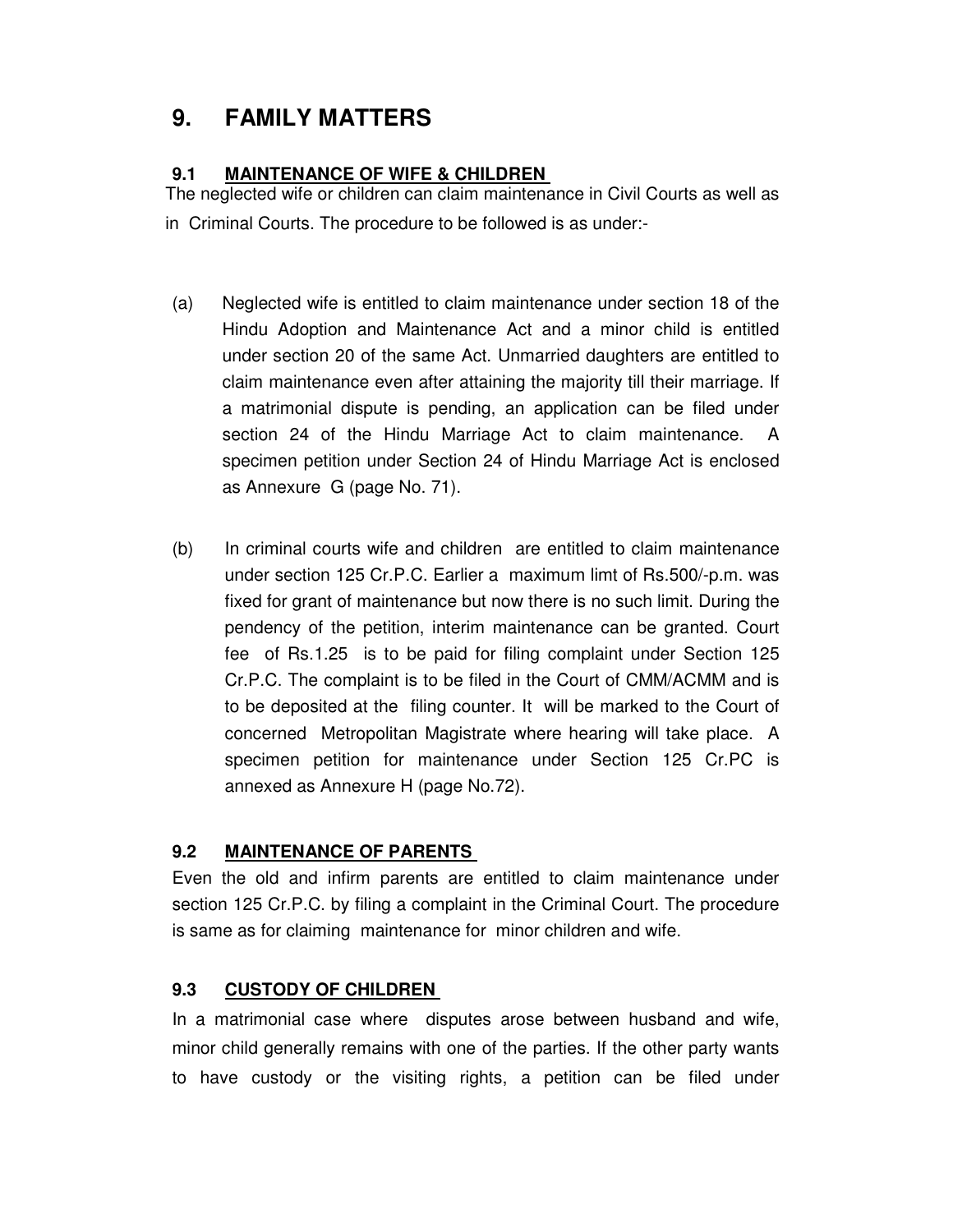Guardianship & Wards Act before the Guardianship Court being held by the Additional Senior Civil Judge at Tis Hazari Courts. The main consideration for deciding these petitions is the welfare of the child involved in dispute.

## **9.4 DIVORCE MATTERS**

There are eight matrimonial courts (one is vacnt) at Tis Hazari and one Court each at Karkardooma Court complex and Rohini Courts Complex. Filing of divorce matters is centralised at Tis Hazari where petitions can be filed before the District Judge and are to be registered at the filing counter on the civil side. If the petition pertains to Tis Hazari Court, it will be assigned to one of the courts handling the matrimonial matters. If it pertains to the jurisdiction of Karkardooma Courts or Rohini Courts, the same will be sent to the matrimonial court at Karkarooma or Rohini.

The matrimonial courts are bound to try for reconciliation at the first instance and only thereafter the matter will proceeded further. A Specimen Petiton for divorce under Hindu Marriage Act is Annexure 'I' (page No.74) and for divorce by Mutual consent is Annexure 'J' (page No.76)

Court fee of Rs.15/- is to be affixed on Divorce Petitions. On miscellaneous application court fee of Rs.1.25 is to be affixed.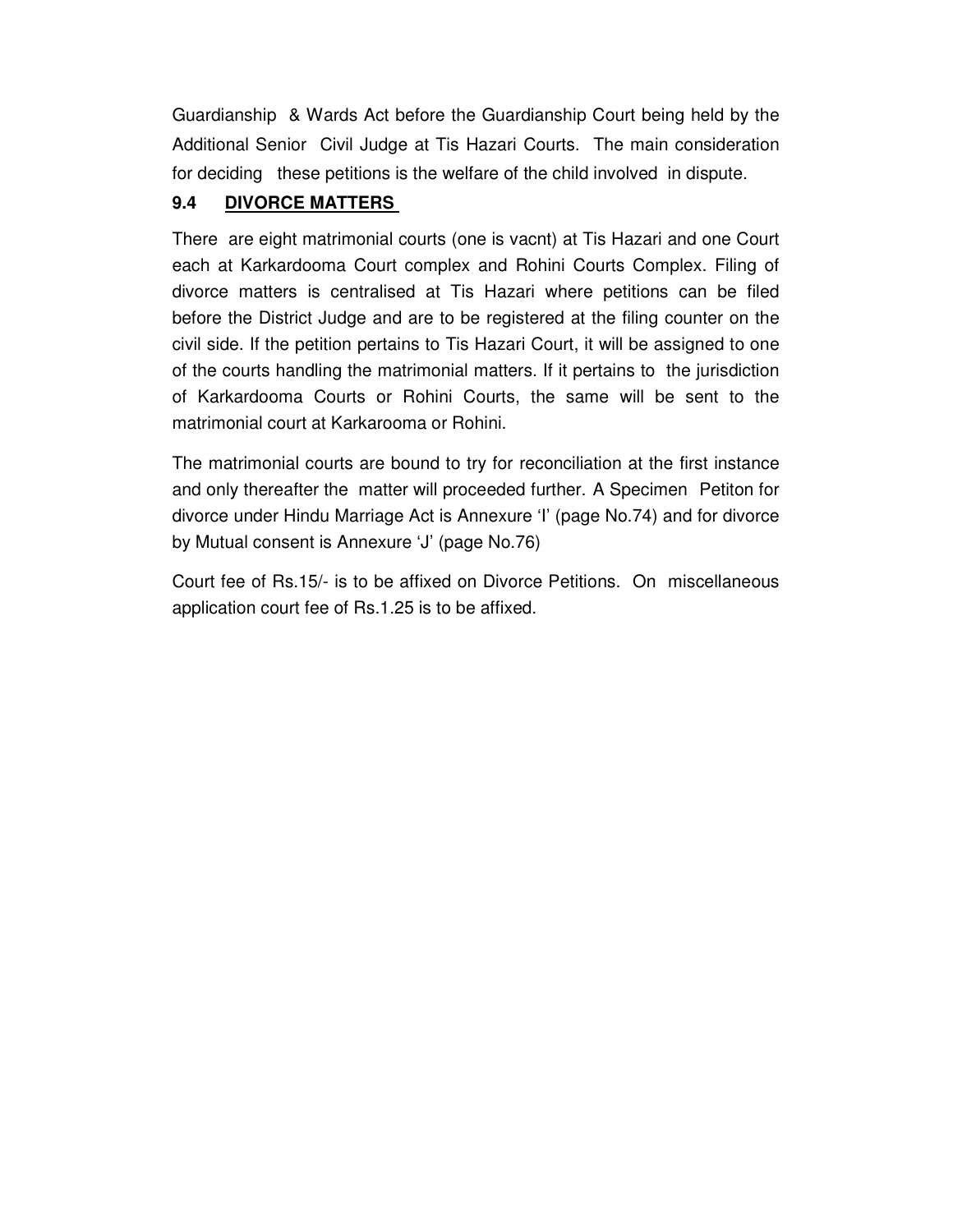# **10. MOTOR ACCIDENT CLAIMS**

#### **10.1 WHO CAN FILE**

 In case of death of the victim, his legal heirs i.e. his wife, children or the mother can file the claim petition. In injury case, petition is to be filed by the injured himself.

## **10.2 WHERE TO FILE**

Jurisdiction to file the motor accident claim has been liberalised. Now the claim petition can be filed at the place where the claimant lives, where the accident had taken place or where the respondent lives. In Delhi, the claim petitions have to be filed district/police station wise. The petitions of East and North-East District are to be filed at Karkardooma Courts Complex. Petitions of South-West, South and New Delhi District have to be filed at Patiala House. Petitions for Central and North District are filed at Tis Hazari and for West and North-West are to be filed at Rohini Courts Complex.

#### **10.3 FORMAT OF PETITION**

The prsecribed format of claim petition is enclosed at the end of the booklet as Annexure 'K' (page No.78).

#### **10.4 COURT FEE**

The petitioner is required to pay fixed court fee of Rs.20/- on each petition.

## **10.5 DOCUMENTS TO BE ATTACHED**

- 1. Copy of the FIR registered in connection with said accident, if any.
- 2. Copy of the MLC / Post Mortem Report/Death Report as the case may be.
- 3. The documents of the identity of the claimants and of the deceased in a death case.
- 4. Consolidated Bill with original bills of expenses incurred on the treatment alongwith treatment record.
- 5. Documents of the educational qualifications of the deceased, if any.
- 6. Disability Certificate, if already obtained, in an injury case.
- 7. The proof of income of the deceased/injured.
- 8. Documents about the age of the victim.
- 9. The cover note of the third party insurance policy, if any.
- 10. An affidavit detailing the relationship of the claimants with the deceased.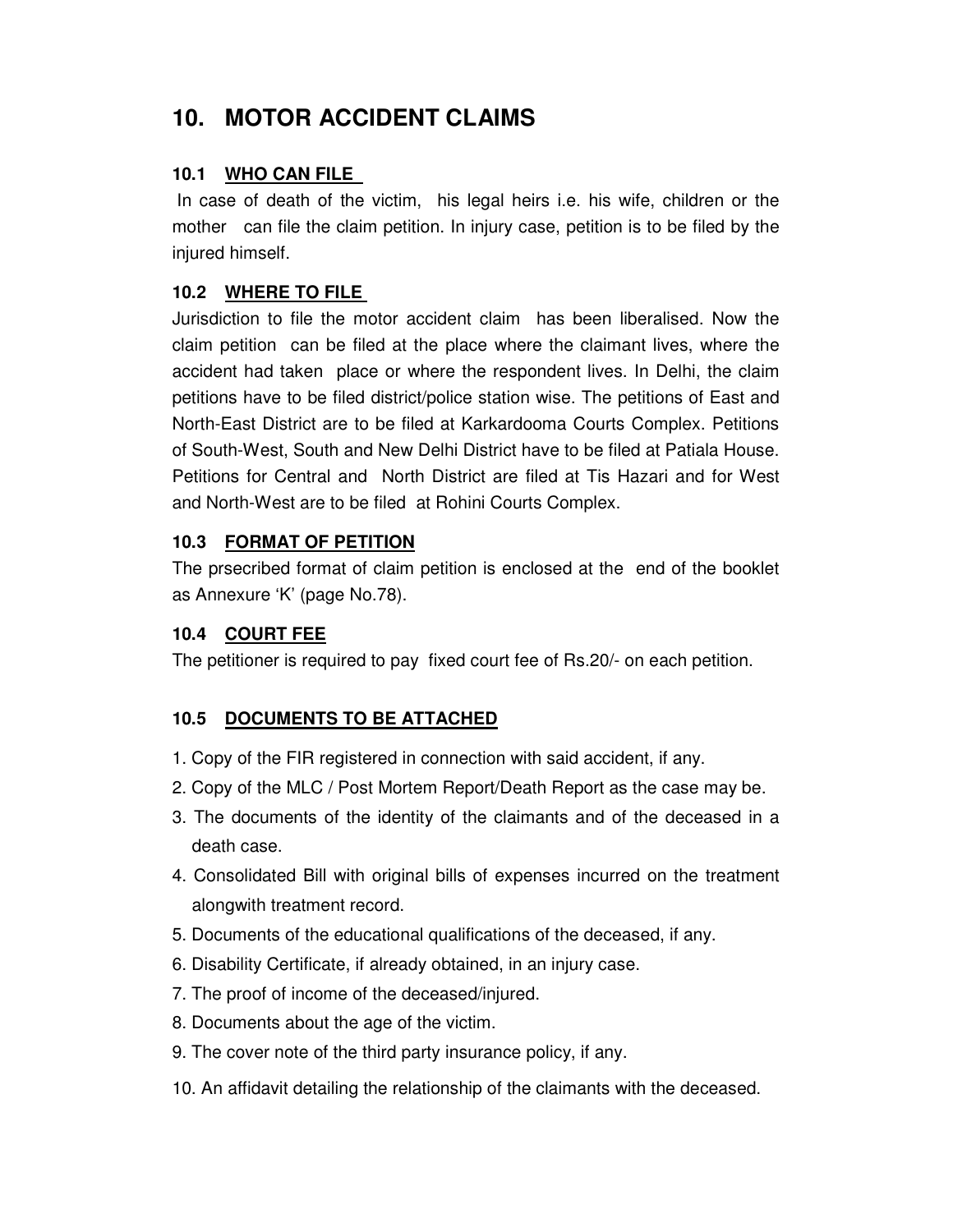#### **10.6 PROCEDURE**

On receipt of petition, notice will be issued to the respondent. If the name of the Insurance Company is not known, the respondent/owners may furnish the said name and thereafter the notice will also be sent to the Insurance company. The respondents may file their replies. Evidence will be recorded. After hearing the arguments, matter will be decided.

#### **10.7 INTERIM AWARD IN DEATH CASES**

The cases where death had occurred, a sum of Rs.50,000/- is ordered as interim award without prejudice to the rights and contentions of the parties and trial of the petition will continue. In cases of permanent disability, interim compensation for a sum of Rs.25,000/- may be granted.

#### **10.8 FINAL AWARD**

After giving chance to the parties to lead evidence, the final award is passed which is executable against all/some of the respondents.

#### **10.9 LOK ADALAT**

After the filing of pleadings from both sides, any party can file an application to refer the petition to Lok Adalat where the matters are settled amicably and in case, settlement is not possible, the matters are referred back to the respective Tribunals. For details please see Chapter No. 17 on page No. 51.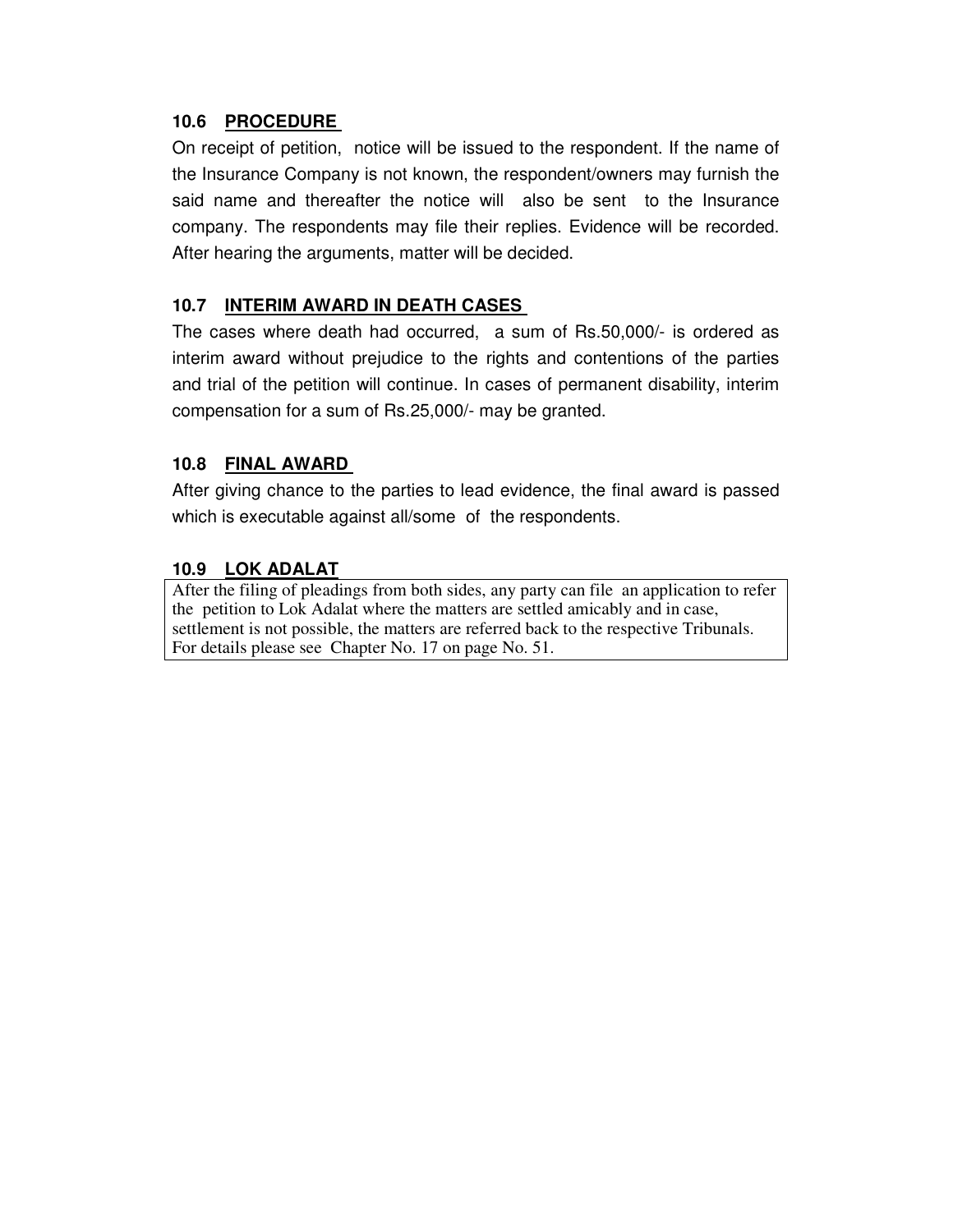## **11. CRIMINAL CASES**

#### **11.1 JURISDICTION**

There are 9 Police Districts and about 125 Police Stations in Delhi. The Metropolitian Magistrates have been assigned jurisdiction as per Police Stations. The Sessions Judges have jurisdiction in respect of entire area of Districts governed from a particular Courts Complex.

### **11.2 LEGAL AID**

If an accused (a person who is alleged to have committed a crime) is unable to engage a counsel, he may pray to the concerned Court to give him a lawyer at state expense through Legal Aid. For details see Chapter 17 on page No. 51.

## **11.3 POLICE CASES**

 When an FIR is registered, copy of the same is sent to the Court for information. As and when the accused is arrested in bailable matters, he can be released on bail by the police officials or he may be produced before the Court from where he may be released on furnishing a bail bond/personal bond. In non-bailable matters, the person arrested by the police is to be produced before the Magistrate within 24 hours of his arrest and if further custodial interrogation is required, the police official may request for police remand, otherwise, the person is sent to Judicial custody in Jail. He may apply for bail either by moving application himself or through Advocate. The police will file a challan in the Court after completion of the investigation and trial will start.

#### **11.4 COMPLAINT CASES**

In minor offences (non-cognizable), police cannot take action on its own and the aggrieved person is required to file a complaint in the Court of concerned Metropolitian Magistrate. Even in cognizable offences, where police refuses to register an FIR, the victim can approach the court of Metropolitian Magistrate and file a complaint. The court may direct for registration of an FIR or otherwise it will record evidence of the complainant and his witnesses and if it is found that there is some substance in the complaint, the other party will be summoned and heard. A specimen complaint is annexed as Annexure 'L'.(page No.80) Initial evidence can be filed in the form of an affidavit as Annexure 'M' (page No.83).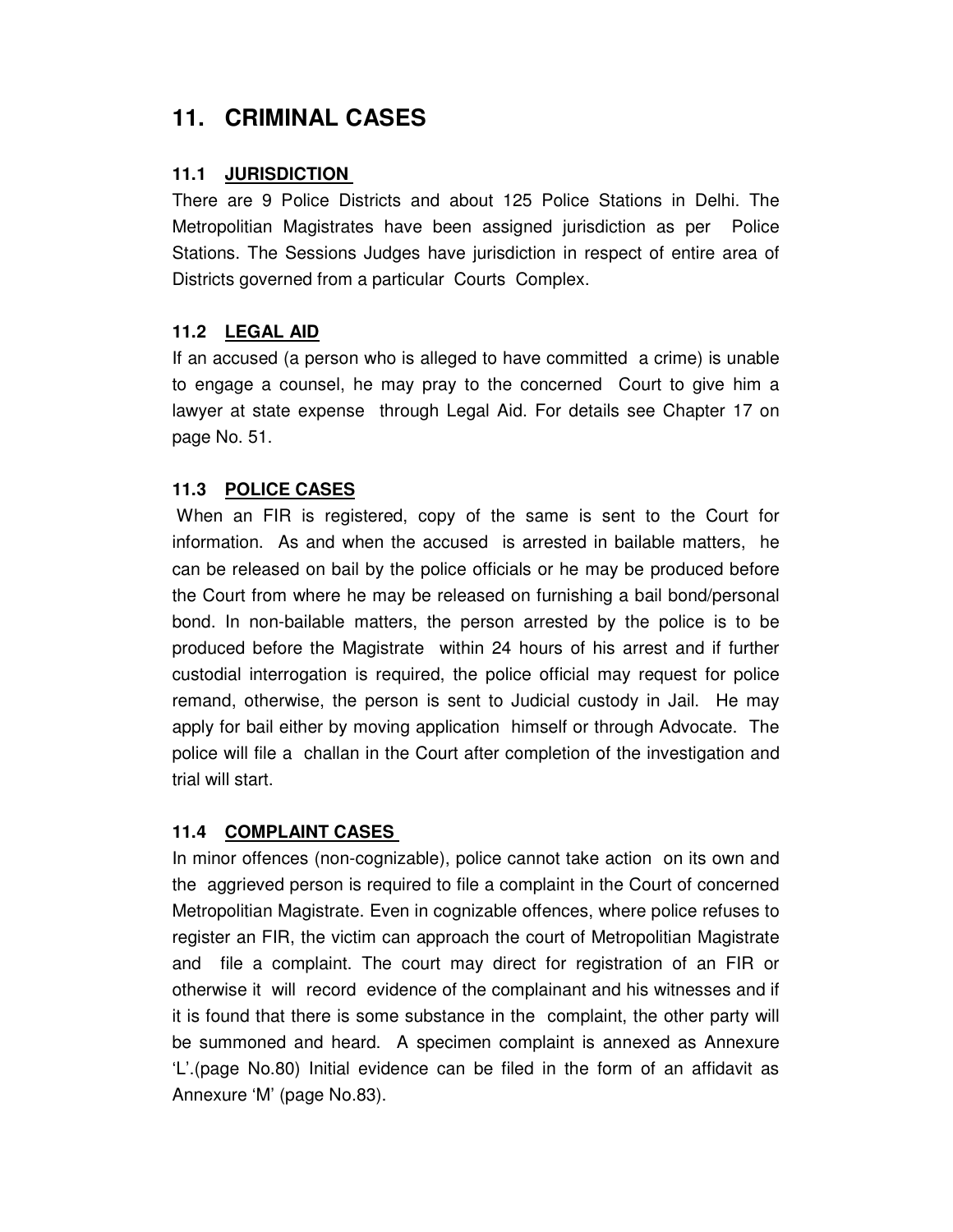#### **11.5 CASES OF JUVENILES**

As per the Juvenile Justice (Care and Protection of Children) Act, 2000 cases of all the offenders, who were/are below 18 years of age on the date of offence, are to be tried by Juvenile Justice Board consisting of three members. The Board holds its hearings at Seva Kutir, Kingsway Camp, Delhi – 110 009. Any offender, who is below 18 years of age, may request the concerned Court to transfer his case to Juvenile Justice Board.

#### **11.6 COURT FEE**

For filing a criminal complaint, court fee of Rs.1.25 is to be paid. If an accused is in judicial custody, no court fee is to be paid on vakalatnama. If accused is on bail, court fee stamp of Rs.1.25 is to be affixed alongwith Lawyer Welfare Stamp of Rs.5/-.

### **11.7 STAGES OF TRIAL**

- 3. After filing of the challan if accused are not present, they will be called by issuing summons to them and notices to their sureties.
- 4. Prosecution will supply copies of the challan and it will be checked by accused whether copies are complete.
- 5. There are certain cases where punishment is more than 3 years, the said case are to be tried by the Court of Sessions and these matters will be committed to the Sessions where trial will take place.
- 6. In other cases, the trial will begin in the court of Metropolitian Magistrate itself.
- 7. First of all the charge will be framed i.e. the substance of the offences alleged against the person facing the trial will be put to him and he will be asked whether he admits his guilt or not.
- 8. If accused admits the guilt, he will be punished accordingly and if he does not accept his guilt, the prosecution will be given a chance to examine the witnesses to prove its case.
- 9. Once the witnesses have been examined, the entire substance of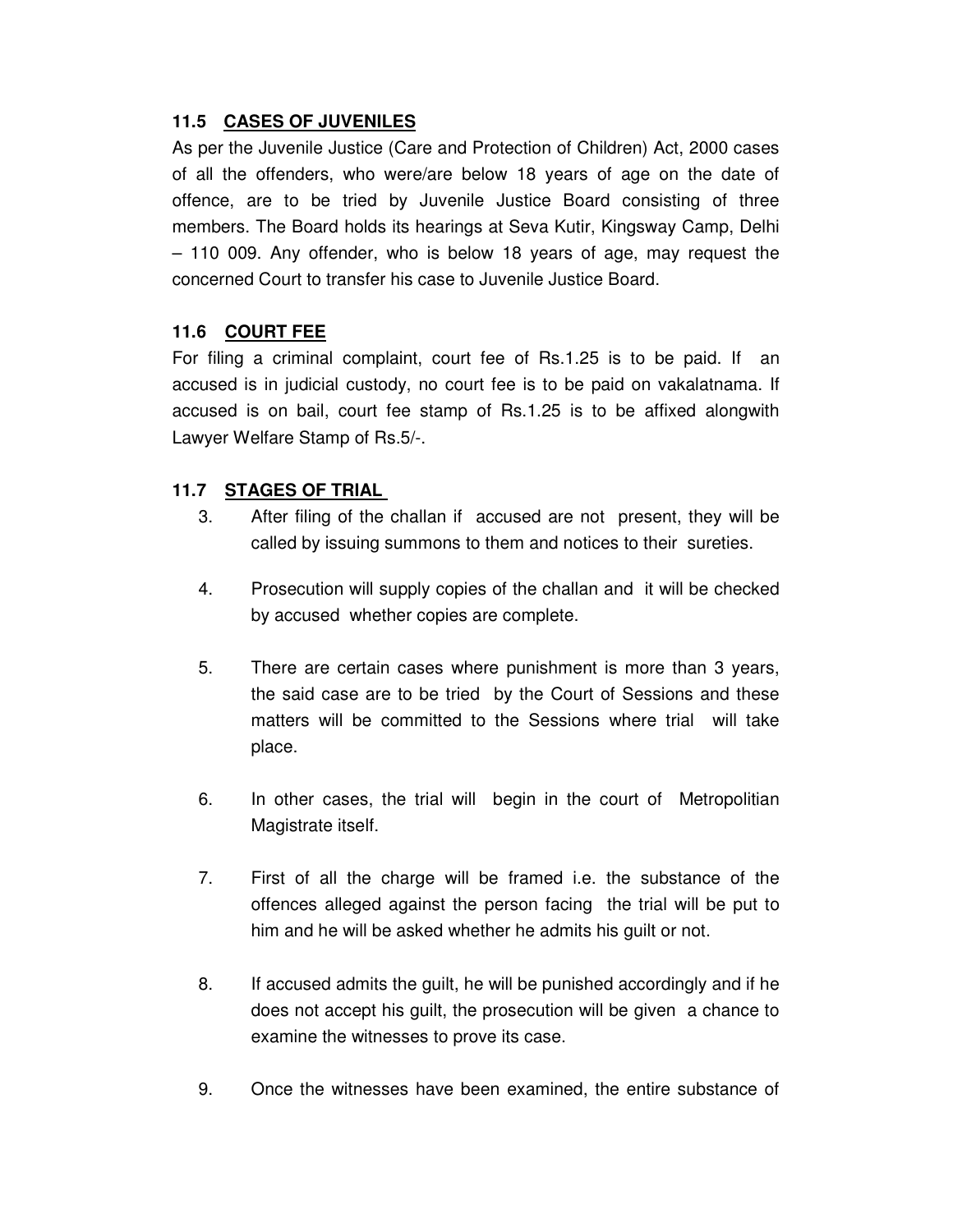the evidence will be put to the accused and his replies will be recorded in the statement of the accused.

- 10. The person facing a trial also has a right to get his own witnesses examined in the Court to prove his innocence in defence evidence.
- 11. After completion of the evidence, final arguments will be heard and case will be decided accordingly.
- 12. In a criminal case, the trial court can either acquit a person facing trial if there is not sufficient evidence against him or he can be convicted. In case a person has been convicted, he will be heard on the quantum of sentence.
- 13. All convicted below the age of 21 and other convicts where punishment is less than 7 years, are entitled to probation if they are not previous convicts.
- 14. Sentence can be in the form of Rigorous Imprisonment/Simple Imprisonment and/or Fine. In a case where imprisonment is of less than 3 years, the convict is entiteld to bail for the period which is required to file an appeal in the Superior Court.
- 15. In Sessions triable cases, some procedure is followed after committal of the case from Metropolitan Magistrate's Court.

#### **11.8 DIET MONEY TO WITNESSES**

The witnesses summoned to give evidence on behalf of state are paid necessary travelling expenses to enable them to attend the hearing in Court. In cases witnesses have been summoned by the accused, the expenses are to be borne by him.

#### **11.9 APPEALS & REVISIONS**

Against all the Judgments of conviction passsed by the Metropolitan Magistrates, appeals lie to the Sessions Court and aginst the judgments passed by the Sessions Court, the appeals lie to the High Court. In case of an acquittal, the State can file an appeal only in the High Court. Revision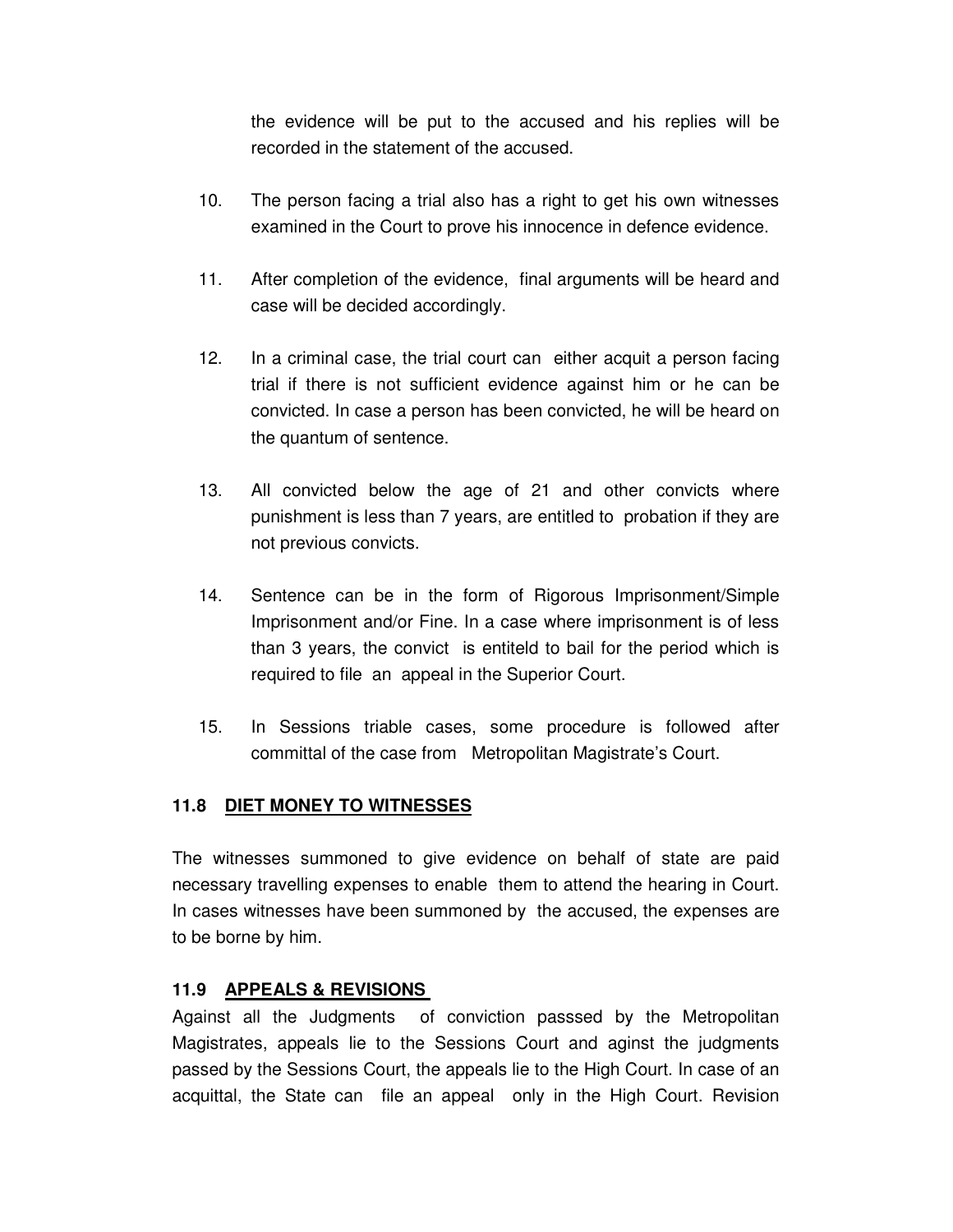petition against the order affecting material rights of the State/accused can be filed before Session Court in case trial is pending before Metropolitian Magistrate and in trials before Sessions Court, a revision petition can be filed before the Hon'ble High Court.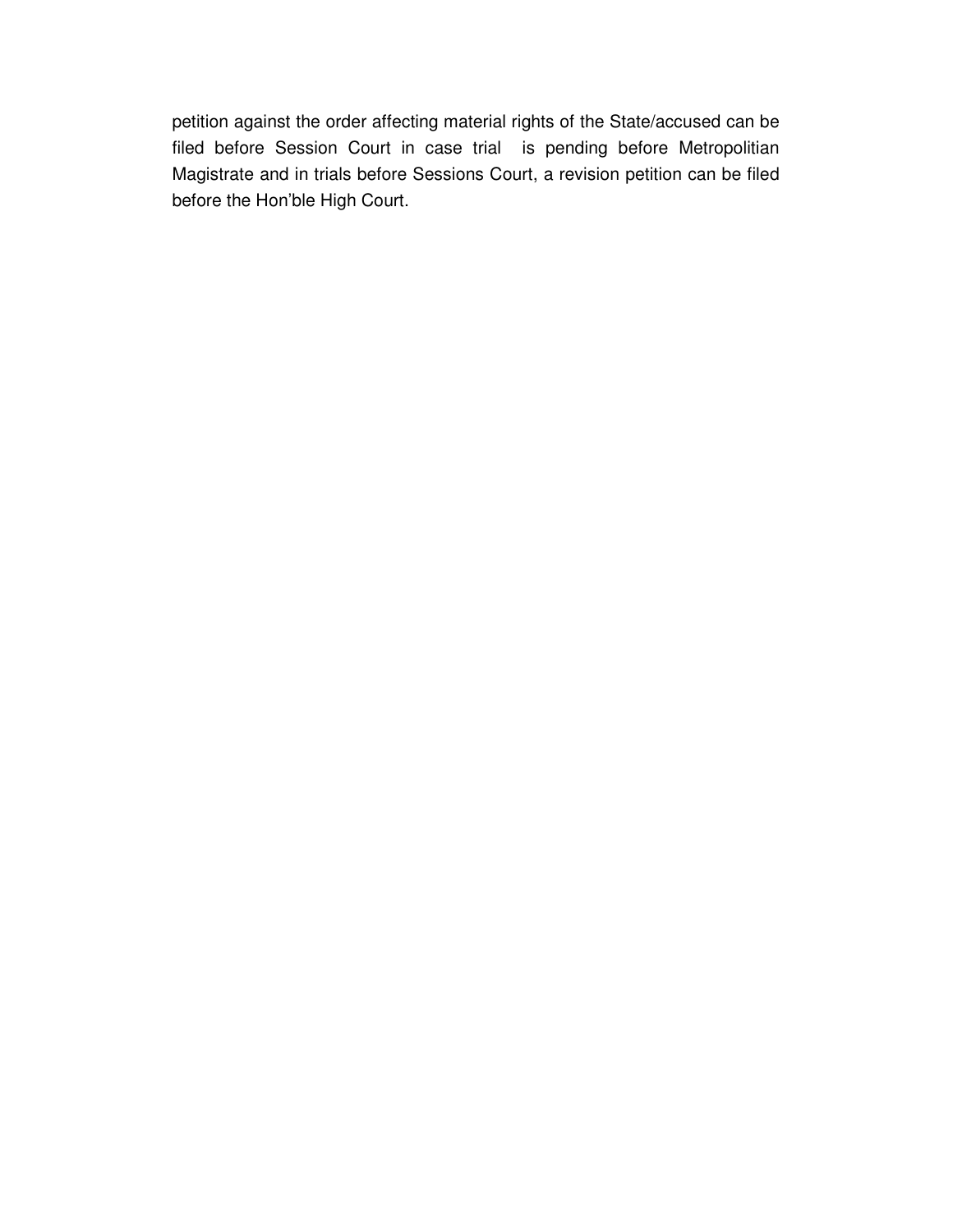# **12. LABOUR & INDUSTRIAL DISPUTES**

#### **12.1 WHERE TO FILE**

Most of the labour disputes are referred to the Labour Courts/Industrial Tribunals through the Department of Labour, Government of NCT of Delhi. The process for labour dispute starts with filing of a petition before Labour Conciliation Officer and in case no compromise is possible, the said officer sends a failure report to the Government. After consideration of the said report, the Government may send a reference to the Labour Court/Industrial Tribunal. In certain matters, the labour dispute can be directly filed in the court concerned. All the Labour Courts/Industrial Tribunals are situated in Karkardooma Court Complex.

## **12.2 COURT FEE**

No Court fee is payable on the petitions filed before Labour Courts and Industrial Triibunals.

#### **12.3 JURISDICTION OF INDUSTRIAL TRIBUNALS & LABOUR COURTS**

#### **12.3.1. Matters within the Jurisdiction of Industrial Tribunals**

- 1. Wages, including the period and mode of payment
- 2. Compensatory and other allowances
- 3. Hours of work and rest intervals
- 4. Leave with wages and holidays
- 5. Bonus, profit sharing, provident fund and gratuity
- 6. Shift working otherwise than in accordance with standing orders
- 7. Classification by grades
- 8. Rules of discipline
- 9. Rationlisation
- 10. Retrenchment of workmen and closure of establishment

#### **12.3.2 Matters within the Jurisdiction of Labour Courts**

- 1. The propriety or legality of an order passed by an mployer under the standing orders
- 2. The application and interpretation of standing order
- 3. Discharge or dismissal of workmen including re-instatement of, or grant of relief to, workmen wrongfully dismissed.
- 4. Withdrawal of any customary concession or privilege
- 5. Illegality or otherwise of a strike or lock-out; and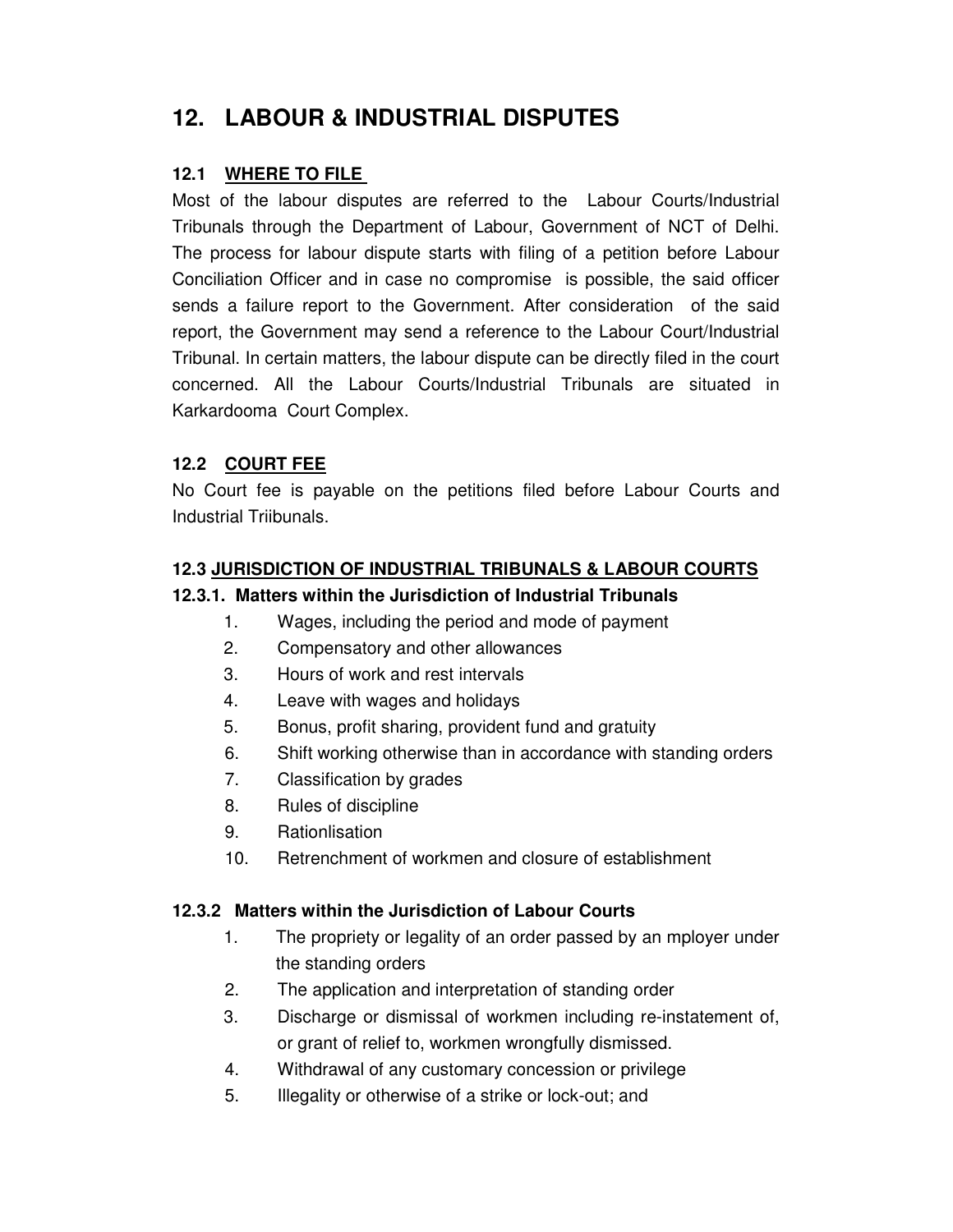6. All matters other than those being referred to Industrial Tribunals.

## **12.4 STAGES OF LABOUR CASES**

Once a reference has been received or a labour dispute is filed in the Labour Court, notice is sent to the Management and after filing of the response by them, the matter is fixed for adjudication. Evidence of the parties is recorded and after that arguments are heard. It is pertinent to mention here that advocates cannot appear in Labour Courts/Industrial Tribunals, unless permitted.

## **12.5 AWARDS**

After hearing the parties, the Labour Court/Industrial Tribunal decides the dispute and the said final decision is called an Award. A copy of the award is to be published by the Labour Department as per rules. Copies of the same are also sent to the parties concerned .

## **12.6 EXECUTION OF AWARDS**

In case the management does not comply with the terms of the award, the workman may pray for its execution by moving an application before the concerned Concilation Officer.

## **12.7 MEDIATION IN LABOUR DISPUTES**

Please refere to Chapter 19 on Page No. 57.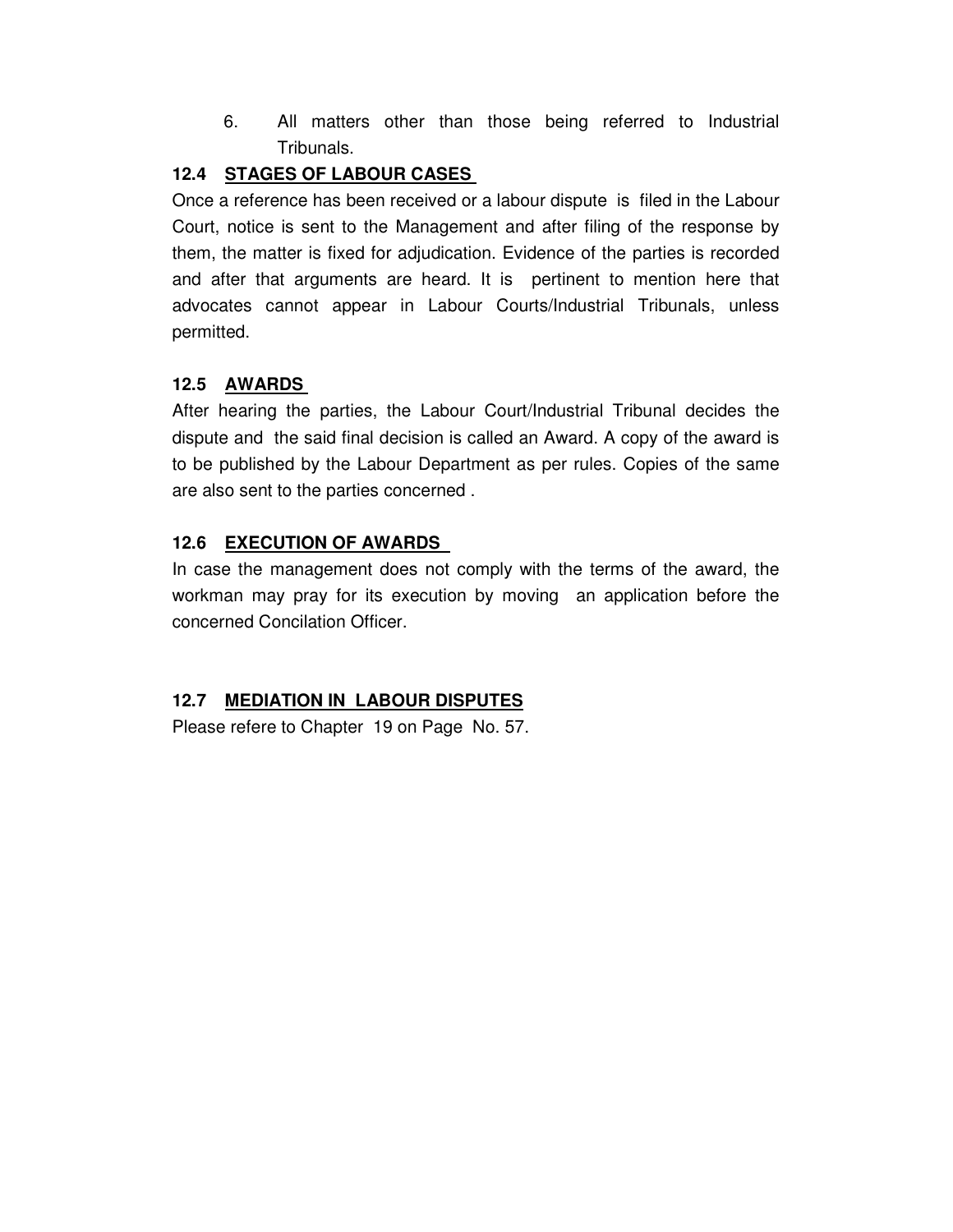# **13. PROBATE & SUCCESSION CERTIFICATES**

#### **13.1 WHO CAN APPLY**

Legal heirs of the deceased entitled to the property can file for issuance of Letter of Administration/Probate/Succession Certificate.

#### **13.2 WHERE TO APPLY**

If a person has died and has left immovable or immovable properties, his legal heirs may apply for grant of probate before Ld. District Judge, if he had left a Will. In case, no Will has been executed during the life time of the person concerned, his legal heirs have to apply for issuance of the Letters of Administration before the Court of Ld. District Judge who may hear it himself or may transfer it to an Addl. District Judge, specifically empowered for this purpose.

In case the deceased has left only movable property, the legal heirs have to apply for issuance of Succession Certificate to claim the said property. The Succession Certificate is to be applied for in the Court of Administrative Civil Judge at Tis Hazari.

## **13.3 HOW TO APPLY**

The prescribed petition form Succession Certificate is annexed as Annexure 'N' (page No.85).

#### **13.4 PROCEDURE FOLLOWED**

After the receipt of the petition, notices are issued to the legal heirs and to the general public. A notice is required to be pubished in the Newspaper to inform the general public. Threafter the evidence is recorded and if there is any objector, he is also allowed to lead evidence and on the basis of evidence on record, the petition is decided.

## **13.5 GRANT OF PROBATE/SUCCESSION CERTIFICATE**

After the Court comes to the conclusion that a probate/Succeession Certificate is granted, the same is issued after deposit of necessary court fee. In case of Probate/Letter of Administration, Court Fee is to be deposited @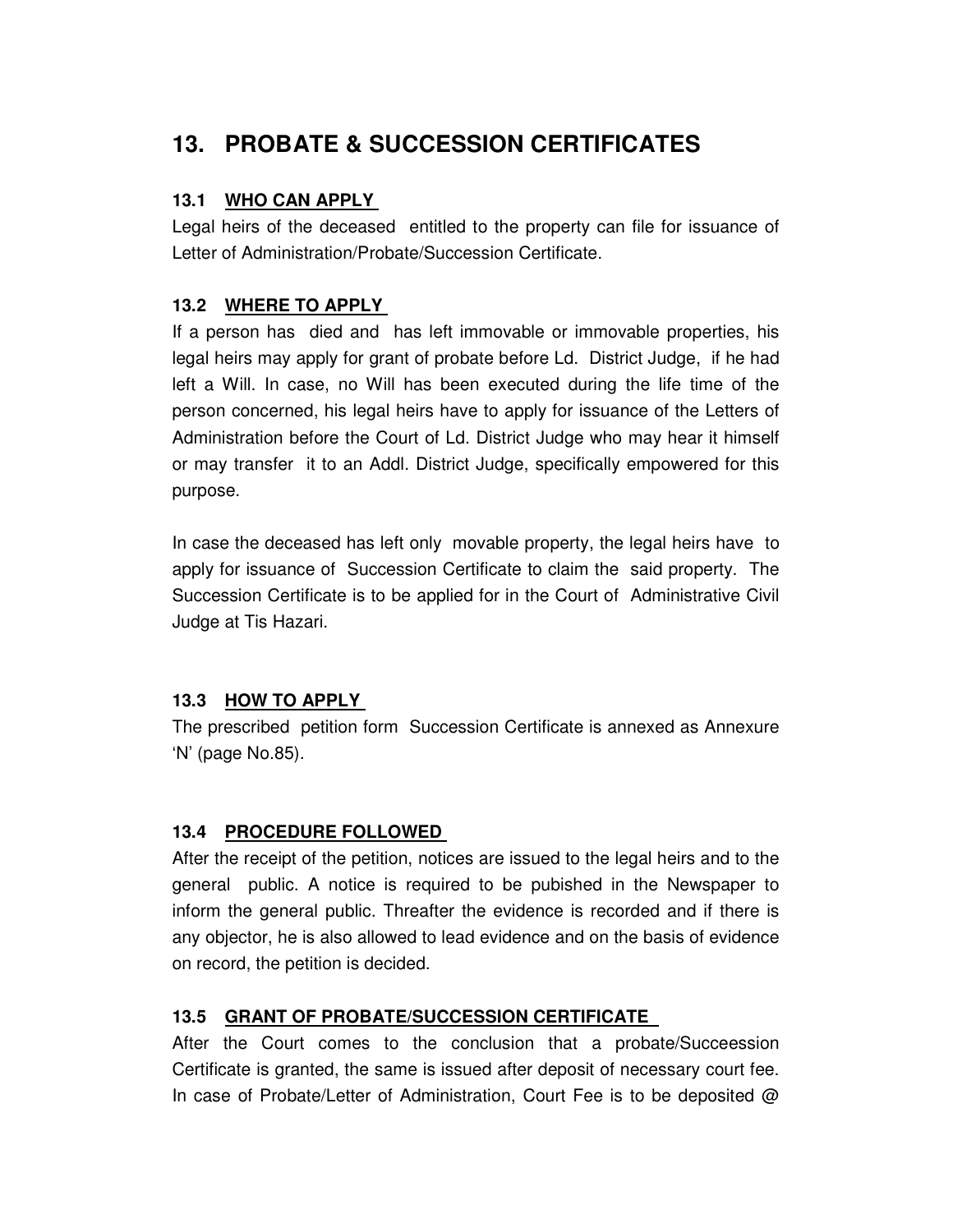4% of the property which is subject matter of the petition. For issuance of Succession Certificate, Court Fee is to be paid @ 2.5% for the items initially mentioned in the petition and if any additions are made then on the additions, Court Fee is to be paid @ 4% of their value.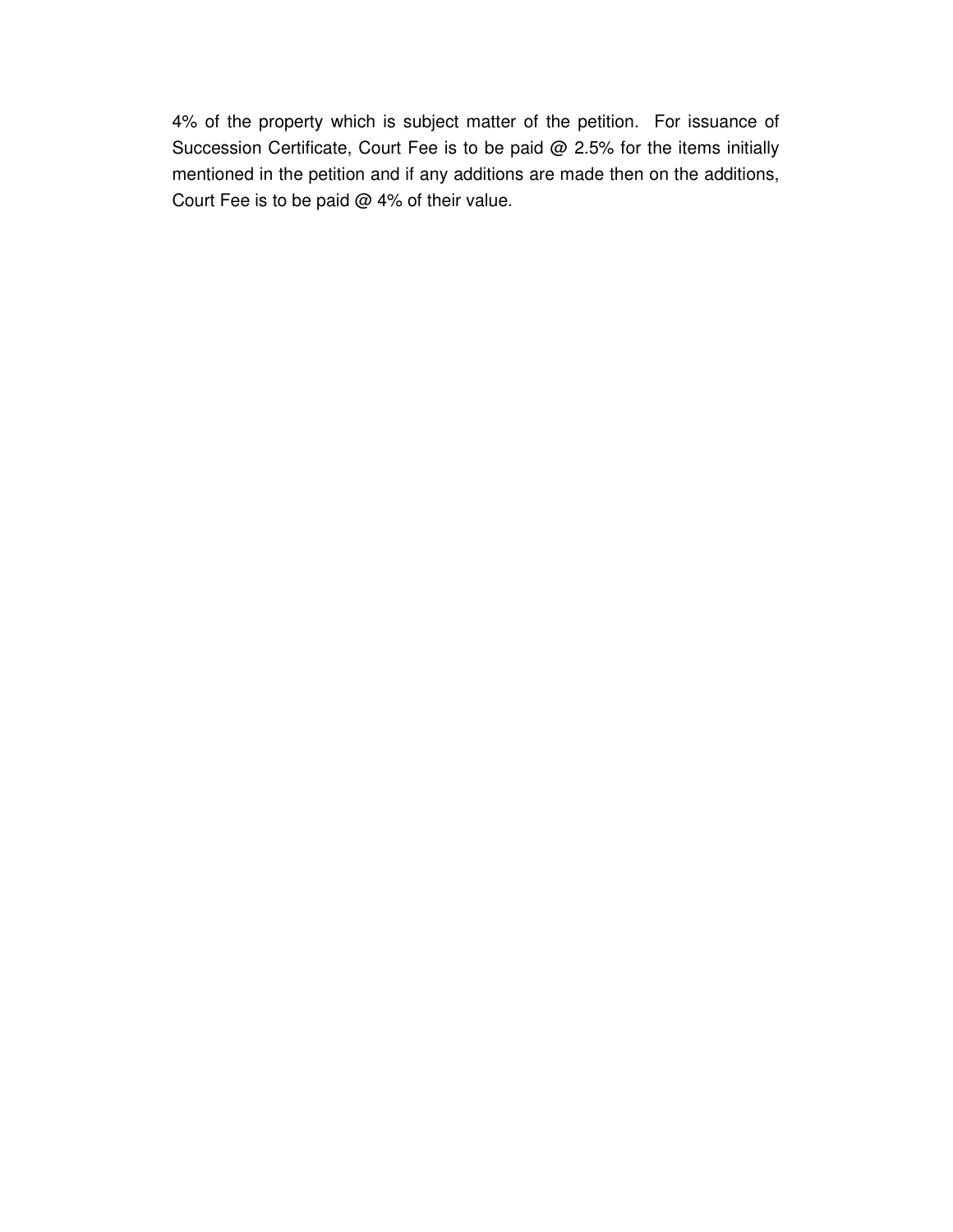# **14. CERTIFIED COPIES**

#### **14.1 WHO CAN APPLY**

In pending cases, only the parties can apply for certified copies of the orders/documents.

### **14.2 HOW TO APPLY**

For certified copy, application is to be filed in the prescribed form. There are different forms for applying certified copies. Prescribed forms are enclosed as Annexure 'O' and 'P' (page No.86 & 87).

## **14.3 FEE PAYBLE**

Ordinary certified copy of fee is to be paid @ Rs.5/- per page apart from court fee stamp of 40 paise. For urgent copies fee is to be paid @ Rs.10/- per page. The fee is to be paid in advance and in case of any deficiency, the difference amount is to be paid at the time of delivery of the copy.

### **14.4 NORMAL TIME TAKEN TO PREPARE A COPY**

In case of urgent copy, if the same has been applied before 11'O clock in the morning, it is generally prepared and supplied on the same day. Other copies are supplied within 4-5 working days.

## **14.5 STATUS OF COPY APPLIED ON INTERNET**

Status of certified copy can also be cheked on the internet at www.delhicourts@nic.in by entering the receipt number and location where copy was supplied.

#### **14.6 DELIVERY OF CERTIFIED COPY**

As and when copies are ready, one can collect the same from the delivery counter of the respective Copying Agency. If there is any deficiency in the copying fees, the same is to be deposited at the time of delivery.

#### **14.7 COPIES OF ORDERS AND JUDGMENTS ON THE INTERNET:**

Uncertified copies of order and judgments of Delhi District Courts are available on the internet at www.delhicourts@nic.in and any person can download or print the same while sitting at home.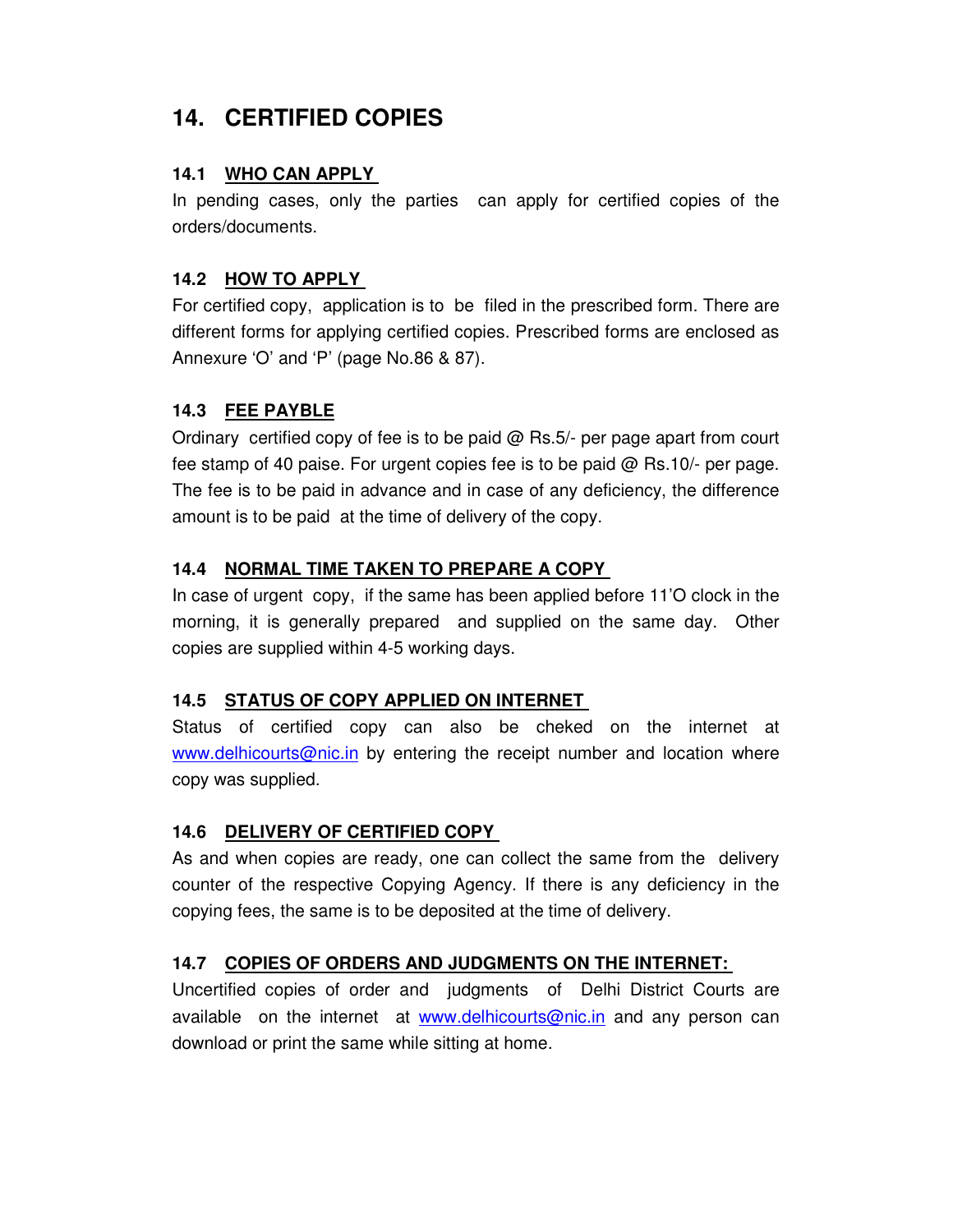# **15. COURT FEES**

#### **15.1 IN CIVIL CASES**

In injunction matters, minimum court fee  $\omega$  Rs.13/- per injunction is to be paid, if the valuation is minimum and in case valuation is done on the higher side, appropriate court fee as per the Court Fee Table given at the end of this booklet is to be paid. On miscellaneous applications, the court fee  $\omega$  Rs.1.25 is to be paid.

### **15.2 PROCESS FEE (TALBANA)**

For the purpose of summoning of the witnesses/other party, process fee form (Annexure 'Q' –Page No. 88) alongwith process fee of 75 paise is to be deposited with the Ahlmad of the Court in cases before Civil Judges/MMs and process fee of Rs.1.50 is to be paid in cases before ADJs and ASJs if the number of witnesses/parties is less than 4. For every addition of 4 witnesses/parties; proportionate Court Fee is to be paid @ Rs.0.75/Rs.1.50 respectively. After the court has ordered for sevice of the notice/summons through registered A/D also, sufficiently stamped registered A/D envelopes alongwith number of copies required for service are to be deposited with the Ahlmad within one week of the order or within the time granted by the Court. Summons can also be ordered to be issued through Courier/E-mail.

## **15.3. IN CRIMINAL CASES**

In matters where applicant is in judicial custody, no court fee is to be paid. In other matters, court fee of Rs.1.25 is to be paid on miscellaneous application as well as on criminal complaint and Vakalatnamas etc.

#### **15.4 IN MATRIMONIAL CASES**

In matrimonial cases, on divorce petition court fee of Rs.15/- is to be paid and on miscellaneous application, court fee is to be paid  $@$  1.25 per application.

#### **15.5 IN LABOUR CASES**

In Labour/Industrial Dispute matters, no court fee is payable.

#### **15.6 IN ACCIDENT CASES**

On the petition for claim, court fee of Rs..20/- is to be affixed.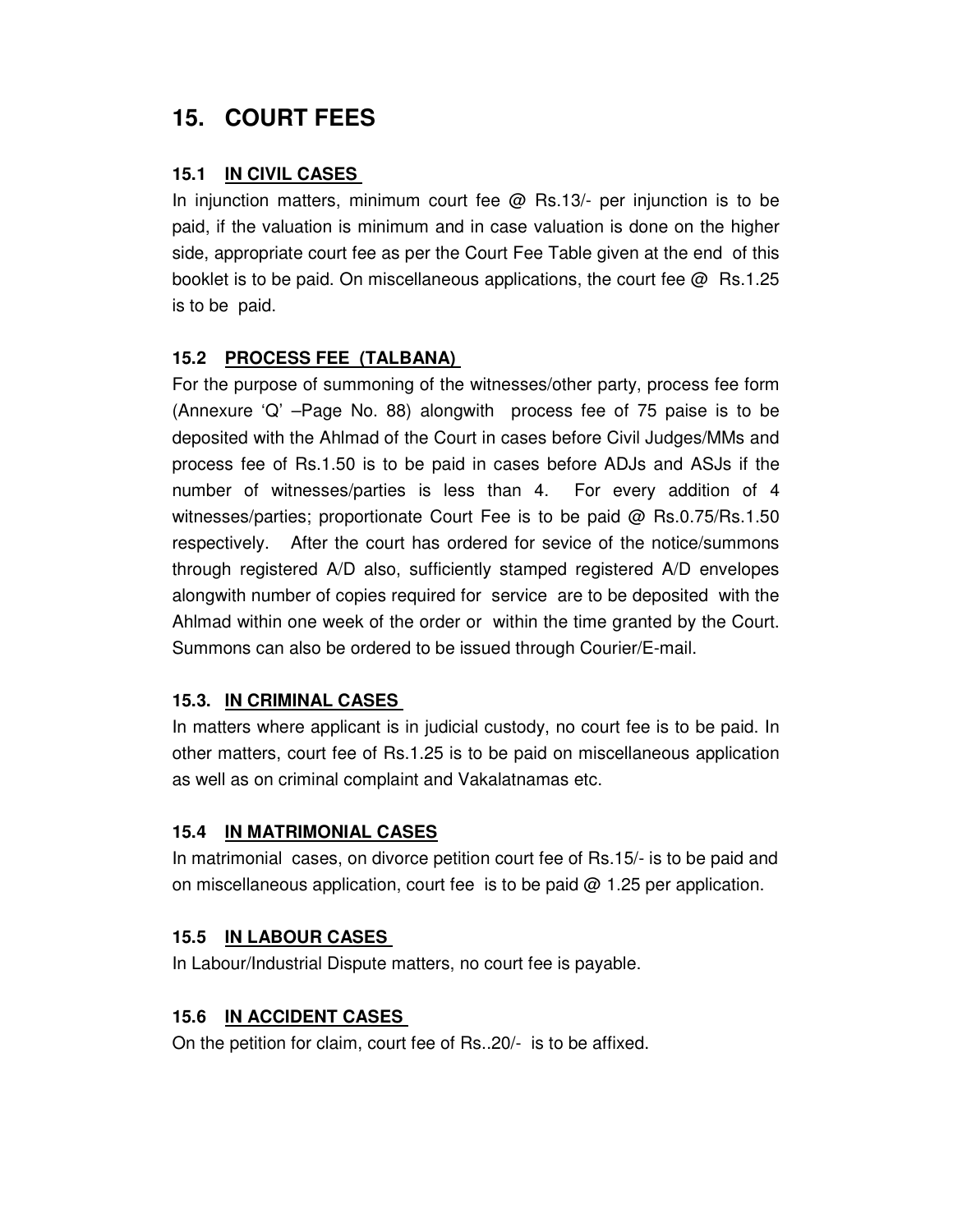### **15.7 CERTIFIED COPIES**

Court fees of Rs.5/- per page is to be paid for applying certified copies.

### **15.8 INSPECTION OF FILES**

Fees of Rs.2/- is to be paid for inspection of file of pending matters where as fees of Rs.4/- has to be paid for files of decided matters.

#### **15.9 VAKALATNAMA**

Court fee or Rs.1.25 paise with lawyers welfare stamp of Rs.5/- is to be paid. If the party is in custody then no court fee is payable

**15.10** The detailed Court fee chart is annexed as Annexure 'A' (Page No. 62).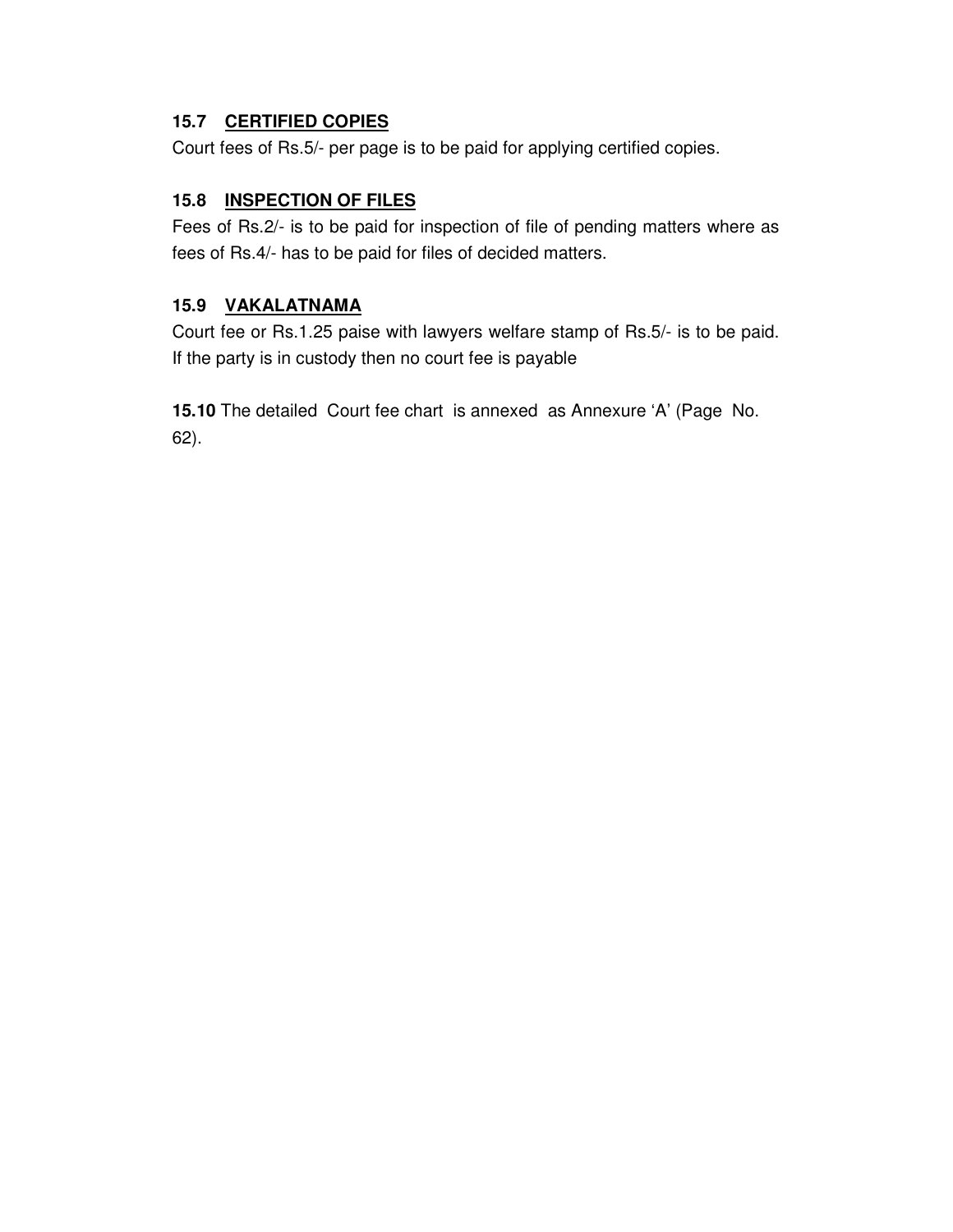# **16. REDRESSAL OF GRIEVANCES**

### **16. 1 TYPES OF COMPLAINTS**

There may be two types of Complaints:

#### a. Dissatisfaction from a judgement or order.

 As far as grievances regarding judgements and orders of the Courts are concerned, Litigants may file an Appeal or Revision against the same as per legal advise.

b. Complaint against the conduct and behaviour of Staff: The following procedure is to be followed:-

### **16.2 WHERE TO LODGE THE COMPLAINTS**

If you have any complaint against the work, conduct and behaviour of the Court Staff, please bring the same into the notice of Presiding Officer/Branch Incharge concerned before lodging a complaint. If you are not satisfied with the action taken; please contact the office of the Ld. District & Sessions Judge at Tis Hazari Courts Complex or the respective Judge Incharge at Karkardooma Courts, Patiala House or Rohini Court Complex with a complaint in writing.

#### **16.3 GRIEVANCES REDRESSAL PROCEDURE**

After receipt of complaint, it will be examined and if it is found that there is some substance in the complaint, depending upon gravity of charge further action will be taken. If required, notice to show-cause will be issued to the Staff Member. His reply will be called for. If the reply is not satisfactory, an enquiry will be ordered and chargesheet will be served. Thereafter evidence will be recorded and final verdict of enquiry will be submitted to the Ld. District & Sessions Judge, who will take appropriate action against the erring employee.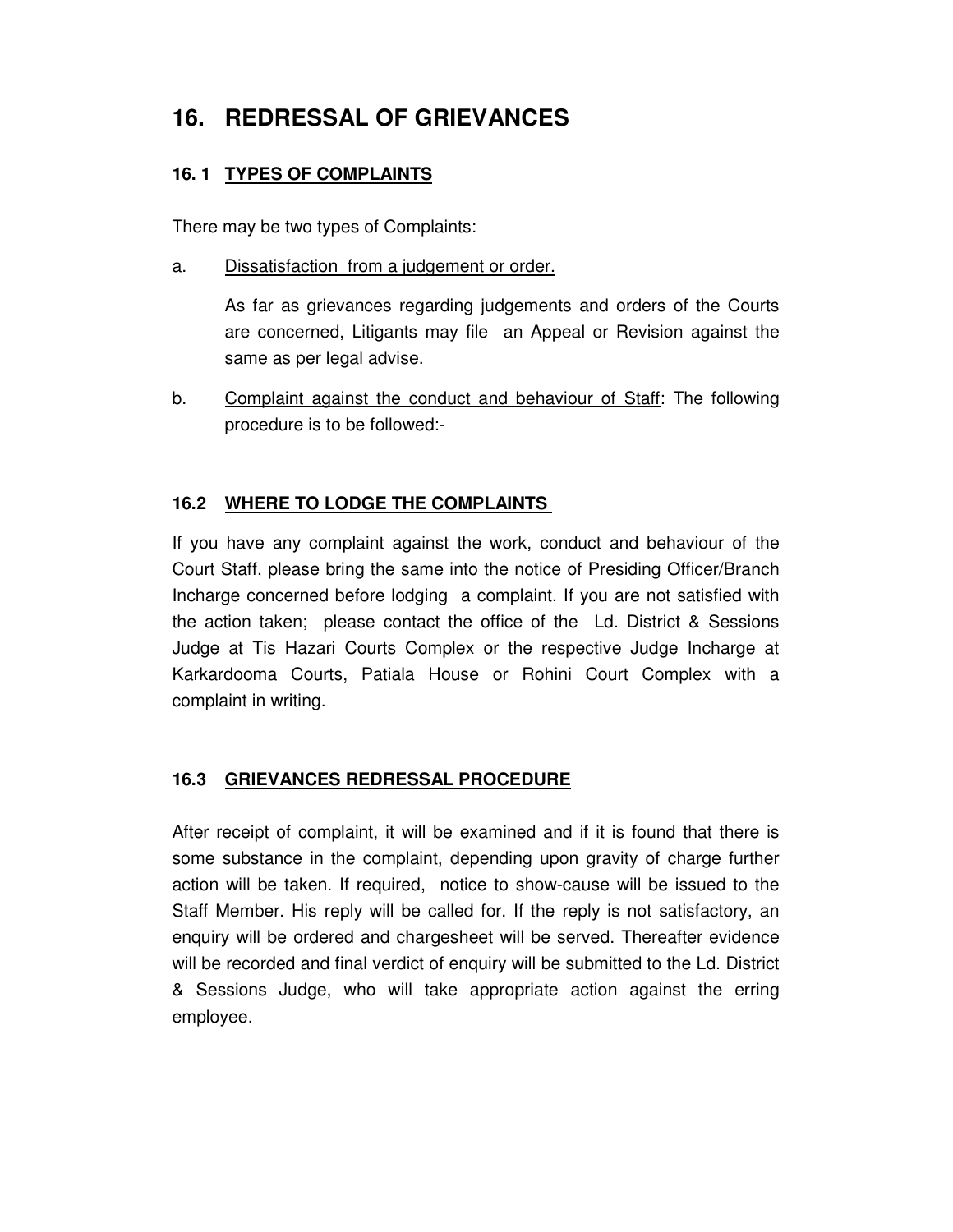### **16.4 INFORMATION UNDER RIGHT TO INFORMATION ACT**

Any person willing to obtain information under the Right to Information Act, may apply in the form annexed as Annexure 'R' (Page No.89) to the Information Officers listed below: -

| S.No           | <b>Name of Official</b>  | <b>Court</b>      | <b>Designation</b>                | <b>Phone</b> |
|----------------|--------------------------|-------------------|-----------------------------------|--------------|
| 1.             | Ms. Mamta Sehgal, ADJ    | Tis Hazari        | <b>Appellate Authority</b>        | 23971717     |
| 2.             | Mr. B.B. Chaudhary ADJ   | <b>Tis Hazari</b> | Link- Appellate Authority         | 23911611     |
|                |                          |                   |                                   | Ext. 309     |
| 3.             | Mr. S.P. Bansal Supdt.   | <b>Tis Hazari</b> | <b>Public Information Officer</b> | 23980689     |
| 4.             | Mr. B.R. Seth Supdt      | Tis Hazari        | <b>Link Information Officer</b>   | 23982419     |
| 5.             | Mr. Ganga Ram Supdt.     | Patiala House     | <b>APIO</b>                       | 23073561     |
| 6.             | Mr. Inder Dev Singh,     | Patiala House     | Link APIO                         | 23073561     |
| 7 <sub>1</sub> | Mr.D.P. Mahindro, Supdt  | Karkardooma       | <b>APIO</b>                       | 22301947     |
|                |                          |                   |                                   | Ext. 3001    |
| 8.             | Mr. M.L. Sidhu, Supdt    | Karkardooma       | Link APIO                         | 22301947     |
|                |                          |                   |                                   | Ext. 3005    |
| 9.             | Mr. P.C. Pardesi, Supdt. | Rohini            | <b>APIO</b>                       | 27554450     |
| 10.            | Mr. S.K. Gupta,          | Rohini            | Link APIO                         | 27554450     |

#### **OFFICERS APPOINTED UNDER THE RIGHT TO INFORMATION ACT**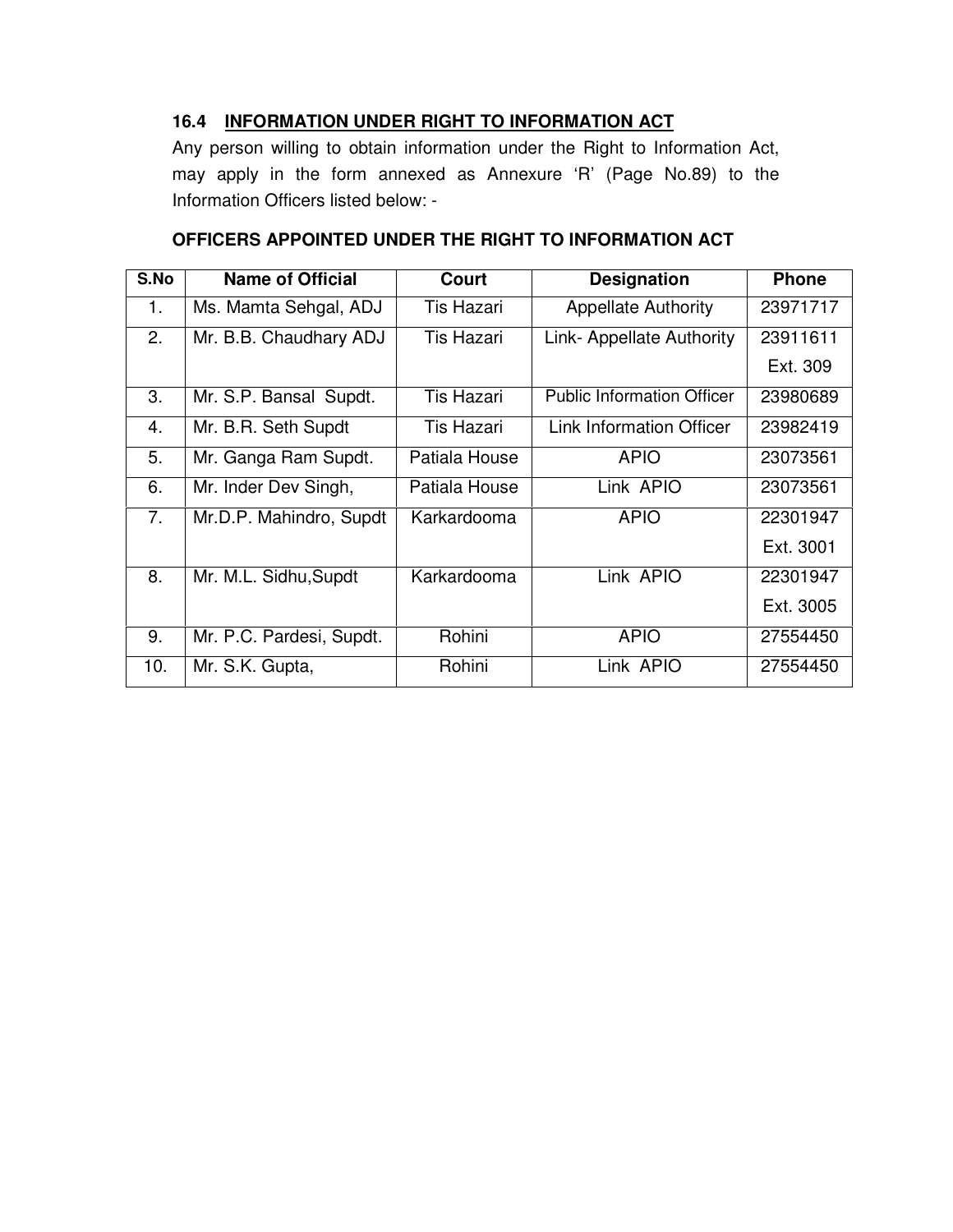## **17. LEGAL AID**

Legal aid is an essential part of the Administration of Justice. "Access to Justice for All" is the motto of the Delhi Legal Services Authority. The goal is to secure justice to the weaker sections of the society, particularly to the poor, downtrodden, socially backward, women, children, handicapped etc. but steps are needed to be taken to ensure that nobody is deprived of an opportunity to seek justice merely for want of funds or lack of knowledge. To ensure this the Delhi Legal Services Authority organizes free Legal Aid, Lok Adalats and Legal Literacy and Awareness Camps in different parts of N.C.T. of Delhi.

#### **17.1 Entitlement for Legal Aid:**

- 1. Any citizen of India belonging to general category whose annual income from all sources does not exceed Rs. 50,000/- .
- 2. Members of the Scheduled Castes, Scheduled Tribes or Backward Classes.
- 3. Victims of trafficking in human beings, or 'begar' (forced labour) as is referred to in Article 23 of the Constitution
- 4. Women.
- 5. Child i.e. a person who has not attained the age of 18 years (or upto 21 years if he is under the guardianship of some person as per the provisions of the Guardians and Wards Act, 1980).
- 6. Mentally ill or otherwise disabled persons such as those suffering from blindness, low vision, hearing impairment, mental retardation, locomotor disability and also leprosy-cured patients.
- 7. Persons under circumstances of undeserved want such as being victims of mass disaster, ethnic violence, caste atrocity, flood, drought, earthquake or industrial disaster.
- 8. Industrial Workmen.
- 9. Persons in custody, including custody in a protective home within the meaning of clause (g) of section 2 of the Immoral Traffic (Prevention) Act, 1956 or in a Children's Home, Observation Home, Shelter Home and Special Home within the meaning of clauses (e), (o), (u) and (v) respectively of Section 2 of Juvenile Justice (Care and Protection of Children) Act, 2000.
- 10. Persons in a psychiatric hospital or nursing home within the meaning of clause (q) of Section 2 of the Mental Health Act, 1987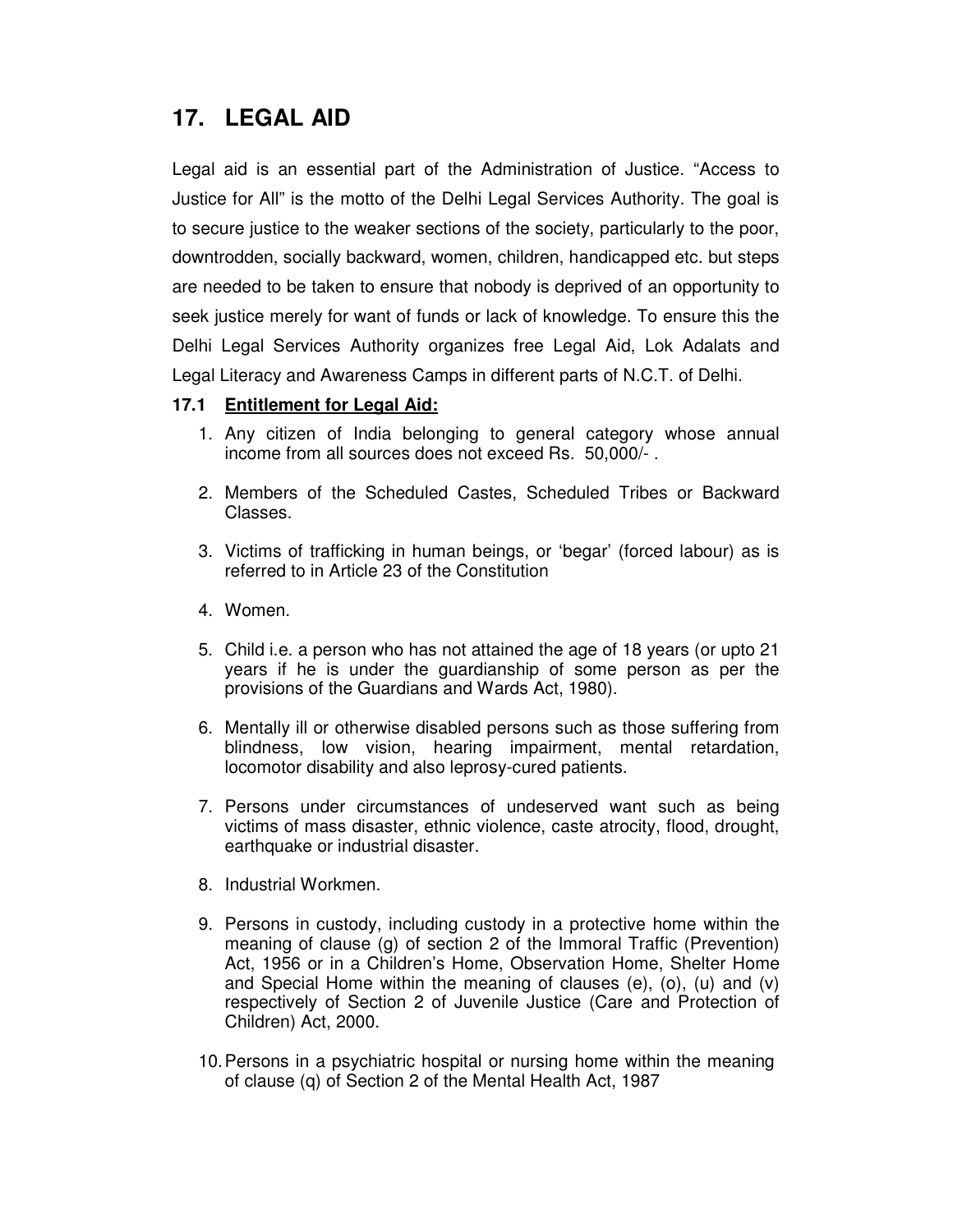#### **Besides the above categories, free legal services can also be provided in the under mentioned situations:-**

- i. In a test case, the decision of which is likely to effect cases of numerous other persons belonging to the poor and weaker sections of the society; or
- ii. To a person in a special case, who, for reasons to be recorded in writing, is considered otherwise deserving of legal service where the means test is not satisfied;
- iii. Persons in favour of whom our High Court or the Supreme Court directs grant of legal service;

#### **17.2 ADDRESSES OF LEGAL AID OFFICIALS**

If any accused/victim or a party to the suit requires legal aid, he may contact the following officers:-

| S.No.          | Name of official           | <b>Designation</b>      | Court                             | Phone No.          |
|----------------|----------------------------|-------------------------|-----------------------------------|--------------------|
|                | Smt. Sangita Dhinra Sehgal | <b>Member Secretary</b> | Delhi Legal Services Authority    | 55393662           |
| $\overline{c}$ | Mr. Brijesh Kumar Garg     | Secretary               | District Authority, Tis Hazari    | 23911611 Ext. 552  |
| 3              | Ms.Savita Rao              | Secretary               | District Committee. Tis Hazari    | 23911611 Ext. 468  |
| $\overline{4}$ | Mr.Deepak Garg             | Secretary               | District Committee. Rohini        | 27554404 Ext. 204  |
| 5              | Mr.Mukesh Vats             | Secretary               | District Committee, Patiala House | 23387590 Ext. 341  |
| 6              | Ms. Anuradha Shukha        | Secretary               | District Committee, Karkardooma   | 22301946 Ext. 1034 |

- The application for applying for appointment of legal aid counsel is Annexure 'S' (Page No. 90).
- A telephone helpline is also functional and a person in need of urgent legal advice may dial 23341111.

#### **17.3 LOK ADALATS**

Lok Adalats are organised by Delhi Legal Services Authority at regular intervals and pending matters where settlement is possible, are referred to the Lok Adalat and large number of matters are being compromised there. If a party wishes that his matter be listed before Lok Adalat, he can move an application before concerned Tribunal after the appearance of the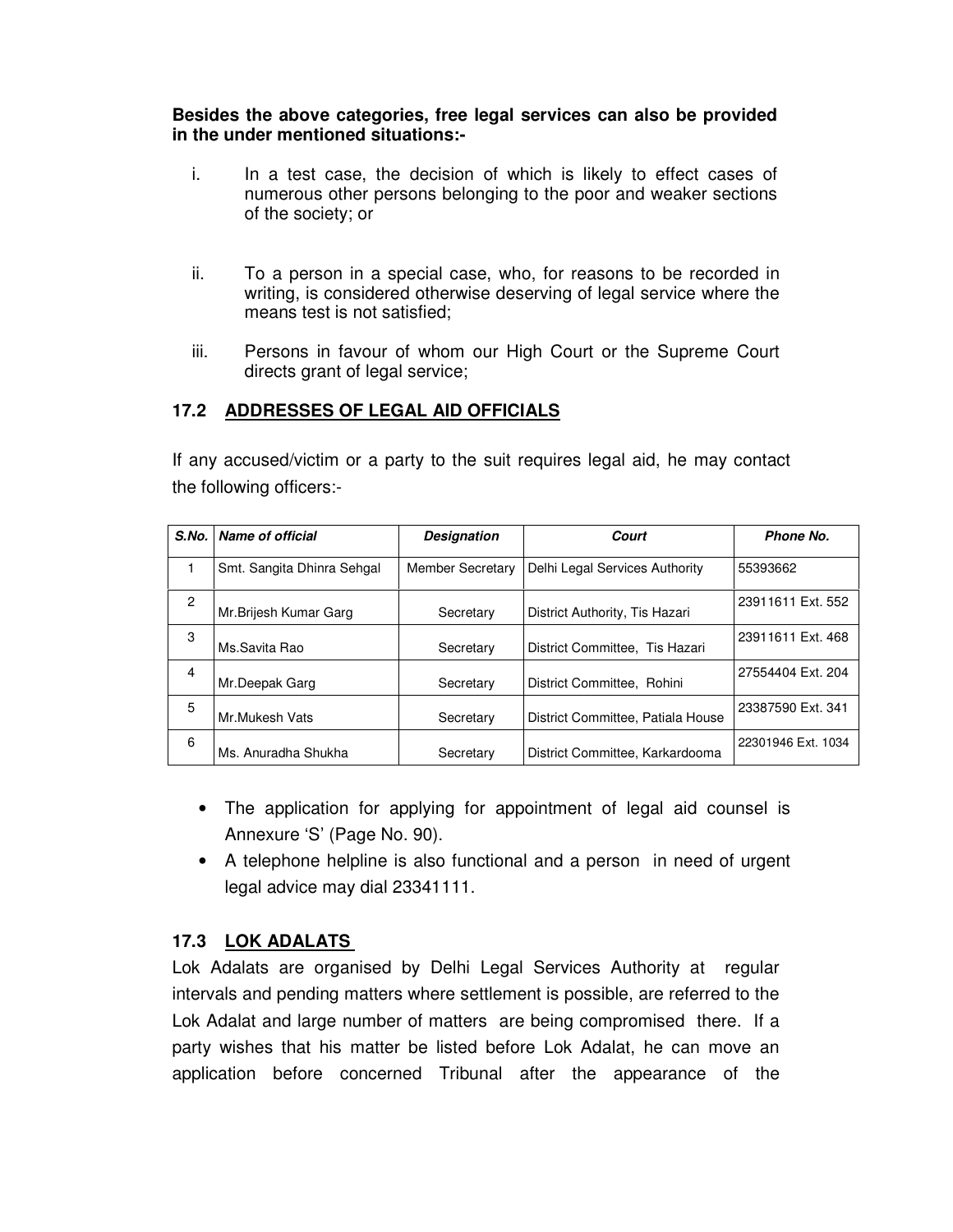Respondent Insurance Company. Parties can also move to Delhi Legal Services Authority for disposal of their cases in Lok Adalat.

### **17.4 CRIMINAL CASES**

On every second Saturday of the month, Criminal Cases for settlement are taken up in Lok Adalats held in all Court Complexes, where minor offences are settled.

### **17.5 LEGAL AID CENTRES**

| SI. No. | <b>CENTRE</b>                                                                                                                                        | <b>ADVOCATE</b>         | PHONE NO.                        |
|---------|------------------------------------------------------------------------------------------------------------------------------------------------------|-------------------------|----------------------------------|
| 1.      | <b>Legal Aid Centre</b><br><b>Community Centre</b><br>K-Block, Mangolpuri,<br>Delhi.                                                                 | Ms. Rekha Sethi         | Res. 25289190<br>Mob. 9810957380 |
| 2.      | <b>Legal Aid Centre</b><br>Community Centre,<br>Gokulpuri, Delhi.                                                                                    | Mr. Sharad Chandra      | Mob. 9811454877                  |
| 3.      | <b>Legal Aid Centre</b><br>Community Hall, K-Block,<br>Dakshinpuri,<br>New Delhi.                                                                    | Ms. Manju<br>Bhatnagar, | 23389091,<br>26344626 (R)        |
| 4.      | <b>Legal Aid Centre</b><br>Community Centre,<br>Milap Nagar, Uttam Nagar,<br>New Delhi.                                                              | Mr. R.P. Gupta          | Mob: 9811443106,<br>23970661     |
| 5.      | <b>Legal Aid Centre</b><br>Society for Securing Justice (Regd.)<br>A-1009, Jahangir Puri,<br>Ph. 27222558<br>Delhi.                                  | Ms. Nidhi Gupta         | Mob. 9811244202                  |
| 6.      | <b>Legal Aid Centre</b><br>Bhartiya Parivardhan Sanstha<br>Basti Vikas Kendra.<br>D/1, Nand Nagri,<br>Delhi-93.                                      | Mr. Sameer<br>Chandra   | Ph. 23382699<br>Mob: 9810395160  |
| 7. I    | <b>Legal Aid Centre</b><br>Manav Kalyan Yog Avam<br>Chikitsa Sanstha,<br>Basti Vikas Kendra, MCD (Slum),<br>Sunlight Colony, Seema Puri,<br>Delhi-93 | Mr. Anel Sirohi         | Mob: 9810175574                  |
| 8.      | <b>Legal Aid Centre</b><br>Labour Welfare Centre<br>Nimri Colony<br>Ashok Vihar-Phase IV,<br>Delhi-52.                                               | Mr. Rajeev Kaul         | Ph. 23382699<br>Mob: 9810395160  |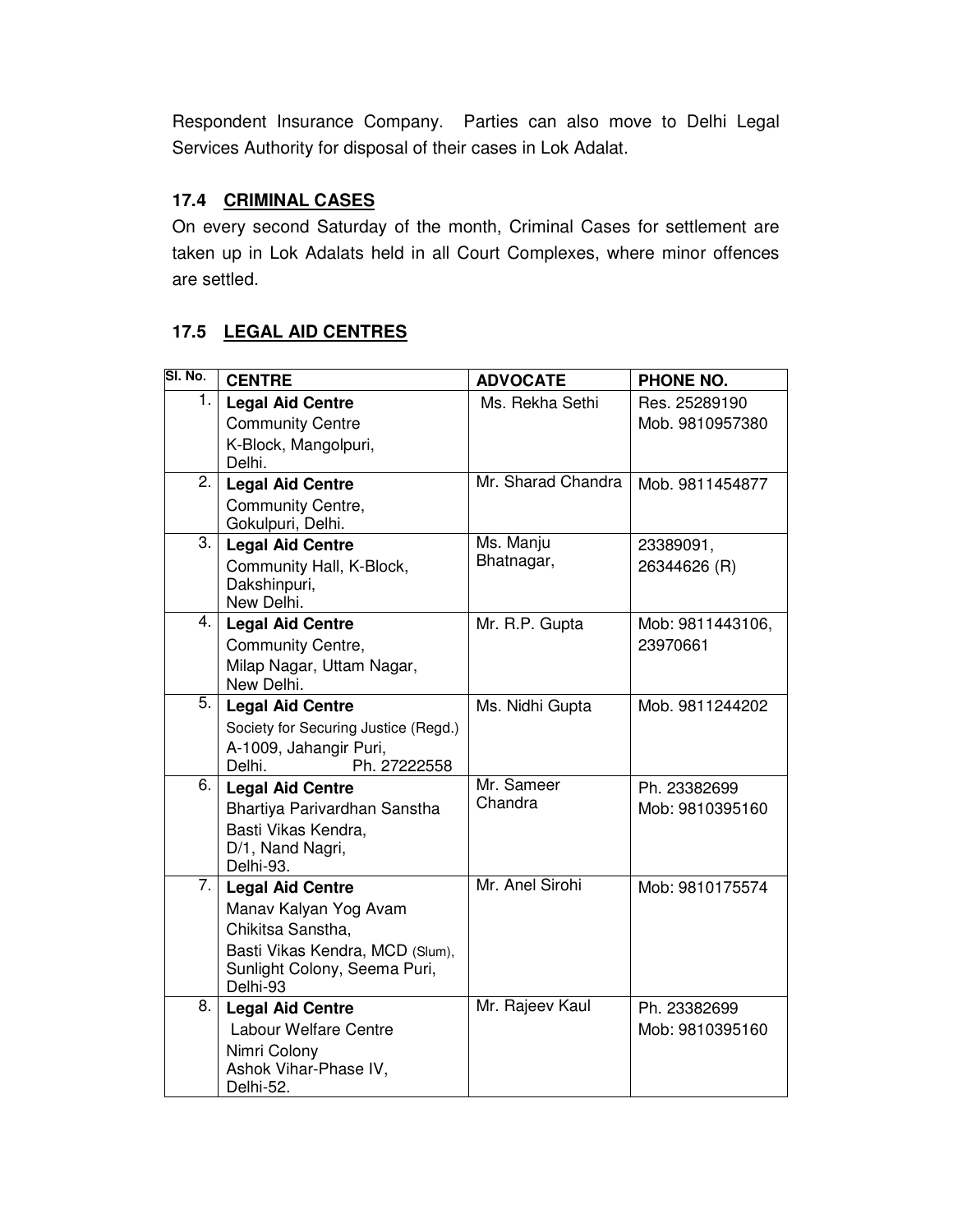| 9.              | <b>Legal Aid Centre</b><br>Dr. S.P. Memorial Trust (Regd.)<br>U-88, Vijay Nagar,<br>Near Aggarwal Nursing Home,<br>Narela,<br>Delhi-40. | Mr. Yeshpal Singh              | Ph. 23935142                        |
|-----------------|-----------------------------------------------------------------------------------------------------------------------------------------|--------------------------------|-------------------------------------|
|                 | 10 Legal Aid Centre<br>C-1/77, Madhu Vihar,<br>Dwarka,<br>New Delhi.                                                                    | Ms. Sunita<br>Vasudeva         | Ph. 25507180 (R)<br>Mob. 9818193252 |
| 11              | <b>Legal Aid Centre</b><br>Children Welfare & Legal Aid Centre<br>Montfort School, Ashok Vihar,<br>Delhi.                               |                                |                                     |
|                 | 12 Legal Aid Centre<br>Pichhare Log Kalyan Samiti<br>1, Transit Camp,<br>Raghuvir Nagar/Tagore Garden,<br>New Delhi-27                  |                                |                                     |
| 13              | <b>Legal Aid Centre</b><br>Basti Vikas Kendra,<br>B-1 Block, Sultanpuri,<br>Delhi-41                                                    |                                |                                     |
|                 | 14 Legal Aid Centre<br>Jatav Bhawan,<br>741/7, Govindpuri (Kalkaji),<br>New Delhi.                                                      |                                |                                     |
| 15 <sub>l</sub> | <b>Legal Aid Centre</b><br>C-196/2, FF, Maya Puri<br>Industrial Area, Phase II,<br>New Delhi                                            | Mr. Rakesh<br><b>Bhatnagar</b> | Mob: 31017422                       |
| 16              | <b>Legal Aid Centre</b><br>St. Lawrence Convent School,<br>at Facility Centre,<br>Geeta Colony, Delhi.                                  | Mr. Anel Sirohi                | Mob. 981075574                      |
| 17              | <b>Legal Aid Centre</b><br>All India Human Rights<br>Association<br>at 1/24, Gali No. 2, Lalita Park,<br>Laxmi Nagar,<br>Delhi.         | Mr. Anel Sirohi                | Mob. 981075574                      |
|                 | 18 Legal Aid Centre<br>Society of Swadeshies<br>at A-16, Abul Fazal Enclave,<br>Jamia Nagar, Okhla<br>New Delhi.                        | Mr. N.K. Srivastava            | Mob: 9811235694                     |
|                 | 19 Legal Aid Centre                                                                                                                     | Mr. Vineet Mehta               | Ph. 23918360,                       |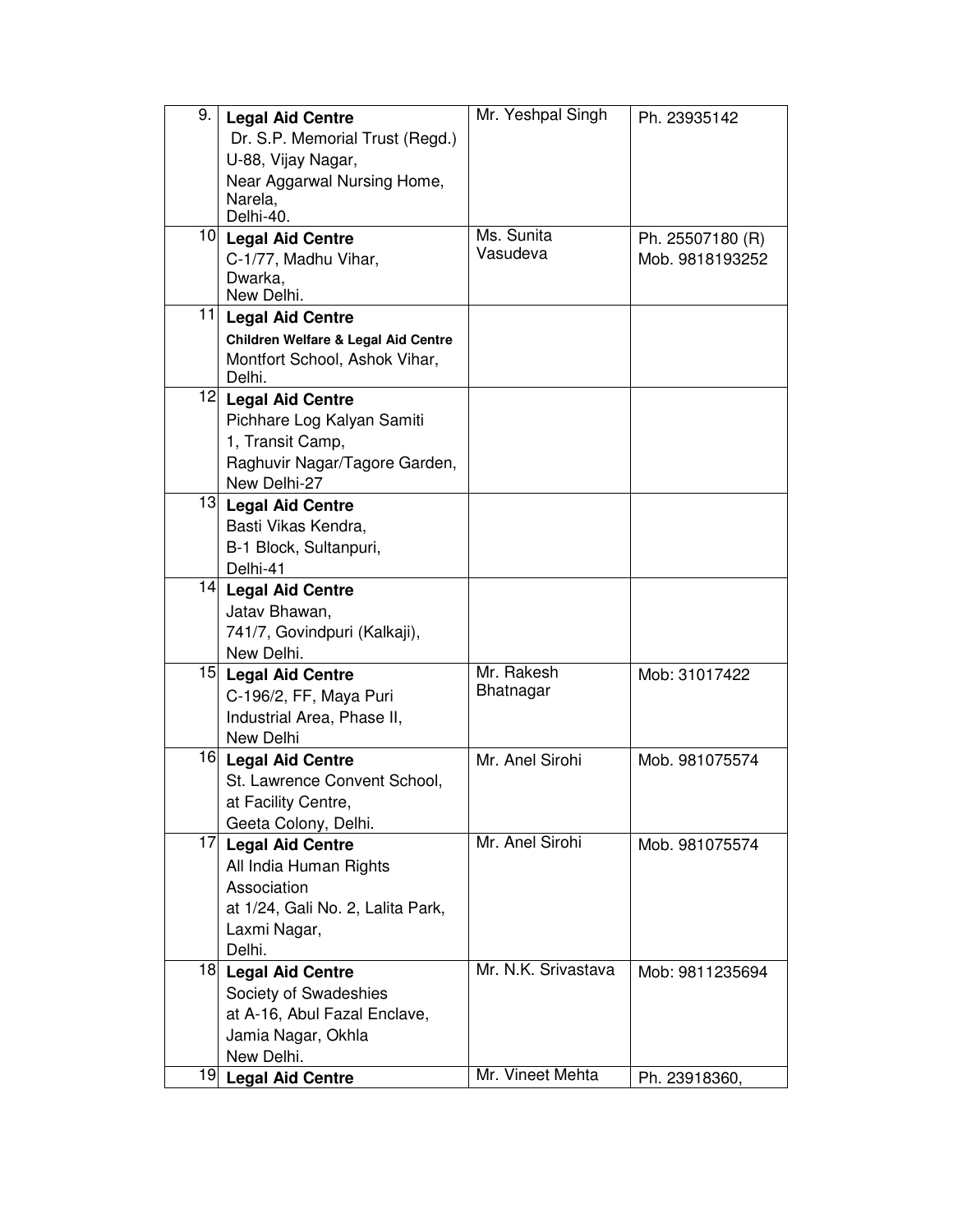|    | B-24, Kanti Nagar, Shahdara,<br>Delhi.                                                                              |                           | 23910304        |
|----|---------------------------------------------------------------------------------------------------------------------|---------------------------|-----------------|
| 20 | <b>Legal Aid Centre</b><br>Basti Vikas Kendra,<br>Block 18, Indira Camp,<br>Kalyan Puri,<br>Delhi.                  | Mr. N.C. Shahi            |                 |
| 21 | <b>Legal Aid Centre</b><br>N-Block, Pratap Vihar,<br>Saboli Village,<br>Nand Nagri,<br>Delhi.                       | Mr. Sanjay<br>Budhiraja   | Mob: 9818345691 |
|    | 22 Legal Aid Centre<br>Centre 3A/87, Karol Bagh,<br>New Delhi-5                                                     | Mr. Anil Kumar<br>Chhabra | Mob: 9811277331 |
|    | 23 Legal Aid Centre<br>C-107, Jhilmil Colony,<br>Nr. Vivek Vihar,<br>Delhi.                                         | Mr. Udaiveer Singh,       |                 |
|    | 24 Legal Aid Centre<br>Community Welfare Centre,<br>'Sankalp Basti Vikas Kendra'<br>Jeevan Nagar,<br>New Delhi      | Mr. Neeraj Agarwal        |                 |
|    | 25 Legal Aid Centre<br>K-II, 1265, Sangam Vihar,<br>New Delhi.                                                      | Ms. Pooja Bhasin          |                 |
|    | 26 Legal Aid Centre<br>Centre Guru Govind Singh<br>Indraprastha University,<br>Kashmere Gate,<br>Delhi.             |                           |                 |
|    | 27 Legal Aid Centre<br>Centre Basti Vikas Kendra,<br>Chandrasekhar Azad Colony,<br>Kishan Ganj,<br>Delhi            |                           |                 |
| 28 | Centre Labour Welfare Centre,<br>F-Block, Karam Pura,<br>N.Delhi                                                    |                           |                 |
| 29 | <b>Mediation &amp; Conciliation Centre</b><br>54, Shahid Bhagat Singh Place,<br>Gole Market,<br>New Delhi - 110 001 |                           |                 |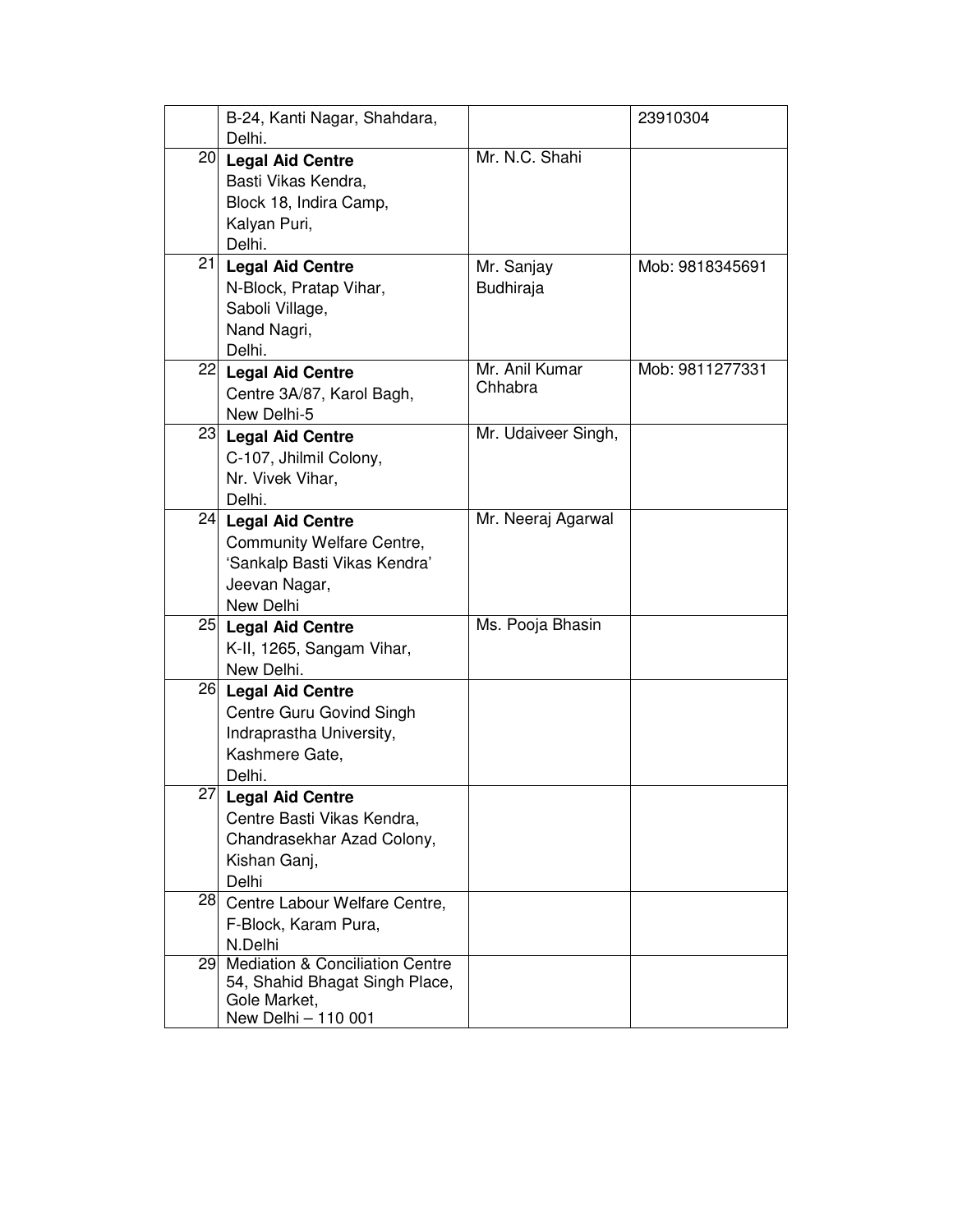## **18. DISTRICT COURT WEBSITE**

For the convenience of the public, Delhi Disrict Courts has launched its website in November 2003. The website updated regularly provides many useful services to the public. Some of the services are as under:-

**CAUSE LISTS** : The cause lists of Courts are available one day in advance by 6.00 p.m.

**BAIL CAUSE LISTS** : Bail Cause Lists of all the districts are available a day in advance.

**DAILY ORDERS** : The miscellaneous orders passed by the Judges in cases listed before them are available in the evening on the internet.

**DISTRICT COURT JUDGMENTS** : Final Judgments of the Courts are generally loaded within 48 hours which can be downloaded and printed.

**HIGH COURT JUDGMENTS** : Subjectwise High Court Judgments from January 2004 are available at our site.

**SPECIMEN FORMS** : The specimen forms of basic pleadings can be downloaded from the site.

**BARE ACTS** : The bare Acts in day to day use like CPC, Cr.P.C. and Evidence Act etc. are available on the site for reference.

**STATISTICS**: The case pendency statistics of all Courts are also published on the site, which are regularly updated.

**CASE STATUS** : You may check the present status of the pending cases by giving the unique case ID number.

**CERTIFIED COPY STATUS** : To know whether the copy applied by you is ready or not, there is no need to go to the Court complex.

You can simply punch in your receipt number and the website will tell you the status.

**ENQUIRY COUNTERS :** General public may submit enquiries at the Enquiry Counter of the Website. The replies will be posted in least possible time after obtaining information from the concerned sources.

**LINKS TO OTHER IMPORTANT WEBSITES :** This Website also provides links to others legal and important Websites like Supreme Court of India, Delhi High Court, Ministry of Law and Justice, Govt. of NCT of Delhi, Delhi Police and Judicial Academy etc.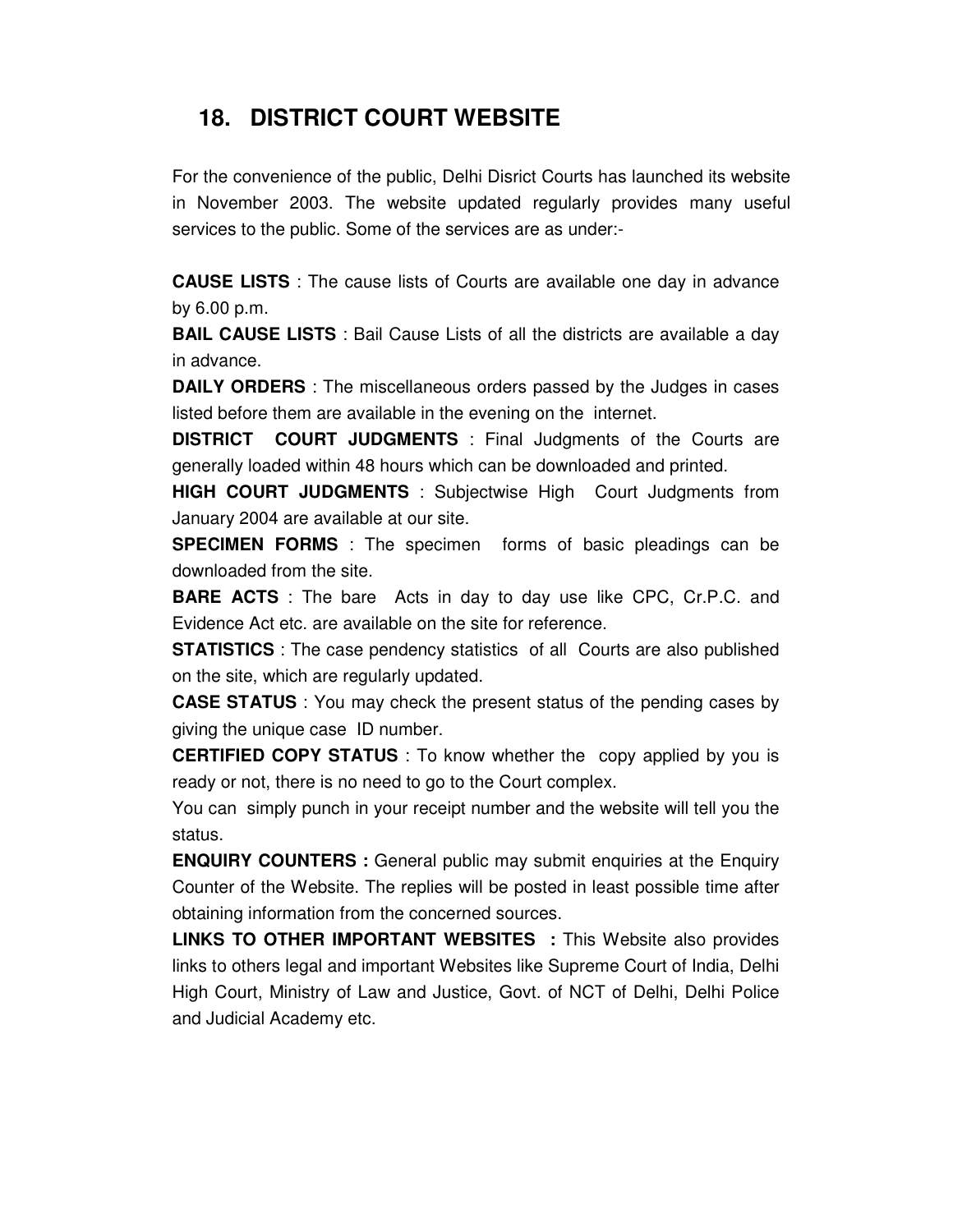## **19. MEDIATION**

#### **19.1 WHAT IS MEDIATION**

Mediation is an attempt at resolving a dispute by settlement with the assistance of a Mediator who is a neutral third party. The mediator may be :

- A judicial officer (retired or sitting judge)
- An Advocate
- An otherwise trained professional

When a sitting judicial officer acts as a mediator in a case, his services are available free of cost and without any other charges on any of the parties.

### **19.2 WHAT DOES A MEDIATOR DO?**

A mediator assists the parties in arriving at an amicable solution through negotiation. He facilitates the parties in reaching a mutually acceptable agreement. The parties need not agree to the terms of settlement, if they are not satisfied.

Judges and arbitrators make decisions that are imposed on parties but a mediator helps the parties to evaluate the probable outcome of a dispute and then leads them to an acceptable settlement.

#### **19.3 WHAT HAPPENS IN A MEDIATION SESSION?**

A mediator meets both the parties in a joint mediation session. The initial meeting provides for:

- An introduction to the participants and the mediation process.
- An opportunity to discuss issues affecting settlement that are important for the mediator to know.
- An opportunity to determine what information would be helpful for the mediator to have at or in advance of the mediation.

The joint session provides an opportunity for each participant, either directly or through counsel, to express their view of the case to the other participants and how they would like to approach settlement. The opening statements are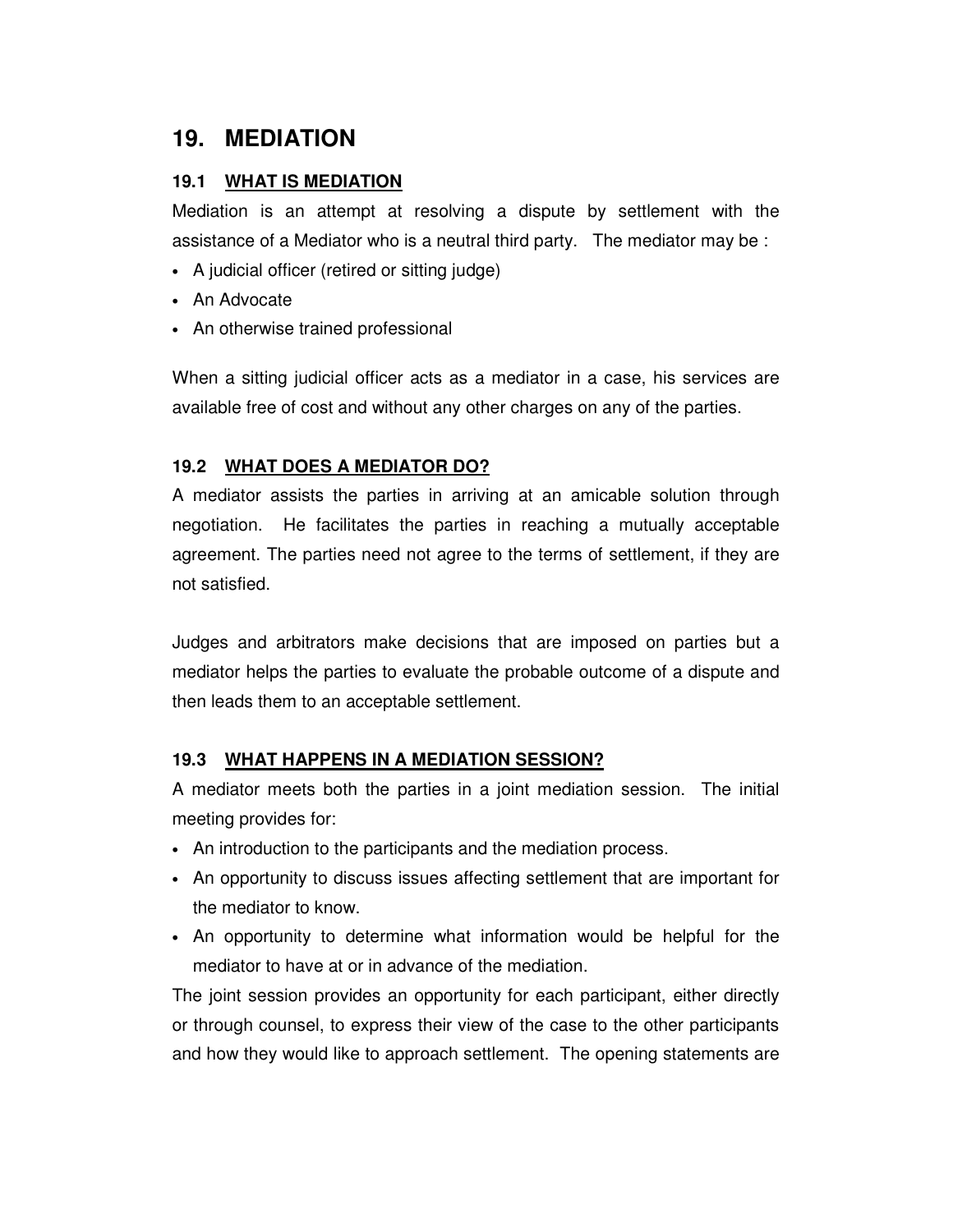intended to begin the settlement process, not to be adversarial or a restatement of positions.

#### **19.4 MEDIATION PROCEDURE**

Formal procedures as in a Court or arbitration are completely absent in mediation proceedings. Both parties and their advocates participate freely without any set procedures or any rules of evidence.

The absence of formality provides for an open discussion of the issues and allows a free interchange of ideas making it easier for the parties to determine their interest and fashion a solution accordingly.

A mediator may, if necessary, meet the disputing parties individually and in private. Such meetings are completely confidential and are intended to understand the needs of each participant and what prevents him or her from reaching a settlement.

In these private meetings, the mediator often assists parties to prioritize their interest and options for settlement and to assess the relative strengths and weaknesses of their positions.

Once a settlement is reached, the mediator records it with the signatures of the parties.

#### **19.5 HOW IS THE MEDIATOR ASSIGNED TO A CASE?**

Since mediation is presently being encouraged only in regard to disputes pending in a court, the concerned court may decide whom to nominate as a mediator for a particular dispute, unless the litigating parties agree to a neutral mediator in whom they have full confidence.

Key Points About the Mediation Process

- All mediation proceedings are **confidential**. Documents generated for the mediation are also confidential and may not be introduced during a subsequent trial should the case not settle.
- Counsel and parties with **settlement authority** must attend mediation sessions. Certain exceptions may be granted for institutional parties or if a party is a unit of government.
- Unless the presiding judge indicates otherwise, referral of a case to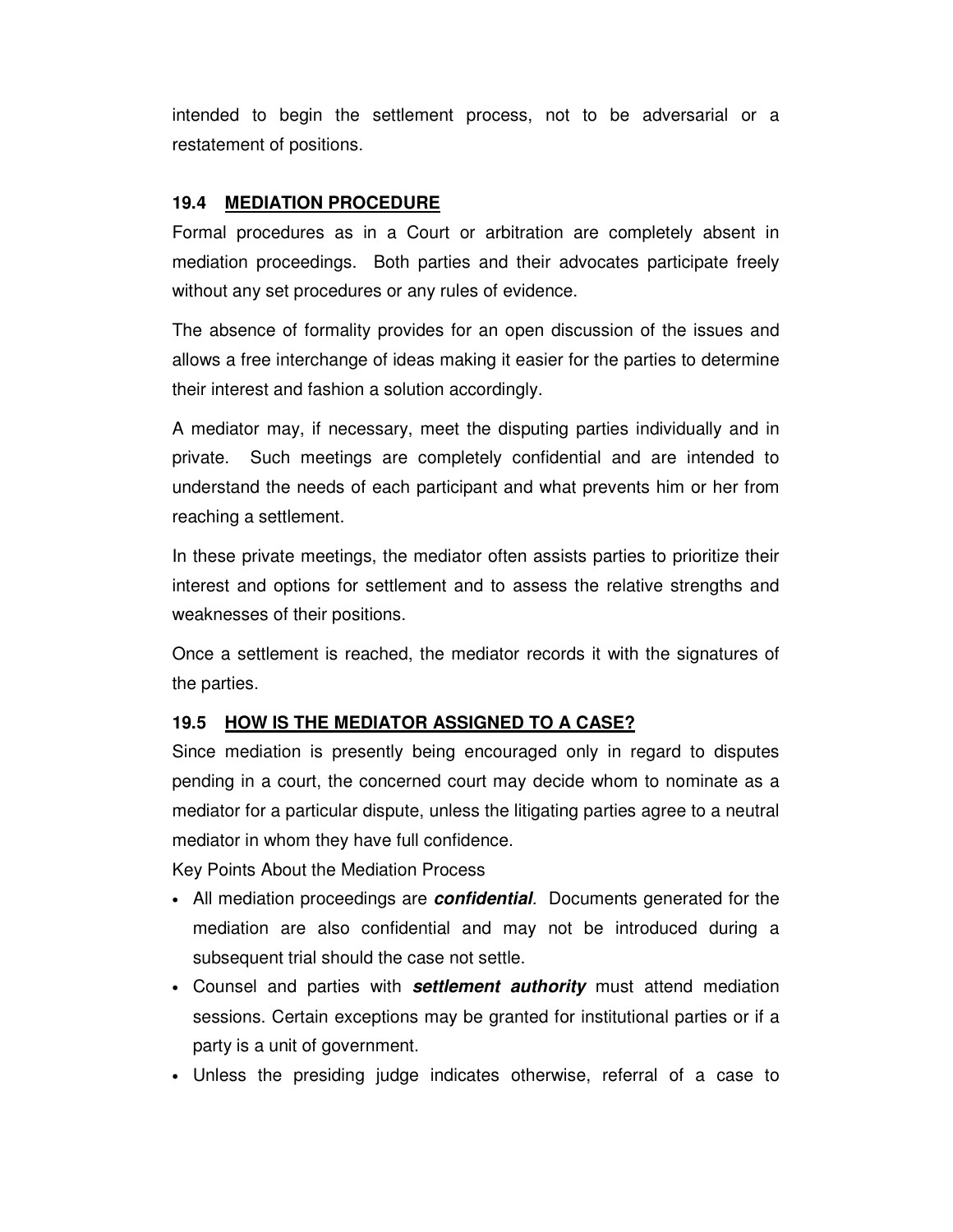mediation **does not stay** other proceedings in the case or alter applicable litigation deadlines. A judicial officer may, while referring a case to mediation, fix a time limit for completing the mediation process.

## **19.6 WHO PROTECTS THE INTEGRITY OF THE MEDIATION SYSTEM?**

Information about the mediation is confidential and may not be disclosed to the Judge hearing the case. The parties in the pending litigation cannot also use the information.

The High Court has framed Mediation Rules, which can be made available on request.

## **19.7 WHAT ARE THE BENEFITS OF MEDIATION FOR LITIGANTS?**

## **(i) Procedures more satisfying results**

- Helps settle all or part of the dispute much sooner than regular trial.
- Permits a mutually acceptable solution that a court would not have the power to order.
- Saves time and money
- Preserve ongoing business or personal relationships
- Increases satisfaction and thus results in a greater likelihood of a lasting resolution.

## **(ii) Allows more flexibility, control and participation**

- Tailors the procedures used to seek a resolution
- Broadens the interests taken into consideration
- Fashions a business-driven or other creative solution that may not be available from the court.
- Protects confidentiality
- Eliminates the risks of litigation

## **(iii) Enables a better understanding of the case**

- Provides an opportunity for clients to communicate their views directly and informally
- Helps parties get to the core of the case and identify the disputed issues.
- Helps parties agree to exchange key information directly.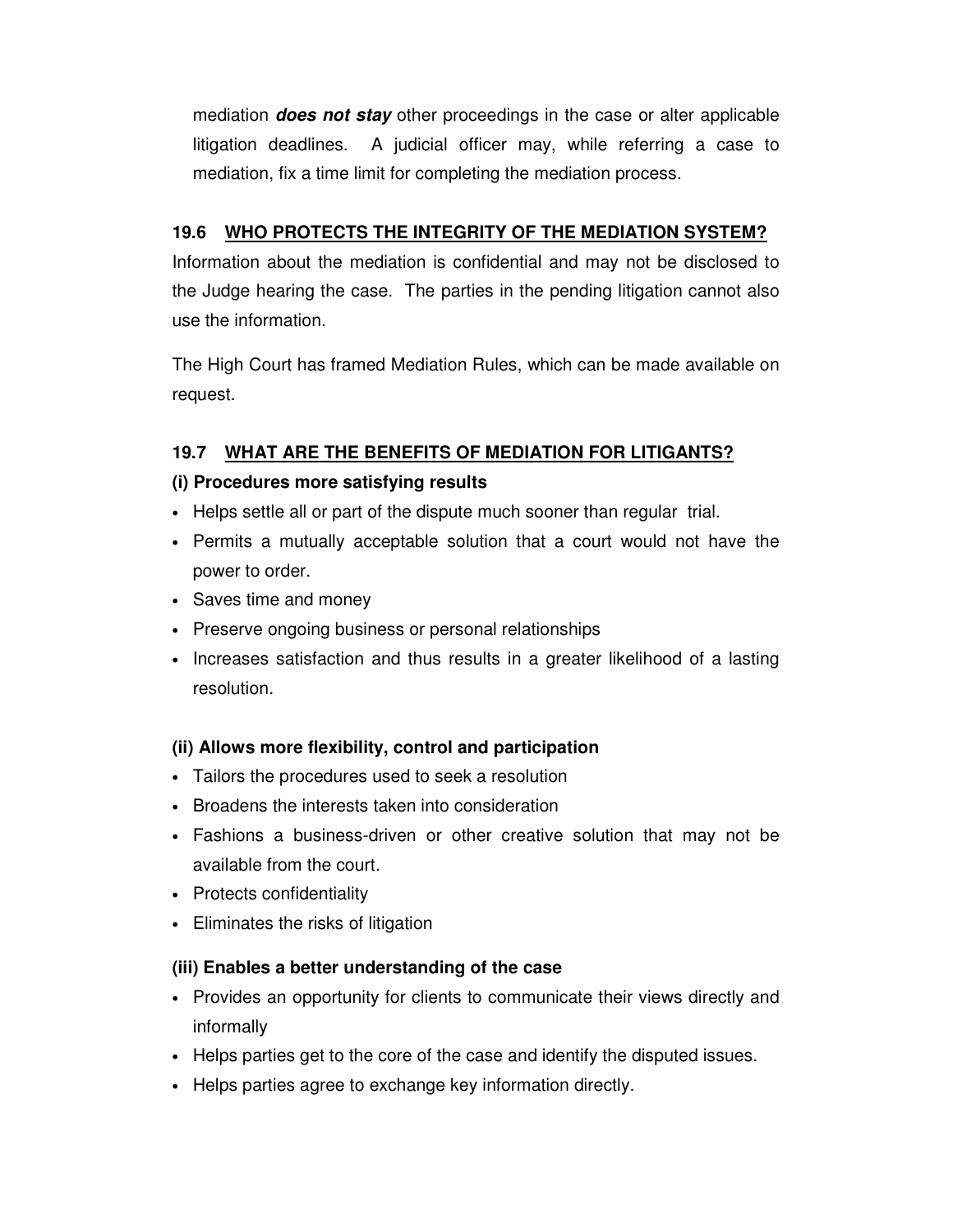### **(iv) Improves case management**

• Narrows the issues in dispute and identifies areas of agreement and disagreement.

## **(v) Reduces hostility**

- Improves the quality and tone of communication between parties.
- Decreases hostility between clients and lawyers.
- Reduces the risk that parties will give up on settlement efforts.

## **19.8 HOW TO INITIATE MEDIATION**

Where both the parties agree in a pending case to try to get their dispute settled through Mediation, the Court will record the same and send the file to Mediation Centre. Two Mediation Centres are already functional; one in Tis Hazari at IIIrd floor and other at Karkardooma Court on the ground floor of 'B' Block. In near future, other Court complexes will also have mediation centres. For details one can contact mediation centre at Tis Hazari on telephone No. 23911611.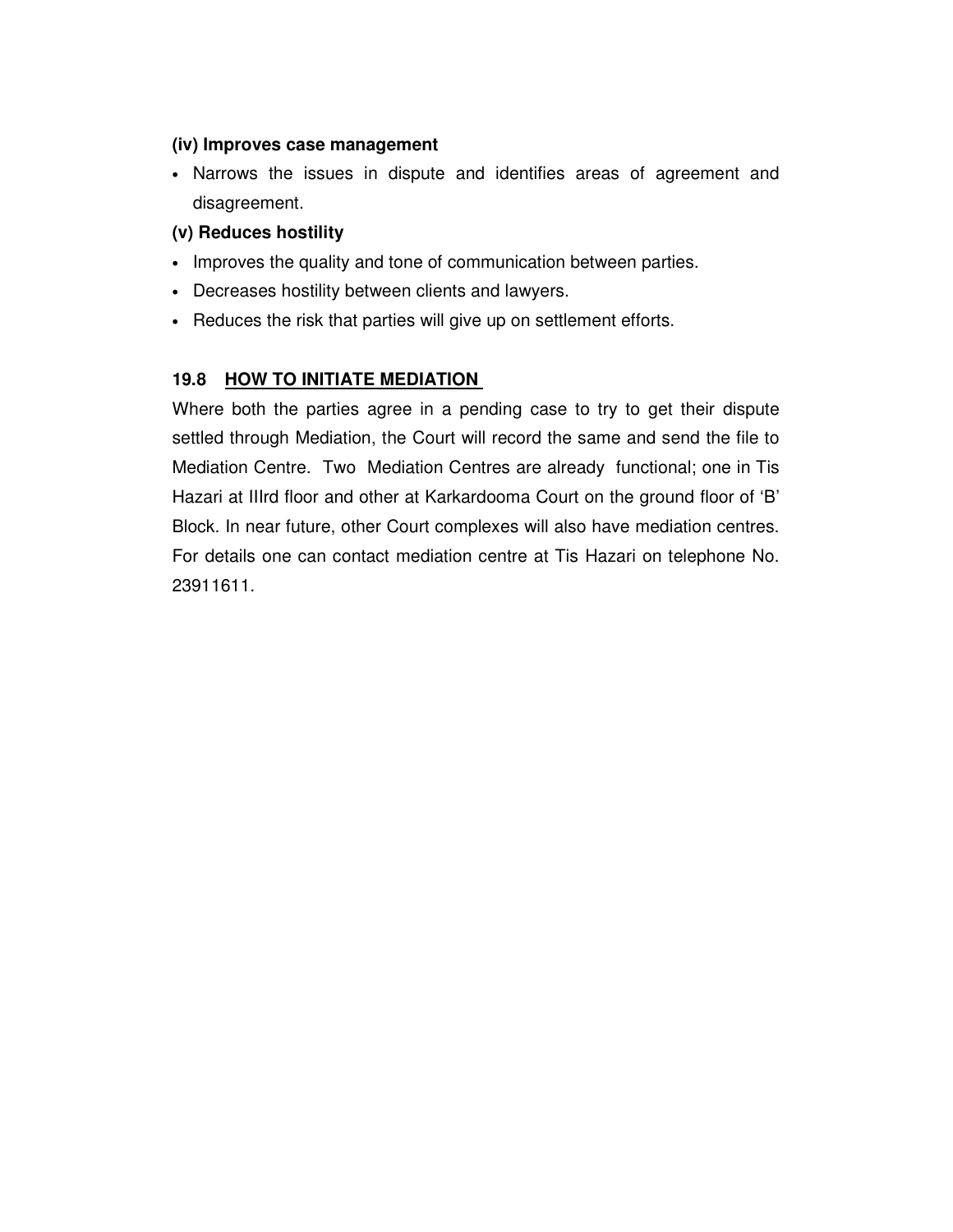# **20. IMPORTANT TELEPHONE NUMBERS**

## **20.1 TELEPHONE NOS. OF TIS HAZARI COURTS**

| S. No                | <b>Official</b>                   | Room No. | Tele No. | Ext. |
|----------------------|-----------------------------------|----------|----------|------|
| 1.                   | District & Sessions Judge         | 301      | 23958577 |      |
| $\mathbf{2}^{\circ}$ | Appellate Authority under RTI Act | 308      | 23971717 |      |
| 3.                   | Chief Metropolitan Magistrate     | 38       | 23954242 |      |
| 4.                   | Senior Civil Judge                | 9        | 23911611 | 313  |
| 5.                   | Admn. Civil Judge                 | 105      | 23918568 |      |
| 6.                   | Asstt. Information Officer        | 204      | 23980689 |      |
| 7.                   | Asstt. Link Information Officer   | 305      | 23982419 |      |
| 8.                   | <b>Public Relation Officer</b>    | 301      | 23962529 |      |

## **20.2 TELEPHONE NOS. OF KARKARDOOMA COURTS**

| <b>S. No.</b> | <b>Official</b>                       | Room No.        | Tele No. | Extn. |
|---------------|---------------------------------------|-----------------|----------|-------|
| 1.            | Judge Incharge                        | 01              | 22303971 |       |
| 2.            | Addl. Chief Metropolitan Magistrate   | 03              | 22302378 |       |
| 3.            | <b>Information Officer</b>            | 317             | 22301987 | 3001  |
| 4.            | Link Information Officer              | 312             | 22301987 | 3005  |
| 5             | <b>Asstt. Public Relation Officer</b> | Filing Branch   | 22301987 | 3031  |
|               |                                       | <b>Basement</b> |          |       |

## **20.3 TELEPHONE NOS. OF PATIALA HOUSE COURTS**

| S. No | <b>Official</b>                     | Room No.        | Tele No. | Extn. |
|-------|-------------------------------------|-----------------|----------|-------|
| 1.    | Judge Incharge                      | 10              | 23073549 |       |
| 2.    | Addl. Chief Metropolitan Magistrate | 04 Annexe       | 23383657 |       |
| 3.    | Asstt. Information Officer          | 08              | 23073561 |       |
| 4     | Asstt. Link Information Officer     | 08              | 23073561 |       |
| 5.    | Asstt. Public Relation Officer      | M4 MEA          | 23073572 | 337   |
|       |                                     | <b>Building</b> |          |       |

## **20.4 TELEPHONE NOS. OF ROHINI COURTS**

| S. No | <b>Official</b>                     | Room No. | Tele No. | Extn.                    |
|-------|-------------------------------------|----------|----------|--------------------------|
| Ι.    | Judge Incharge                      | 404      | 27554405 | $\overline{\phantom{0}}$ |
|       | Addl. Chief Metropolitan Magistrate | 206      | 27554426 |                          |
| 3.    | <b>Asstt. Information Officer</b>   | 405      | 27554450 |                          |
|       | Asstt. Link Information Officer     | 405      | 27554450 |                          |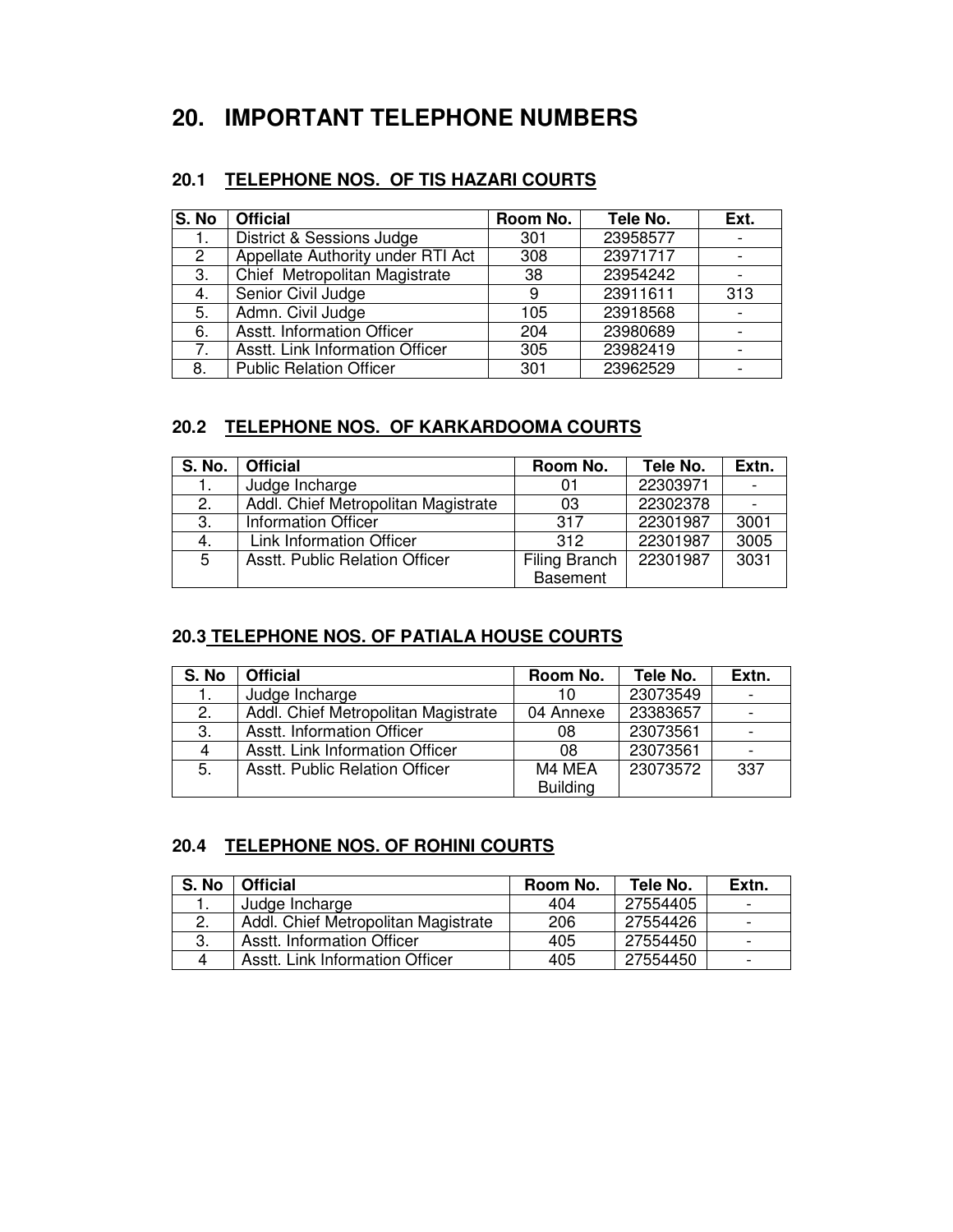# **AD-VALOREM COURT FEE CHART**

(Applicable to Original Suits and regular appeals)

| When      | Proper | When      | Proper  | When      | Proper  | When      | Proper |
|-----------|--------|-----------|---------|-----------|---------|-----------|--------|
| amount    | Fee.   | amount    | Fee.    | amount    | Fee.    | amount    | Fee.   |
| or value  | Rs. P. | or value  | Rs. P.  | or value  | Rs. P.  | or value  | Rs. P. |
| of the    |        | of the    |         | of the    |         | of the    |        |
| subject   |        | subject   |         | subject   |         | subject   |        |
| matter is |        | matter is |         | matter is |         | matter is |        |
| Rs.       |        | Rs.       |         | Rs.       |         | Rs.       |        |
| 5         | 0.50   | 270       | 27.00   | 630       | 94.50   | 990       | 148.50 |
| 10        | 1.00   | 280       | 28.00   | 640       | 96.00   | 1000      | 150.00 |
| 15        | 1.50   | 290       | 29.00   | 650       | 97.50   | 1100      | 162.20 |
| 20        | 2.00   | 300       | 30.00   | 660       | 99.00   | 1200      | 174.40 |
| 25        | 2.50   | 310       | 31.00   | 670       | 100.50  | 1300      | 186.60 |
| 30        | 3.00   | 320       | 32.00   | 680.      | 102.00  | 1400      | 198.80 |
| 35        | 3.50   | 330       | 33.00   | 690       | 103.50  | 1500      | 211.00 |
| 40        | 4.00   | 340       | 34.00   | 700       | 105.00  | 1600      | 223.20 |
| 45        | 4.50   | 350       | 35.00   | 710       | 106.50  | 1700      | 235.40 |
| 50        | 5.00   | 360       | 36.00   | 720       | 108.00  | 1800      | 247.60 |
| 55        | 5.50   | 370       | 37.00   | 730       | 109.50  | 1900      | 259.80 |
| 60        | 6.00   | 380       | 38.00   | 740       | 111.00  | 2000      | 272.00 |
| 65        | 6.50   | 390       | 39.00   | 750       | 112.50  | 2100      | 284.20 |
| 70        | 7.00   | 400       | 40.00   | 760       | 114.00  | 2200      | 296.40 |
| 75        | 7.50   | 410       | 41.00   | 770       | 115.50  | 2300      | 308.60 |
| 80        | 8.00   | 420       | 42.00   | 780       | 117.00  | 2400      | 320.80 |
| 85        | 8.50   | 430       | 43.00   | 790       | 118.50  | 2500      | 333.00 |
| 90        | 9.00   | 440       | 44.00   | 800       | 120.00  | 2600      | 345.20 |
| 95        | 9.50   | 450       | 45.00   | 810       | 121.50  | 2700      | 357.40 |
| 100       | 10.00  | 460       | 46.00   | 820       | 123.00  | 2800      | 369.60 |
| 110       | 11.00  | 470       | 47.00   | 830       | 124.50  | 2900      | 381.80 |
| 120       | 12.00  | 480       | 48.00   | 840       | 126.00  | 3000      | 394.00 |
| 130       | 13.00  | 490       | 49.00   | 850       | 127.50  | 3100      | 406.20 |
| 140       | 14.00  | 500       | 50.00   | 860       | 129.00  | 3200      | 418.40 |
| 150       | 15.00  | 510       | 76.50   | 870       | 130.50  | 3300      | 430.60 |
| 160       | 16.00  | 520       | 78.00   | 880       | 132.00  | 3400      | 442.80 |
| 170       | 17.00  | 530       | 79.50   | 890       | 133.50  | 3500      | 455.00 |
| 180       | 18.00  | 540       | 81.00   | 900       | 135.00  | 3600      | 467.20 |
| 190       | 19.00  | 550       | 82.50   | 910       | 136.50  | 3700      | 479.40 |
| 200       | 20.00  | 560       | 84.00   | 920       | 138.00  | 3800      | 491.60 |
| 210       | 21.00  | 570       | 85.50   | *930      | 139.50  | 3900      | 503.80 |
| 220       | 22.00  | 580       | 87.00   | 940       | 141.00  | 4000      | 516.00 |
| 230       | 23.00  | 590       | 88.50   | 950       | 142.50  | 4100      | 528.20 |
| 240       | 24.00  | 600       | 90.00   | 960       | 144.00  | 4200      | 540.40 |
| 250       | 25.00  | 610       | 91.50   | 970       | 145.50  | 4300      | 552.60 |
| 260       | 26.00  | 620       | 93.00   | 980       | 147.00  | 4400      | 564.80 |
| 4500      | 577.00 | 21000     | 1904.80 | 185000    | 4149.60 |           |        |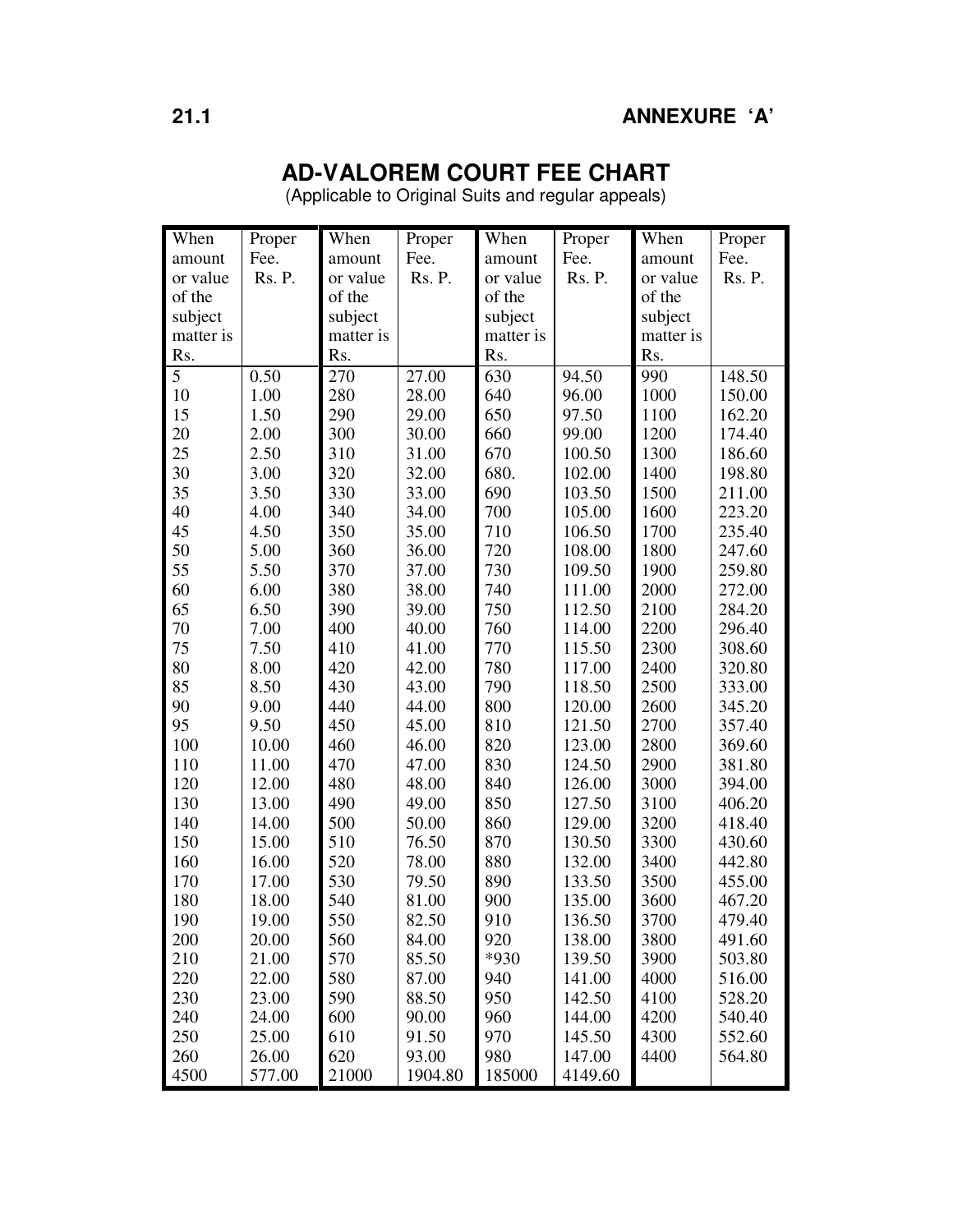| 4600  | 589.00  | 22000  | 1953.60 | 190000 | 4198.40 |  |
|-------|---------|--------|---------|--------|---------|--|
| 4700  | 601.40  | 23000  | 2002.40 | 195000 | 4247.20 |  |
| 4800  | 613.60  | 24000  | 2051.20 | 200000 | 4296.00 |  |
| 4900  | 625.80  | 25000  | 2100.00 | 205000 | 4344.80 |  |
| 5000  | 638.00  | 26000  | 2148.80 | 210000 | 4393.60 |  |
| 5250  | 662.40  | 27000  | 2197.60 | 215000 | 4442.40 |  |
| 5500  | 686.80  | 28000  | 2246.40 | 220000 | 4491.20 |  |
| 5750  | 711.20  | 29000  | 2295.20 | 225000 | 4540.00 |  |
| 6000  | 735.60  | 30000  | 2344.00 | 230000 | 4588.80 |  |
| 6250  | 760.00  | 32000  | 2392.80 | 235000 | 4637.60 |  |
| 6500  | 784.40  | 34000  | 2441.60 | 240000 | 4686.40 |  |
| 6750  | 808.00  | 36000  | 2490.40 | 245000 | 4735.20 |  |
| 7000  | 833.20  | 38000  | 2539.20 | 250000 | 4784.00 |  |
| 7250. | 857.60  | 40000  | 2588.00 | 255000 | 4832.80 |  |
| 7500  | 882.00  | 42000  | 2636.80 | 260000 | 4881.60 |  |
| 7750  | 906.40  | 44000  | 2685.60 | 265000 | 4930.40 |  |
| 8000  | 930.00  | 46000  | 2735.10 | 270000 | 4979.20 |  |
| 8250  | 955.20  | 48000  | 2783.80 | 275000 | 5028.00 |  |
| 8500  | 979.60  | 50000  | 2832.00 | 280000 | 5076.80 |  |
| 8750  | 1004.00 | 55000  | 2880.80 | 285000 | 5125.60 |  |
| 9000  | 1028.40 | 60000  | 2929.60 | 290000 | 5174.40 |  |
| 9250  | 1052.80 | 65000  | 2978.40 | 295000 | 5223.20 |  |
| 9500  | 1077.20 | 70000  | 3027.20 | 300000 | 5272.00 |  |
| 9750  | 1101.60 | 75000  | 3076.00 | 305000 | 5320.80 |  |
| 10000 | 1126.00 | 80000  | 3124.80 | 310000 | 5369.60 |  |
| 10500 | 1162.50 | 85000  | 3173.60 | 315000 | 5418.40 |  |
| 11000 | 1199.00 | 90000  | 3222.40 | 320000 | 5467.20 |  |
| 11500 | 1235.50 | 95000  | 3271.20 | 325000 | 5516.00 |  |
| 12000 | 1272.00 | 100000 | 3320.00 | 330000 | 5564.80 |  |
| 12500 | 1308.50 | 105000 | 3368.80 | 335000 | 5613.60 |  |
| 13000 | 1345.00 | 110000 | 3417.60 | 340000 | 5662.40 |  |
| 13500 | 1381.50 | 115000 | 3466.40 | 345000 | 5711.20 |  |
| 14000 | 1418.00 | 120000 | 3515.20 | 350000 | 5760.00 |  |
| 14500 | 1454.50 | 125000 | 3564.00 | 355000 | 5808.80 |  |
| 15000 | 1491.00 | 130000 | 3612.80 | 360000 | 5857.60 |  |
| 15500 | 1527.50 | 135000 | 3661.60 | 365000 | 5906.40 |  |
| 16000 | 1564.00 | 140000 | 3710.40 | 370000 | 5955.20 |  |
| 16500 | 1600.50 | 145000 | 3759.20 | 375000 | 6004.00 |  |
| 17000 | 1637.00 | 150000 | 3808.00 | 380000 | 6052.80 |  |
| 17500 | 1673.50 | 155000 | 3856.80 | 385000 | 6101.60 |  |
| 18000 | 1710.00 | 160000 | 3905.60 | 390000 | 6150.40 |  |
| 18500 | 1746.50 | 165000 | 3954.40 | 395000 | 6199.20 |  |
| 19000 | 1783.00 | 170000 | 4003.20 | 400000 | 6248.00 |  |
| 19500 | 1890.50 | 175000 | 4052.00 |        |         |  |
| 20000 | 1856.00 | 180000 | 4100.80 |        |         |  |
|       |         |        |         |        |         |  |

Note: For suits beyond Rs.4.00 Lacs, the Court Fee for Rs.4.00 Lac plus Rs.48.50 p for every Rs.5,000/- is payable.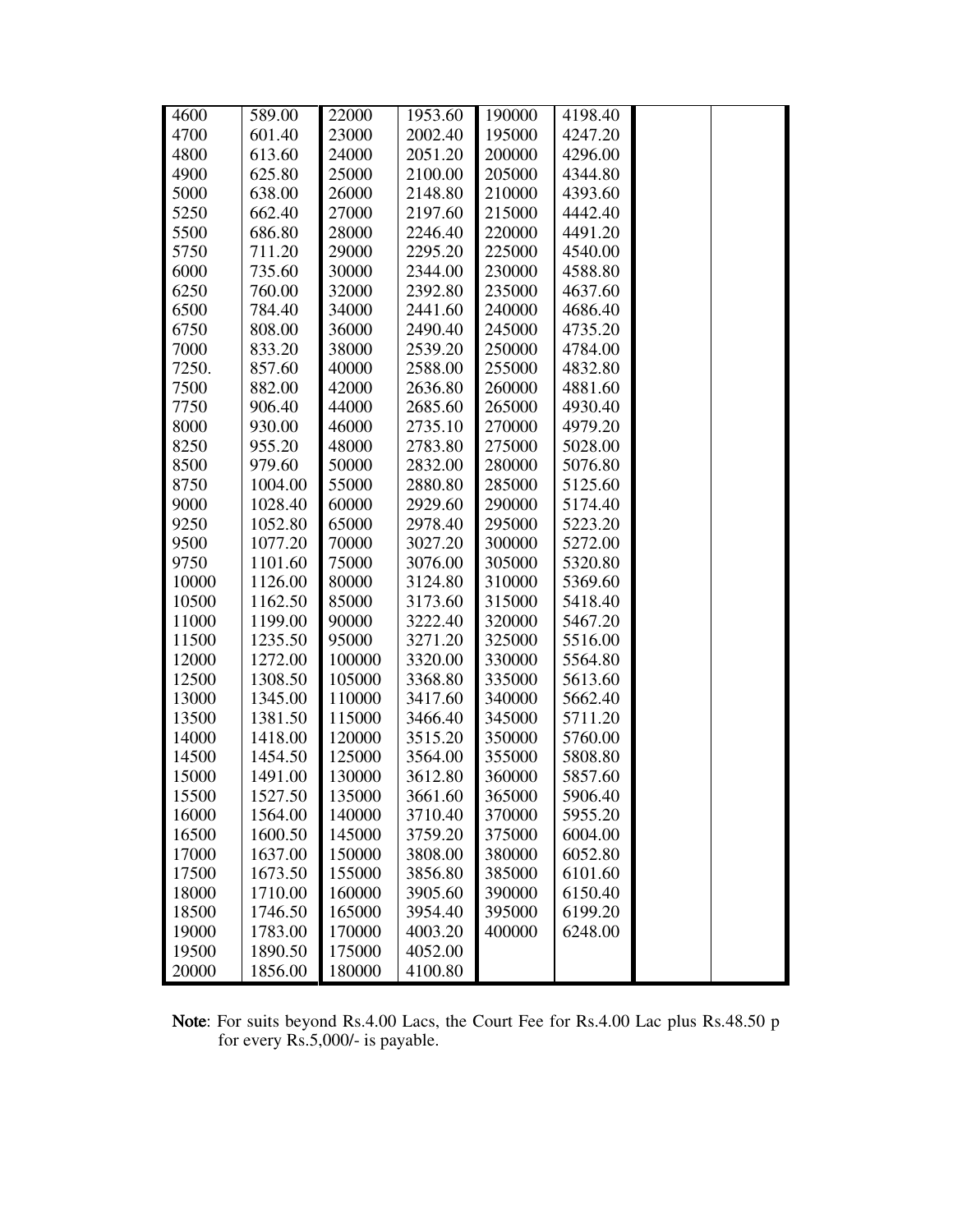## **21.2 ANNEXURE 'B'**

#### SPECIMEN OF THE SUMMARY SUIT

(A summary suit under the CPC may be drafted in the following manner).

### IN THE COURT OF THE DISTRICT JUDGE, DELHI

Suit No…….............. Dated............................

(UNDER ORDER XXXVII OF THE CODE OF CIVIL PROCEDURE, 1908)

In the matter of .......................

Through its Director........................... : Plaintiff

#### **VERSUS**

| : Defendants |
|--------------|

#### Summary suit under XXXVII of the Code of Civil Procedure, 1908 for the recovery of  $Rs... \dots$ ......... Only

Most respectfully submitted

- 1. The plaintiff is a company incorporated under the provisions of the Companies Act, 1956 having its registered office at ..... and the complainant is having its branch office in Delhi at the above address. The Complainant Company engaged in the business of ...... The present complaint is filed through Mr...... Director who is competent to file this complaint on behalf of the Company.
- 2. The Defendant No.1 is a company incorporated under the provisions of the companies Act. 1956 having its registered office in Delhi at above address . ( 'the defendant company). The Defendant company is engaged in business of ..............
- 3. The Defendant NO 2 is the Managing Director, the defendant No. 3 is the Finance Director and the defendant No. 3 is the Director of the defendant No.1 company and wholly responsible for the conduct of the defendant company. The day to day affairs of the defendant company are managed by defendant No.2 to 4 and as such they are in control of the affairs of the defendant company & liable of all the facts and deeds committed by the defendant company.
- 4. The defendant No.2 placed an order with the Complainant company on dated... for the supply ....... The plaintiff company supplied the above machines on Dated......and the accused No.1 had taken delivery of the machines on dated .........vide delivery challan No. dated..... The complainant company had raised an Invoice No...............dated................for Rs............ (Rs...........) on the accused No.1 company.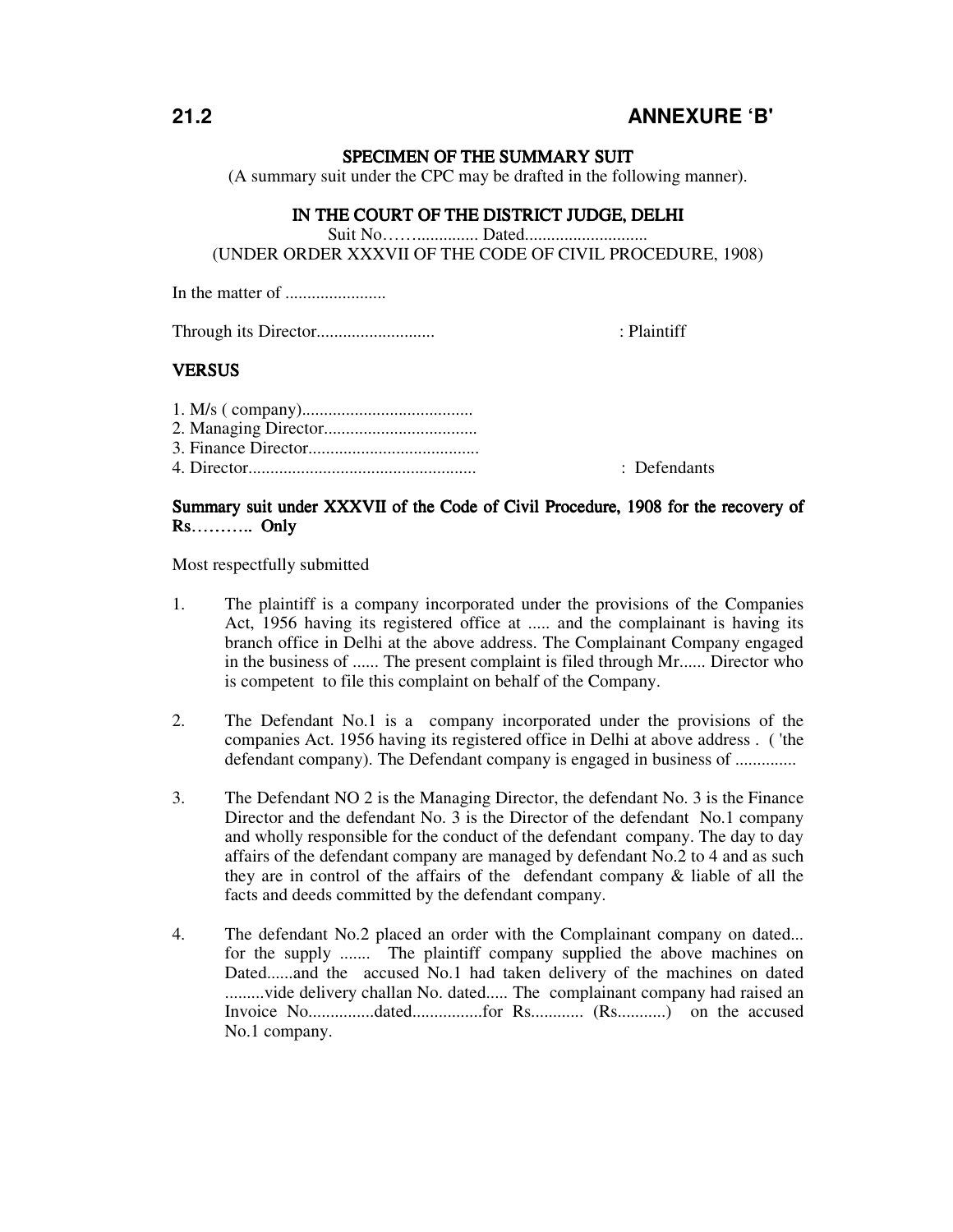- 5 That the accused No.1 company through the hands of accused No. 3 issued a cheque drawn on........ bearing No. ......... dated......for Rs. In discharge of the above liability.
- 6 That the Plaintiff company presented the above said cheque for collection through its bankers.............. & to its dismay found that the cheque was returned unpaid on dated............ for want of sufficient funds in the A/c of the defendant company.
- 7. That the plaintiff company had immediately sent a legal notice on dated........to the accused company demanding therein the payment of Rs......... within 15 days of the receipt of the notice. The above notice of demand was received by the accused on dated.........
- 8. That the defendant company had failed to make payment of Rs......with in 15 days from the date of receipt of statutory notice. The plaintiff has filed a Complaint No. ......... Under section 138 of the Negotiable Instrument Act, 1881 which is pending before the Metropolitan Magistrate , Delhi.
- 9. The defendant thus, owes a sum of Rs...... (Rs. ......only )...to the plaintiff towards the principal amount alone. Moreover, the defendant are liable to pay overdue interest on the above said principal amount at the rate of 24% per annum from the date of.........The defendants are, therefore, liable to pay to the plaintiff a sum of Rs.......(Rs....only) towards principal and interest as on the date of filing of this suit.
- 10. The claim made in the present suit fully falls within the ambit of Order XXXVII of the Code of Civil Procedure, 1908 & no amt. which does not fall within this provision has been claimed in the present suit.
- 11. The cause of action arose in favour of the plaintiff against the defendants for the first time on dated........... when the plaintiff supplied goods to the defendant company. It further arose on dated........ when the defendants issued a cheque for the payment of the debt due it again arose on .....when the said cheque was returned unpaid it again arose on.....when the plaintiff demanded the payment from the defendant. The cause of action is a continuing one  $\&$  it still continues, as the defendants have not yet made the payment of the debt due to the plaintiff company.
- 12. The plaintiff has its branch office in Delhi. The defendant company has its registered office in Delhi and the other defendants are also residing in Delhi. The defendants are to make the payment to the plaintiff in Delhi. Hence this Hon'ble Court has jurisdiction to try and decide this suit.
- 13. The plaintiff has valued this suit for the purposes of jurisdiction and court fee at Rs....... (Rs.........only) and accordingly paid an ad-valorem court fee of Rs....... (Rs....only) on the plaint.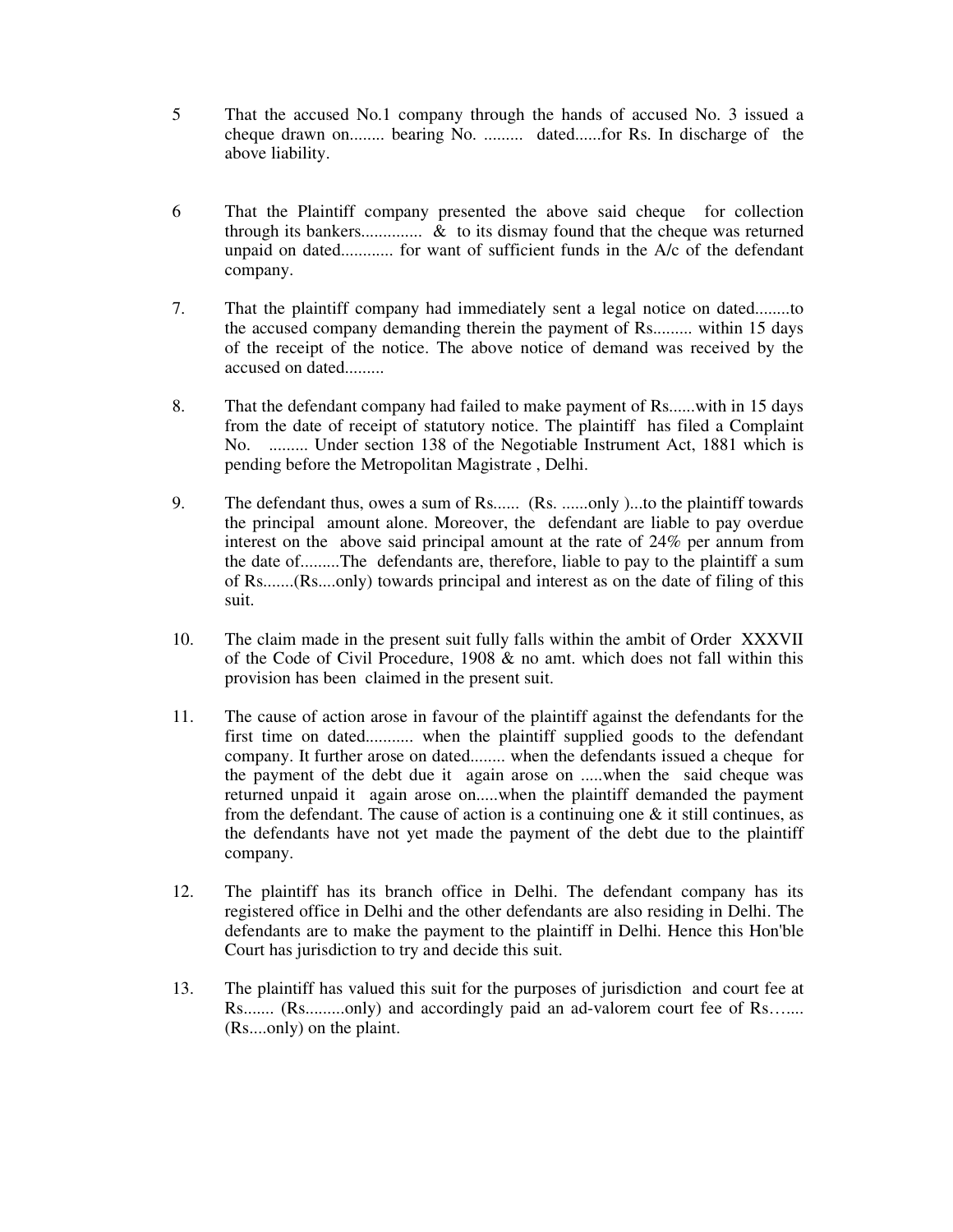#### PRAYER

It is, therefore, most humbly prayed that this Hon'ble Court may be pleased to :-

- (a) issue summon of the suit to the defendants in Form No.4 as prescribed in Appendix –B
- (b) pass a joint and several money decree for a sum of Rs. ..... (Rs....only) in favour of the plaintiff against the defendants alongwith pendente lite and future interest.
- (c ) allow the costs of the suit.
- (d) grant any further relief or reliefs, as the case may be, as this Hon'ble Court may deem fit and proper in the circumstances of the case.

New Delhi........ Dated......... Plaintiff

Through

Counsel for the

plaintiff

#### VERIFICATION VERIFICATION

I.........Director of the above-named plaintiff company do hereby verify that the contents of paragraphs 1 to 9 are true and correct to the best of my knowledge and information obtained from the records of the company while the contents of paragraphs 10 to 13 are based on legal advise received and believed to be true by me whereas the last paragraph is the prayer to this Hon'ble Court.

Verified at New Delhi on this .....day of .....20….

Plaintiff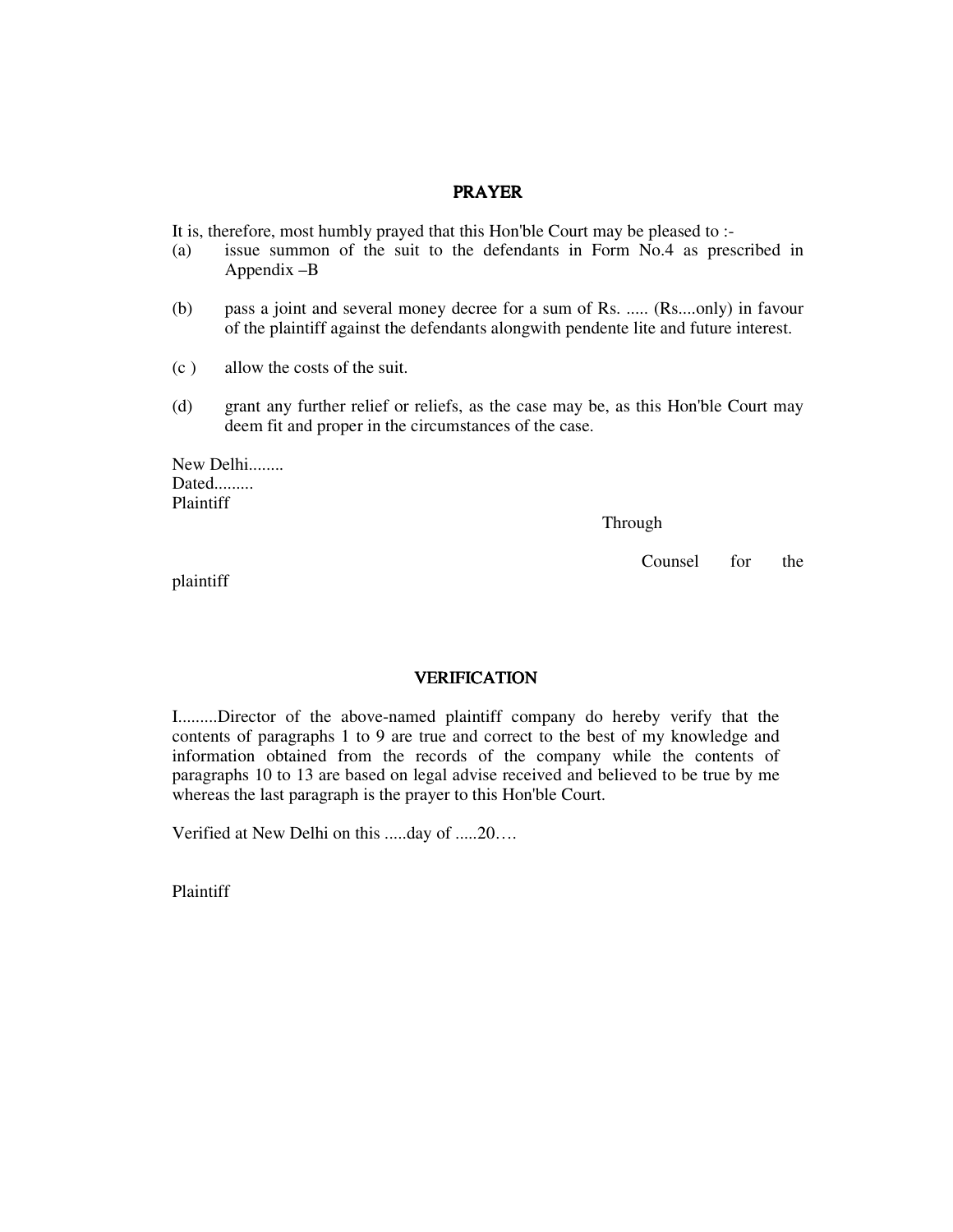# **21.3 ANNEXURE 'C'**  List of Document Produced by PLAINTIFF

DEFENDANT

Order XIII of Civil Procedure Code. Form prescribed by the High Court In the Court of Suit No…………..of 200…

...…………...…………………………………………………….Plaintiff

Versus

…………………………………………………………………Defendant

List of Documents produced with the plaint (or the first Hearing on behalf of the Plaintiff or Defendant) Date of hearing: Plaintiff or Defendant)

This list is filed by on this………day of…….200…

| $\boldsymbol{\mathit{1}}$ | $\boldsymbol{2}$                                | $\pmb{\beta}$                                |                                                                   | $\boldsymbol{4}$                                                                                                     | $\pmb{\mathcal{S}}$                               |
|---------------------------|-------------------------------------------------|----------------------------------------------|-------------------------------------------------------------------|----------------------------------------------------------------------------------------------------------------------|---------------------------------------------------|
| Sr. No.                   | Description and date if<br>any of this document | That the<br>document is<br>intended to prove |                                                                   | What became of the document                                                                                          |                                                   |
|                           |                                                 |                                              | Brought the<br>record the exhibit<br>mark put on the<br>documents | If rejected date of<br>return party and<br>signature of party<br>or pleader to whom<br>the document was<br>returned. |                                                   |
|                           |                                                 |                                              |                                                                   |                                                                                                                      | through<br>Advocate                               |
|                           |                                                 |                                              |                                                                   |                                                                                                                      | Signature of<br>party or<br>pleader<br>proceeding |
|                           |                                                 |                                              |                                                                   |                                                                                                                      |                                                   |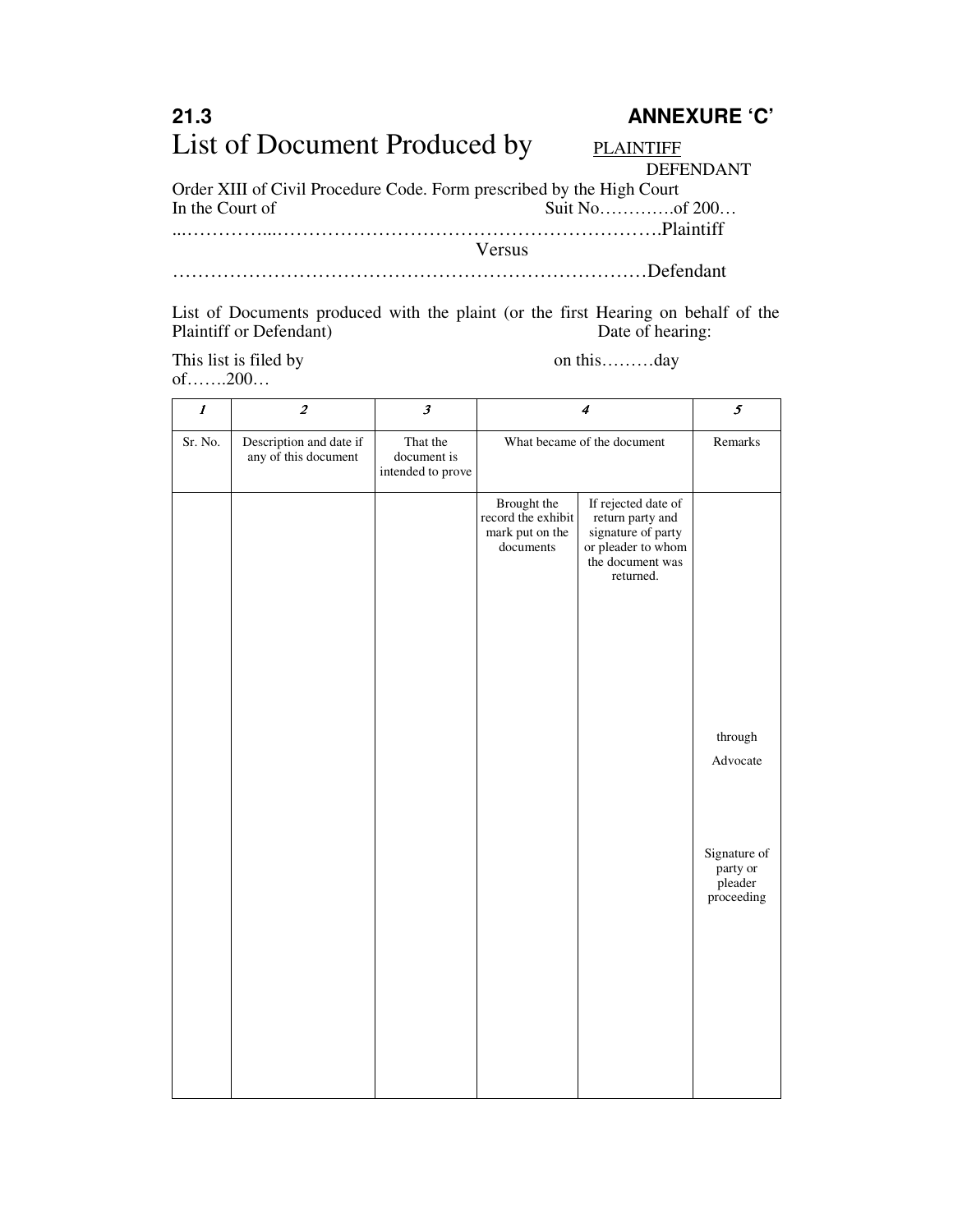## **21.4 ANNEXURE 'D'**

#### VAKALATNAMA

IN THE COURT OF……………………………………………………………………...…….. Suit/Appeal No………………………………………………………………..……….of 200… In re:-

…………………………………………………Plaintiff /Appellant /Petitioner/ Complainant

#### **VERSUS**

……………………………….………………………Defendant/Respondent/ Accused

KNOW ALL to whom these present shall come that I/We. ………………………………….the above named……………………………………...do hereby appoint:

(herein after called the advocate/s) to be my/our Advocate in the above noted case authorise him:-

1. To act, appear and plead in the above-noted case in this Court or in any other Court in which the same may be tried or heard and also in the appellate Court including High Court subject to payment of fees separately for each Court by me/us.

2. To sign, file, verify and present pleadings, appeals, cross-objections or petitions for executions review revision, withdrawal, compromise or other petitions or affidavits or other documents as may be deemed necessary or proper for the prosecution of the said case in all its stages subject to payment of fees for each stage.

3. To file and take back documents, to admit and/or deny the documents of opposite party.

4. To withdraw or compromise the said case or submit to arbitration any differences or disputes that may arise touching or in any manner relating to the said case.

5. To take execution proceedings.

6. To deposit, draw and receive monthly cheques, cash and grant receipts thereof and to do all other acts and things which may be necessary to be done for the progress and in the course of the prosecution of the said case.

7. To appoint and instruct any other Legal Practitioner authorising him to exercise the power and authority hereby conferred upon the Advocate whenever he may think fit to do so and to sign the power of attorney on our behalf.

8. And I/We the undersigned do hereby agree to rectify and confirm all acts done by the Advocate or his substitute in the matter as my/our own acts, as if done by me/us to all intents and proposes.

9. And I/We undertake that I/We or my/our duly authorised agent would appear in Court on all hearings and will inform the Advocate for appearance when the case is called.

10. And I/We the undersigned do hereby agree not to hold the advocate or his substitute responsible for the result of the said case. 11. The adjournment costs whenever ordered by the Court shall be of the Advocate which he shall receive and retain for himself.

12. And I/We the undersigned to hereby agree that in the event of the whole or part of the fee agreed by me/us to be paid to the advocate remaining unpaid he shall be entitled to withdraw from the prosecution of the said case until the same is paid up. The fee settled is only for the above case and above Court. I//we hereby agree that once fee is paid, I/We will not be entitled for the refund of the same in any case whatsoever and if the case prolongs for more than 3 years the original fee shall be paid again by me/us.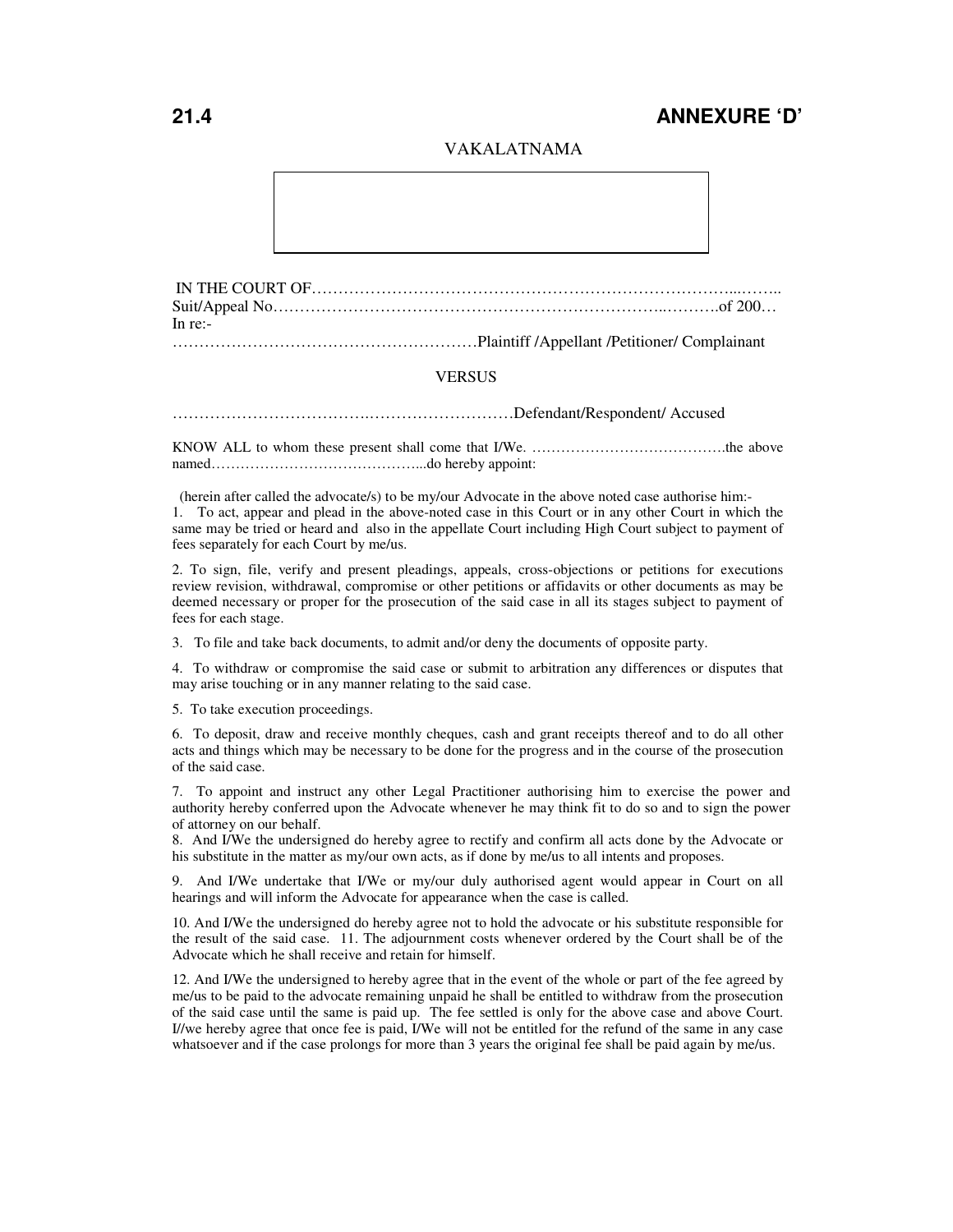IN WITNESS WHEREOF I/We do hereunto set my/our hand to these presents the contents of which have been understood by me/us on this………….day of …………200

Accepted subject to the terms of the fees.

Advocate **Client Client**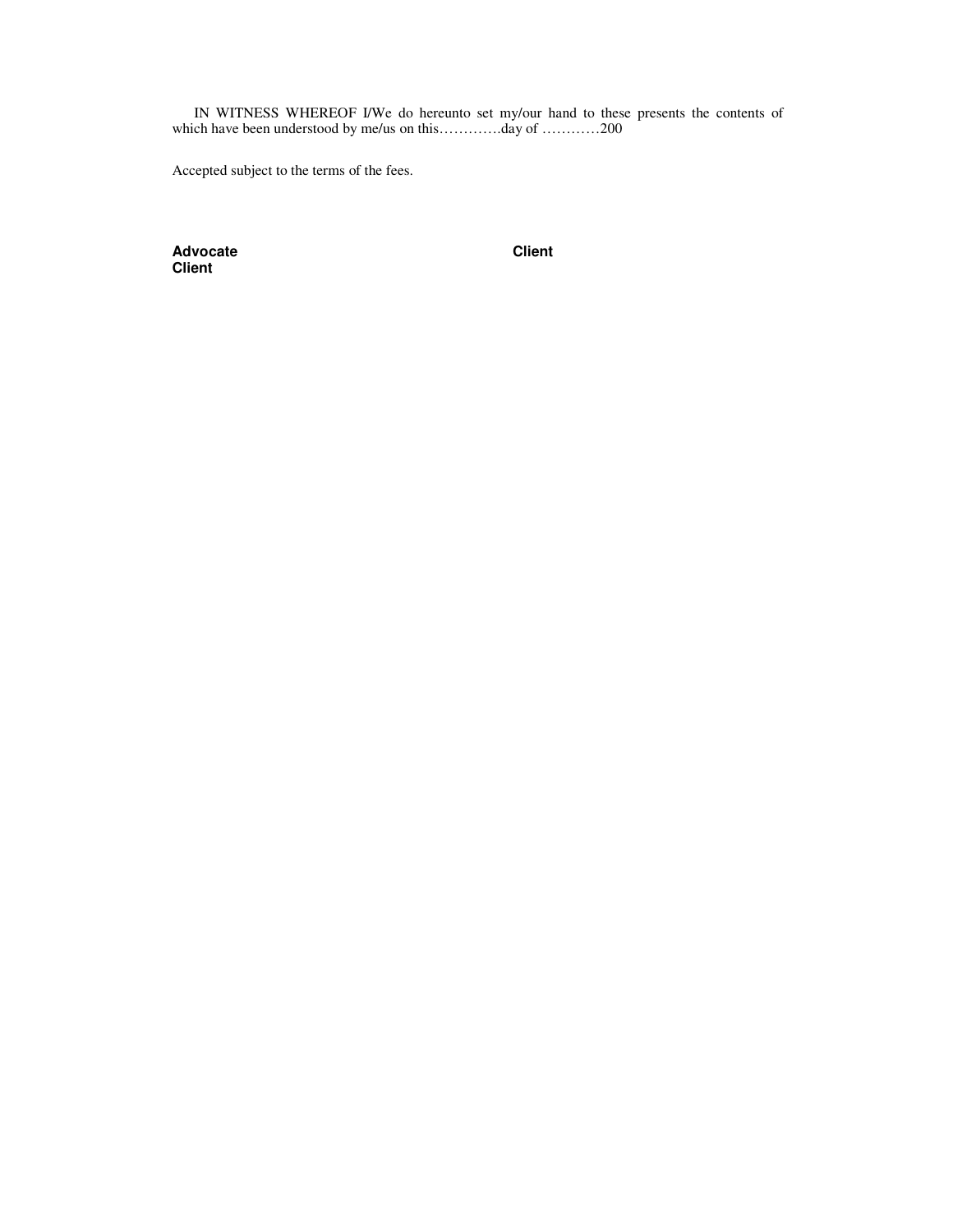# Opening Sheet Appeals in Court Subordinate to the HIGH COURT

IN THE COURT OF MR./MS. \_\_\_\_\_\_\_\_\_\_\_\_\_\_\_\_\_\_\_\_\_\_\_\_\_\_\_

Civil Appeal No. \_\_\_\_\_\_\_\_\_\_\_\_\_\_\_of

Number and date of the original Suit

| No. date of<br><i>institution in</i><br>first court | Date of<br>decision in<br>first court | Date of<br><i>institution of</i><br>appeal | Value of<br>sum and<br>appeal for<br>purpose or<br>jurisdiction | Value or<br>appeal for<br>purpose<br>court fee | <b>Account of</b><br>fee or appeal |
|-----------------------------------------------------|---------------------------------------|--------------------------------------------|-----------------------------------------------------------------|------------------------------------------------|------------------------------------|
|                                                     |                                       |                                            |                                                                 |                                                |                                    |
|                                                     |                                       |                                            |                                                                 |                                                |                                    |

Against

| Appeal filed by<br>appeal                                                                                                                                                                                                      |  |  | Name of party Agent or pleader filing the |  |
|--------------------------------------------------------------------------------------------------------------------------------------------------------------------------------------------------------------------------------|--|--|-------------------------------------------|--|
| Appeal from the order of                                                                                                                                                                                                       |  |  |                                           |  |
| Dated day of day of day of the contract of the contract of the contract of the contract of the contract of the contract of the contract of the contract of the contract of the contract of the contract of the contract of the |  |  |                                           |  |
|                                                                                                                                                                                                                                |  |  |                                           |  |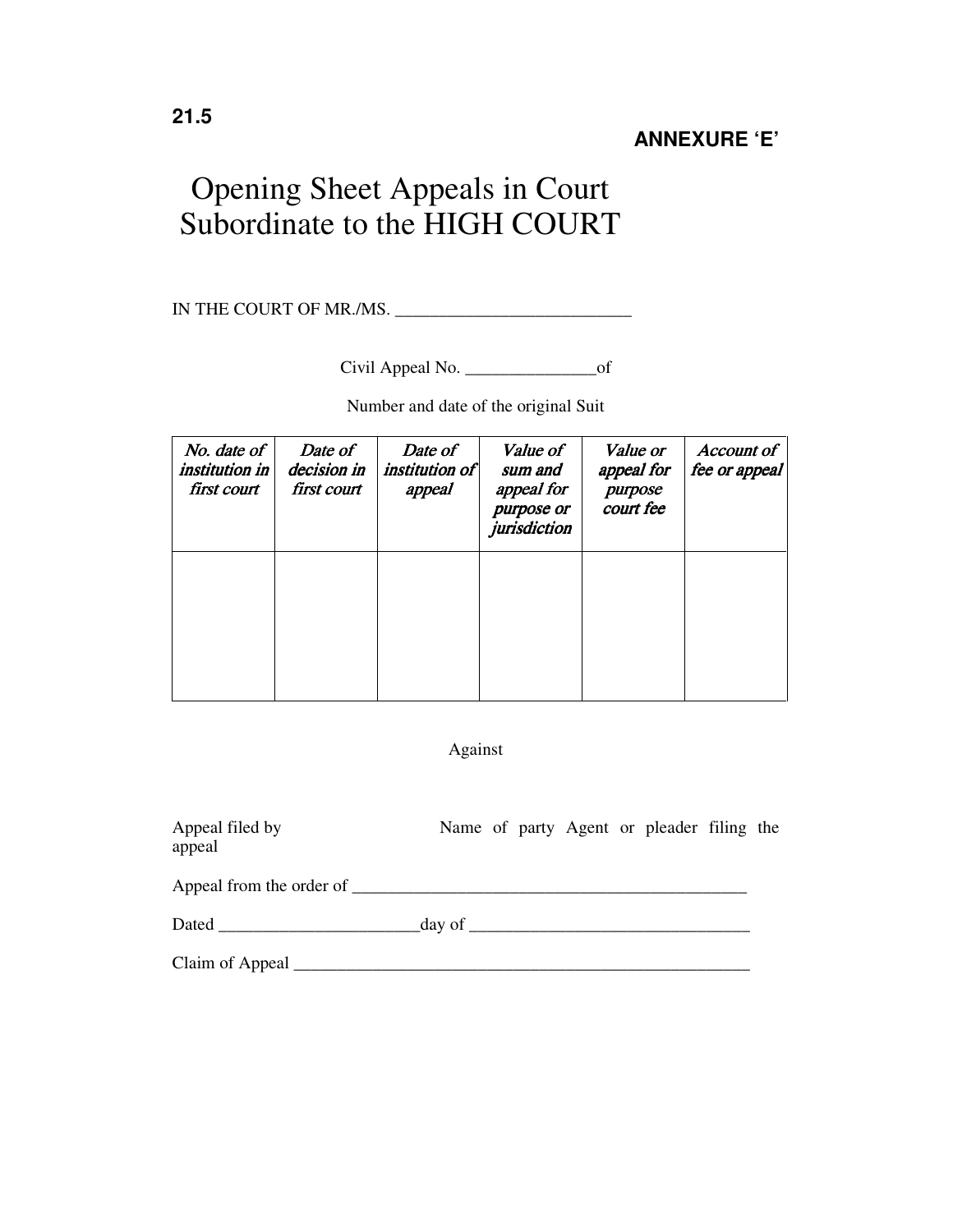## **21.6 ANNEXURE 'F'**

#### **EXECUTION PETITION**

IN THE COURT OF \_\_\_\_\_\_\_\_\_\_\_\_\_\_\_\_\_\_\_\_\_\_\_\_\_\_\_\_\_\_\_\_\_\_\_\_\_\_\_\_\_

Decree Holder

V/s

\_\_\_\_\_\_\_\_\_\_\_\_\_\_\_\_\_\_\_\_\_\_\_\_\_\_\_\_\_\_\_\_\_\_\_\_\_\_\_\_ Judgment Debtor

Dated \_\_\_\_\_\_\_\_\_

The Decree Holder prays for execution of the Decree/Order, the particulars whereof are stated in the columns hereunder.

| 1.               | No. of Suit                                                                                     |  |
|------------------|-------------------------------------------------------------------------------------------------|--|
| 2.               | Name of Parties                                                                                 |  |
| 3.               | of Decree/order of<br>which<br>Date<br>execution is sought                                      |  |
| $\overline{4}$ . | Whether an appeal was filed against<br>the decree / order under execution                       |  |
| 5.               | Whether any payment has been<br>towards satisfaction<br>received<br>0f<br>decree-order          |  |
| 6.               | Whether any application was made<br>previous to this and if so their dates<br>and results       |  |
| 7.               | Amount of suit alongwith interest as<br>per decree or any other relief granted<br>by the decree |  |
| 8.               | Amount of costs if allowed by Court                                                             |  |
| 9.               | Against whom execution is sought                                                                |  |
| 10.              | In what manner court's assistance is<br>sought                                                  |  |

The D.H. humbly prays that:

de la provincia de la provincia de la provincia de la provincia de la provincia de la provincia de la provinci

Holder

Verification: Lettude on hereby verify that the contents of this application are true to my knowledge or belief.

Delhi.<br>Dated............... Holder

Signature of Decree

Advocate

Through

**Order :**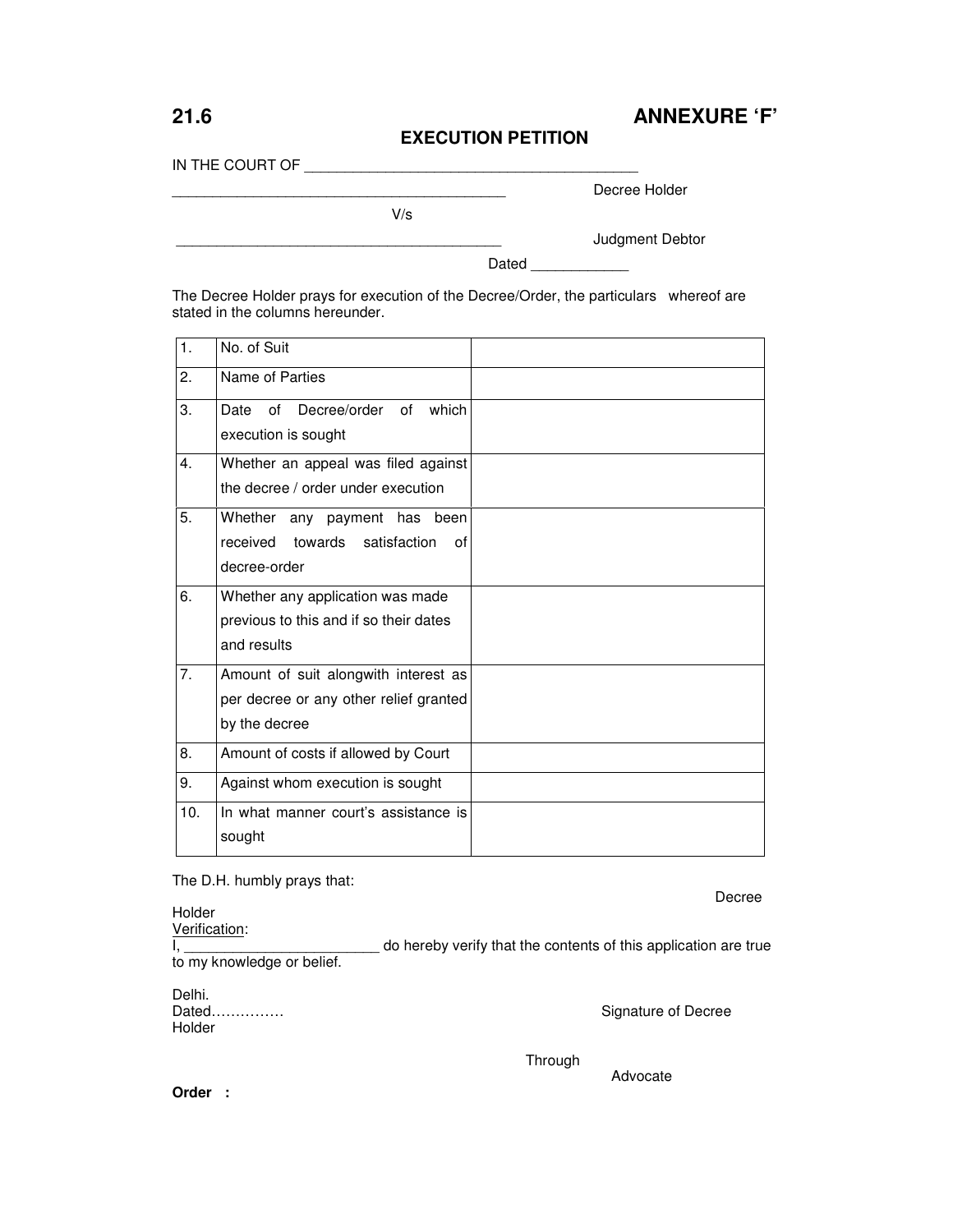#### SPECIMEN PETITION UNDER SECTION 24 HINDU MARRIAGE ACT

#### IN THE COURT OF DISTRICT & SESSIONS JUDGE, DELHI.

In the matter of:

................................................. ..... Petitioner

 versus ................................................. ..... Respondent

Application for maintenance pendente-lite and for expenses of proceedings under Section 24 of the Hindu Marriage Act, 1955 (Act No. 25 of 1955)

The petitioner prays as follows:-

- A proceeding for .........under section..... of the Hindu Marriage Act, 1955 is pending between the parties in this court, the next date of hearing is .....
- The petitioner owns no other moveable or immovable property and has no other source of income except the following.....(Give full particulars of the petitioner's property and income)
- The petitioner has no independent income sufficient for his/her support and the necessary expenses of the proceeding. The respondent has not made any provision for the petitioner's maintenance.
- The respondent has sources of income and owns moveable and immovable property mentioned below : .......................(give full particulars of respondent's income and property).
- The only person dependent upon the respondent is the petitioner himself/herself or the petitioner and (give here the details of the liabilities if any, of the parties alongwith the details of the dependents, if any, and the names and ages of such dependents).
- The petitioners submits that having regard to the respondent's own income and his/her property and having regard to the conduct of the respondent and the petitioner, a sum of Rs...... per month as and by way of maintenance and support is the just and proper amount for the maintenance and support of the petitioner.
- The petitioner prays that the respondent should be ordered to pay a sum of Rs.....as the petitioner's expenses of the proceedings and a sum of Rs...... monthly for petitioner's maintenance during the proceeding.

Petitioner

#### **VERIFICATION**

The above named petitioners state on solemn affirmation that paras 1 to ........ of the petition are true to the petitioner's knowledge and paras......... to .........are true to the petitioner's information received and believed to be true by him/her.

Verified at ....................... (Place). Dated............................... Petitioner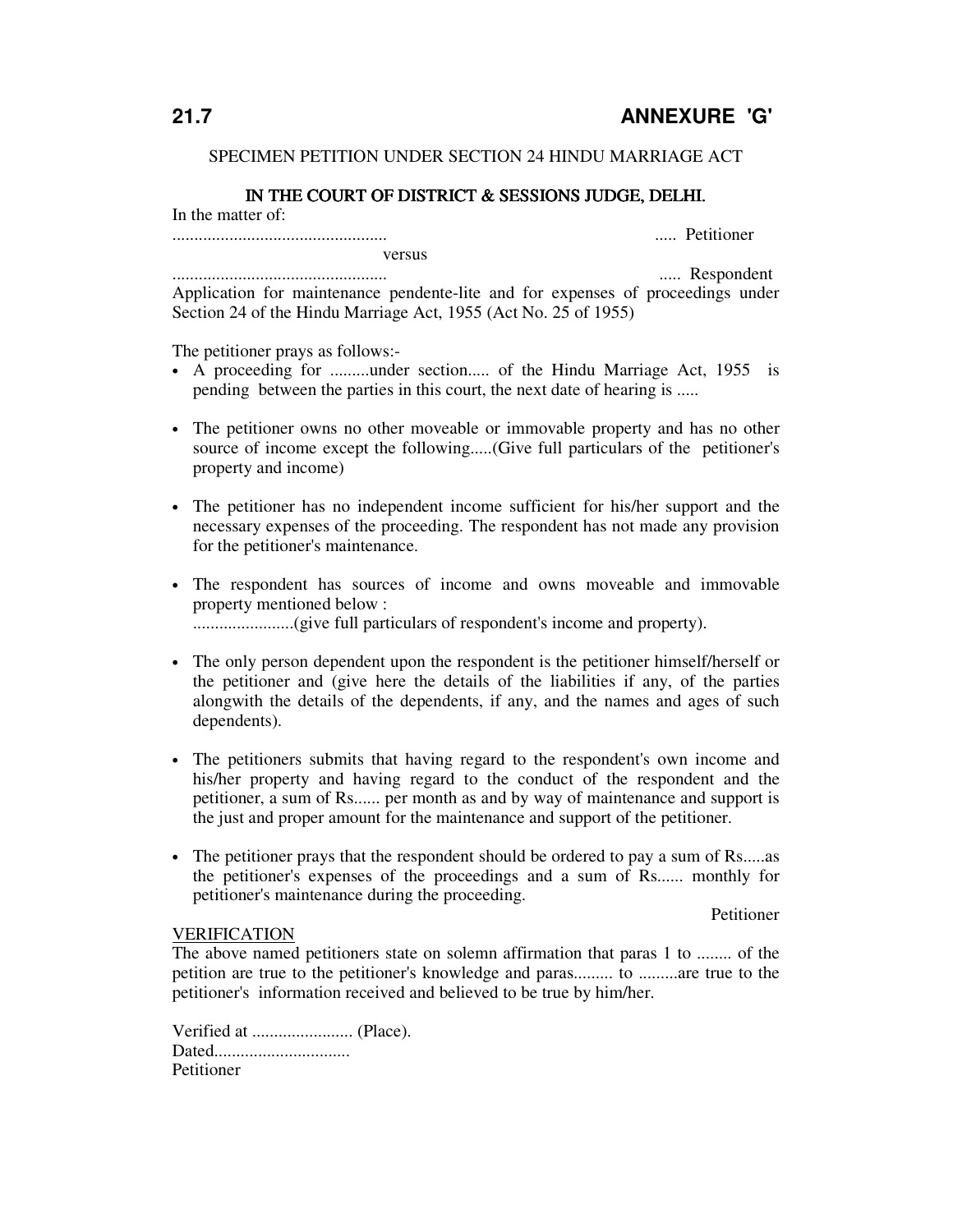### **21.8 ANNEXURE 'H'**

#### IN THE COURT OF CHIEF METROPOLITAN MAGISTRATE, TIS HAZARI COURTS, DELHI.

|               |                        | RE: Maintenance Petition No. ______________ of 200____ |             |  |
|---------------|------------------------|--------------------------------------------------------|-------------|--|
|               | IN THE MATTER OF:      |                                                        |             |  |
|               |                        |                                                        |             |  |
|               | W/o                    |                                                        |             |  |
|               |                        |                                                        |             |  |
| 2.            |                        |                                                        |             |  |
|               |                        |                                                        |             |  |
|               | Both are $R$ / $\circ$ |                                                        |             |  |
|               |                        |                                                        |             |  |
|               |                        |                                                        | Petitioners |  |
|               |                        | Versus                                                 |             |  |
| Mr.           |                        |                                                        |             |  |
| S/O           |                        |                                                        |             |  |
| $R$ / $\circ$ |                        |                                                        | Respondent  |  |
|               |                        |                                                        |             |  |

#### PETITION UNDER SECTION 125 Cr. P C FOR THE GRANT OF MAINTENANCE.

Sir,

The petitioners most respectfully submit as under:-

- 1. That the Petitioner No. 1 was married to Respondent on according to Hindu customs and rites at Delhi and one male child (Petitioner no. 2) was born out of this wedlock on  $\qquad \qquad$ .
- 2. That Rs.\_\_\_\_\_\_\_\_\_\_ was spent on the marriage of the petitioner no. 1 and sufficient dowry articles were given to the respondent and his family members according to their status but the respondent and his family members were not satisfied and thus started demands from the petitioner but the parents of the petitioner are not in a position to fulfill the demands of the respondent and his family members. The petitioner no. 1 was tortured and humiliated time and again and ultimately she was thrown out of her matrimonial home in wearing clothes alongwith petitioner no. 2. Since then, the petitioner no. 1 is living with her parents.
- 3. That the petitioner no. 1 visited to the CAW Cell for settlement of her married life but the respondent refused to maintain the petitioners. Then a case Under section 498A/406/34 IPC under the FIR No. \_\_\_\_\_\_\_\_\_ was registered against the respondent.
- 4. That the respondent is not giving any maintenance to the petitioners and the parents of the petitioner no. 1 are very poor person. The petitioner no. 1 has neither any source of income from any side nor she has any movable or immovable properties in her own name.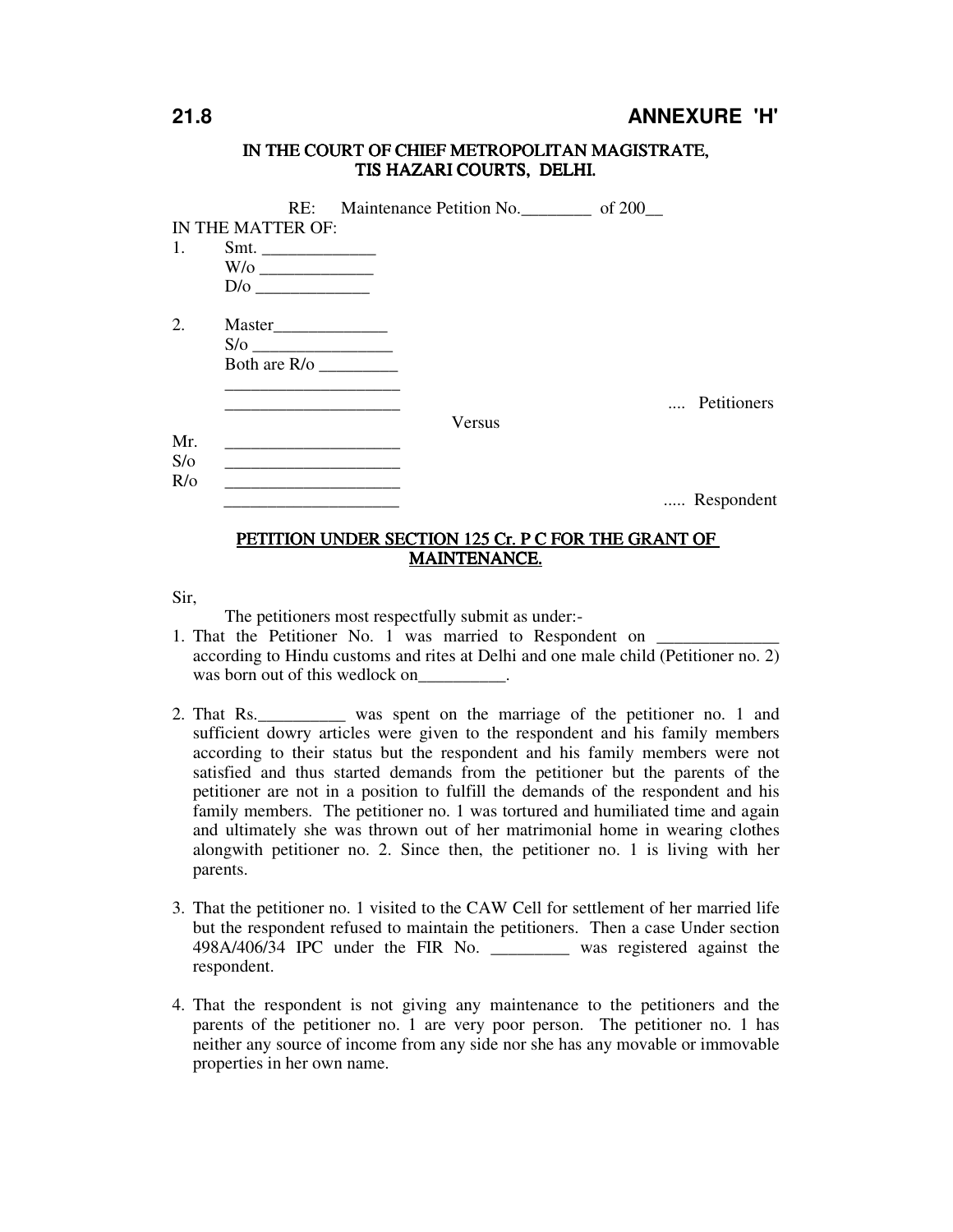- 5. That the respondent is employed as a Manager with M/s and is getting Rs.12,000/- per month from there and he earns Rs.15,000/- per month from rent of his property and he has no other liability except to maintain the petitioners.
- 6. That the petitioner no. 1 has require Rs.4,000/- per month for her maintenance and Rs.3,000/- for her minor child as the petitioner no. 2 is attending school and expenses have to be made regarding his tuition fee, transport and cost of books etc. apart from other necessary expenses.
- 7. This court has the jurisdiction as the petitioners live within the jurisdiction of this court and the marriage between the petitioner no. 1 and respondent had taken place here.

#### PRAYER

It is, therefore, most respectfully prayed to this Hon'ble Court that in view of the abovementioned circumstances, please grant the maintenance of Rs.4,000/- per month for the petitioner no.1 and Rs.3,000/- for the petitioner no. 2 Under section 125 Cr.PC from the date of petition in the interest of justice.

 Any other and further relief (s), which this Hon'ble Court deems fit and proper may also be passed in favour of the petitioners and against the respondent.

Delhi. Petitioner No. 1

Through

Dated: Counsel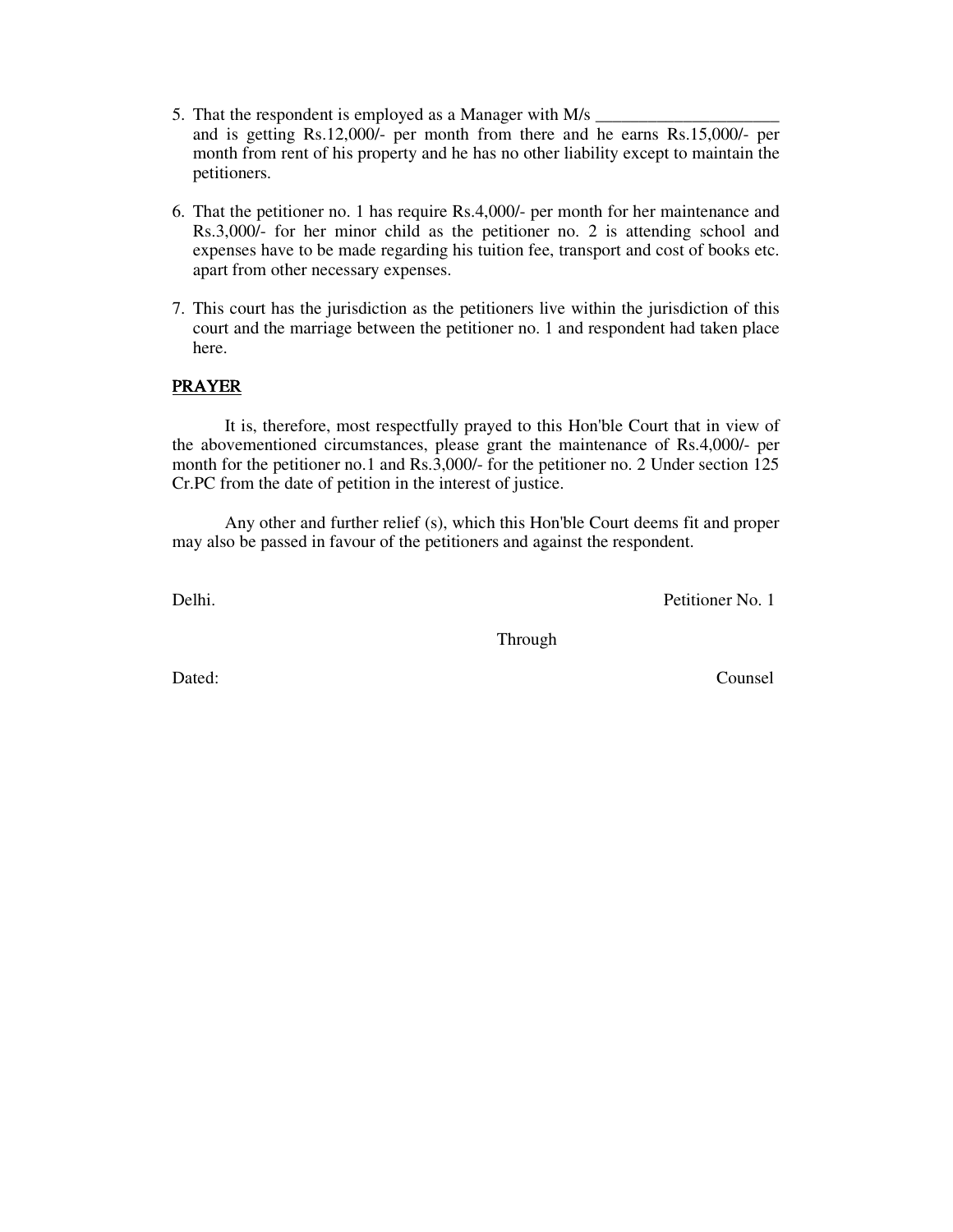#### SPECIMEN PETITION FOR DIVORCE

#### BEFORE THE DISTRICT JUDGE: DELHI

In the matter of:

|        | Petitioner |
|--------|------------|
| 'ersus |            |
|        | Respondent |

#### Petition for dissolution of marriage by a decree of divorce under Section 13 of the Hindu Marriage Act, 1955, (No. 25 of 1955)

The petitioners pray as follows:-

- A marriage was solemnized between the parties according to Hindu rites and ceremonies after the commencement of the Hindu Marriage Act on ..... at...... A certified copy of the relevant extract from the Hindu Marriage Register is filed herewith. An affidavit, duly attested.
- The status and place of residence of the parties to the marriage before the marriage and at the time of filing the petition were on follows :

|                                              | <b>Husband</b> |     |                       |               | Wife |                       |
|----------------------------------------------|----------------|-----|-----------------------|---------------|------|-----------------------|
|                                              | <b>Status</b>  | Age | Place of<br>residence | <b>Status</b> | Age  | Place of<br>residence |
| (i) Before marriage                          |                |     |                       |               |      |                       |
| $(ii)$ At the time of<br>filing the petition |                |     |                       |               |      |                       |

(Whether a party is a Hindu by religion or not is a part of his or her status).

- (In this paragraph state the names of the children, if any, of the marriage together with their sex, dates of birth or ages).
- The respondent....... (one or more of the grounds specified in Section 13 may be pleaded here. The facts on which the claim to relief is founded should be stated in accordance with the Rules and as distinctly as the nature of the case permits. If ground as specified in clause (i) of the Section  $13(1)$  is pleaded, the petitioner should give particulars as nearly as he can, of facts of voluntary sexual intercourse alleged to have been committed. The matrimonial offences/offences charged should be set in separate paragraphs with the times and places of their alleged commission).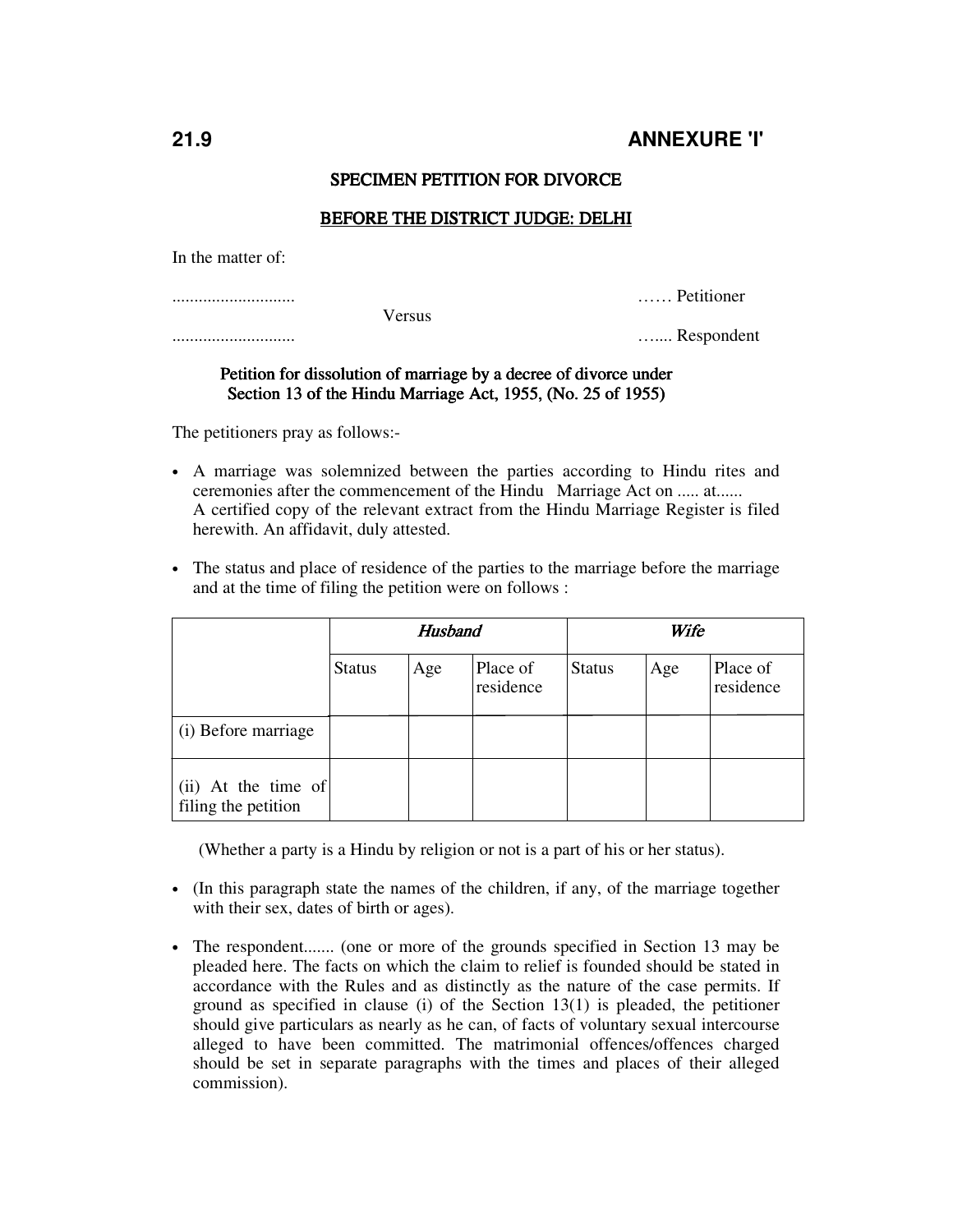- (Where the ground of petition is the ground specified in clause (i) of sub-section (1) of section 13. The petitioner has not in any manner been accessory to or connived at or condoned the act(s) complained of).
- (Where the ground of petition is cruelty). The petitioner has not in any manner condoned the cruelty.
- The petition is not presented in collusion with the respondent.
- There has not been any unnecessary or improper delay in filing the petition.
- There is no other legal ground why the relief should not be granted.
- There have not been any previous proceedings with regard to the marriage by or on behalf of any party.

Or

There have been the following previous proceedings with regard to the marriage by or on behalf of the parties:

| Serial No. | Name of<br>parties | Nature of<br>proceedings<br>with section<br>of that Act | Number and<br>year of the<br>case | Name and<br>location of<br>court | <b>Result</b> |
|------------|--------------------|---------------------------------------------------------|-----------------------------------|----------------------------------|---------------|
| (i)        |                    |                                                         |                                   |                                  |               |
| (ii)       |                    |                                                         |                                   |                                  |               |
| (iii)      |                    |                                                         |                                   |                                  |               |
| (iv)       |                    |                                                         |                                   |                                  |               |
|            |                    |                                                         |                                   |                                  |               |

- The marriage was solemnized at ....The parties last resided together at...... The parties are now residing at..... (within the local limits of the ordinary original jurisdiction of this Court).
- The petitioner submits that this Hon'ble Court has jurisdiction to entertain this petition.
- The petitioner, therefore, prays that the marriage between the parties may be dissolved by a decree of divorce.

Petitioner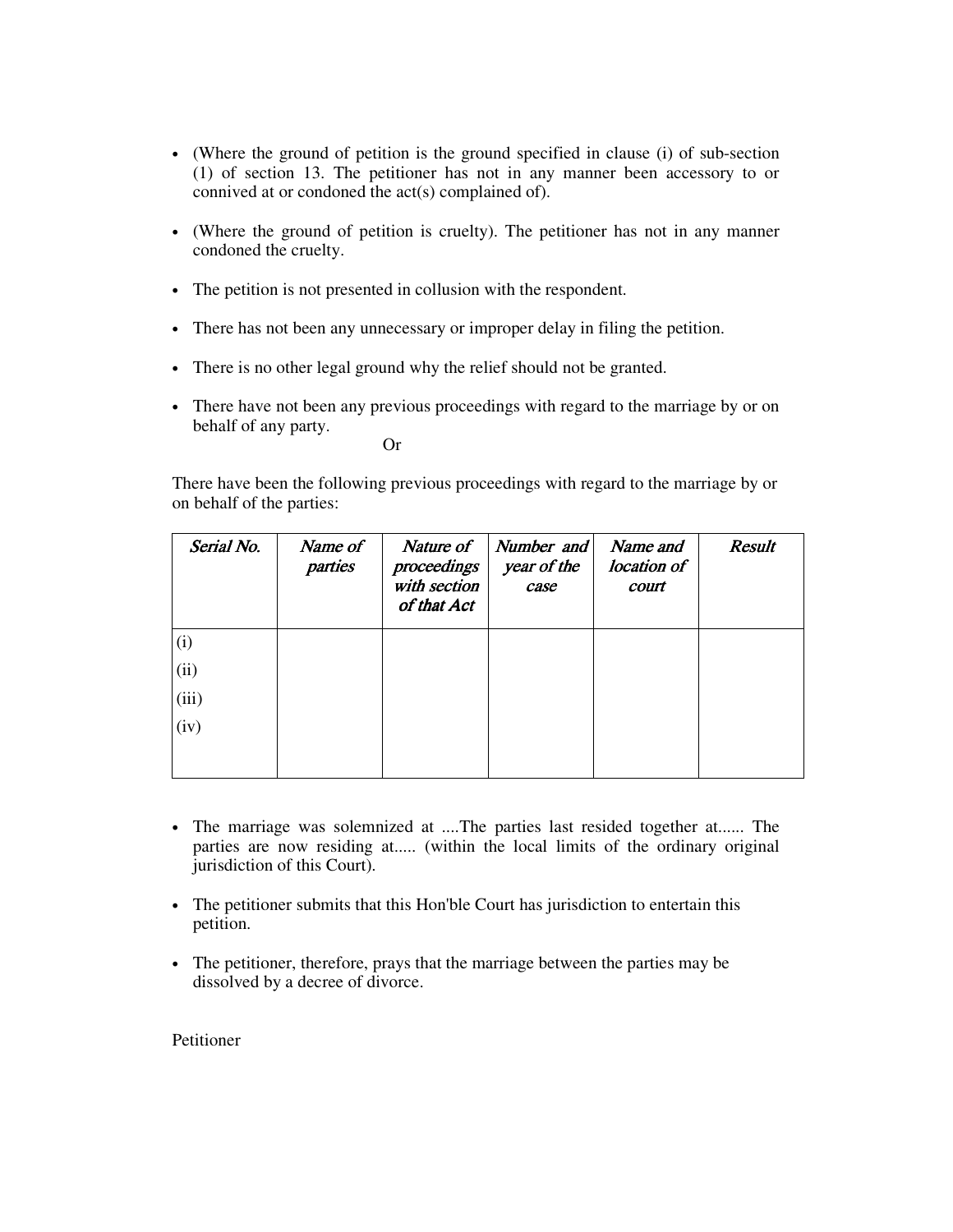### **VERIFICATION**

The above named petitioner states on solemn affirmation that paras 1 to........ of the petition are true to his/her knowledge and paras......... to .........are true to his/her information received and believed to be true by him/her.

Verified at....................... (Place). Dated............................... Petitioner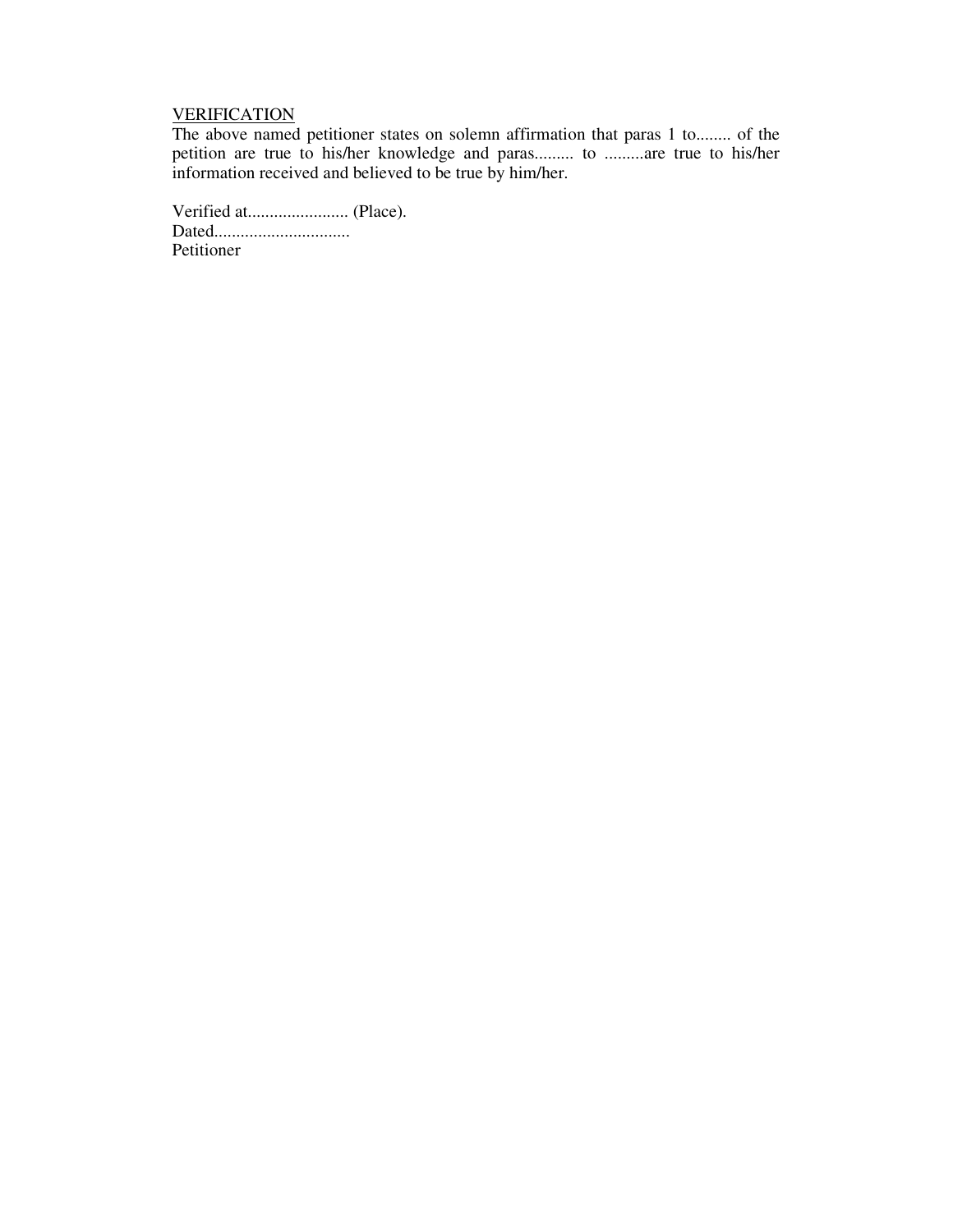### **Specimen Petition for Divorce by Mutual Consent**

### IN THE COURT OF THE DISTRICT JUDGE, DELHI

AND

................................. …… Petitioner

................................. …… Respondent

Photograph of Petitioner

Photograph of Respondent

#### Petition for dissolution of marriage by a decree of divorce by mutual consent under Section 13-B(1) of the Hindu Marriage Act, 1955, (No. 25 of 1955) as amended by the Marriage Laws (Amended) Act, 1976.

The petitioners pray as follows:-

- A marriage was solemnized between the parties according to Hindu rites and ceremonies on ...... at...... A certified copy of the relevant extract from the Hindu Marriage Register is filed herewith. An affidavit, duly attested.
- The status and place of residence of the parties to the marriage before the marriage and at the time of filing the petition were as follows :

|                                            | <b>Husband</b> |     |                       | Wife          |     |                       |
|--------------------------------------------|----------------|-----|-----------------------|---------------|-----|-----------------------|
|                                            | <b>Status</b>  | Age | Place of<br>residence | <b>Status</b> | Age | Place of<br>residence |
| Before<br>(i)<br>marriage                  |                |     |                       |               |     |                       |
| (ii) At the time of<br>filing the petition |                |     |                       |               |     |                       |

(Whether a party is a Hindu by religion or not is a part of his or her status).

• (In this paragraph state the place where the parties to the marriage last resides together and the names of the children, if any, of the marriage together with their sex, dates of birth or ages).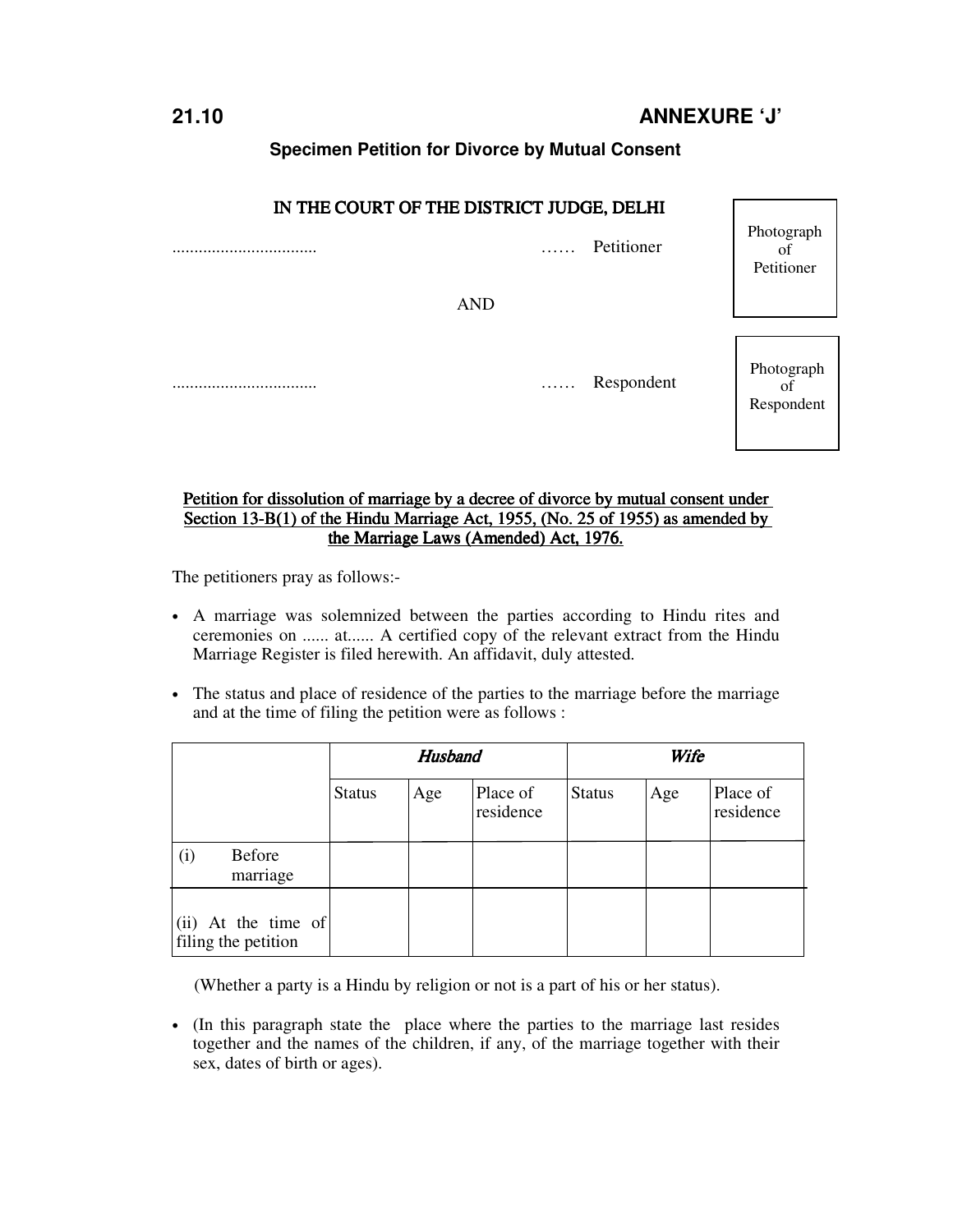- That the parties to the petition have been living separately since...... and have not been able to live together since then.
- That the parties to the petition have mutually agreed that their marriage should be dissolved.
- That the mutual consent has not been obtained by force, fraud or undue influence.
- That the petition is not presented in collusion.
- That there has not been any unnecessary or improper delay in instituting the proceedings.
- That there is no other legal ground why relief should not be granted.
- The petitioners submit that his Court has jurisdiction to entertain this petition.
- The petitioners, therefore, pray that the marriage between the parties may be dissolved by a decree of divorce.

Petitioner

No.1

#### VERIFICATION

The above named petitioners state on solemn affirmation that paras 1 to ........ of the petition are true to their knowledge and paras......... to .........are true to their information received and believed to be true by them.

Verified at ....................... (Place). Dated............................... Petitioner  $No.1$ 

Petitioner no.2

Petitioner no.2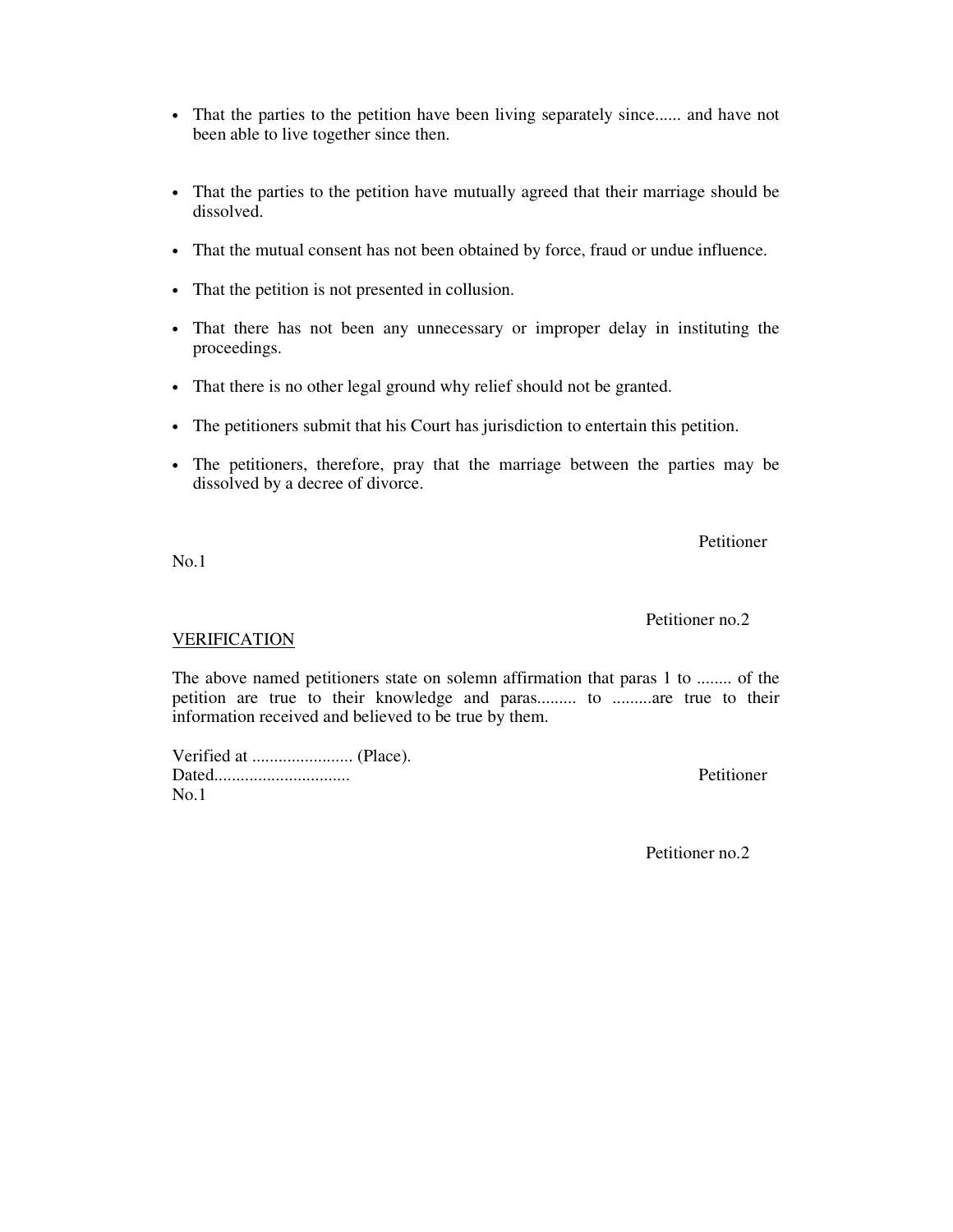MOTOR ACCIDENT CLAIM PETITION

## **Before the Motor Accident Claims Tribunal; Delhi**  Claim Petition No. \_\_\_\_\_\_\_  **\_\_\_\_\_\_\_\_\_\_\_\_\_\_\_\_\_\_\_\_\_\_\_\_\_\_\_\_\_\_\_\_\_ \_\_\_\_\_\_\_\_\_\_\_\_\_\_\_\_\_\_\_\_\_\_\_\_\_\_\_\_\_\_\_\_\_ \_\_\_\_\_\_\_\_\_\_\_\_\_\_\_\_\_\_\_\_\_\_\_\_\_\_\_\_\_\_\_\_\_ \_\_\_\_\_\_\_\_\_\_\_\_\_\_\_\_\_\_\_\_\_\_\_\_\_\_\_\_\_\_\_\_\_ \_\_\_\_\_\_\_\_\_\_\_\_\_\_\_\_\_\_\_\_\_\_\_\_\_\_\_\_\_\_\_\_\_ \_\_\_\_\_\_\_\_\_\_\_\_\_\_\_\_\_\_\_\_\_\_\_\_\_\_\_\_\_\_\_\_\_** … Petitioners (Age of the petitioners be mentioned) VERSUS 1.\_\_\_\_\_\_\_\_\_\_\_\_\_\_\_\_\_\_\_\_\_\_\_\_\_\_\_\_\_\_\_ \_\_\_\_\_\_\_\_\_\_\_\_\_\_\_\_\_\_\_\_\_\_\_\_\_\_\_\_\_\_\_\_\_  $\overline{\phantom{a}}$  ,  $\overline{\phantom{a}}$  ,  $\overline{\phantom{a}}$  ,  $\overline{\phantom{a}}$  ,  $\overline{\phantom{a}}$  ,  $\overline{\phantom{a}}$  ,  $\overline{\phantom{a}}$  ,  $\overline{\phantom{a}}$  ,  $\overline{\phantom{a}}$  ,  $\overline{\phantom{a}}$  ,  $\overline{\phantom{a}}$  ,  $\overline{\phantom{a}}$  ,  $\overline{\phantom{a}}$  ,  $\overline{\phantom{a}}$  ,  $\overline{\phantom{a}}$  ,  $\overline{\phantom{a}}$ 2.\_\_\_\_\_\_\_\_\_\_\_\_\_\_\_\_\_\_\_\_\_\_\_\_\_\_\_\_\_\_\_  $\overline{\phantom{a}}$  ,  $\overline{\phantom{a}}$  ,  $\overline{\phantom{a}}$  ,  $\overline{\phantom{a}}$  ,  $\overline{\phantom{a}}$  ,  $\overline{\phantom{a}}$  ,  $\overline{\phantom{a}}$  ,  $\overline{\phantom{a}}$  ,  $\overline{\phantom{a}}$  ,  $\overline{\phantom{a}}$  ,  $\overline{\phantom{a}}$  ,  $\overline{\phantom{a}}$  ,  $\overline{\phantom{a}}$  ,  $\overline{\phantom{a}}$  ,  $\overline{\phantom{a}}$  ,  $\overline{\phantom{a}}$  $\overline{\phantom{a}}$  ,  $\overline{\phantom{a}}$  ,  $\overline{\phantom{a}}$  ,  $\overline{\phantom{a}}$  ,  $\overline{\phantom{a}}$  ,  $\overline{\phantom{a}}$  ,  $\overline{\phantom{a}}$  ,  $\overline{\phantom{a}}$  ,  $\overline{\phantom{a}}$  ,  $\overline{\phantom{a}}$  ,  $\overline{\phantom{a}}$  ,  $\overline{\phantom{a}}$  ,  $\overline{\phantom{a}}$  ,  $\overline{\phantom{a}}$  ,  $\overline{\phantom{a}}$  ,  $\overline{\phantom{a}}$ 3.  $\overline{\phantom{a}}$  ,  $\overline{\phantom{a}}$  ,  $\overline{\phantom{a}}$  ,  $\overline{\phantom{a}}$  ,  $\overline{\phantom{a}}$  ,  $\overline{\phantom{a}}$  ,  $\overline{\phantom{a}}$  ,  $\overline{\phantom{a}}$  ,  $\overline{\phantom{a}}$  ,  $\overline{\phantom{a}}$  ,  $\overline{\phantom{a}}$  ,  $\overline{\phantom{a}}$  ,  $\overline{\phantom{a}}$  ,  $\overline{\phantom{a}}$  ,  $\overline{\phantom{a}}$  ,  $\overline{\phantom{a}}$  \_\_\_\_\_\_\_\_\_\_\_\_\_\_\_\_\_\_\_\_\_\_\_\_\_\_\_\_\_\_\_\_\_ … Respondents Application under the Section 166 & 140 of the Motor Vehicle Act 1988 for grant of Compensation Sir, **1** Name& Father's Name of the person injured / **:**  dead (Husband's Name in case of married women & widow) **2** Full address of the person injured / dead: **: 3** Age of the person injured/dead **: 4** Occupation of the person injured/dead **: 5** Name & address of the employer of the injured **:**  / dead **6** Monthly income of the person injured/ dead **: 7** Does the person in respect of whom Compensation is claimed pay income tax? If so state the amount of the income tax **: 8** Place, date and time of accident **:**  Photograph of Petitioner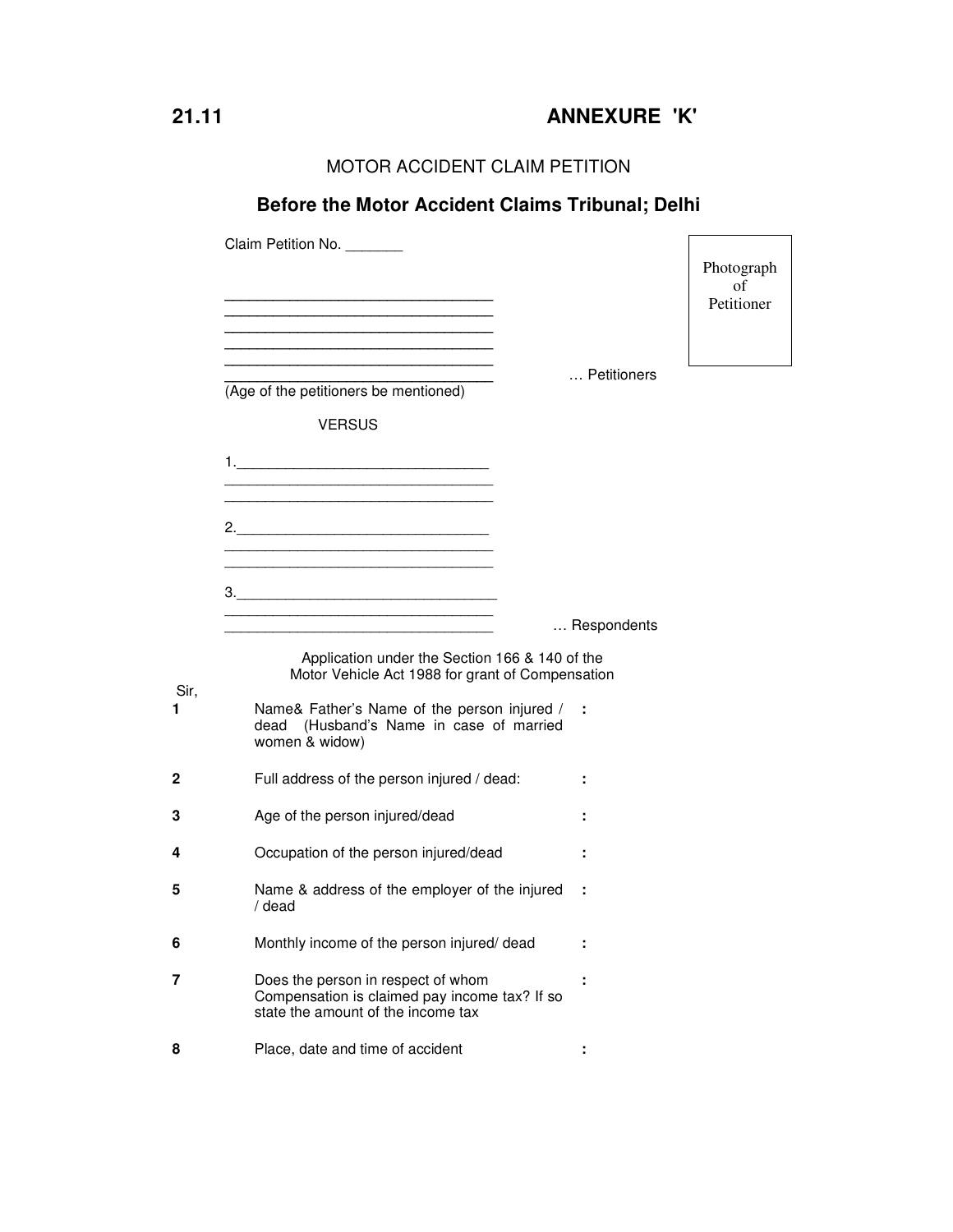| 9  | Name & Address of Police Station in whose<br>jurisdiction the accident took place & FIR was<br>registered.                                                                                                 |   |
|----|------------------------------------------------------------------------------------------------------------------------------------------------------------------------------------------------------------|---|
| 10 | Was<br>the<br>person in respect<br>of whom<br>Compensation is claimed traveling by<br>the<br>vehicle involved in the accident?<br>If so, give the name & place of starting the<br>journey and destination. | ÷ |
| 11 | Nature of the injuries sustained                                                                                                                                                                           | ÷ |
| 12 | & Address of the Medical Officer/<br>Name<br>Practitioner, if any who attended to the injuries                                                                                                             | ÷ |
| 13 | Period of treatment and expenditure                                                                                                                                                                        | ÷ |
| 14 | Registration No. & Type of vehicle involved in<br>accident                                                                                                                                                 | ÷ |
| 15 | Name & address of the owner of offending<br>vehicle.                                                                                                                                                       | ÷ |
| 16 | Name & address of the driver of<br>offending<br>vehicle                                                                                                                                                    | ÷ |
| 17 | Name & address of the insurer of the vehicle                                                                                                                                                               | ÷ |
| 18 | any claim been lodged<br>with<br>the<br>Has<br>owner/insurer, if so, with what result                                                                                                                      | ÷ |
| 19 | Name & address of the applicant                                                                                                                                                                            |   |
| 20 | Relationship with the deceased / injured.                                                                                                                                                                  |   |
| 21 | Title of the property of the deceased / injured                                                                                                                                                            |   |
| 22 | Amount of compensation claimed.                                                                                                                                                                            |   |
| 23 | Any other information that may be necessary<br>and helpful in the disposal of the case.                                                                                                                    | ÷ |
| 24 | Prayer                                                                                                                                                                                                     |   |

Petitioner

#### Verification:

Verified at Delhi on this the \_\_\_\_\_\_\_\_ day of \_\_\_\_\_\_\_\_\_ 200\_\_ that the contents of the above application are true and correct to my knowledge and belief.

Petitioner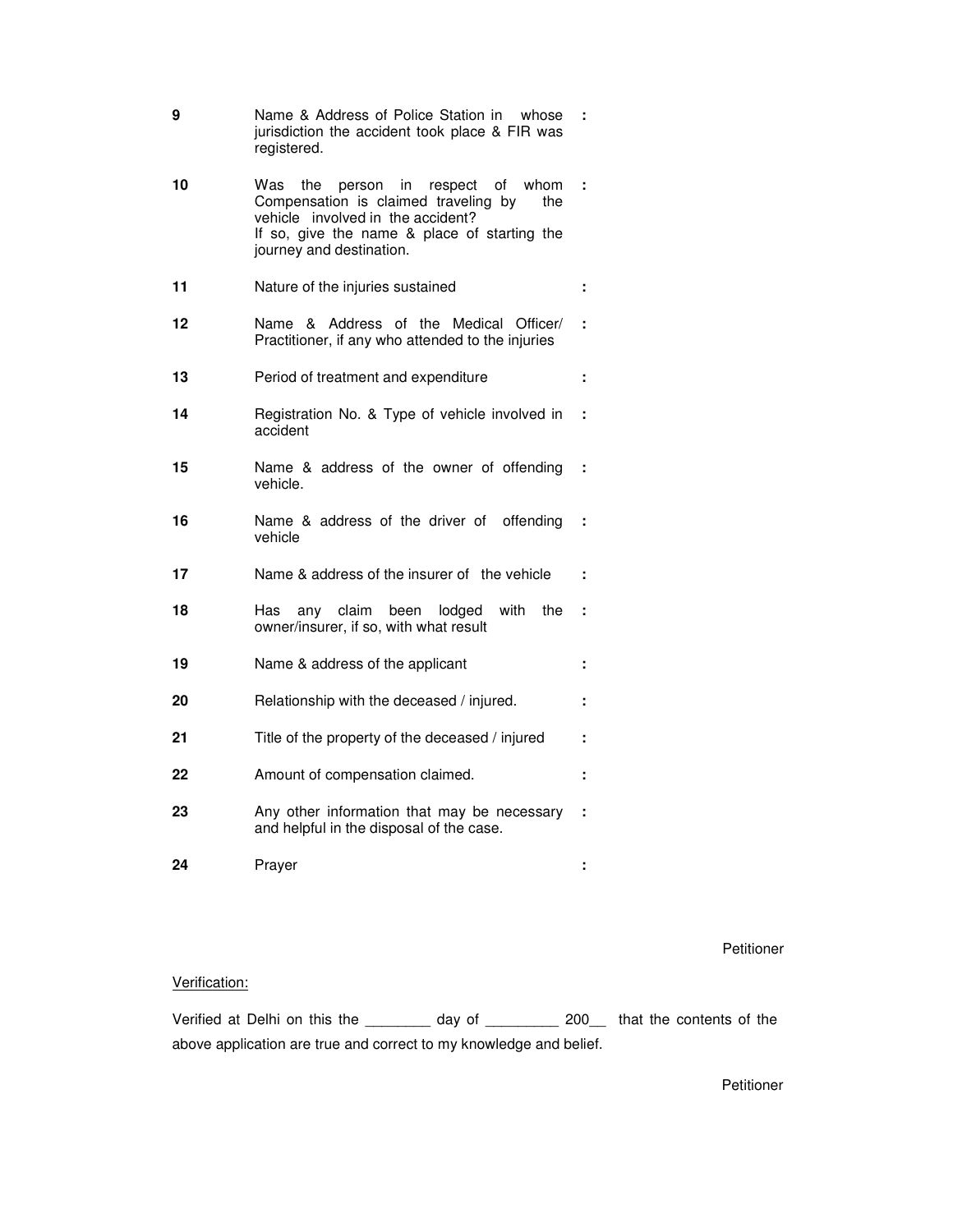#### SPECIMEN OF THE COMPLAINT

A Complaint may be drafted, with suitable adaptations and modifications with respect with respect to court procedure and situation in the following format.

#### IN THE COURT OF THE CHIEF METROPOLITAN MAGISTRATE TIS HAZARI COURTS, DELHI

Complaint Case No.............. of 20…

In the matter of:

……………………………………………… Through its Director........................... …….Complainant

#### **VERSUS**

4. Director.................................................... …….Accused

#### POLICE STATION: \_\_\_\_\_\_\_\_\_\_\_\_\_

Complaint under section 190 of the Criminal procedure code, 1973 for taking cognizance of the offense committed under sections 138, 141 of the Negotiable Instruments Act, 1881.

Most respectfully submitted

- 1. The complainant is a company incorporated under the provisions of the Companies Act, 1956 having its registered office at ..... and the complainant is having its branch office in Delhi at the above address. The Complainant Company disengaged in the business of purchase and sale of ...... The present complaint is filed through Mr........... who is competent to file this complaint on behalf of the Company.
- 2. The accused No.1 is a company incorporated under the provisions of the companies Act. 1956 having its registered office in Delhi at above address . The accused No.1 company is engaged in business of purchase & sale of .....
- 3. The accused NO 2 is the Managing Director, the accused No. 3 is the Finance Director and the accused No.3 is the Director of the accused no.1 company and wholly responsible for the conduct of the accused company. The affairs of the accused No. 1 company are managed by accused no.2 to 4 and as such they are in control of the affairs of the accused No. 1 company & liable of all the facts and deeds committed by the accused No.1 company.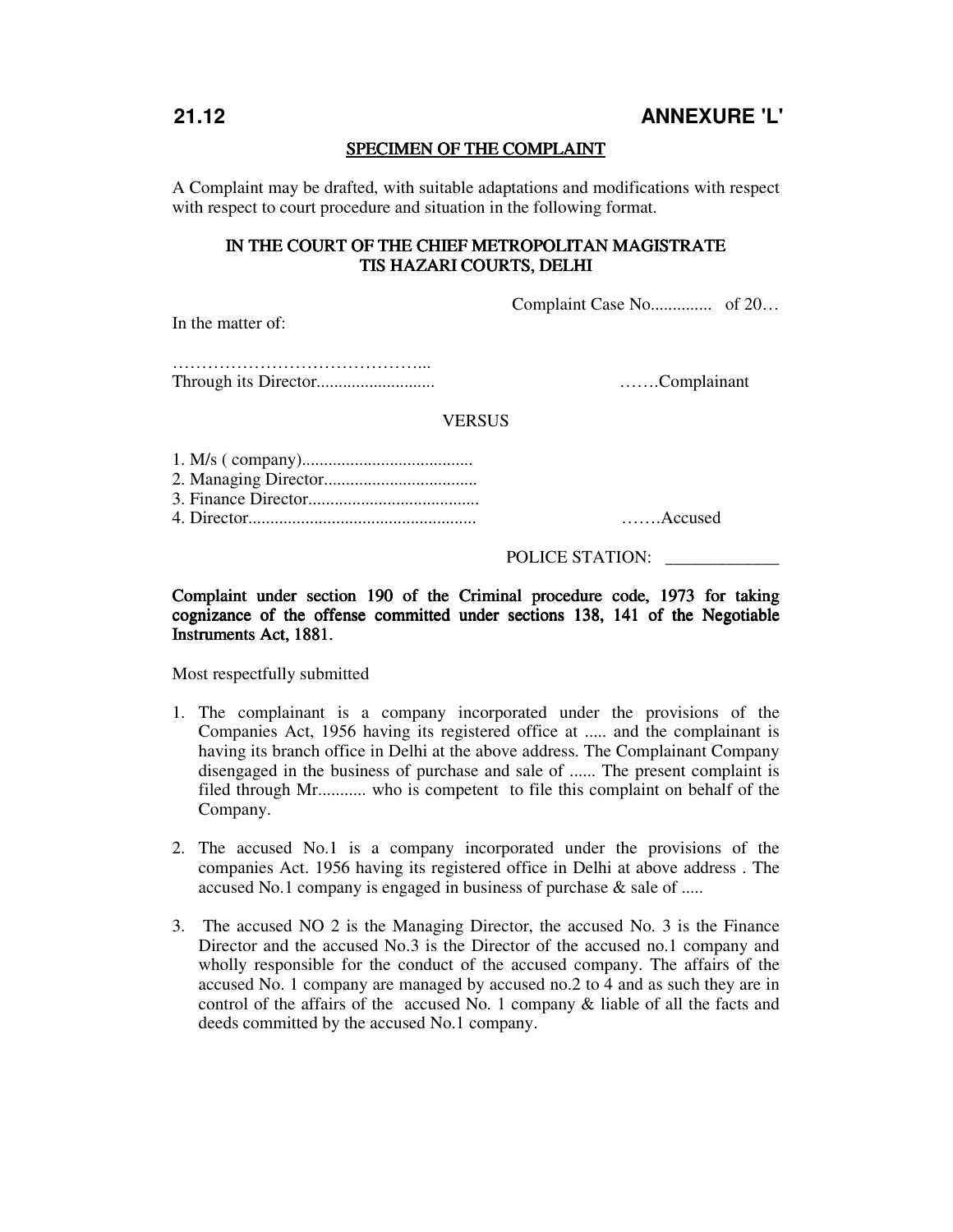- 4. The accused No.2 placed an order with the Complainant company on dated... or the supply of ... The complainant company supplied the above machines on Dated......and the accused No.1 had taken delivery of the machines on dated .........vide delivery challan No. dated..... The complainant company had raised an Invoice No...............dated................for Rs............ (Rs...........) on the accused No.1 company.
- 5. That the accused No.1 company through the hands of accused No. 3 issued a cheque drawn on........ bearing No. ......... dated......for Rs. In discharge of the above liability.
- 6. That the complainant company presented the above said cheque for collection through its bankers.............. & to its dismay found that the cheque was returned unpaid on dated............ for want of sufficient funds in the A/c of the accused.
- 7. That the complainant had immediately sent a legal notice on dated........to the accused company demanding therein the payment of Rs......... within 15 days of the receipt of the notice. The above notice of demand was received by the accused on dated.........
- 8. That the accused had failed to make payment of Rs......with in 15 days from the date of receipt of statutory notice.
- 9. That the issuance of cheque by the accused without having sufficient funds in the bank is an act which has been done deliberately, mischievously & malafidely with an intention to cheat the complainant company. The accused was aware of the fact that on presentation the cheque would never be honored because of insufficiency of funds in their A/c.
- 10. The complainant submit that it had presented the cheque within the time limit prescribed by the Negotiable Instruments Act 1881 and the dishonored cheque was issued by the accused by the accused without maintaining sufficient funds in the account further the accused have failed to make the payment of the sum covered under the dishonored cheque within 15 days from the date of receipt of the notice of demands. Therefore, all the accused have committed the offense under section 138 of the Negotiable Instruments Act, 1881.
- 11. That the complainant company had sent a registered legal notice to the accused No.1 company within the time limit prescribed by the Negotiable Instruments Act, 1881 and the accused had not made the payment within 15 days of the receipt of the notice thereof. The above said cheque was cheque was issued in Delhi and returned unpaid from the complainant's Bank in Delhi, hence this Hon'ble court has jurisdiction to take cognizance of the offense.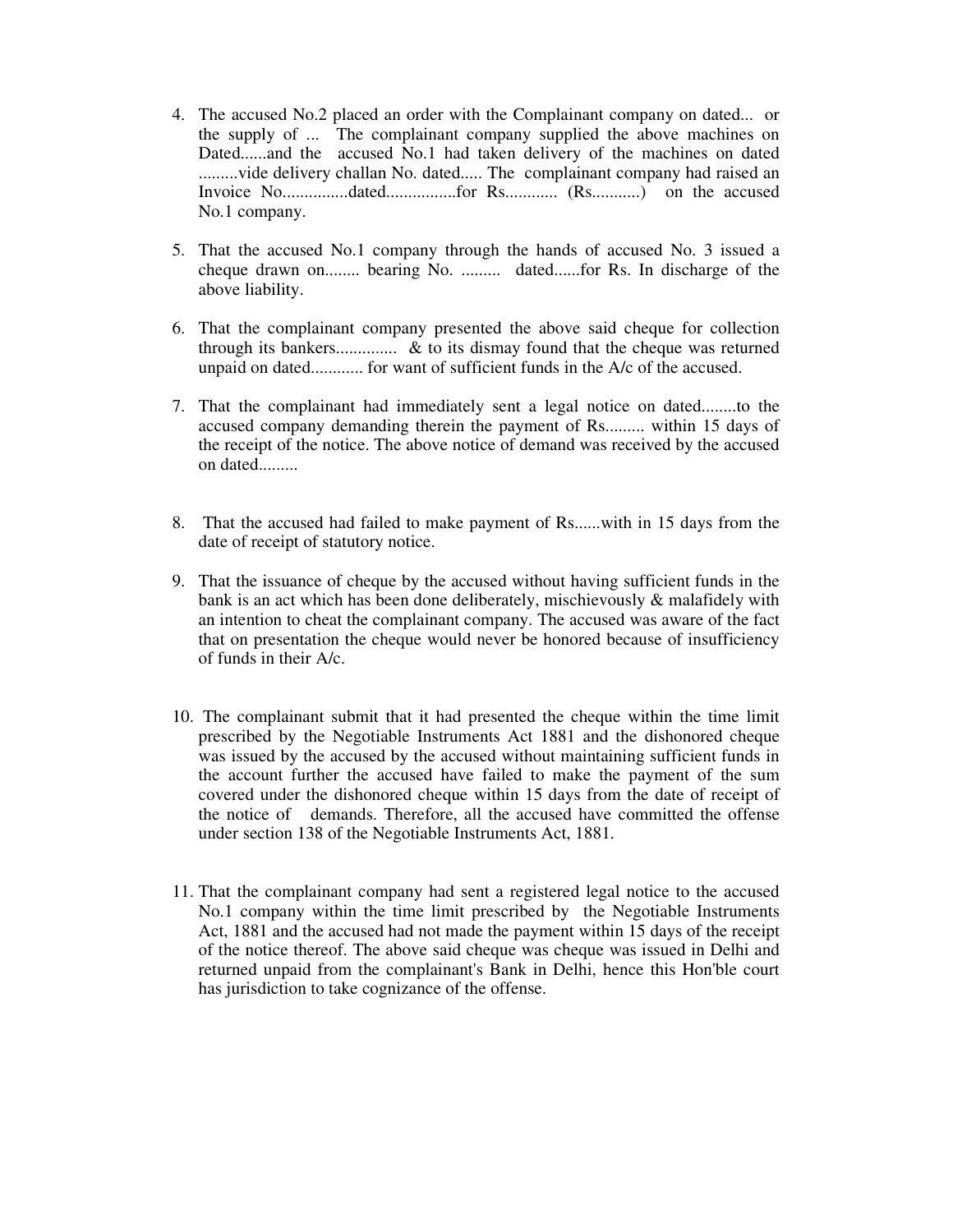#### PRAYER

It is, therefore most humbly prayed that this Hon'ble court may be pleased to take the complaint on record and punish the accused according to law and in the interest of justice.

New Delhi Dated............. Complainant

 Through Counsel for the Complainant

#### LIST OF DOCUMENTS FILED

- 1. Cheque No.... Dated.......for.......Rs.........drawn on bank.........(In original)
- 2. Copy of the legal notice dated.........sent to the accused.
- 3. Postal proof of dispatch of the above legal notice(In original)
- 4. Postal Acknowledgment cards received back from the accused ( In original)

#### LIST OF WITNESSES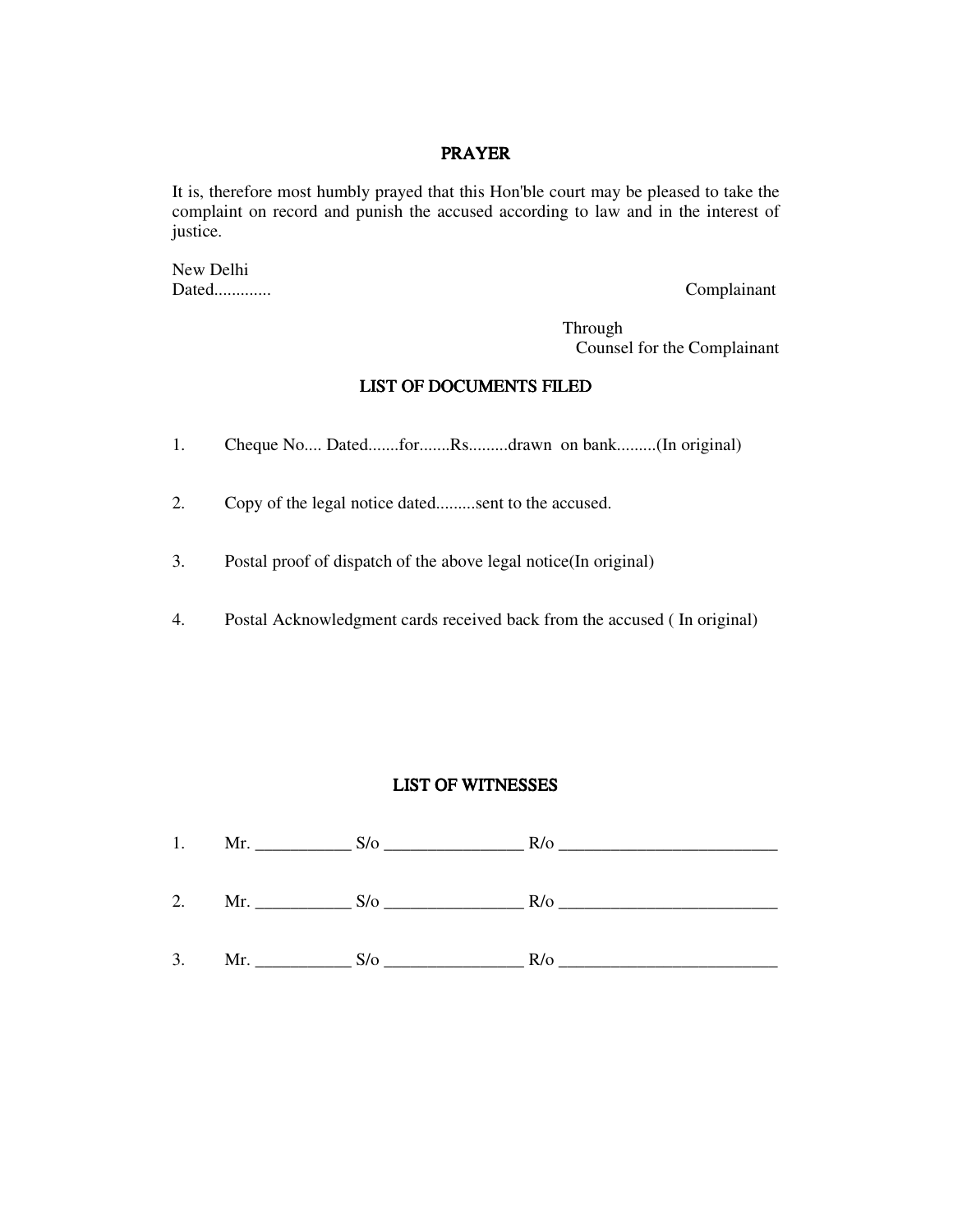#### SPECIMEN OF THE EVIDENCE AFFIDAVIT

An evidence affidavit may be drafted on the following manner:

#### IN THE COURT OF THE CHIEF METROPOLITAN MAGISTRATE. TIS HAZARI COURTS, DELHI

Complaint Case No............ Dated................

In the matter of:

|--|--|

......................................... ……..Complainant

**VERSUS** 

M/S..................................... ............................................ …….Accused

#### EVIDENCE BY WAY OF AFFIDAVIT

Mr. ............... (aged \_\_ years) son of Mr. .........R/o..........Profession …………. do hereby solemnly affirm and declare as under:

- 1. I am the Director of the complainant company and as such I am conversant with the facts of the case and competent to depose to the same in this evidential affidavit. Copy of the Certificate of Incorporation is Ex. \_\_\_\_ and Resolution authorizing me to file the complaint is Ex.
- 2. I state that the accused No. 2 placed an order with the complainant company on dated.... for the supply of.... ...The complainant company supplied the above machines on dated.........& the accused No. 1 company taken delivery of the machines on dated........vide Delivery Challan No........... dated.........The complainant company had raised an Invoice No. dated........for Rs. (Rupees........) on the accused no. 1 company. The said documents are Ex.\_\_\_\_\_ collectively.
- 3. I state that the accused No.1 company through the hands of accused No. 3 issued a cheque drawn on Bank.......... bearing No...... dated........for Rs....... In discharge of the above liability, which is Ex.\_\_\_\_.
- 4. I state that the complainant company presented the above said cheque for collection through its bankers........ and to its dismay found that the cheque was returned unpaid on dated on dated..... for want of sufficient funds in the account of the accused. The bank memorandum issued by bank........... is attached herewith as Ex.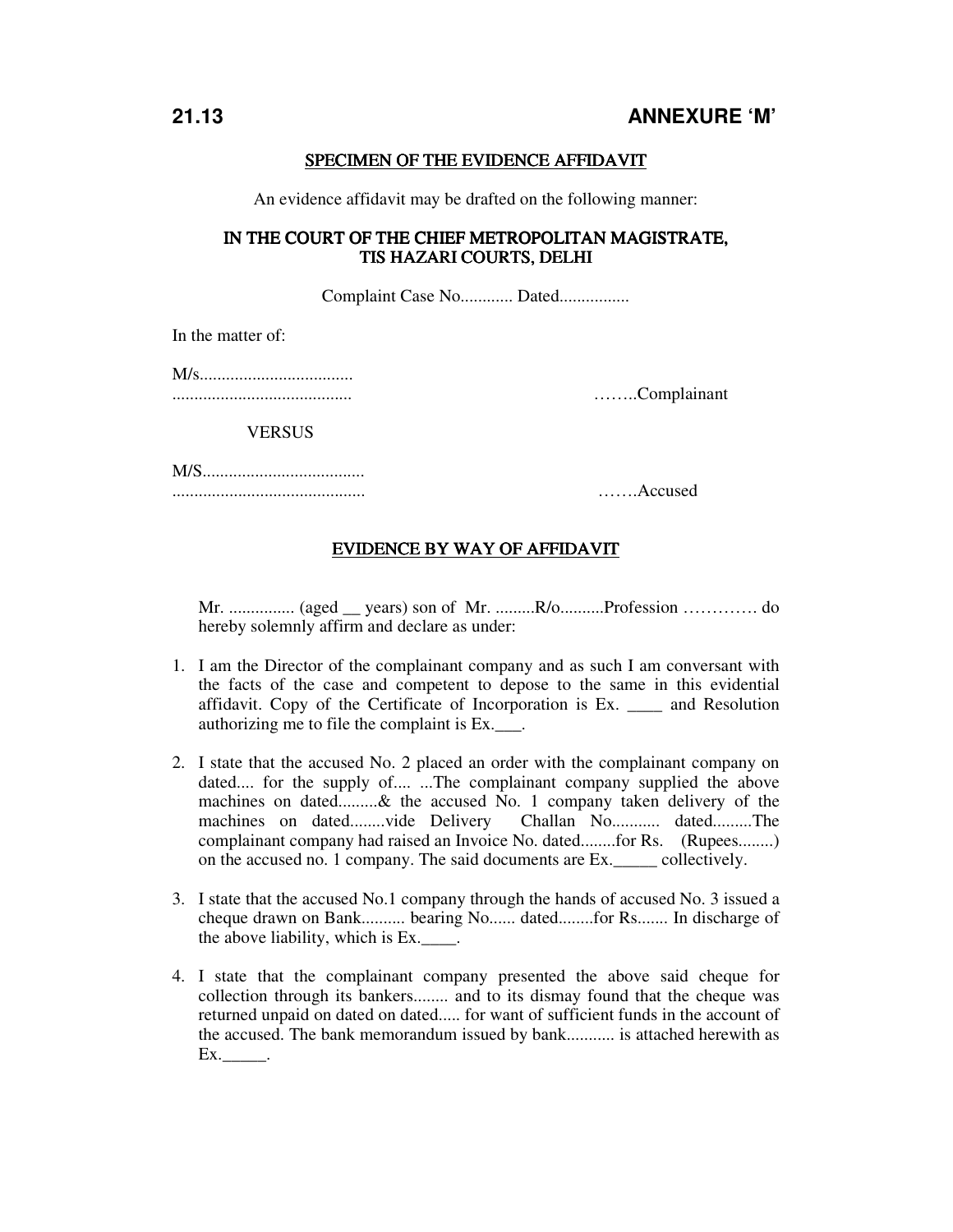- 5. I state that the complainant company had immediately sent a legal notice on dated.......to the accused company demanding therein the payment of Rs....... within 15 days of the receipt of the notice. The above notice of demand was received by the accused on dated...... The copy of the legal notice is attached as Ex.\_\_\_\_ and the acknowledgment card received back from the accused is attached as Ex.\_\_\_\_.
- 6. I state the accused had failed to make the payment of Rs..... with in 15 days from the date of receipt of the statutory notice.
- 7. I state that the complaint company had presented the cheque within the time limit prescribed by the Negotiable Instrument Act, 1881 and the dishonored cheque was issued by the accused without maintaining sufficient funds in account. Further the accused have failed to make the payment of the sum covered under the dishonored cheque within 15 days from the date of receipt of the notice of demands. Therefore all the accused have committed the offence under section 138 of the Negotiable Instrument Act, 1881.
- 8. I state that the complaint company had sent a registered legal notice to the accused No.1 company within the time limit prescribed by the Negotiable Instrument Act, 1881 sand the accused had not made the payment within 15 days of the receipt of the notice thereof.

#### Deponent

#### VERIFICATION

 I ................the above named deponent, do hereby verify that the contents of paragraphs 1 to 8 of my above affidavit are true and correct to my knowledge and no material has been concealed therefore.

Verified at New Delhi on this.................. day of ............ 20................

Deponent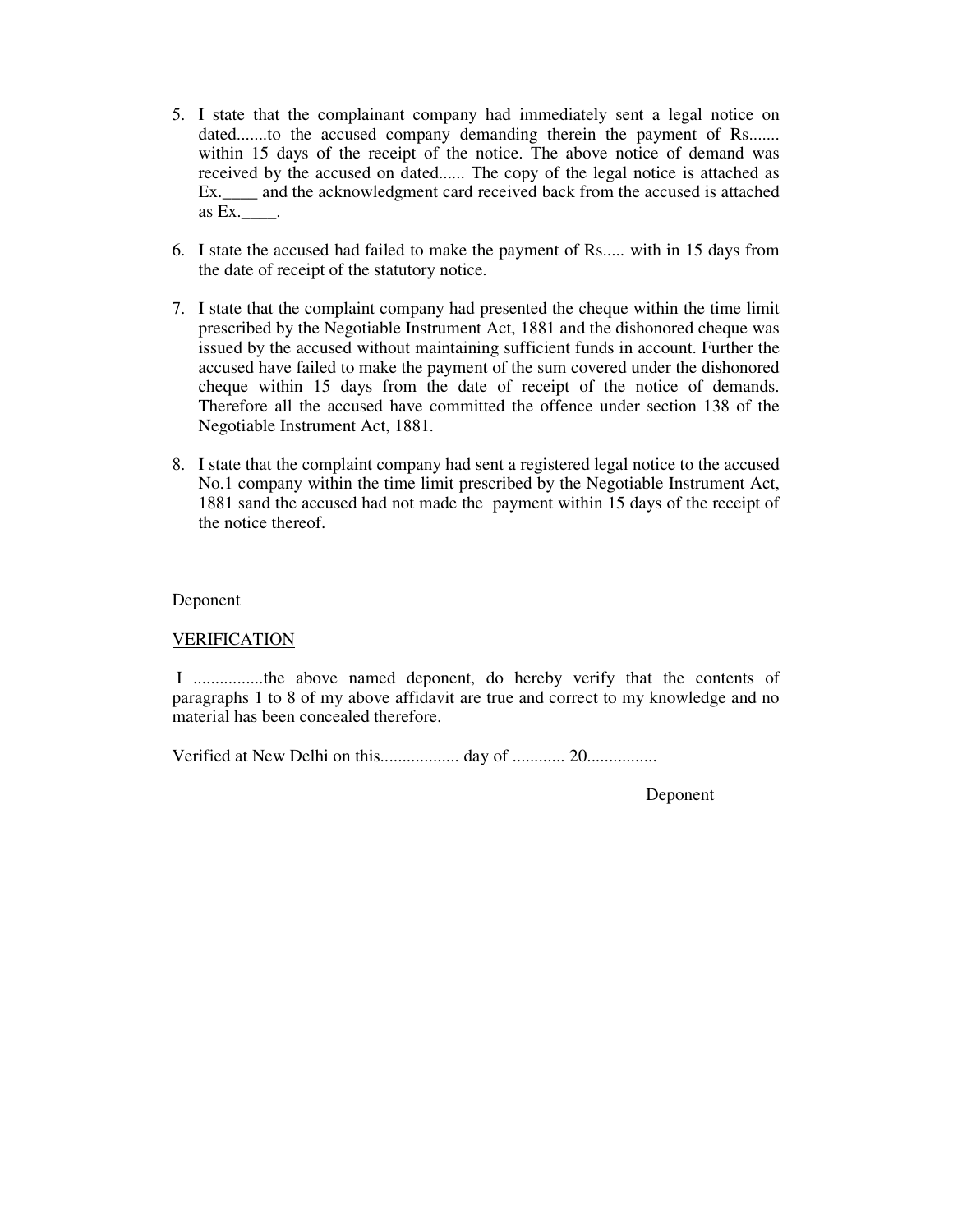### **21.14 ANNEXURE 'N'**

#### **PETITION FOR SUCCESSION CERTIFICATE**

**IN THE COURT OF THE ADMINISTRATIVE CIVIL JUDGE AT DELHI** 

|           | Applicant  |
|-----------|------------|
| ◠<br>v 5. |            |
|           | Respondent |

**In the matter of the grant of a Succession Certificate in respect of the debts & securities etc. of ………deceased under Section 372 of the Indian Succession Act.**  Sir,

The applicant begs to submit as under:

- 1 The place, date & time of the death of deceased **:**
- 2 Ordinary place of residence of the deceased and if the ordinary place of residence of the deceased is not situated within the jurisdiction of this Court; the details of the properties of the deceased situated within the jurisdiction of the Court. **:**
- 3 The names and full addresses of near relatives of the deceased **:**
- 4 The right under which the applicant claims for the grant of succession certificate **:**
- 5 Any impediment to the grant of succession certificate or any other impediment under Section 370 of Act 59 of 1929. **:**
- 6 Particulars and details of debts & securities etc. in Respect of which the certificate is to be granted. **:**

#### **Verification:**

Verified at…………………..on this..…..day of……….….the contents of para ………… to ………… are true to my knowledge and belief.

#### **Signature of Applicant and address**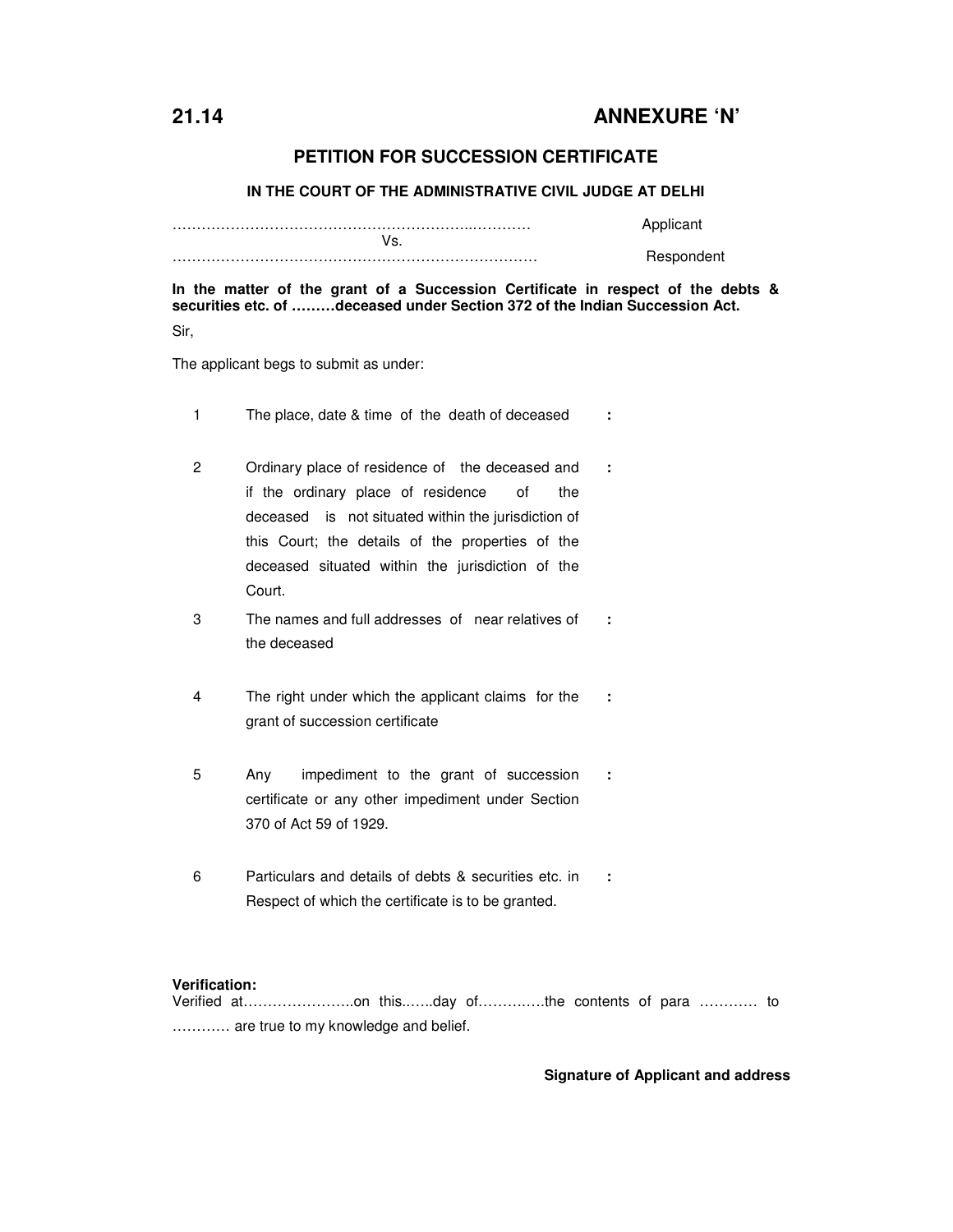

 $\overline{\mathbf{H}}$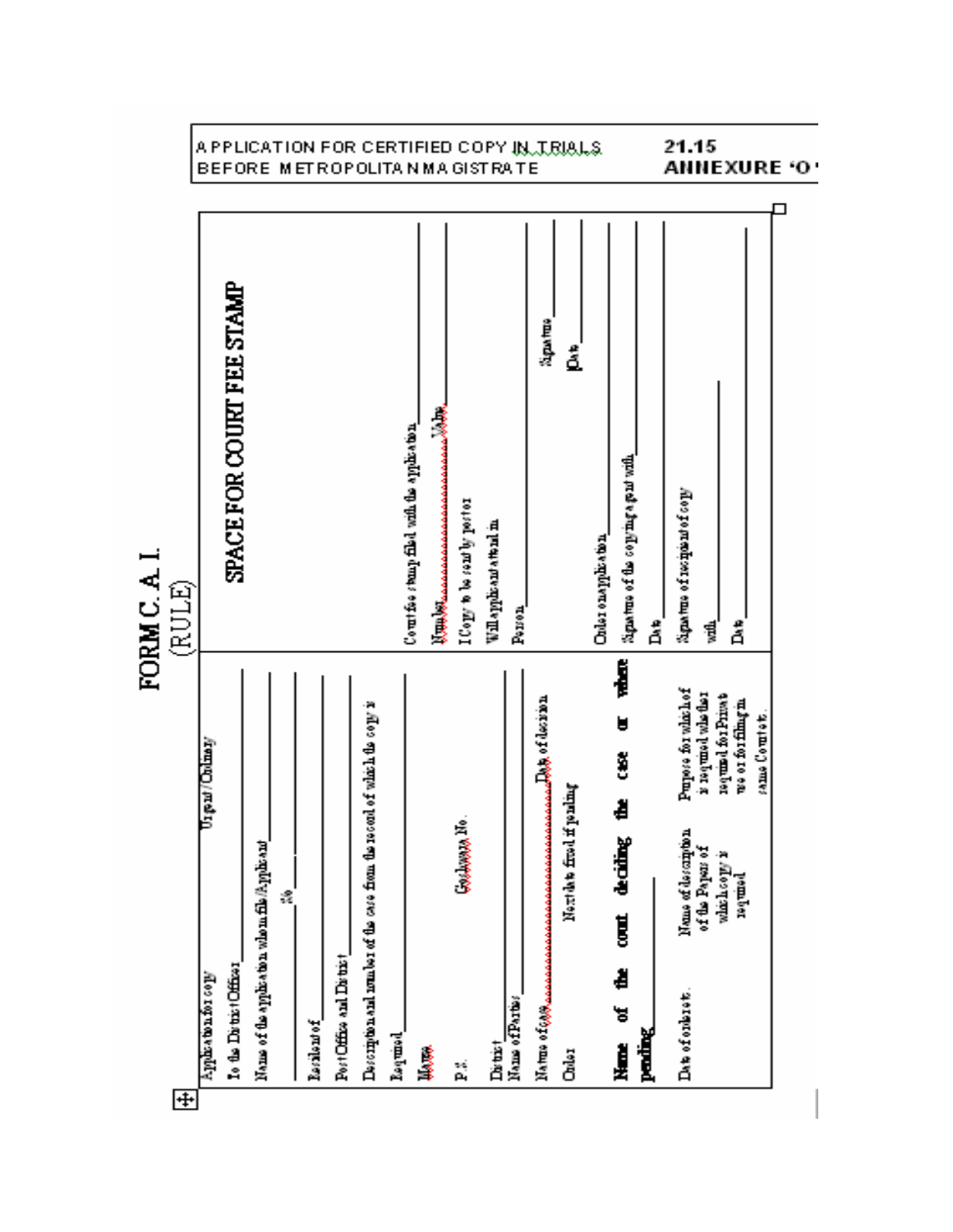|                                        | 21.16<br>APPLICATION FORMFOR CERTIFIED COPY OF<br>CIVIL AND SESSIONS CASES<br><b>ANNEXURE.'P'</b> |                                                     |                                                                     |                                                                                                           |                                                              |                                                                       |                             |                                                                                       |                                                                                                             |                                                                      |
|----------------------------------------|---------------------------------------------------------------------------------------------------|-----------------------------------------------------|---------------------------------------------------------------------|-----------------------------------------------------------------------------------------------------------|--------------------------------------------------------------|-----------------------------------------------------------------------|-----------------------------|---------------------------------------------------------------------------------------|-------------------------------------------------------------------------------------------------------------|----------------------------------------------------------------------|
|                                        |                                                                                                   |                                                     | (Space for Court Fee Stamp)                                         |                                                                                                           |                                                              |                                                                       |                             |                                                                                       |                                                                                                             |                                                                      |
| J.                                     | 2                                                                                                 | $\mathcal{G}_1$                                     | á,                                                                  | $\mathcal{G}_i$                                                                                           | $\mathbb{C}^{\times}_{\mathbb{C}}$                           | 7                                                                     | $\vert \chi \vert$          | $\mathbb{S}^1$                                                                        | 10.                                                                                                         | $\ \cdot\ $                                                          |
| b<br>Whether Civil Criminal<br>NAVIGAS | which the first complete that with<br>Particular                                                  | Defendent or account with<br>Particulars            | Amount or unit or detail of<br>Nature of Solt or offered<br>direct  | property anti-randomed or where<br>dispute arose or offence was<br>Name of place where the<br>connumition | court and of<br>the appeal court (fany<br>Norse of the first | Date of order in first court                                          | Next data of Bearing if any | For what purpose the certified<br>copy is intended to be used                         | Detail a of documents of which<br>particulars about the data of<br>copies toward with ch<br>bearing, if any | Signature of applicant and data<br>of filling application for copies |
|                                        |                                                                                                   |                                                     |                                                                     |                                                                                                           |                                                              |                                                                       |                             |                                                                                       |                                                                                                             |                                                                      |
|                                        |                                                                                                   |                                                     |                                                                     | <b>Complete permanent Address</b>                                                                         |                                                              |                                                                       |                             |                                                                                       |                                                                                                             |                                                                      |
| 12                                     | 13                                                                                                | $\ \cdot\ _2$                                       | 15                                                                  | $\pm 6$                                                                                                   | $\Gamma$                                                     | $\  \cdot \ _2^2$                                                     |                             | $\mid \cdot \rangle$                                                                  |                                                                                                             | 20                                                                   |
| Name of Applicant                      | Pather rame of Applicant                                                                          | Rendered with particulars post<br>office & District | Person through where the petition<br>is filled, subtest particulars | Whather ordinary                                                                                          | Chromatical CD                                               | with full acknow & bia signatures<br>time you have the call youry and |                             | other charges with full actinue &<br>the set only copying the and<br>hi a ai gruature |                                                                                                             | Acrosfo                                                              |
|                                        |                                                                                                   |                                                     |                                                                     |                                                                                                           |                                                              |                                                                       |                             |                                                                                       |                                                                                                             |                                                                      |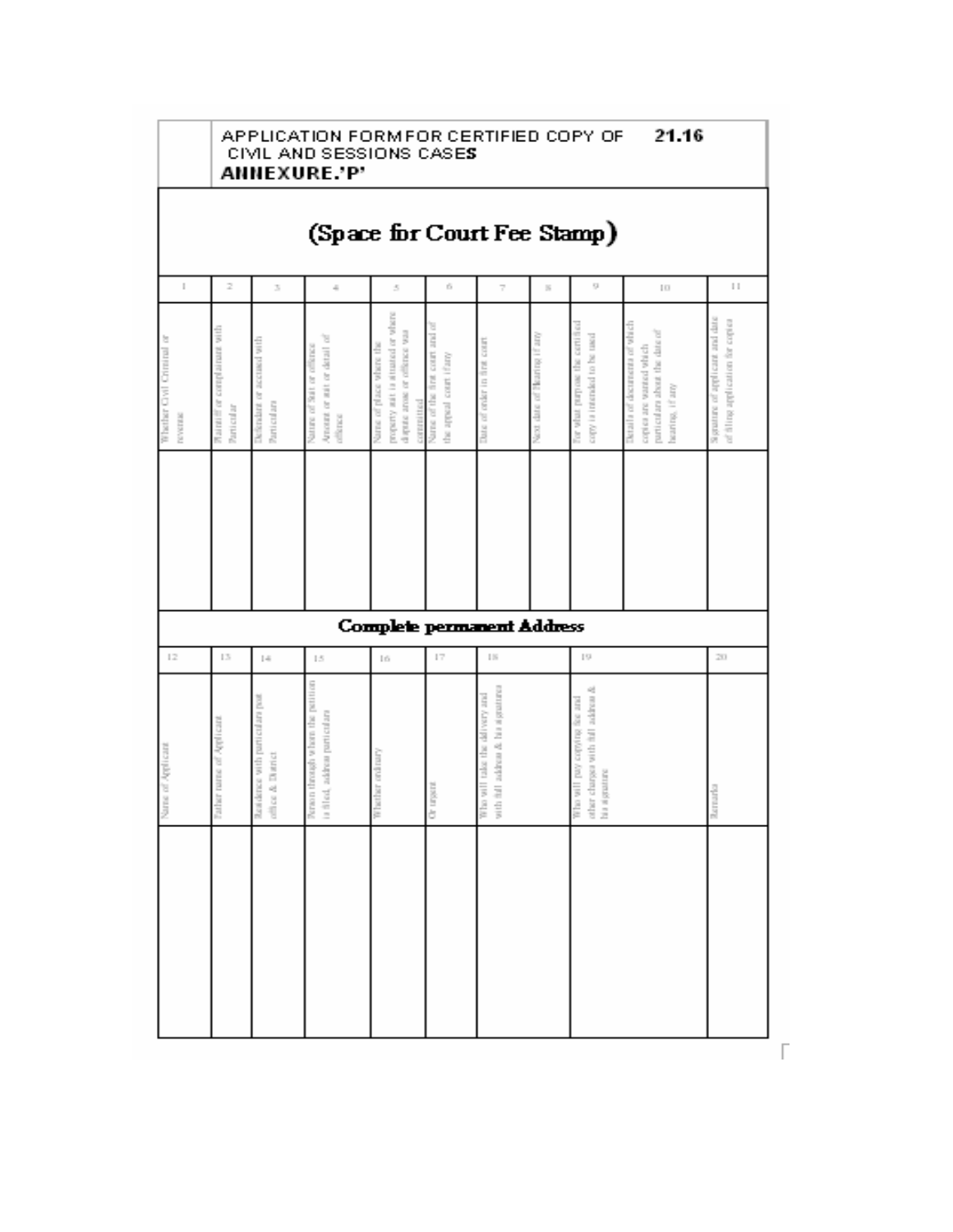## **21.17 ANNEXURE 'Q'**

## **PROCESS FEE FORM**

In the Court of…………………………………………………………………….

Case \_\_\_\_\_\_\_\_\_\_\_\_\_\_\_\_\_\_\_\_\_\_\_\_\_\_ versus \_\_\_\_\_\_\_\_\_\_\_\_\_\_\_\_\_\_\_\_\_\_\_\_\_

Suit \_\_\_\_\_\_\_\_\_\_\_\_\_\_\_\_\_\_\_\_\_\_\_\_\_\_\_ Date of Hearing \_\_\_\_\_\_\_\_\_\_\_\_\_\_\_\_\_\_

| Date of<br>Filing                  | Filed by<br>Whom | Purpose of<br>Filing | Number | Amount of<br>P. Fee | Court Fee<br>Affixed |
|------------------------------------|------------------|----------------------|--------|---------------------|----------------------|
|                                    |                  |                      |        |                     |                      |
|                                    |                  |                      |        |                     |                      |
|                                    |                  |                      |        |                     |                      |
|                                    |                  |                      |        |                     |                      |
|                                    |                  |                      |        |                     |                      |
|                                    |                  |                      |        |                     |                      |
| ---------------------------------- |                  |                      |        |                     |                      |
| In the court of Mr.                |                  |                      |        |                     |                      |

Date of Hearing \_\_\_\_\_\_\_\_\_\_\_\_\_

#### RECEIVED PROCESS FEE FORM

Date  $\Box$ 

**Ahlmad / Asstt. Ahlmad**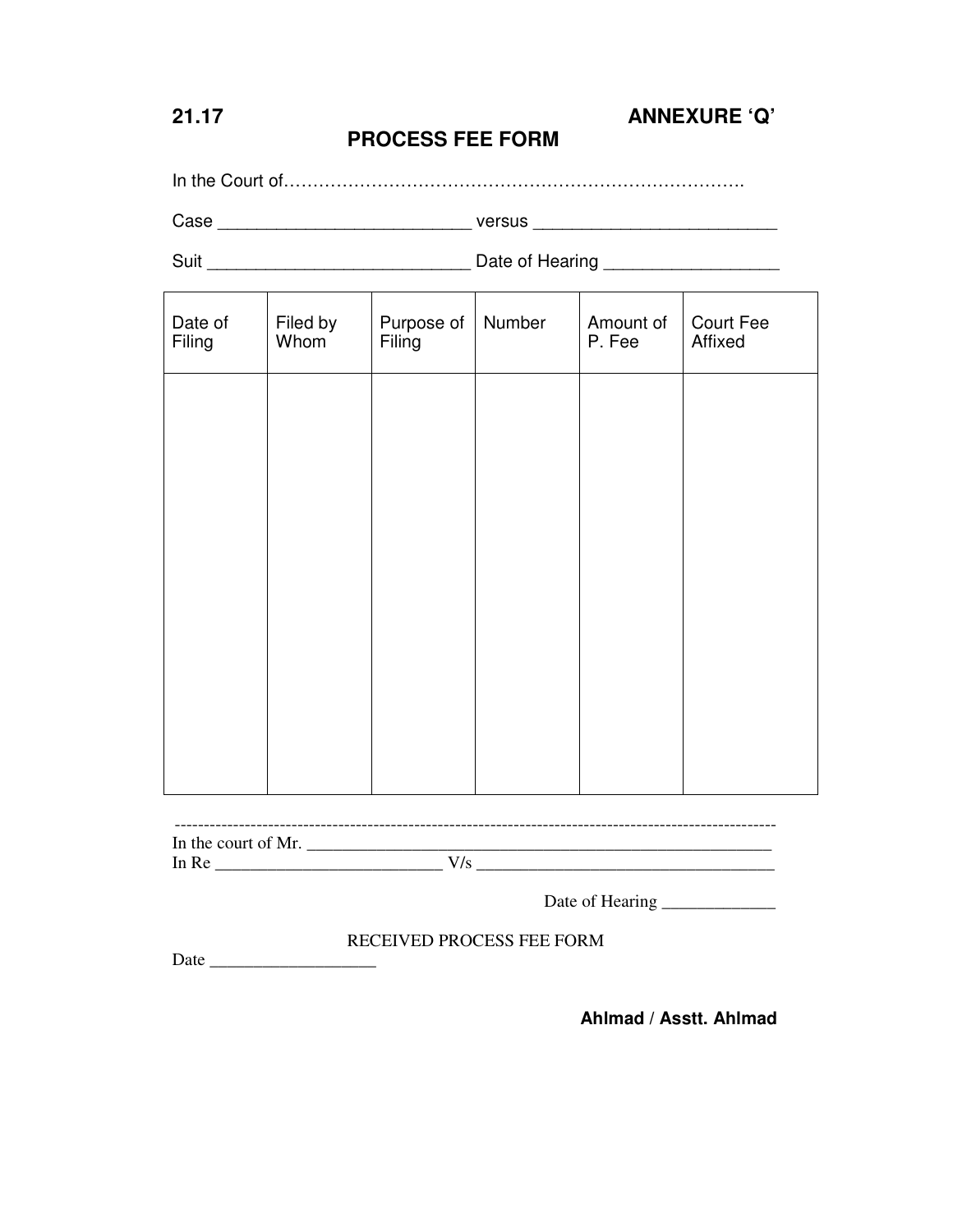**21.18 ANNEXURE 'R'** 

APPLICATION FORM FOR SUPPLY OF INFORMATION UNDER

## RIGHT TO INFORMATION ACT 2005

|                   |                                 | Serial No.                                                 |
|-------------------|---------------------------------|------------------------------------------------------------|
| 1.                | Name of Applicant               |                                                            |
| 2.                | Address                         |                                                            |
|                   |                                 |                                                            |
|                   |                                 | <u> 1989 - Johann Barn, amerikansk politiker (d. 1989)</u> |
| 3.                | Telephone No. if any            |                                                            |
| 4.                | Department from which           |                                                            |
|                   | Information is required         |                                                            |
| 5.                | Cash Receipt No.                |                                                            |
| 6.                | Details of information required |                                                            |
|                   |                                 |                                                            |
|                   |                                 |                                                            |
|                   |                                 |                                                            |
|                   |                                 |                                                            |
|                   | Date: __________                | <b>(SIGNATURE OF</b>                                       |
| <b>APPLICANT)</b> |                                 |                                                            |
| Note:             |                                 |                                                            |

- Separate application is required for each needed information.
- Rs. 25/- is required per application.
- Rs. 5/- per page will be charged at the time of delivery of information.
- Cash is to be deposited at the Cash counter.

In all cases where a certified copy is supplied on payment of fee, no application under Right to Information Act should be made.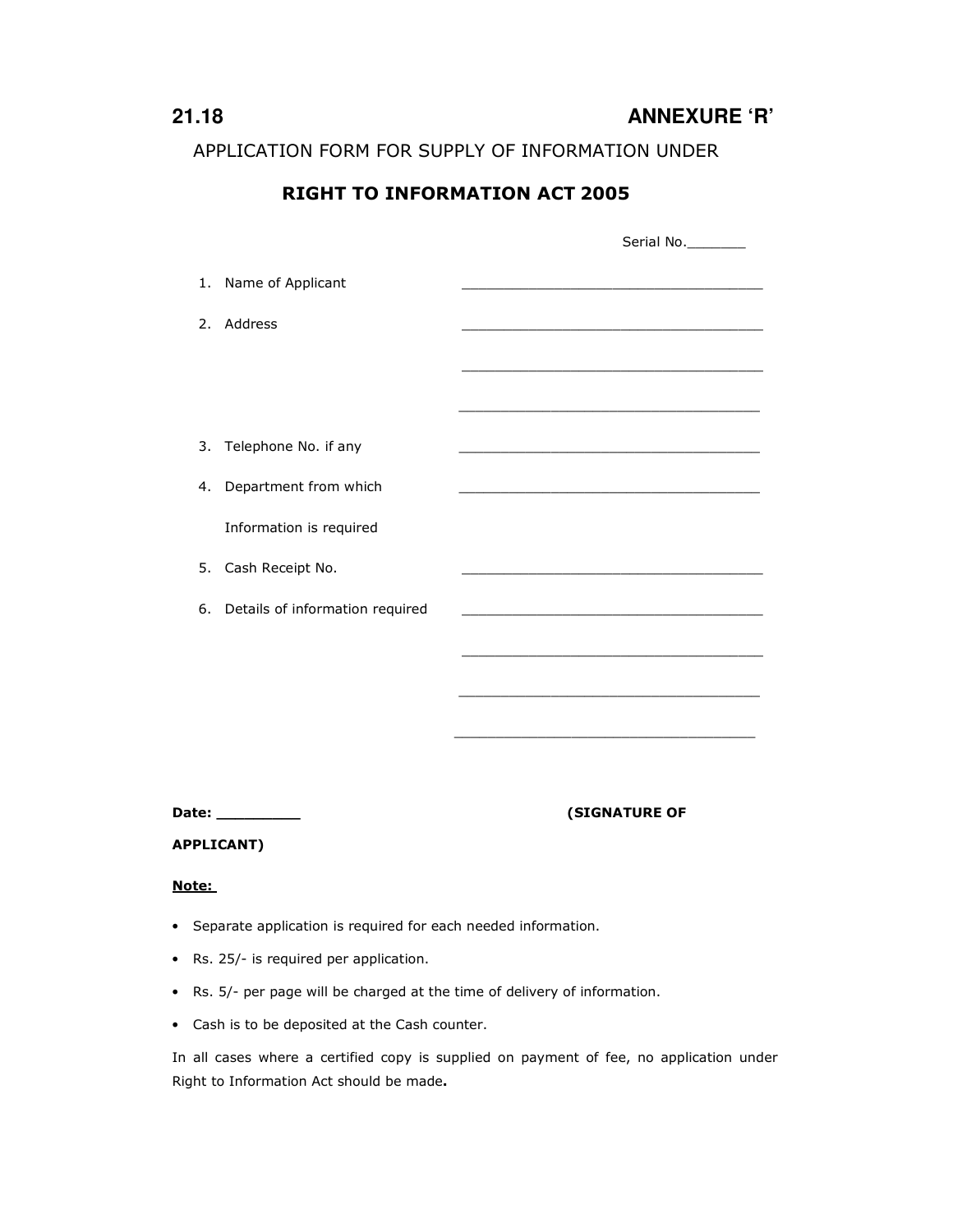## **DELHI LEGAL SERVICES AUTHORITY Room No.-1, Patiala House Courts, New Delhi APPLICATION FORM FOR LEGAL AID**

| 1  | Name of Applicant:                                                                                                                                                                                                                                                                                                                                                                                                  |  |
|----|---------------------------------------------------------------------------------------------------------------------------------------------------------------------------------------------------------------------------------------------------------------------------------------------------------------------------------------------------------------------------------------------------------------------|--|
| 2  | Father's/Husband's Name                                                                                                                                                                                                                                                                                                                                                                                             |  |
| 3  | Residential Address (Tel. No. if any)                                                                                                                                                                                                                                                                                                                                                                               |  |
| 4  | Whether Employed/Unemployed                                                                                                                                                                                                                                                                                                                                                                                         |  |
| 5  | Place of Work                                                                                                                                                                                                                                                                                                                                                                                                       |  |
| 6  | Nationality & Religion                                                                                                                                                                                                                                                                                                                                                                                              |  |
| 7  | Whether SC/ST (Proof in support of it)                                                                                                                                                                                                                                                                                                                                                                              |  |
| 8  | Income per month (Affidavit on Rs. 10/- on non-<br>judicial paper in support of it) :                                                                                                                                                                                                                                                                                                                               |  |
| 9  | Name and Address of opposite party & Tel. No. (if<br>any)                                                                                                                                                                                                                                                                                                                                                           |  |
| 10 | legal<br>aid is<br>required<br>to file:<br>Whether<br>Suit/Application Under section 125 Cr. P .C./Civil<br>(Please state the category) Writ/ Criminal Writ/<br>Labor Case/ Service Matter/Criminal<br>Matter/<br>Other (pl. specify)<br>(a) State the full address of immovable property<br>in dispute and the place where property is<br>situated:<br>((b) In money suit, state the date on which it fell<br>due. |  |
| 11 | Whether any application has been filed previously<br>before this Authority, if yes, mention date and file<br>No. of application:                                                                                                                                                                                                                                                                                    |  |
| 12 | Details of your problem (in brief)                                                                                                                                                                                                                                                                                                                                                                                  |  |
| 13 | Please state whether any case is pending before,<br>any court, if so, the details thereof:                                                                                                                                                                                                                                                                                                                          |  |
| 14 | Nature of relief sought                                                                                                                                                                                                                                                                                                                                                                                             |  |

SIGNATURE OF THE APPLICANT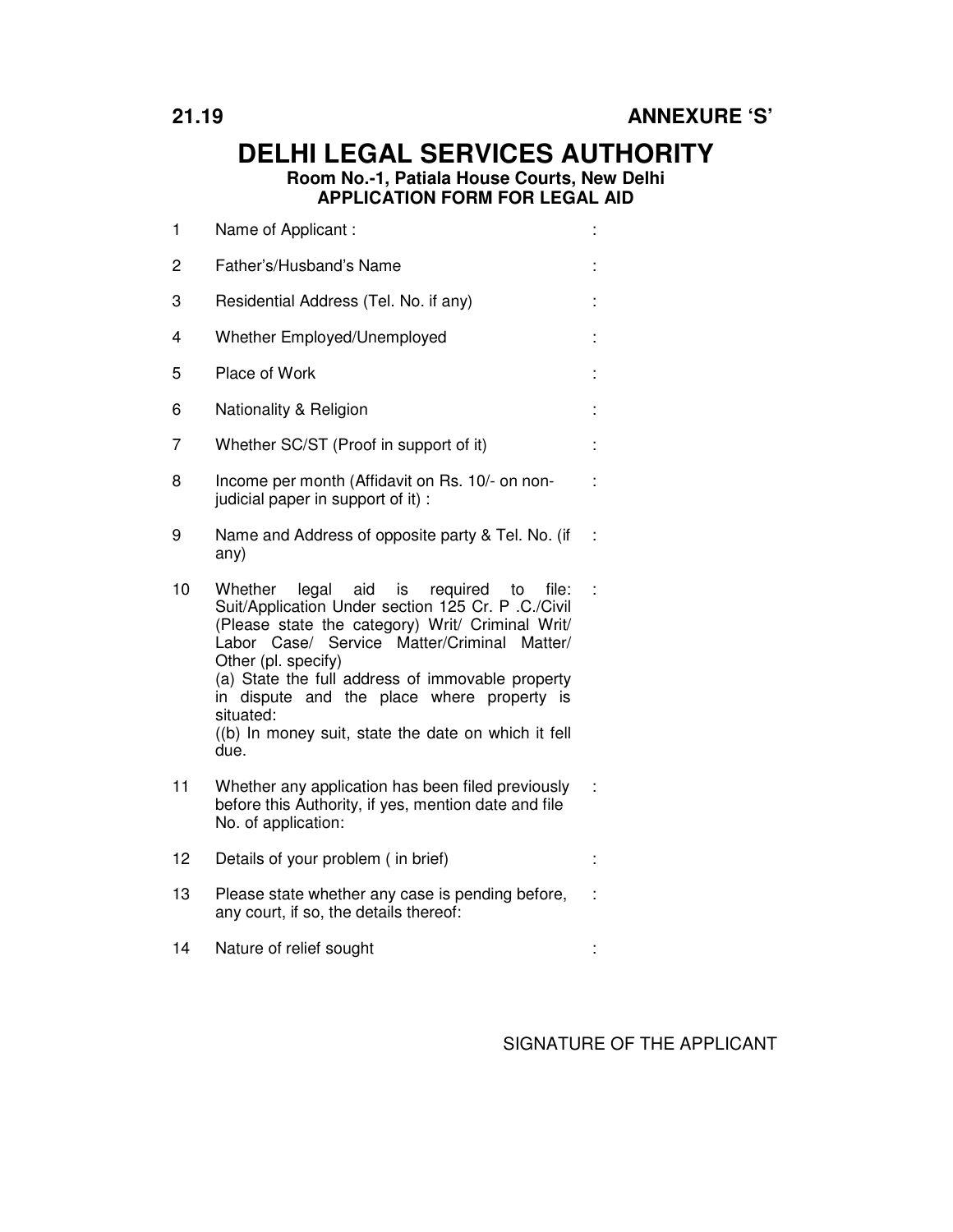## **21.20 SUGGESTION FORM**

Please send your valuable suggestions regarding this publication at the following address:

# **JUDICIAL COMMITTEE**

Room No. 51, Karkardooma Court Complex, Delhi – 110 032.

Ph: 011-22309367 Fax: 011-22300621 E-mail: delhicourts@yahoo.com Website: www.delhicourts.nic.in

|                     | <b>Suggestions Box</b>                   |  |  |
|---------------------|------------------------------------------|--|--|
|                     |                                          |  |  |
|                     |                                          |  |  |
|                     |                                          |  |  |
|                     |                                          |  |  |
|                     |                                          |  |  |
|                     |                                          |  |  |
|                     |                                          |  |  |
|                     |                                          |  |  |
|                     |                                          |  |  |
|                     |                                          |  |  |
|                     |                                          |  |  |
|                     |                                          |  |  |
|                     |                                          |  |  |
|                     |                                          |  |  |
|                     |                                          |  |  |
|                     |                                          |  |  |
|                     |                                          |  |  |
|                     |                                          |  |  |
|                     | (Please attach extra sheets if required) |  |  |
|                     |                                          |  |  |
| From<br>Name        |                                          |  |  |
| Designation         |                                          |  |  |
| E-mail              |                                          |  |  |
| Address with Phone: |                                          |  |  |
|                     |                                          |  |  |
|                     |                                          |  |  |

## **21.21 ACKNOWLEDGEMENTS**